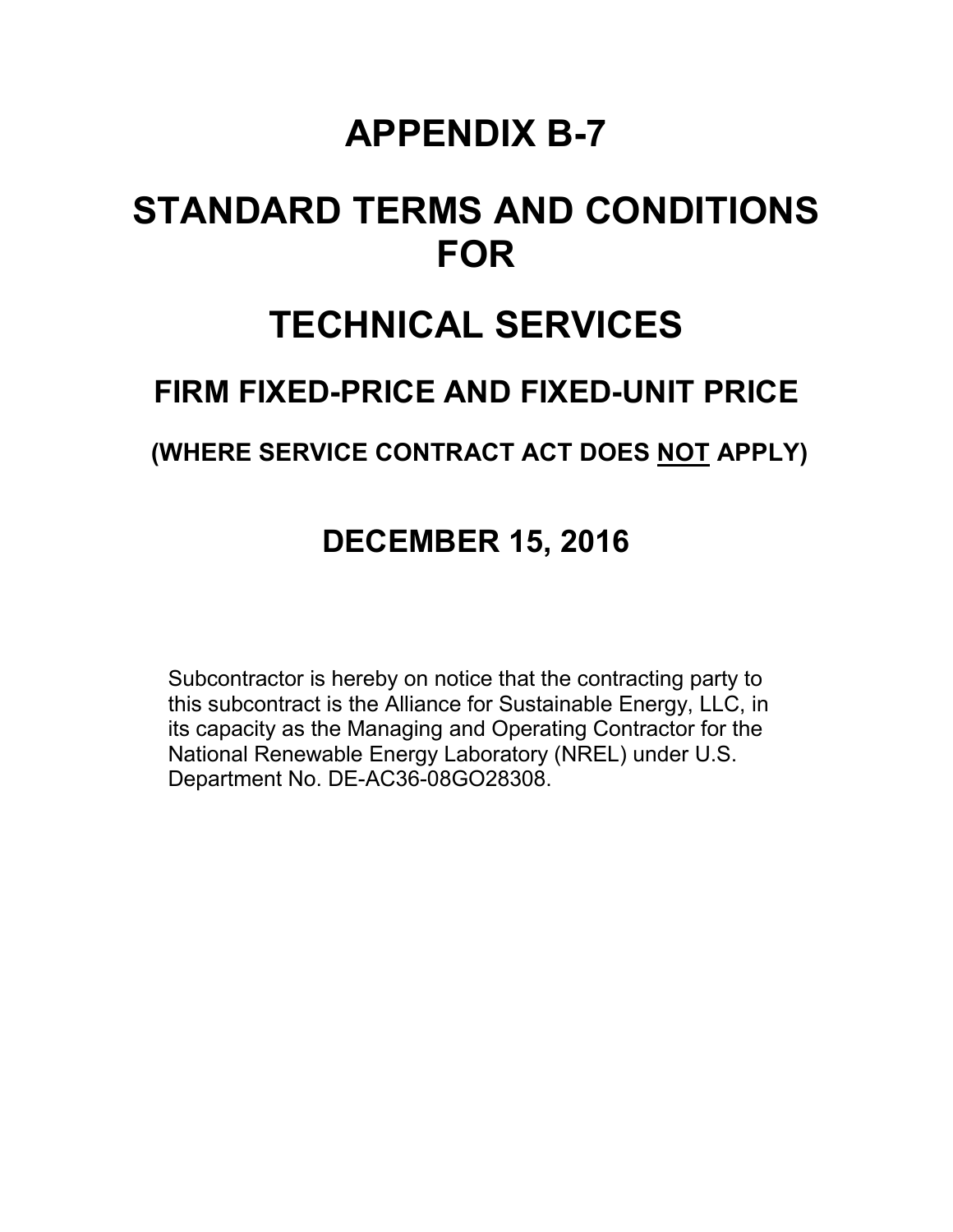#### **INDEX**

| <b>Clause</b>     | <b>Title</b>                                                                                                   | Page |
|-------------------|----------------------------------------------------------------------------------------------------------------|------|
| <b>SECTION I.</b> |                                                                                                                |      |
| <b>CLAUSE 1.</b>  |                                                                                                                |      |
|                   |                                                                                                                |      |
|                   |                                                                                                                |      |
| <b>CLAUSE 2.</b>  | SUBCONTRACT ISSUES AND DISPUTES (SPECIAL) (SEP 2007) 10                                                        |      |
|                   |                                                                                                                |      |
|                   |                                                                                                                |      |
| <b>CLAUSE 3.</b>  | LOBBYING RESTRICTIONS (ENERGY & WATER ACT) (SPECIAL)                                                           |      |
|                   |                                                                                                                |      |
|                   |                                                                                                                |      |
|                   |                                                                                                                |      |
| <b>CLAUSE 4.</b>  | SUBCONTRACTOR ACCEPTANCE OF NOTICES OF VIOLATION OR<br>ALLEGED VIOLATIONS, FINES, AND PENALTIES (SPECIAL) (MAY |      |
|                   |                                                                                                                |      |
|                   |                                                                                                                |      |
|                   |                                                                                                                |      |
| <b>CLAUSE 5.</b>  | SUBCONTRACTOR QUALITY REPRESENTATIONS (SPECIAL) (MAY                                                           |      |
|                   |                                                                                                                |      |
|                   | (Applies to all subcontracts, including construction subcontracts, where items or                              |      |
|                   |                                                                                                                |      |
| <b>CLAUSE 6.</b>  | <b>RESTRICTIONS ON LOWER-TIER SUBCONTRACTOR SALES TO</b>                                                       |      |
|                   |                                                                                                                |      |
|                   |                                                                                                                |      |
|                   |                                                                                                                |      |
| <b>CLAUSE 7.</b>  |                                                                                                                |      |
|                   |                                                                                                                |      |
|                   |                                                                                                                |      |
| <b>CLAUSE 8.</b>  | <b>LIMITATION ON PAYMENTS TO INFLUENCE CERTAIN FEDERAL</b>                                                     |      |
|                   |                                                                                                                |      |
|                   |                                                                                                                |      |
|                   |                                                                                                                |      |
| <b>CLAUSE 9.</b>  | PRINTED OR COPIED DOUBLE-SIDED ON RECYCLED PAPER                                                               |      |
|                   |                                                                                                                |      |
|                   |                                                                                                                |      |
|                   |                                                                                                                |      |
|                   |                                                                                                                |      |
|                   |                                                                                                                |      |
|                   |                                                                                                                |      |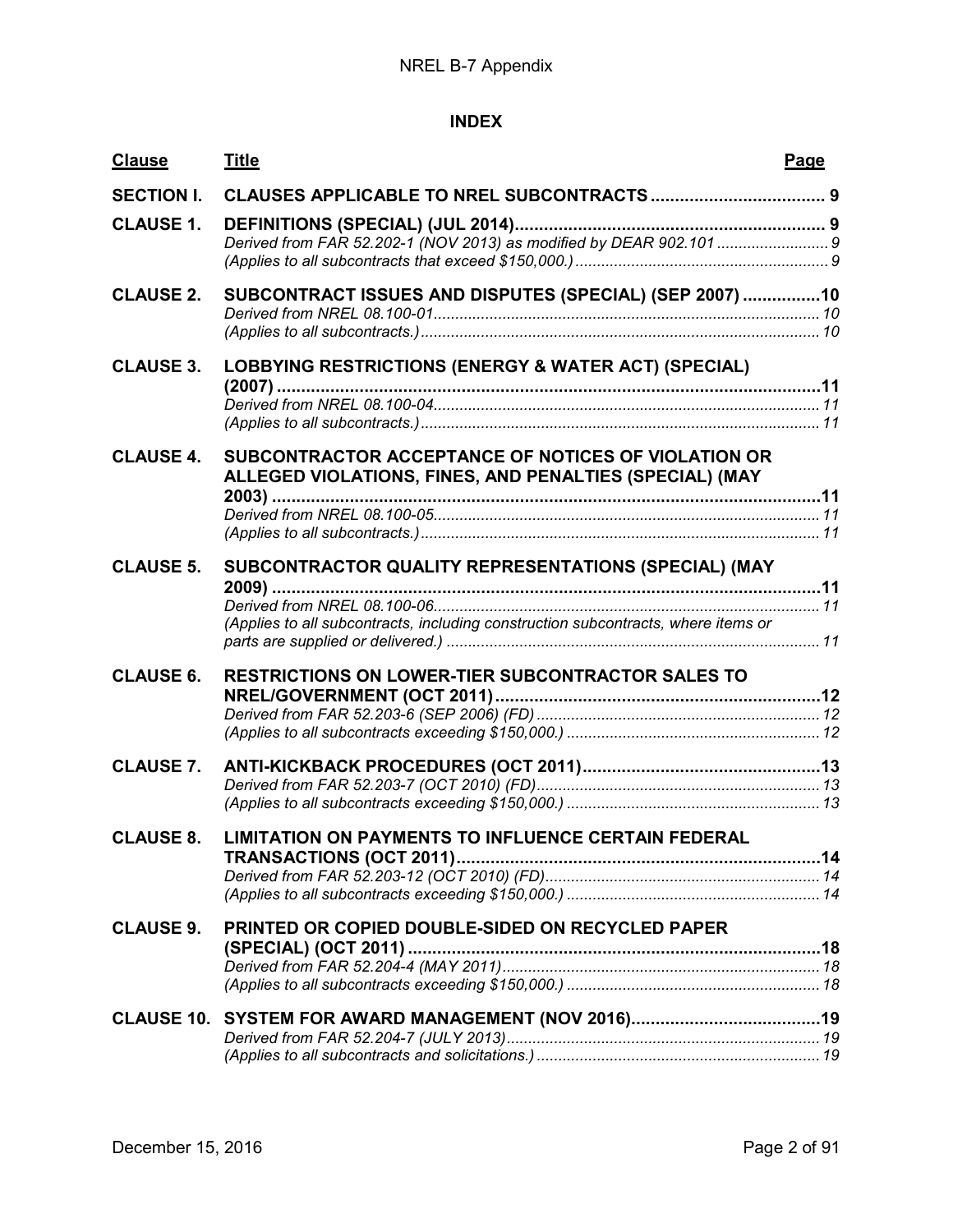|                   | CLAUSE 11. SYSTEM FOR AWARD MANAGEMENT MAINTENANCE (NOV 2016) 20                                                                                                                                                                                           |  |
|-------------------|------------------------------------------------------------------------------------------------------------------------------------------------------------------------------------------------------------------------------------------------------------|--|
|                   | <b>CLAUSE 12. PROTECTING NREL'S/GOVERNMENT'S INTEREST WHEN</b><br>SUBCONTRACTING AT ANY TIER WITH CONTRACTORS AND<br>SUBCONTRACTORS DEBARRED, SUSPENDED, OR PROPOSED<br>(Applies to all subcontracts with lower-tier subcontracts exceeding \$30,000.)  22 |  |
|                   | CLAUSE 13. AUDIT AND RECORDS NEGOTIATION (DEC 2016) AND ALTERNATE                                                                                                                                                                                          |  |
|                   |                                                                                                                                                                                                                                                            |  |
|                   |                                                                                                                                                                                                                                                            |  |
|                   |                                                                                                                                                                                                                                                            |  |
|                   | (Alternate I applies to cost type subcontracts with State and Local Governments,                                                                                                                                                                           |  |
|                   |                                                                                                                                                                                                                                                            |  |
|                   | CLAUSE 14. NOTIFICATION OF CHANGE IN OWNERSHIP AND/OR NAME (OCT                                                                                                                                                                                            |  |
|                   |                                                                                                                                                                                                                                                            |  |
|                   |                                                                                                                                                                                                                                                            |  |
|                   |                                                                                                                                                                                                                                                            |  |
| <b>CLAUSE 15.</b> | UTILIZATION OF SMALL BUSINESS CONCERNS (NOV 2016) 25                                                                                                                                                                                                       |  |
|                   |                                                                                                                                                                                                                                                            |  |
|                   |                                                                                                                                                                                                                                                            |  |
|                   |                                                                                                                                                                                                                                                            |  |
|                   |                                                                                                                                                                                                                                                            |  |
|                   |                                                                                                                                                                                                                                                            |  |
|                   | CLAUSE 17. WALSH-HEALEY PUBLIC CONTRACTS ACT (OCT 2011)28                                                                                                                                                                                                  |  |
|                   |                                                                                                                                                                                                                                                            |  |
|                   | (Applies to all subcontracts exceeding \$15,000 for manufacturing or furnishing of<br>materials, supplies, articles, or equipment subject to the Walsh-Healey Public                                                                                       |  |
|                   |                                                                                                                                                                                                                                                            |  |
|                   | CLAUSE 18. PROHIBITION OF SEGREGATED FACILITIES (FEB 1999) 28                                                                                                                                                                                              |  |
|                   |                                                                                                                                                                                                                                                            |  |
|                   | (Applies to subcontracts where the "Equal Opportunity Clause" is applicable.) 28                                                                                                                                                                           |  |
|                   |                                                                                                                                                                                                                                                            |  |
|                   |                                                                                                                                                                                                                                                            |  |
|                   | (Applies to all subcontracts unless exempt from Executive Order 11246.) (See                                                                                                                                                                               |  |
|                   |                                                                                                                                                                                                                                                            |  |
|                   | CLAUSE 20. EQUAL OPPORTUNITY FOR VETERANS (SEP 2010)30                                                                                                                                                                                                     |  |
|                   |                                                                                                                                                                                                                                                            |  |
|                   |                                                                                                                                                                                                                                                            |  |
|                   | CLAUSE 21. AFFIRMATIVE ACTION FOR WORKERS WITH DISABILITIES (OCT                                                                                                                                                                                           |  |
|                   |                                                                                                                                                                                                                                                            |  |
|                   |                                                                                                                                                                                                                                                            |  |
|                   |                                                                                                                                                                                                                                                            |  |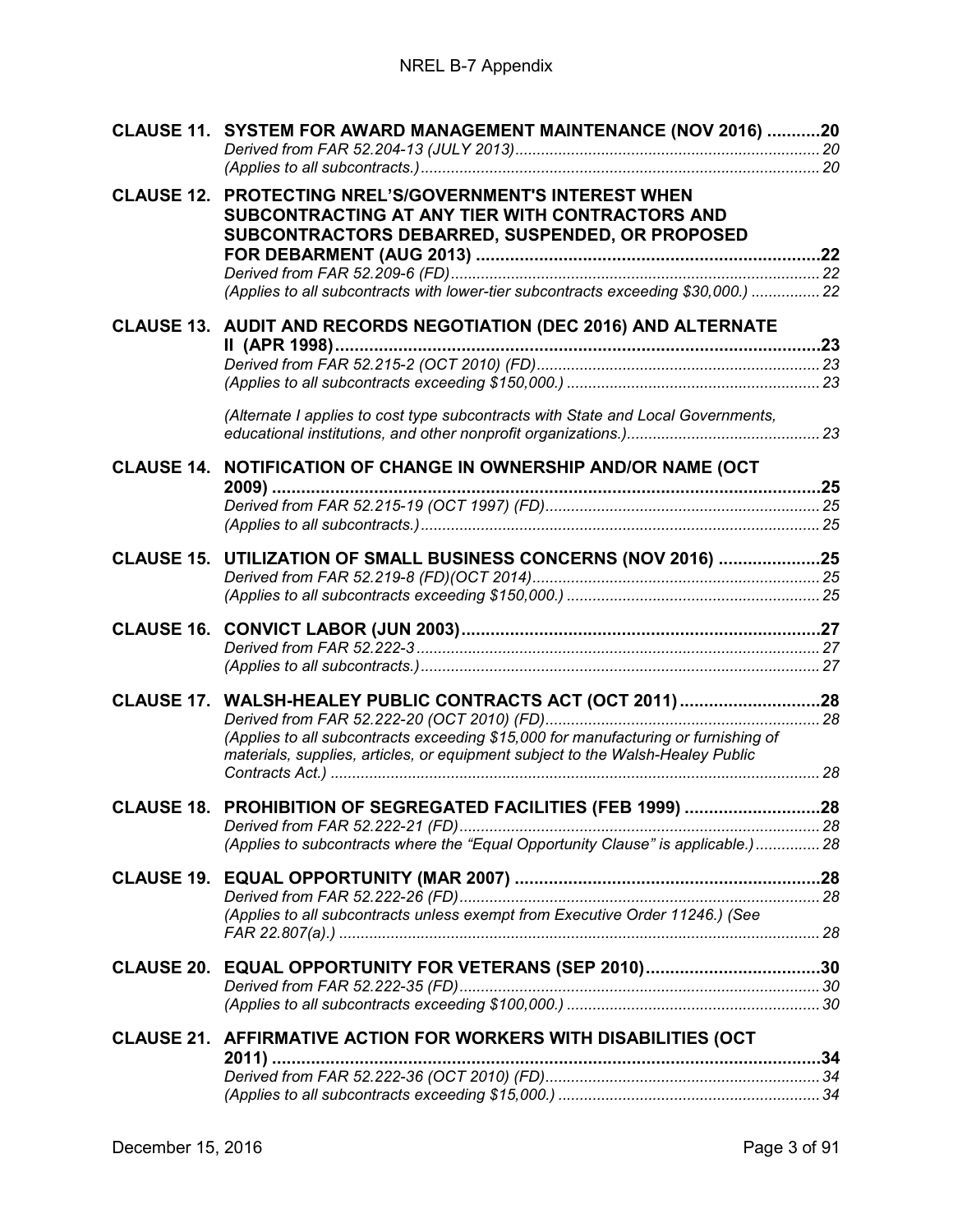#### NREL B-7 Appendix

|                   | CLAUSE 22. EMPLOYMENT REPORTS ON VETERANS (SEP 2010)35                          |  |
|-------------------|---------------------------------------------------------------------------------|--|
|                   |                                                                                 |  |
|                   | <b>CLAUSE 23. NOTIFICATION OF EMPLOYEE RIGHTS UNDER THE NATIONAL</b>            |  |
|                   |                                                                                 |  |
|                   |                                                                                 |  |
|                   |                                                                                 |  |
| <b>CLAUSE 24.</b> | COMBATING TRAFFICKING IN PERSONS (FEB 2009)37                                   |  |
|                   |                                                                                 |  |
|                   |                                                                                 |  |
| <b>CLAUSE 25.</b> | EMPLOYMENT ELIGIBILITY VERIFICATION (SPECIAL) (JUL 2014)39                      |  |
|                   |                                                                                 |  |
|                   |                                                                                 |  |
|                   |                                                                                 |  |
| <b>CLAUSE 26.</b> | RESTRICTIONS ON CERTAIN FOREIGN PURCHASES (JUN 2008)42                          |  |
|                   |                                                                                 |  |
|                   |                                                                                 |  |
|                   | CLAUSE 27. FEDERAL, STATE, AND LOCAL TAXES (APR 2003) 42                        |  |
|                   |                                                                                 |  |
|                   |                                                                                 |  |
|                   |                                                                                 |  |
|                   | CLAUSE 28. TAXES-FOREIGN FIXED PRICE SUBCONTRACTS (JUN 2003) 43                 |  |
|                   | (Applies to fixed price subcontracts exceeding \$100,000 performed wholly or    |  |
|                   |                                                                                 |  |
|                   |                                                                                 |  |
|                   |                                                                                 |  |
|                   |                                                                                 |  |
|                   |                                                                                 |  |
|                   |                                                                                 |  |
|                   |                                                                                 |  |
|                   |                                                                                 |  |
|                   |                                                                                 |  |
|                   |                                                                                 |  |
|                   |                                                                                 |  |
|                   |                                                                                 |  |
|                   | <b>CLAUSE 32. PAYMENT BY ELECTRONIC FUNDS TRANSFER - SYSTEM FOR</b>             |  |
|                   |                                                                                 |  |
|                   |                                                                                 |  |
|                   | (Applies to all subcontracts where lower-tier Subcontractor is a small business |  |
|                   |                                                                                 |  |
|                   | <b>CLAUSE 33. PROVIDING ACCELERATED PAYMENTS TO SMALL BUSINESS</b>              |  |
|                   |                                                                                 |  |
|                   |                                                                                 |  |
|                   | (Applies to all subcontracts where lower-tier Subcontractor is a small business |  |
|                   |                                                                                 |  |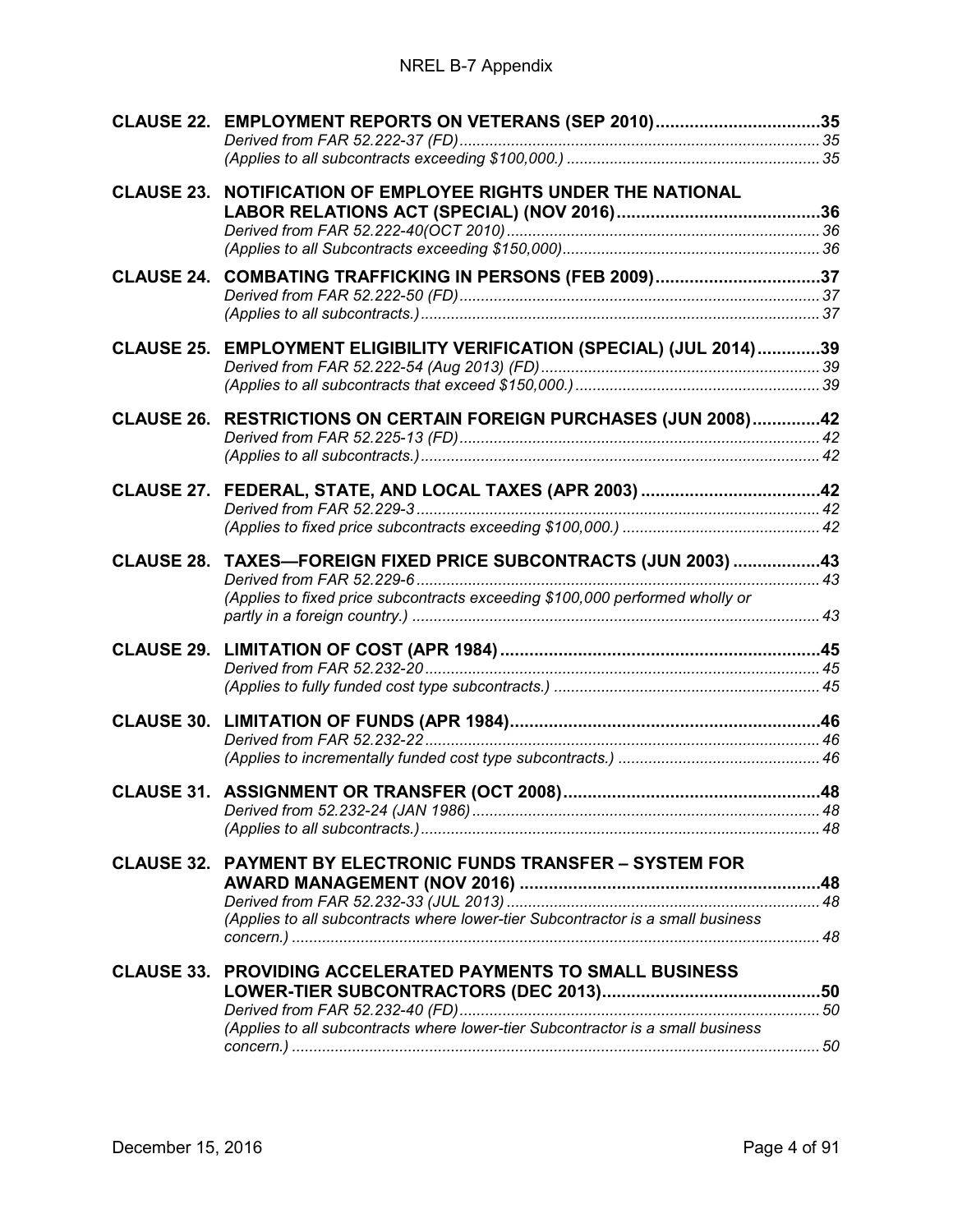|  | CLAUSE 35. STOP WORK ORDER (AUG 1989) AND ALTERNATE I - COST                                                                                                      |  |
|--|-------------------------------------------------------------------------------------------------------------------------------------------------------------------|--|
|  |                                                                                                                                                                   |  |
|  |                                                                                                                                                                   |  |
|  |                                                                                                                                                                   |  |
|  | CLAUSE 36. CHANGES - FIXED PRICE (AUG 1987) AND ALTERNATES I                                                                                                      |  |
|  |                                                                                                                                                                   |  |
|  |                                                                                                                                                                   |  |
|  | (Alternate I applies to subcontracts for services where no supplies are to be                                                                                     |  |
|  | furnished--other than architect-engineer or other professional services                                                                                           |  |
|  |                                                                                                                                                                   |  |
|  | (Alternate II applies to subcontracts for services where supplies are to be<br>furnished--other than architect-engineer services, transportation, or research and |  |
|  |                                                                                                                                                                   |  |
|  | (Alternate III applies to subcontracts for architect-engineer or other professional                                                                               |  |
|  |                                                                                                                                                                   |  |
|  | (Alternate V applies to fixed price research and development subcontracts.) 51                                                                                    |  |
|  | CLAUSE 37. LOWER-TIER SUBCONTRACTS (OCT 2011) INCORPORATING                                                                                                       |  |
|  |                                                                                                                                                                   |  |
|  | (Applies to all cost type subcontracts. Applies to letter, fixed price, time and                                                                                  |  |
|  |                                                                                                                                                                   |  |
|  | CLAUSE 38. LOWER-TIER SUBCONTRACTS FOR COMMERCIAL ITEMS (NOV                                                                                                      |  |
|  |                                                                                                                                                                   |  |
|  |                                                                                                                                                                   |  |
|  | (Applies to subcontracts for supplies or services other than commercial items.) 55                                                                                |  |
|  |                                                                                                                                                                   |  |
|  |                                                                                                                                                                   |  |
|  | (Applies to fixed price subcontracts for services and fixed price subcontracts for                                                                                |  |
|  | CLAUSE 40. COMMERCIAL BILL OF LADING NOTATIONS (OCT 2009)57                                                                                                       |  |
|  |                                                                                                                                                                   |  |
|  | (Applies to all subcontracts where transportation is a direct charge to the<br>subcontract.) (Direct and actual transportation cost is a separate item in the     |  |
|  | invoice (e.g. free on board (F.O.B.) origin) and not included in the delivered price                                                                              |  |
|  |                                                                                                                                                                   |  |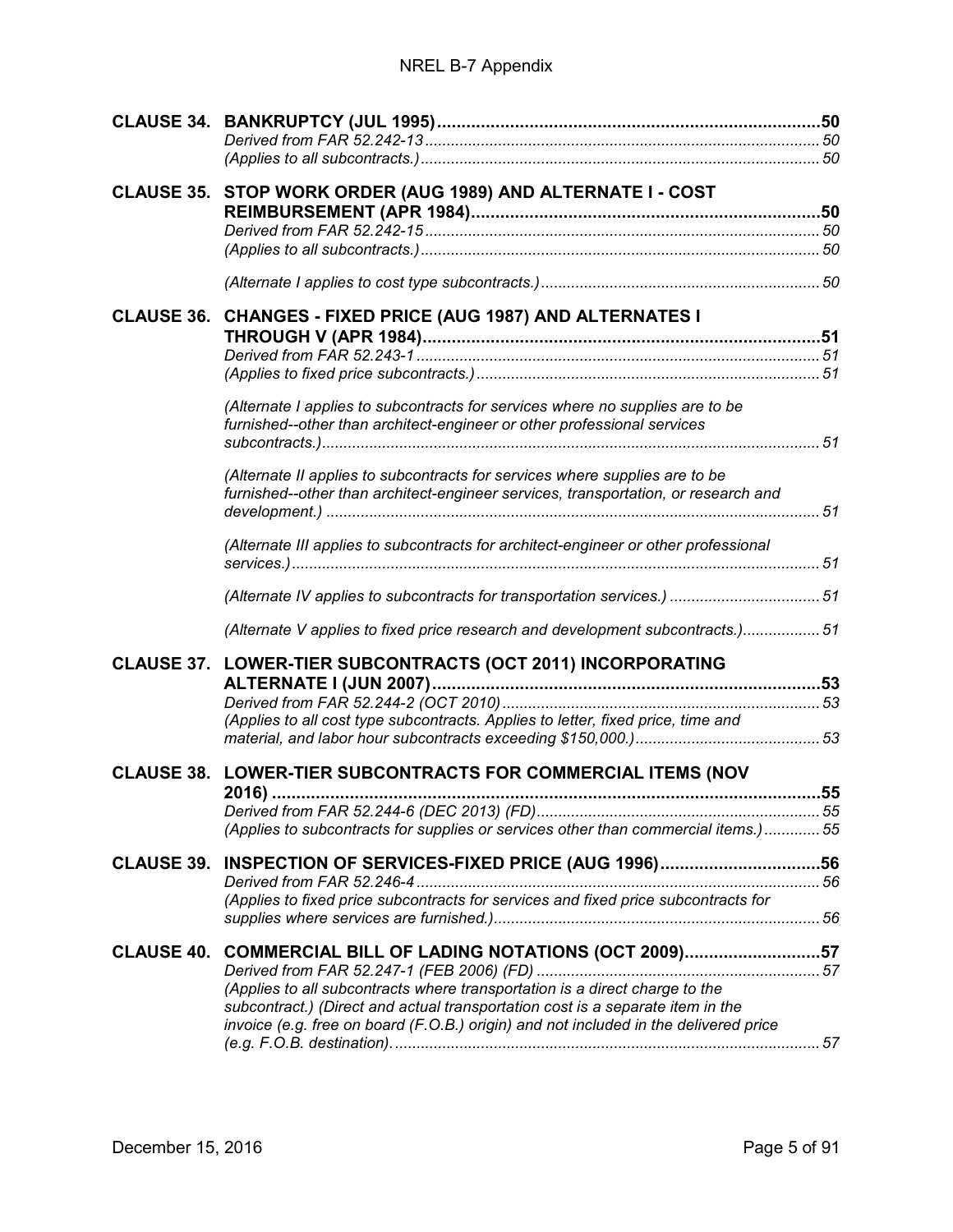#### NREL B-7 Appendix

| (Applies to subcontracts that involve international air transportation.)  57<br>CLAUSE 42. PREFERENCE FOR PRIVATELY OWNED U.S.-FLAG COMMERCIAL<br>(Applies to subcontracts that involve ocean transportation of supplies subject to<br>CLAUSE 43. TERMINATION FOR CONVENIENCE OF NREL/GOVERNMENT (FIXED<br>(Applies to fixed price subcontracts of \$100,000 or less, except subcontracts for<br>research and development work with educational or nonprofit institutions and<br><b>CLAUSE 44. TERMINATION FOR CONVENIENCE OF NREL/GOVERNMENT (FIXED</b><br>PRICE) AND ALTERNATE I (CONSTRUCTION) (SPECIAL) (OCT 2008)60<br>Derived from FAR 52.249-2 (MAY 2004) and Alternate I (SEP 1996) (FD)  60<br>(Applies to fixed price subcontracts exceeding \$100,000, except subcontracts for<br>research and development work with educational or nonprofit institutions and<br>(Alternate I applies to fixed price construction subcontracts exceeding \$100,000.)60<br><b>CLAUSE 45. TERMINATION FOR CONVENIENCE OF NREL/GOVERNMENT</b><br><b>TERMINATION FOR CONVENIENCE OF NREL/GOVERNMENT</b><br>(EDUCATIONAL AND OTHER NON PROFIT INSTITUTIONS)<br>(SPECIAL) (JUN 2012) MODIFIED BY DEAR 970.4905-1, ALTERNATE<br>(Applies to fixed-price or cost type subcontracts for research and development<br>work with an educational or nonprofit institution on a nonprofit or no-fee basis.) 64<br>CLAUSE 47. DEFAULT (FIXED PRICE SUPPLY AND SERVICE) (APR 1984)66<br>(Applies to cost type subcontracts for supplies, services, construction, and<br>research and development on a fee basis. Also applies to time and materials,<br>CLAUSE 49. SENSITIVE FOREIGN NATIONS CONTROLS (SPECIAL) (OCT 2011) 68 |                   | CLAUSE 41. PREFERENCE FOR U.S.-FLAG AIR CARRIERS (JUN 2003)57 |  |
|-----------------------------------------------------------------------------------------------------------------------------------------------------------------------------------------------------------------------------------------------------------------------------------------------------------------------------------------------------------------------------------------------------------------------------------------------------------------------------------------------------------------------------------------------------------------------------------------------------------------------------------------------------------------------------------------------------------------------------------------------------------------------------------------------------------------------------------------------------------------------------------------------------------------------------------------------------------------------------------------------------------------------------------------------------------------------------------------------------------------------------------------------------------------------------------------------------------------------------------------------------------------------------------------------------------------------------------------------------------------------------------------------------------------------------------------------------------------------------------------------------------------------------------------------------------------------------------------------------------------------------------------------------------------------------------------------------------|-------------------|---------------------------------------------------------------|--|
|                                                                                                                                                                                                                                                                                                                                                                                                                                                                                                                                                                                                                                                                                                                                                                                                                                                                                                                                                                                                                                                                                                                                                                                                                                                                                                                                                                                                                                                                                                                                                                                                                                                                                                           |                   |                                                               |  |
|                                                                                                                                                                                                                                                                                                                                                                                                                                                                                                                                                                                                                                                                                                                                                                                                                                                                                                                                                                                                                                                                                                                                                                                                                                                                                                                                                                                                                                                                                                                                                                                                                                                                                                           |                   |                                                               |  |
|                                                                                                                                                                                                                                                                                                                                                                                                                                                                                                                                                                                                                                                                                                                                                                                                                                                                                                                                                                                                                                                                                                                                                                                                                                                                                                                                                                                                                                                                                                                                                                                                                                                                                                           |                   |                                                               |  |
|                                                                                                                                                                                                                                                                                                                                                                                                                                                                                                                                                                                                                                                                                                                                                                                                                                                                                                                                                                                                                                                                                                                                                                                                                                                                                                                                                                                                                                                                                                                                                                                                                                                                                                           |                   |                                                               |  |
|                                                                                                                                                                                                                                                                                                                                                                                                                                                                                                                                                                                                                                                                                                                                                                                                                                                                                                                                                                                                                                                                                                                                                                                                                                                                                                                                                                                                                                                                                                                                                                                                                                                                                                           |                   |                                                               |  |
|                                                                                                                                                                                                                                                                                                                                                                                                                                                                                                                                                                                                                                                                                                                                                                                                                                                                                                                                                                                                                                                                                                                                                                                                                                                                                                                                                                                                                                                                                                                                                                                                                                                                                                           |                   |                                                               |  |
|                                                                                                                                                                                                                                                                                                                                                                                                                                                                                                                                                                                                                                                                                                                                                                                                                                                                                                                                                                                                                                                                                                                                                                                                                                                                                                                                                                                                                                                                                                                                                                                                                                                                                                           |                   |                                                               |  |
|                                                                                                                                                                                                                                                                                                                                                                                                                                                                                                                                                                                                                                                                                                                                                                                                                                                                                                                                                                                                                                                                                                                                                                                                                                                                                                                                                                                                                                                                                                                                                                                                                                                                                                           |                   |                                                               |  |
|                                                                                                                                                                                                                                                                                                                                                                                                                                                                                                                                                                                                                                                                                                                                                                                                                                                                                                                                                                                                                                                                                                                                                                                                                                                                                                                                                                                                                                                                                                                                                                                                                                                                                                           |                   |                                                               |  |
|                                                                                                                                                                                                                                                                                                                                                                                                                                                                                                                                                                                                                                                                                                                                                                                                                                                                                                                                                                                                                                                                                                                                                                                                                                                                                                                                                                                                                                                                                                                                                                                                                                                                                                           |                   |                                                               |  |
|                                                                                                                                                                                                                                                                                                                                                                                                                                                                                                                                                                                                                                                                                                                                                                                                                                                                                                                                                                                                                                                                                                                                                                                                                                                                                                                                                                                                                                                                                                                                                                                                                                                                                                           |                   |                                                               |  |
|                                                                                                                                                                                                                                                                                                                                                                                                                                                                                                                                                                                                                                                                                                                                                                                                                                                                                                                                                                                                                                                                                                                                                                                                                                                                                                                                                                                                                                                                                                                                                                                                                                                                                                           |                   |                                                               |  |
|                                                                                                                                                                                                                                                                                                                                                                                                                                                                                                                                                                                                                                                                                                                                                                                                                                                                                                                                                                                                                                                                                                                                                                                                                                                                                                                                                                                                                                                                                                                                                                                                                                                                                                           |                   |                                                               |  |
|                                                                                                                                                                                                                                                                                                                                                                                                                                                                                                                                                                                                                                                                                                                                                                                                                                                                                                                                                                                                                                                                                                                                                                                                                                                                                                                                                                                                                                                                                                                                                                                                                                                                                                           |                   |                                                               |  |
|                                                                                                                                                                                                                                                                                                                                                                                                                                                                                                                                                                                                                                                                                                                                                                                                                                                                                                                                                                                                                                                                                                                                                                                                                                                                                                                                                                                                                                                                                                                                                                                                                                                                                                           |                   |                                                               |  |
|                                                                                                                                                                                                                                                                                                                                                                                                                                                                                                                                                                                                                                                                                                                                                                                                                                                                                                                                                                                                                                                                                                                                                                                                                                                                                                                                                                                                                                                                                                                                                                                                                                                                                                           |                   |                                                               |  |
|                                                                                                                                                                                                                                                                                                                                                                                                                                                                                                                                                                                                                                                                                                                                                                                                                                                                                                                                                                                                                                                                                                                                                                                                                                                                                                                                                                                                                                                                                                                                                                                                                                                                                                           |                   |                                                               |  |
|                                                                                                                                                                                                                                                                                                                                                                                                                                                                                                                                                                                                                                                                                                                                                                                                                                                                                                                                                                                                                                                                                                                                                                                                                                                                                                                                                                                                                                                                                                                                                                                                                                                                                                           |                   |                                                               |  |
|                                                                                                                                                                                                                                                                                                                                                                                                                                                                                                                                                                                                                                                                                                                                                                                                                                                                                                                                                                                                                                                                                                                                                                                                                                                                                                                                                                                                                                                                                                                                                                                                                                                                                                           |                   |                                                               |  |
|                                                                                                                                                                                                                                                                                                                                                                                                                                                                                                                                                                                                                                                                                                                                                                                                                                                                                                                                                                                                                                                                                                                                                                                                                                                                                                                                                                                                                                                                                                                                                                                                                                                                                                           |                   |                                                               |  |
|                                                                                                                                                                                                                                                                                                                                                                                                                                                                                                                                                                                                                                                                                                                                                                                                                                                                                                                                                                                                                                                                                                                                                                                                                                                                                                                                                                                                                                                                                                                                                                                                                                                                                                           |                   |                                                               |  |
|                                                                                                                                                                                                                                                                                                                                                                                                                                                                                                                                                                                                                                                                                                                                                                                                                                                                                                                                                                                                                                                                                                                                                                                                                                                                                                                                                                                                                                                                                                                                                                                                                                                                                                           | <b>CLAUSE 46.</b> |                                                               |  |
|                                                                                                                                                                                                                                                                                                                                                                                                                                                                                                                                                                                                                                                                                                                                                                                                                                                                                                                                                                                                                                                                                                                                                                                                                                                                                                                                                                                                                                                                                                                                                                                                                                                                                                           |                   |                                                               |  |
|                                                                                                                                                                                                                                                                                                                                                                                                                                                                                                                                                                                                                                                                                                                                                                                                                                                                                                                                                                                                                                                                                                                                                                                                                                                                                                                                                                                                                                                                                                                                                                                                                                                                                                           |                   |                                                               |  |
|                                                                                                                                                                                                                                                                                                                                                                                                                                                                                                                                                                                                                                                                                                                                                                                                                                                                                                                                                                                                                                                                                                                                                                                                                                                                                                                                                                                                                                                                                                                                                                                                                                                                                                           |                   |                                                               |  |
|                                                                                                                                                                                                                                                                                                                                                                                                                                                                                                                                                                                                                                                                                                                                                                                                                                                                                                                                                                                                                                                                                                                                                                                                                                                                                                                                                                                                                                                                                                                                                                                                                                                                                                           |                   |                                                               |  |
|                                                                                                                                                                                                                                                                                                                                                                                                                                                                                                                                                                                                                                                                                                                                                                                                                                                                                                                                                                                                                                                                                                                                                                                                                                                                                                                                                                                                                                                                                                                                                                                                                                                                                                           |                   |                                                               |  |
|                                                                                                                                                                                                                                                                                                                                                                                                                                                                                                                                                                                                                                                                                                                                                                                                                                                                                                                                                                                                                                                                                                                                                                                                                                                                                                                                                                                                                                                                                                                                                                                                                                                                                                           |                   |                                                               |  |
|                                                                                                                                                                                                                                                                                                                                                                                                                                                                                                                                                                                                                                                                                                                                                                                                                                                                                                                                                                                                                                                                                                                                                                                                                                                                                                                                                                                                                                                                                                                                                                                                                                                                                                           |                   |                                                               |  |
|                                                                                                                                                                                                                                                                                                                                                                                                                                                                                                                                                                                                                                                                                                                                                                                                                                                                                                                                                                                                                                                                                                                                                                                                                                                                                                                                                                                                                                                                                                                                                                                                                                                                                                           |                   |                                                               |  |
|                                                                                                                                                                                                                                                                                                                                                                                                                                                                                                                                                                                                                                                                                                                                                                                                                                                                                                                                                                                                                                                                                                                                                                                                                                                                                                                                                                                                                                                                                                                                                                                                                                                                                                           |                   |                                                               |  |
|                                                                                                                                                                                                                                                                                                                                                                                                                                                                                                                                                                                                                                                                                                                                                                                                                                                                                                                                                                                                                                                                                                                                                                                                                                                                                                                                                                                                                                                                                                                                                                                                                                                                                                           |                   |                                                               |  |
|                                                                                                                                                                                                                                                                                                                                                                                                                                                                                                                                                                                                                                                                                                                                                                                                                                                                                                                                                                                                                                                                                                                                                                                                                                                                                                                                                                                                                                                                                                                                                                                                                                                                                                           |                   |                                                               |  |
|                                                                                                                                                                                                                                                                                                                                                                                                                                                                                                                                                                                                                                                                                                                                                                                                                                                                                                                                                                                                                                                                                                                                                                                                                                                                                                                                                                                                                                                                                                                                                                                                                                                                                                           |                   |                                                               |  |
|                                                                                                                                                                                                                                                                                                                                                                                                                                                                                                                                                                                                                                                                                                                                                                                                                                                                                                                                                                                                                                                                                                                                                                                                                                                                                                                                                                                                                                                                                                                                                                                                                                                                                                           |                   |                                                               |  |
|                                                                                                                                                                                                                                                                                                                                                                                                                                                                                                                                                                                                                                                                                                                                                                                                                                                                                                                                                                                                                                                                                                                                                                                                                                                                                                                                                                                                                                                                                                                                                                                                                                                                                                           |                   |                                                               |  |
|                                                                                                                                                                                                                                                                                                                                                                                                                                                                                                                                                                                                                                                                                                                                                                                                                                                                                                                                                                                                                                                                                                                                                                                                                                                                                                                                                                                                                                                                                                                                                                                                                                                                                                           |                   |                                                               |  |
|                                                                                                                                                                                                                                                                                                                                                                                                                                                                                                                                                                                                                                                                                                                                                                                                                                                                                                                                                                                                                                                                                                                                                                                                                                                                                                                                                                                                                                                                                                                                                                                                                                                                                                           |                   |                                                               |  |
|                                                                                                                                                                                                                                                                                                                                                                                                                                                                                                                                                                                                                                                                                                                                                                                                                                                                                                                                                                                                                                                                                                                                                                                                                                                                                                                                                                                                                                                                                                                                                                                                                                                                                                           |                   |                                                               |  |
|                                                                                                                                                                                                                                                                                                                                                                                                                                                                                                                                                                                                                                                                                                                                                                                                                                                                                                                                                                                                                                                                                                                                                                                                                                                                                                                                                                                                                                                                                                                                                                                                                                                                                                           |                   |                                                               |  |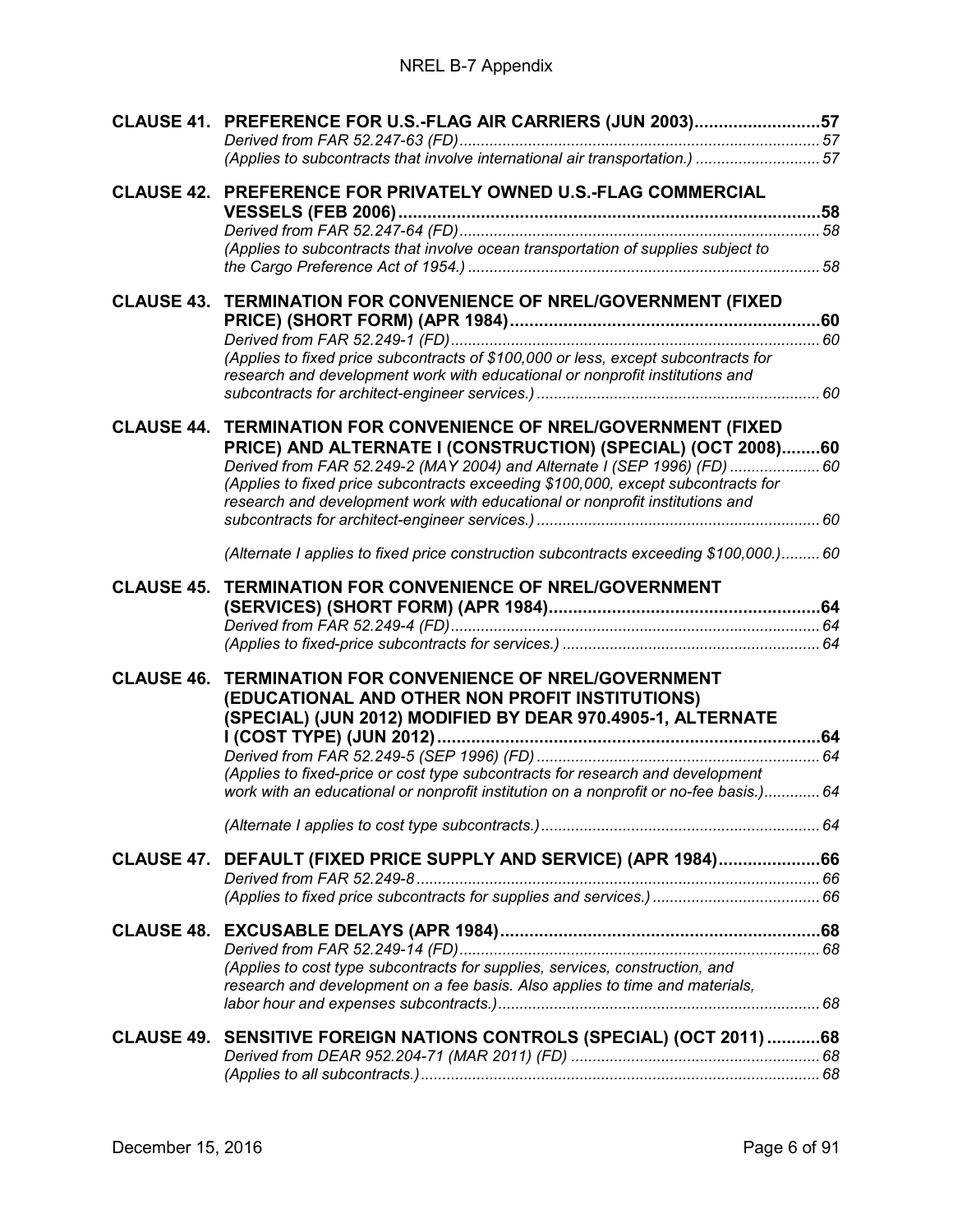|                    | (Applies to subcontracts where the Subcontractor is required to release<br>unclassified information related to NREL/DOE policies, programs, and activities.)  69 |  |
|--------------------|------------------------------------------------------------------------------------------------------------------------------------------------------------------|--|
| <b>CLAUSE 51.</b>  | DISPLACED EMPLOYEE HIRING PREFERENCE (JUNE 1997)  70                                                                                                             |  |
|                    | (Applies to all subcontracts exceeding \$500,000, except subcontracts for                                                                                        |  |
|                    |                                                                                                                                                                  |  |
|                    |                                                                                                                                                                  |  |
|                    | (Applies to all subcontracts where the Subcontractor will propose, perform, or                                                                                   |  |
|                    |                                                                                                                                                                  |  |
|                    | Derived from DEAR 952.247-70 (JUN 2010) and DOE Order 551.1C (FD) 73                                                                                             |  |
|                    |                                                                                                                                                                  |  |
|                    |                                                                                                                                                                  |  |
|                    |                                                                                                                                                                  |  |
|                    | (Applies to all subcontracts where printing is required as this term is defined in                                                                               |  |
|                    | Title I of the U.S. Government Printing and Binding Regulations.) 73                                                                                             |  |
| <b>CLAUSE 55.</b>  |                                                                                                                                                                  |  |
|                    | Derived from DEAR 970.5245-1 (JAN 2013) and Alternate I (Dec 2000) (FD)  74                                                                                      |  |
|                    | (Applies to all subcontracts where Government Property is to be furnished to or                                                                                  |  |
|                    | (Alternate I applies if the Subcontractor is a non-profit Subcontractor.)  74                                                                                    |  |
| <b>SECTION II.</b> | <b>CLAUSES APPLICABLE TO SUBCONTRACTS THAT REQUIRE</b>                                                                                                           |  |
|                    | CLAUSE 56. SECURITY AND ACCESS REQUIREMENTS (SPECIAL) (JAN 2009)78                                                                                               |  |
|                    |                                                                                                                                                                  |  |
|                    | (Applies to all subcontracts where the Subcontractor or lower-tier Subcontractors,                                                                               |  |
|                    | and their employees, officers, agents, or other persons representing the                                                                                         |  |
|                    | Subcontractor, will perform work on NREL-operated facilities or government-                                                                                      |  |
|                    |                                                                                                                                                                  |  |
|                    | CLAUSE 57. WORKER SAFETY AND HEALTH REQUIREMENTS (SPECIAL) (FEB                                                                                                  |  |
|                    |                                                                                                                                                                  |  |
|                    | (Applies to all subcontracts where the Subcontractor or lower-tier Subcontractors,                                                                               |  |
|                    | and their employees, officers, agents, or other persons representing the                                                                                         |  |
|                    | Subcontractor, will perform work on NREL-operated facilities or government-                                                                                      |  |
|                    |                                                                                                                                                                  |  |
| <b>CLAUSE 58.</b>  |                                                                                                                                                                  |  |
|                    | (Applies to all subcontracts where work is to be performed on NREL operated                                                                                      |  |
|                    |                                                                                                                                                                  |  |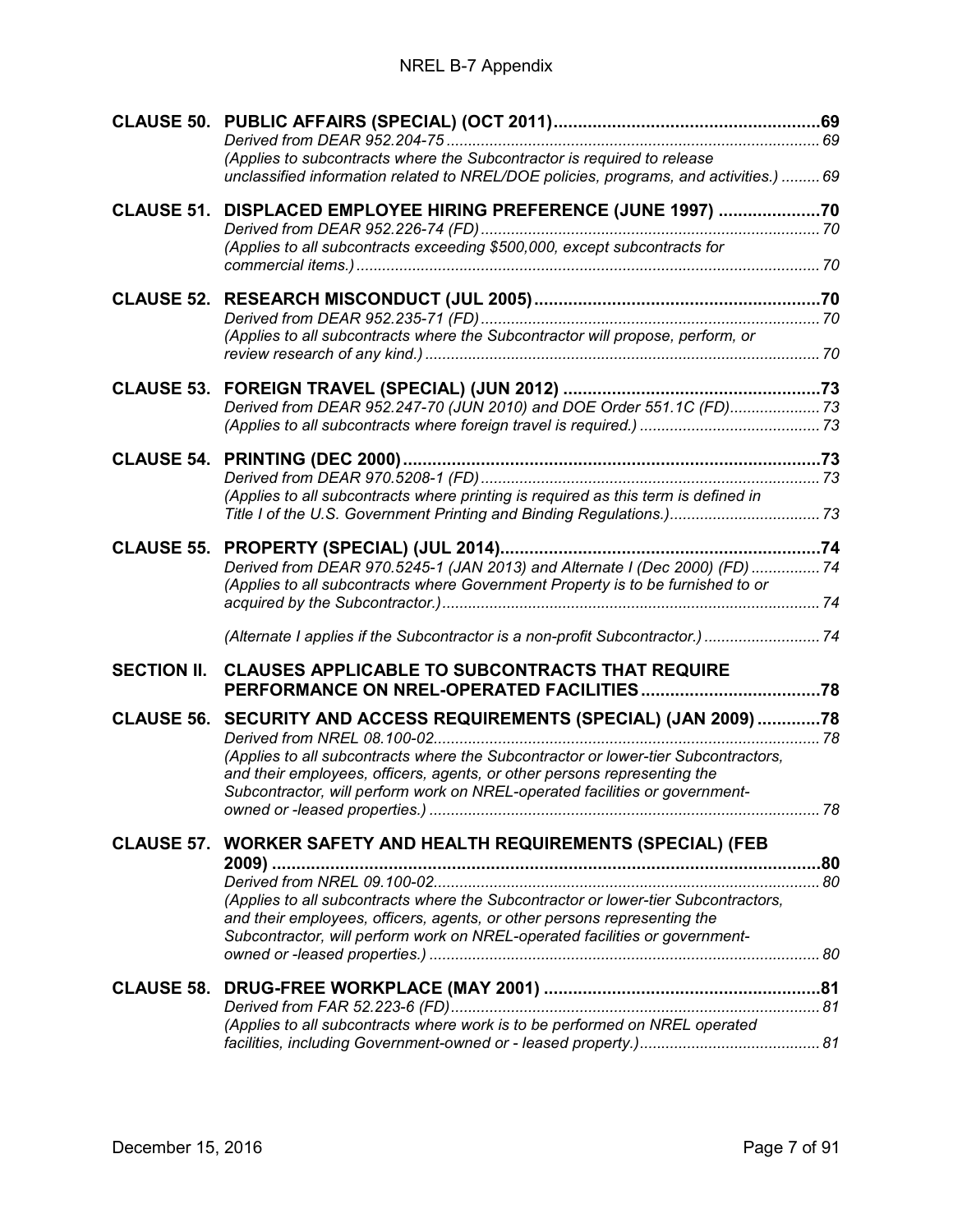| <b>CLAUSE 59.</b> | <b>ENERGY EFFICIENCY IN ENERGY-CONSUMING PRODUCTS</b>                                                                                                                                                                                            |  |
|-------------------|--------------------------------------------------------------------------------------------------------------------------------------------------------------------------------------------------------------------------------------------------|--|
|                   |                                                                                                                                                                                                                                                  |  |
|                   | (Applies to all subcontracts where energy consuming products will be delivered,<br>acquired, or furnished for use by the Subcontractor or for use on NREL-operated                                                                               |  |
|                   |                                                                                                                                                                                                                                                  |  |
| <b>CLAUSE 60.</b> | INSURANCE-WORK ON A GOVERNMENT INSTALLATION (SPECIAL)<br>(JAN 2009) AND ALTERNATE I - ARCHITECT/ENGINEER                                                                                                                                         |  |
|                   |                                                                                                                                                                                                                                                  |  |
|                   | (Applies to all subcontracts, except construction and design-build subcontracts,<br>where the Subcontractor or lower-tier Subcontractors, and their employees,                                                                                   |  |
|                   | officers, agents, or other persons representing the Subcontractor, will perform                                                                                                                                                                  |  |
|                   | work on NREL-operated facilities or Government-owned or -leased properties.  84                                                                                                                                                                  |  |
|                   |                                                                                                                                                                                                                                                  |  |
|                   | <b>CLAUSE 61. PROTECTION OF EXISTING VEGETATION, STRUCTURES,</b><br><b>EQUIPMENT, UTILITIES, AND IMPROVEMENTS AND SET OFF FOR</b><br>HAZARDOUS MATERIALS RESPONSE, CLEANUP, AND DISPOSAL                                                         |  |
|                   |                                                                                                                                                                                                                                                  |  |
|                   |                                                                                                                                                                                                                                                  |  |
|                   | (Applies to all subcontracts and purchase orders where the Subcontractor or<br>lower-tier Subcontractors, and their employees, officers, agents, or other persons<br>representing the Subcontractor, will enter onto NREL-operated facilities or |  |
|                   |                                                                                                                                                                                                                                                  |  |
|                   | CLAUSE 62. PROTECTION OF NREL/GOVERNMENT BUILDINGS, EQUIPMENT,                                                                                                                                                                                   |  |
|                   |                                                                                                                                                                                                                                                  |  |
|                   |                                                                                                                                                                                                                                                  |  |
|                   | (Applies to service subcontracts not involving construction to be performed on                                                                                                                                                                   |  |
|                   |                                                                                                                                                                                                                                                  |  |
| <b>CLAUSE 63.</b> | <b>WHISTLEBLOWER PROTECTION FOR SUBCONTRACTOR</b>                                                                                                                                                                                                |  |
|                   |                                                                                                                                                                                                                                                  |  |
|                   | (Applies to subcontracts for work directly related to activities at NREL-operated                                                                                                                                                                |  |
|                   |                                                                                                                                                                                                                                                  |  |
|                   | CLAUSE 64. INTEGRATION OF ENVIRONMENT, SAFETY, AND HEALTH INTO                                                                                                                                                                                   |  |
|                   |                                                                                                                                                                                                                                                  |  |
|                   | (Applies to all subcontracts where the Subcontractor or lower-tier Subcontractors                                                                                                                                                                |  |
|                   | and their employees, officers, agents, or other persons representing the                                                                                                                                                                         |  |
|                   | Subcontractor will perform complex or hazardous work on NREL-operated                                                                                                                                                                            |  |
|                   |                                                                                                                                                                                                                                                  |  |
|                   |                                                                                                                                                                                                                                                  |  |
|                   |                                                                                                                                                                                                                                                  |  |
|                   | (Applies to subcontracts or purchase orders for supplies or services that support<br>operation of NREL, exceed \$150,000, and offer opportunities for the acquisition                                                                            |  |
|                   | of energy efficient or environmentally sustainable supplies or services) 89                                                                                                                                                                      |  |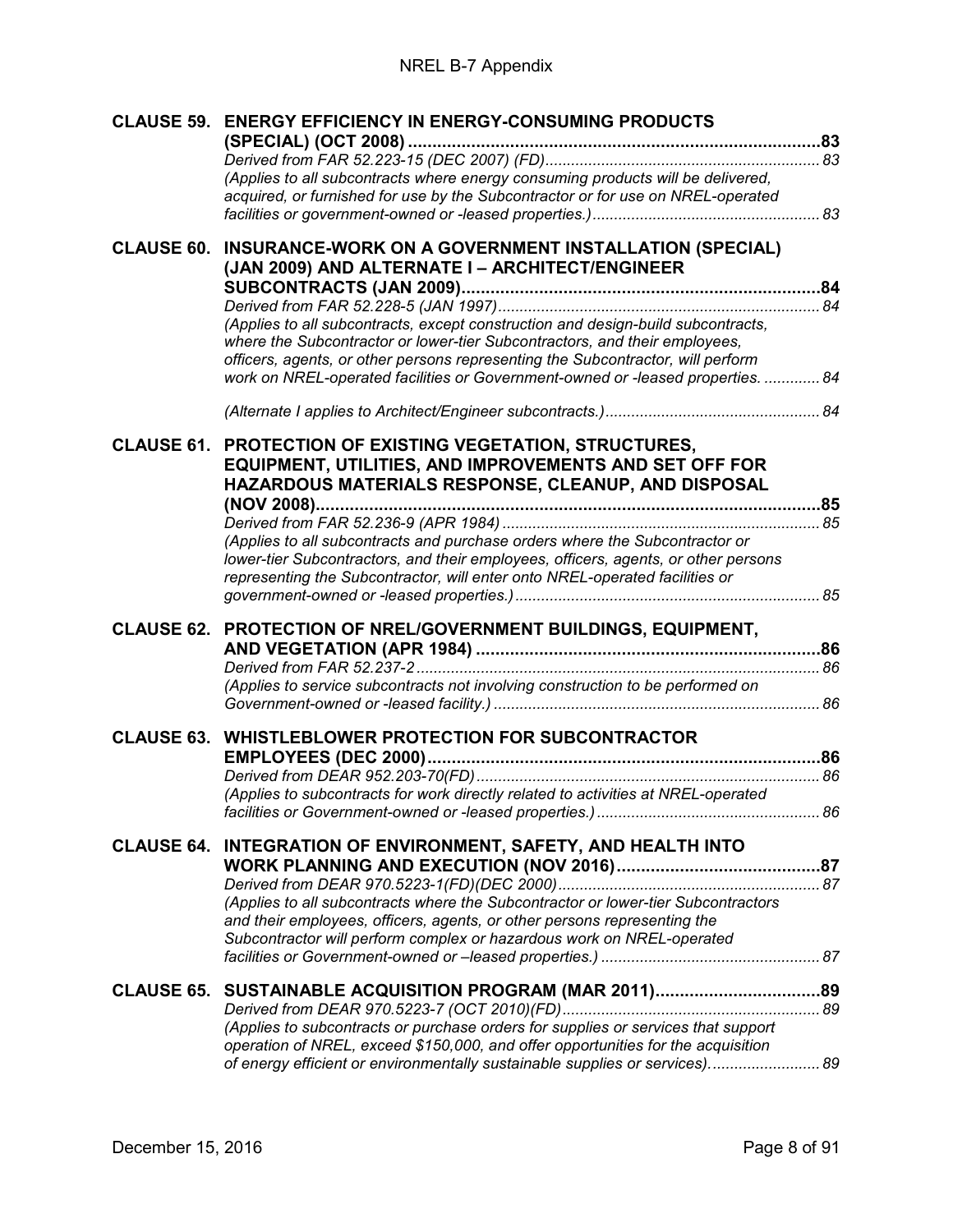#### <span id="page-8-1"></span><span id="page-8-0"></span>**SECTION I. CLAUSES APPLICABLE TO NREL SUBCONTRACTS**

#### **CLAUSE 1. DEFINITIONS (SPECIAL) (JUL 2014)**

<span id="page-8-3"></span><span id="page-8-2"></span>*Derived from FAR 52.202-1 (NOV 2013) as modified by DEAR 902.101 (Applies to all subcontracts that exceed \$150,000.)*

- (a) When a solicitation provision or subcontract clause uses a word or term that is defined in the Federal Acquisition Regulation (FAR), the word or term has the same meaning as the definition in FAR [2.101](https://www.acquisition.gov/far/current/html/Subpart%202_1.html#wp1145508) in effect at the time the solicitation was issued, unless—
	- (1) The solicitation, or amended solicitation, provides a different definition;<br>(2) The subcontracting parties agree to a different definition;
	- (2) The subcontracting parties agree to a different definition;<br>(3) The part, subpart, or section of the FAR where the provis
	- The part, subpart, or section of the FAR where the provision or clause is prescribed provides a different meaning; or
	- (4) The word or term is defined in FAR [Part 31,](https://www.acquisition.gov/far/current/html/FARTOCP31.html#wp253693) for use in the cost principles and procedures.
- (b) The FAR Index is a guide to words and terms the FAR defines and shows where each definition is located. The FAR Index is available via the Internet at <http://www.acquisition.gov/far> at the end of the FAR, after the FAR Appendix.
- (c) When a solicitation provision or subcontract clause uses a word or term that is defined in the Department of Energy Acquisition Regulation (DEAR) (48 CFR chapter 9), the word or term has the same meaning as the definition in 48 CFR 902.101 or the definition in the part, subpart, or section of 48 CFR chapter 9 where the provision or clause is prescribed in effect at the time the solicitation was issued, unless an exception in (a) applies.
- (d) The following words and terms are in addition to paragraph (a) of this section—
	- (1) "Head of the Agency" means the Secretary, Deputy Secretary, or Under Secretary of the Department of Energy (DOE).
	- (2) "DOE Contracting Officer" means a person with the authority to enter into, administer, and/or terminate DOE Prime Contracts and make related determinations and findings. The term includes certain authorized representatives of the DOE Contracting Officer acting within the limits of their authority as delegated by the DOE Contracting Officer.
	- (3) "NREL Subcontract Administrator" means an employee of the entity that manages and operates the National Renewable Energy Laboratory (NREL) with the authority to enter into, administer, and/or terminate subcontracts and make related determinations and findings. The term includes certain authorized representatives of the NREL acting within the limits of their authority as delegated by the NREL.
	- (4) Except as otherwise provided in this subcontract, the terms "subcontracts and lower-tier subcontracts" includes, but is not limited to, purchase orders and changes and modifications to purchase orders and changes and modifications to purchase orders.
	- (5) "DOE" means the Department of Energy.
	- (6) "Contractor" or "DOE Prime Contractor" means the entity managing and operating the National Renewable Energy Laboratory under prime contract to the U.S. Department of Energy (DOE). The National Renewable Energy Laboratory (NREL) is a Department of Energy-owned national laboratory, managed and operated by the DOE Prime Contractor.
	- (7) "DOE Directive" means DOE Orders and Notices, modifications thereto, and other forms of directives, including for purposes of this subcontract those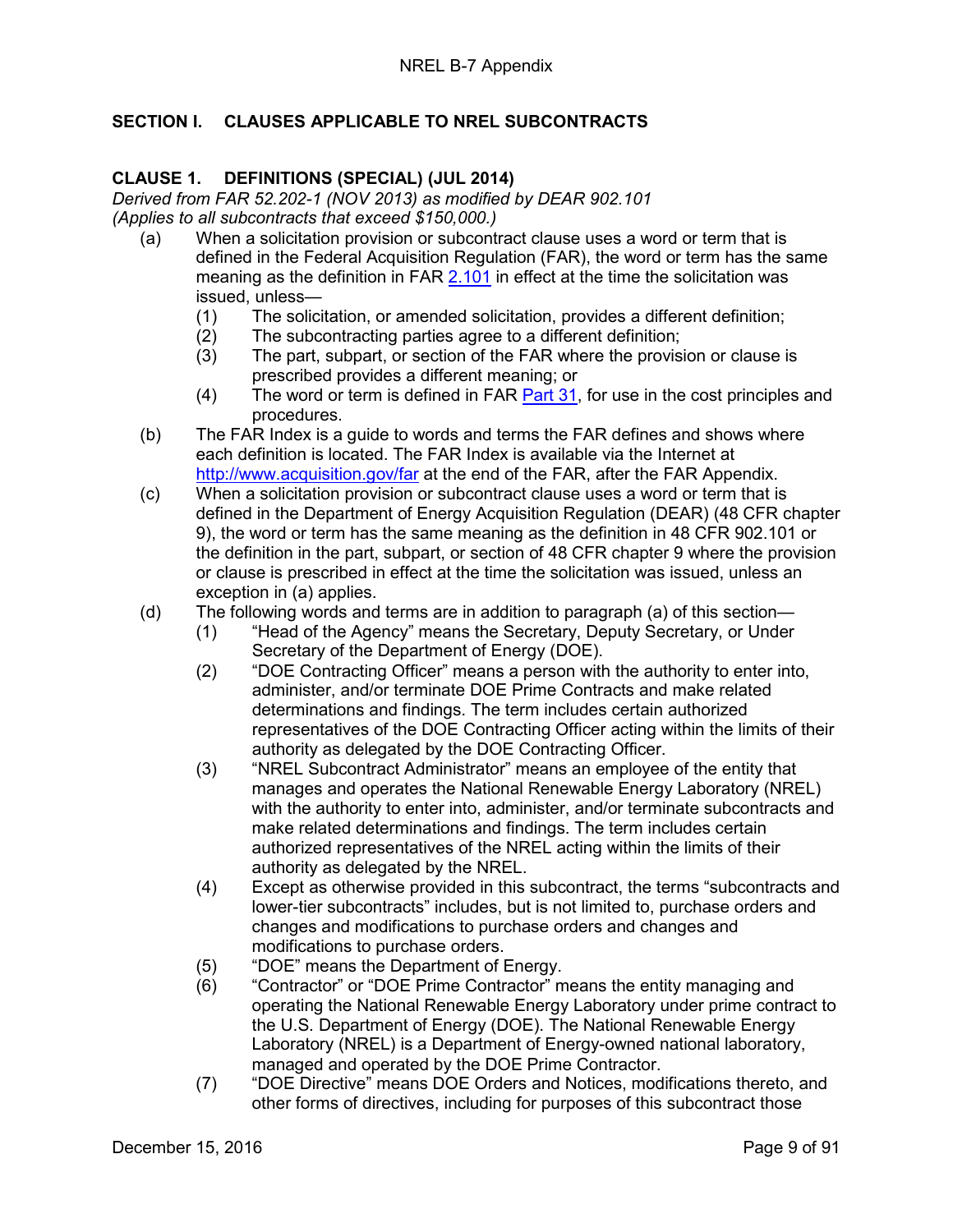portions of DOE's accounting and procedures handbook applicable to Contractors, issued by DOE. The term does not include temporary written instructions by the DOE Contracting Officer or the NREL Subcontract Administrator for the purpose of addressing short-term or urgent DOE and NREL concerns relating to health, safety, or the environment.

#### <span id="page-9-0"></span>**CLAUSE 2. SUBCONTRACT ISSUES AND DISPUTES (SPECIAL) (SEP 2007)**

<span id="page-9-1"></span>*Derived from NREL 08.100-01*

<span id="page-9-2"></span>*(Applies to all subcontracts.)*

- (a) It is NREL's practice to try to resolve all contractual issues by mutual agreement at the NREL Subcontract Administrator's level, without litigation. Both parties hereby agree to explore all reasonable avenues for negotiations in order to avoid a dispute. Either party may provide written notice to the other party to conduct negotiations for a period not to exceed sixty (60) calendar days. After sixty calendar days, if possibilities for negotiations have failed, either party shall have thirty (30) calendar days to request that the potential dispute be moved to Alternative Dispute Resolution (ADR). Within fifteen (15) calendar days after receiving a request to move to ADR, if ADR procedures are not acceptable to the non-moving party, a written explanation citing specific reasons for rejecting ADR as inappropriate for resolution of the dispute shall be provided to the moving party. If the parties are unable to agree on the application of ADR procedures to resolve the potential dispute or are unable to satisfactorily resolve the dispute using ADR procedures for a period not to exceed ninety (90) calendar days (or such longer period as mutually agreed in writing), the parties shall resume the formal process authorized in this clause.
- (b) The parties agree that the appropriate forum for litigation of any dispute pertaining to this subcontract shall be a court of competent jurisdiction as follows:
	- (1) Subject to paragraph (b) (2) of this clause, any such litigation shall be brought and prosecuted exclusively in Federal District Court; with venue in the United States District Court of Colorado in Denver, Colorado.
	- (2) Provided, however, that in the event the requirements for jurisdiction in any Federal District Court are not present, such litigation shall be brought in a court of competent jurisdiction in the county of Jefferson and State of Colorado.
- (c) Any substantive issue of law in such litigation shall be determined in accordance with the body of applicable Federal law relating to the interpretation and application of clauses derived from Federal Acquisition Regulation (FAR) and the Department of Energy Acquisition Regulation that implement and supplement the FAR. If there is no applicable Federal law, the law of the State of Colorado shall apply in the determination of such issues. Conflict of law provisions shall not determine applicable governing law. Nothing in this clause shall grant the Subcontractor by implication any statutory rights or remedies not expressly set forth in this subcontract.
- (d) There shall be no interruption in the prosecution of the work, and the Subcontractor shall proceed diligently with the performance of this subcontract pending final resolution of any contractual issues, disputes, or litigation arising under or related to this subcontract between the parties hereto or between the Subcontractor and lowertier Subcontractors or suppliers.
- (e) The Contract Disputes Act of 1978 (41 U.S.C. Sections 601-613) shall not apply to this subcontract; provided, however, that nothing in this clause shall prohibit NREL, in its sole discretion, from sponsoring a dispute of the Subcontractor for resolution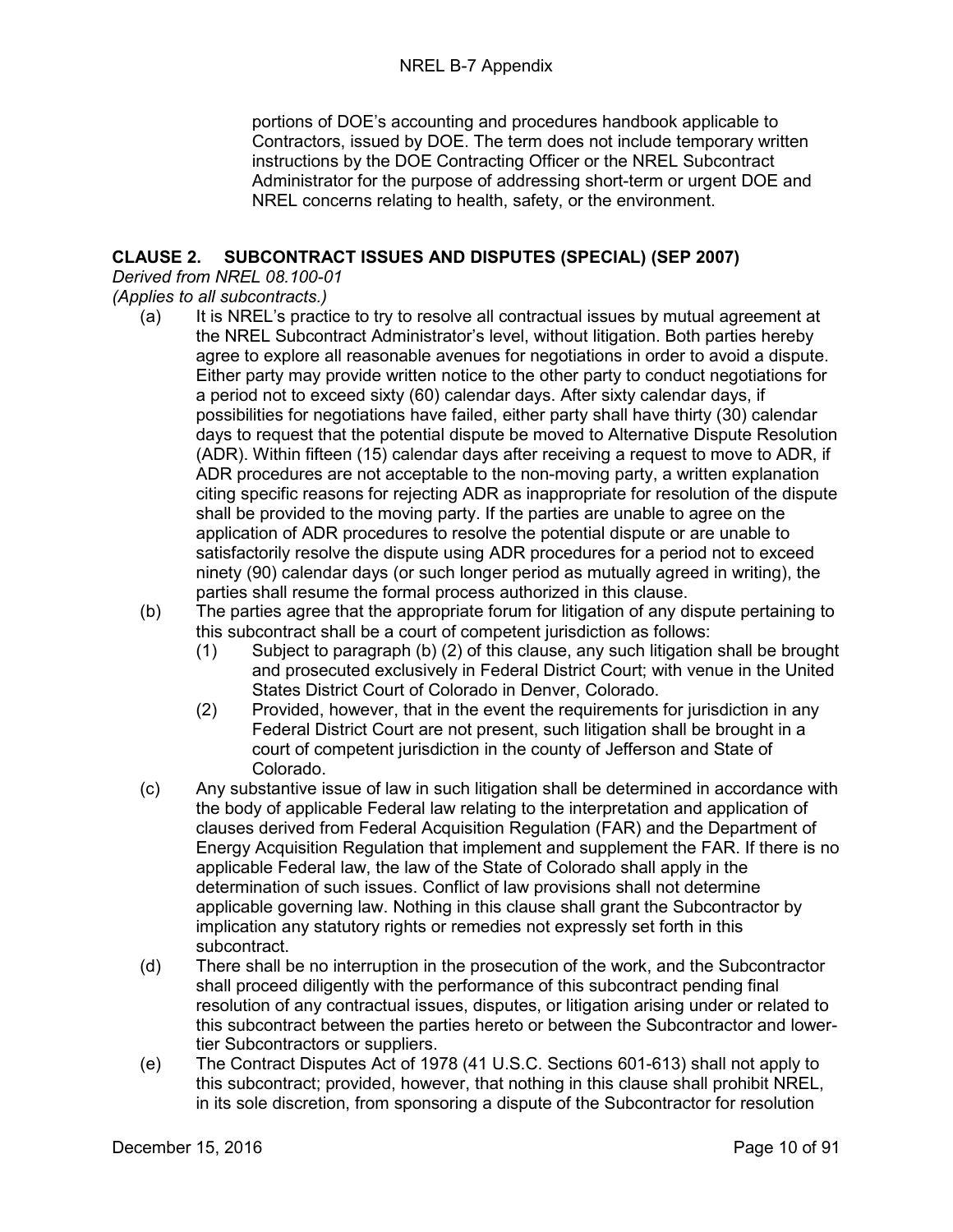under the provision of its prime contract with DOE. In the event that NREL so sponsors a dispute at the request of the Subcontractor, the Subcontractor shall be bound by the decision of the cognizant DOE Contracting Officer to the same extent and in the same manner as NREL.

(f) Any disputes relative to intellectual property matters will be governed by other provisions of this subcontract.

#### <span id="page-10-0"></span>**CLAUSE 3. LOBBYING RESTRICTIONS (ENERGY & WATER ACT) (SPECIAL) (2007)**

<span id="page-10-1"></span>*Derived from NREL 08.100-04*

#### <span id="page-10-2"></span>*(Applies to all subcontracts.)*

The Subcontractor or awardee agrees that none of the funds obligated on this award shall be expended, directly or indirectly, to influence Congressional action on any legislative or appropriation matters pending before Congress, other than to communicate to Members of Congress as described in 18 U.S.C. 1913. This restriction is in addition to those prescribed elsewhere in statute and regulation.

#### <span id="page-10-3"></span>**CLAUSE 4. SUBCONTRACTOR ACCEPTANCE OF NOTICES OF VIOLATION OR ALLEGED VIOLATIONS, FINES, AND PENALTIES (SPECIAL) (MAY 2003)**

<span id="page-10-4"></span>*Derived from NREL 08.100-05*

<span id="page-10-5"></span>*(Applies to all subcontracts.)*

- (a) The Subcontractor shall immediately notify the NREL Subcontract Administrator of any notice the Subcontractor may receive including Notice of Violations (NOV) or Notice of Alleged Violations (NOAV) issued by federal, state, or local regulators associated with the operations of NREL and/or performance of work under the Subcontract.
- (b) When deemed appropriate by the NREL Subcontract Administrator, the Subcontractor shall conduct negotiations with regulators regarding NOV/NOAVs, fines and penalties, including, if the NREL Subcontract Administrator so requires, accepting NOV/NOAVs in its own name. The Subcontractor shall make no commitments or offers to regulators binding NREL/Government unless approved in advance and in writing by the NREL Subcontract Administrator. Failure to obtain such advance written approval may result in otherwise allowable costs being declared unallowable and/or the Subcontractor being liable for any excess costs to NREL/Government associated with or resulting from such offers/commitments.
- (c) The Subcontractor shall support and provide assistance to the NREL/Government concerning any matter arising under a NOV/NOAV.

#### <span id="page-10-6"></span>**CLAUSE 5. SUBCONTRACTOR QUALITY REPRESENTATIONS (SPECIAL) (MAY 2009)**

#### <span id="page-10-7"></span>*Derived from NREL 08.100-06*

<span id="page-10-8"></span>*(Applies to all subcontracts, including construction subcontracts, where items or parts are supplied or delivered.)*

(a) New Materials. Unless otherwise specified in this subcontract, all items or parts supplied or delivered by the Subcontractor, or its lower-tier Subcontractors, shall consist of new materials. "New materials" means previously unused. The Subcontractor shall not deliver any item or part that is residual inventory resulting from terminated Government contracts/subcontracts or former Government surplus property.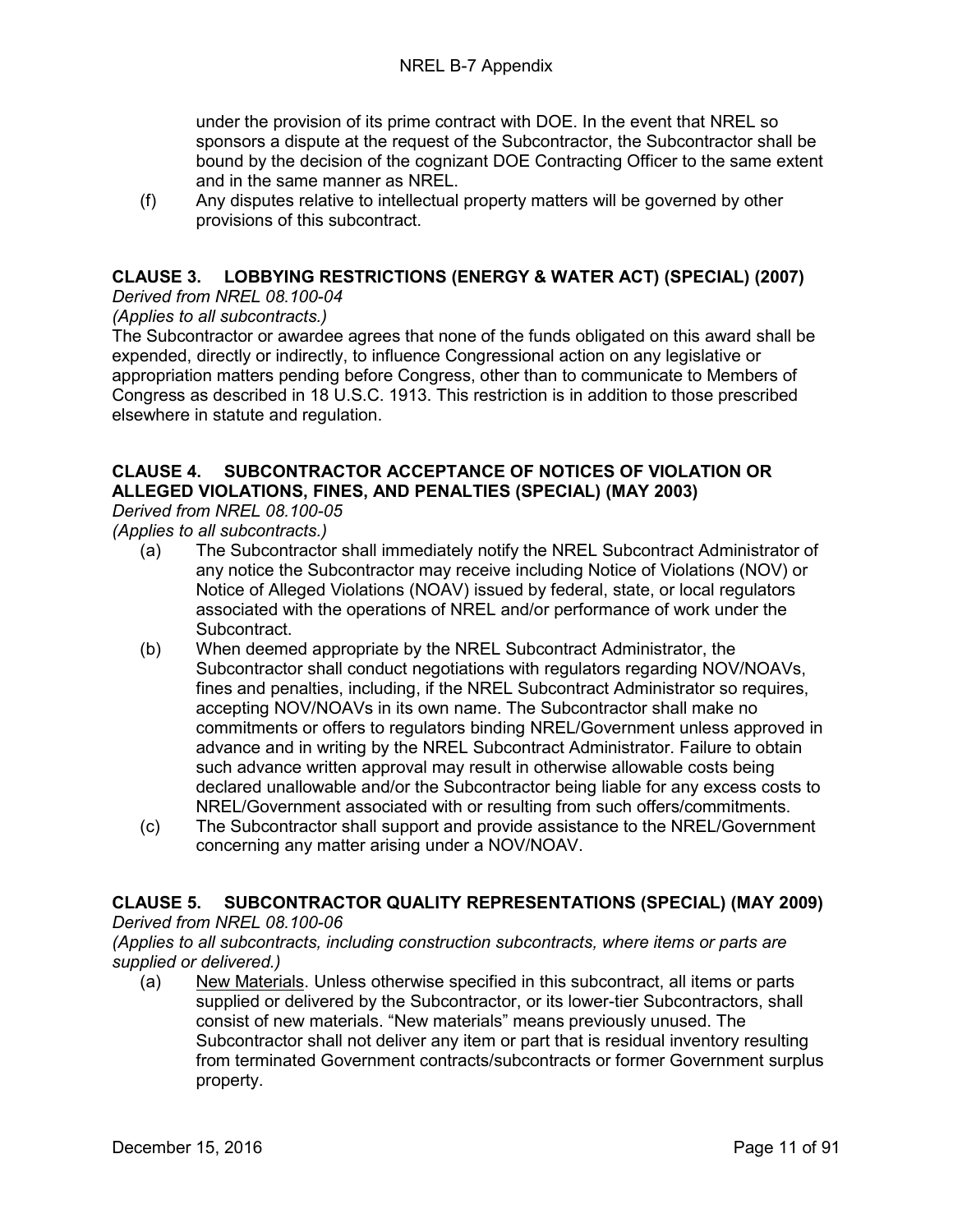- (b) Recycled or Recovered Materials. The requirement for supply or delivery of items or parts consisting of new materials does not exclude the delivery of recycled or recovered materials as defined by the Environmental Protection Agency in 40 CFR 247.
- (c) Used, Refurbished, or Rebuilt Items or Parts. In the event that items or parts consisting of new materials are not reasonably available to the Subcontractor, with prior NREL Subcontract Administrator written approval, the Subcontractor may supply or deliver either: used; or refurbished; or rebuilt items or parts that are not of such an age or so deteriorated as to impair their usefulness or safety and conform to government or industry-accepted specifications or national consensus standards.
- (d) Suspect or Counterfeit Items or Parts. "Suspect or counterfeit items or parts" mean (1) items or parts that may be of new manufacture but labeled to represent a different class of items or parts or (2) used and/or refurbished items or parts complete with false labeling, that are represented as new items or parts.
- (e) Indemnification of NREL/DOE. The Subcontractor shall indemnify NREL and the DOE, their officers, agents, and employees, and third parties for any financial loss, injury, or property damage resulting directly or indirectly from items or parts that are not genuine, original, and unused, or not otherwise suitable for the intended purpose. This includes, but is not limited to, items or parts that are defective, suspect, or counterfeit; items or parts that have been provided under false pretenses; and items or parts that are materially altered, damaged, deteriorated, degraded, or result in product failure.
- (f) Quality Representations. The Subcontractor represents that items and parts supplied or delivered under this Subcontract shall not include suspect or counterfeit items or parts nor shall counterfeit or suspect items or parts be used in performing any work under this Subcontract whether on or off the NREL operated facility. In the event that the Subcontractor or its lower-tier Subcontractors supplies or delivers suspect or counterfeit items or parts, such items or parts shall be impounded by NREL, or the Subcontractor shall remove the items or parts as directed by the NREL Subcontract Administrator. The Subcontractor shall promptly replace the counterfeit or suspect items or parts with supplies acceptable to NREL and the Subcontractor shall be liable for all costs relating to impoundment, removal, and replacement.
- (g) NREL Rights. The rights of NREL under this clause are in addition to any other rights provided by law or under this Subcontract and such rights shall survive the termination or natural completion of the period of performance of this Subcontract.

#### <span id="page-11-0"></span>**CLAUSE 6. RESTRICTIONS ON LOWER-TIER SUBCONTRACTOR SALES TO NREL/GOVERNMENT (OCT 2011)**

<span id="page-11-2"></span><span id="page-11-1"></span>*Derived from FAR 52.203-6 (SEP 2006) (FD)*

- (a) Except as provided in (b) of this clause, the Subcontractor shall not enter into any agreement with an actual or prospective lower-tier Subcontractor, nor otherwise act in any manner, which has or may have the effect of restricting sales by such lowertier Subcontractors directly to NREL/Government of any item or process (including computer software) made or furnished by the lower-tier Subcontractor under this subcontract or under any follow-on production subcontract.
- (b) The prohibition in (a) of this clause does not preclude the Subcontractor from asserting rights that are otherwise authorized by law or regulation.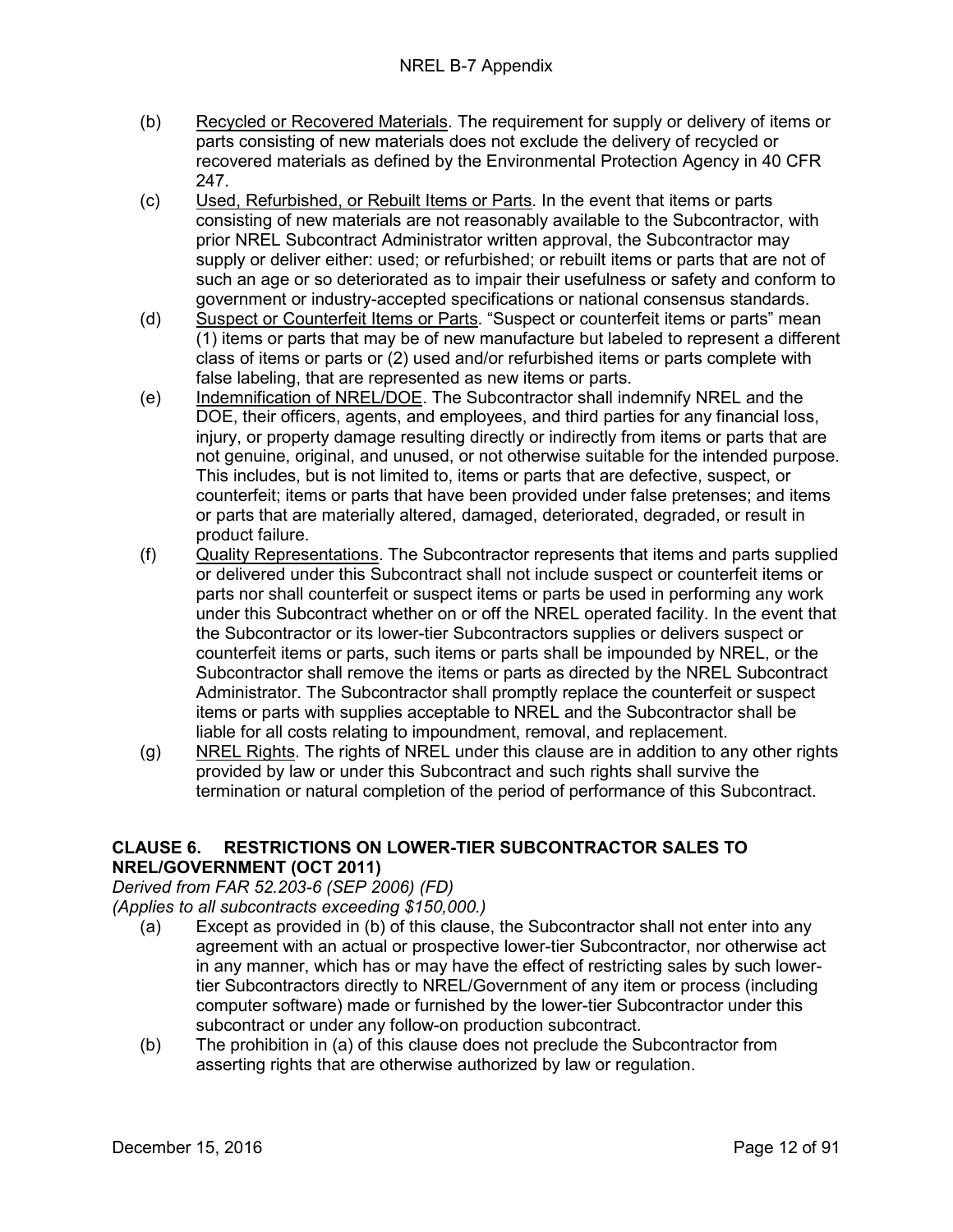(c) The Subcontractor agrees to incorporate the substance of this clause, including this paragraph (c), in all lower-tier subcontracts under this subcontract which exceed the simplified acquisition threshold.

#### <span id="page-12-0"></span>**CLAUSE 7. ANTI-KICKBACK PROCEDURES (OCT 2011)**

<span id="page-12-2"></span><span id="page-12-1"></span>*Derived from FAR 52.203-7 (OCT 2010) (FD)*

- (a) Definitions.
	- (1) "Kickback," as used in this clause, means any money, fee, commission, credit, gift, gratuity, thing of value, or compensation of any kind which is provided, directly or indirectly, to any Subcontractor, Subcontractor employee, lower-tier Subcontractor, or lower-tier Subcontractor employee for the purpose of improperly obtaining or rewarding favorable treatment in connection with a subcontract or in connection with a lower-tier subcontract relating to a subcontract.
	- (2) "Person," as used in this clause, means a corporation, partnership, business association of any kind, trust, joint-stock company, or individual.
	- (3) "Subcontract," as used in this clause, means a subcontract or contractual action entered into by the National Renewable Energy Laboratory (NREL) for the purpose of obtaining supplies, materials, equipment, or services of any kind.
	- (4) "Subcontractor," as used in this clause, means a person who has entered into a subcontract with the NREL.
	- (5) "Subcontractor Employee," as used in this clause, means any officer, partner, employee, or agent of a Subcontractor.
	- (6) "Lower-tier Subcontract," as used in this clause, means a lower-tier subcontract or contractual action entered into by a Subcontractor or lower-tier Subcontractor for the purpose of obtaining supplies, materials, equipment, or services of any kind under a subcontract.
	- (7) "Lower-tier Subcontractor," as used in this clause, means—
		- (i) Any person, other than the Subcontractor, who offers to furnish or furnishes any supplies, materials, equipment, or services of any kind under a subcontract or a lower-tier subcontract entered into in connection with such subcontract; and
		- (ii) Any person who offers to furnish or furnishes general supplies to the Subcontractor or a Prime Contractor.
	- (8) "Lower-tier Subcontractor employee," as used in this clause, means any officer, partner, employee, or agent of a lower-tier Subcontractor.
- (b) The Anti-Kickback Act of 1986 (41 U.S.C. 51-58) (the Act), prohibits any person from—
	- (1) Providing or attempting to provide or offering to provide any kickback;
	- (2) Soliciting, accepting, or attempting to accept any kickback; or
	- (3) Including, directly or indirectly, the amount of any kickback in the subcontract price charged by a Subcontractor to NREL or in the lower-tier subcontract price charged by a lower-tier Subcontractor to a Subcontractor or a Prime Contractor.
- (c)
- (1) The Subcontractor shall have in place and follow reasonable procedures designed to prevent and detect possible violations described in paragraph (b) of this clause in its own operations and direct business relationships.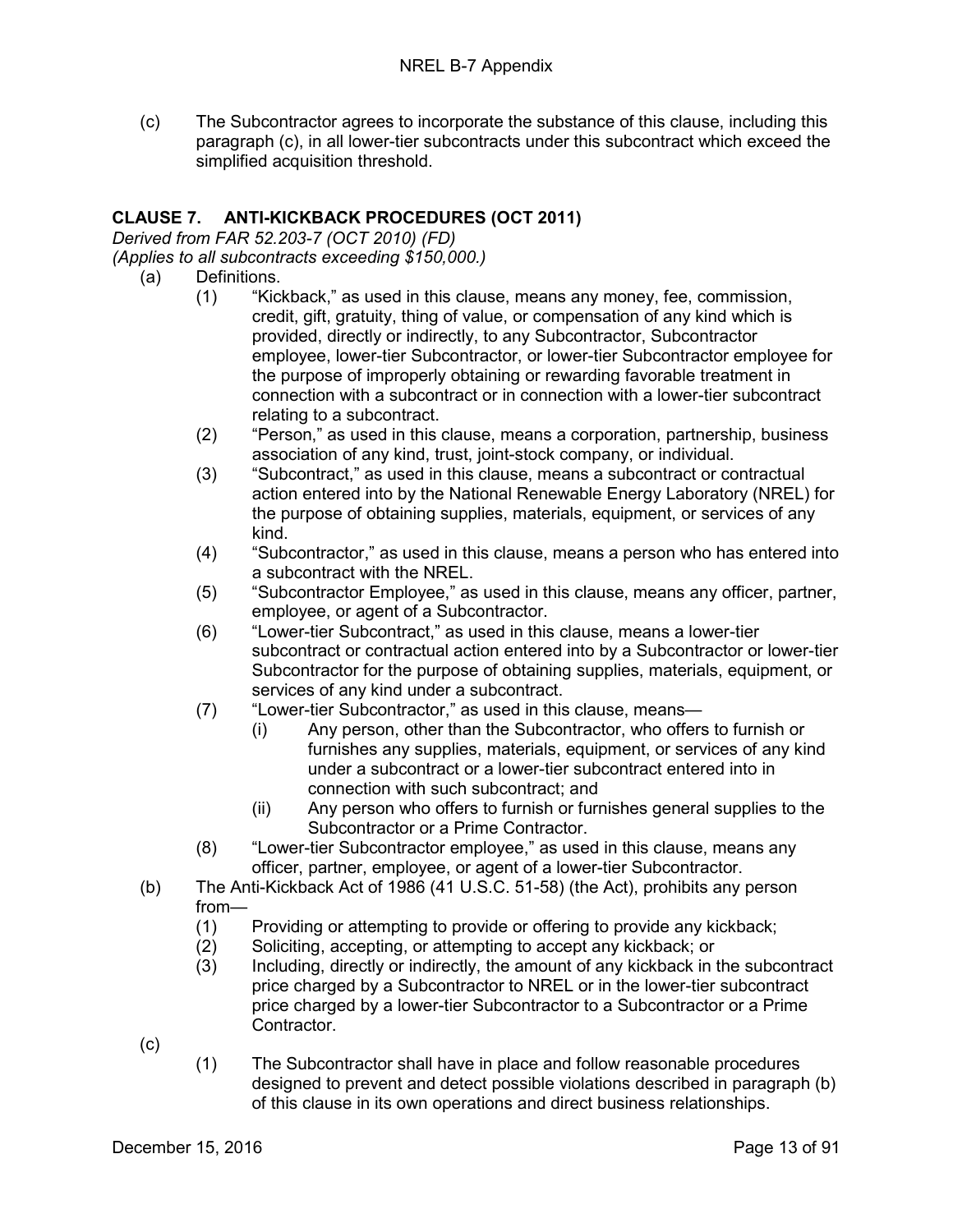- (2) When the Subcontractor has reasonable grounds to believe that a violation described in paragraph (b) of this clause may have occurred, the Subcontractor shall promptly report in writing the possible violation. Such reports shall be made to the inspector general of the Department of Energy (DOE), the head of the DOE if the agency does not have an inspector general, or the Department of Justice.
- (3) The Subcontractor shall cooperate fully with any Federal agency and NREL investigating a possible violation described in paragraph (b) of this clause.
- (4) The NREL Subcontract Administrator may—
	- (i) Offset the amount of the kickback against any monies owed by NREL under the subcontract; and/or
	- (ii) Direct that the Subcontractor withhold from sums owed the lower-tier Subcontractor under the subcontract the amount of the kickback. The NREL Subcontract Administrator may order that monies withheld under subdivision (c)(4)(ii) of this clause be paid over to NREL or the Government unless NREL or Government has already offset those monies under subdivision (c)(4)(i) of this clause. In either case, the Subcontractor shall notify the NREL Subcontract Administrator when the monies are withheld.
- (5) The Subcontractor agrees to incorporate the substance of this clause, including subparagraph (c)(5) but excepting paragraph (c)(1), in all lower-tier subcontracts under this subcontract which exceed \$150,000.

#### <span id="page-13-0"></span>**CLAUSE 8. LIMITATION ON PAYMENTS TO INFLUENCE CERTAIN FEDERAL TRANSACTIONS (OCT 2011)**

<span id="page-13-2"></span><span id="page-13-1"></span>*Derived from FAR 52.203-12 (OCT 2010) (FD)*

- (a) Definitions. As used in this clause—
	- (1) "Agency," as used in this clause, means "executive agency" as defined in Federal Acquisition Regulation (FAR) 2.101.
	- (2) "Covered Federal action," as used in this clause, means any of the following actions:
		- (i) The awarding of any Federal contract or at any-tier.
		- (ii) The making of any Federal grant.
		- (iii) The making of any Federal loan.
		- (iv) The entering into any cooperative agreement.
		- (v) The extension, continuation renewal, amendment, or modification of any Federal contract or a subcontract at any-tier, grant, loan, or cooperative agreement.
	- (3) "Indian Tribe" and "tribal organization," as used in this clause, have the meaning provided in section 4 of the Indian Self-Determination and Education Assistance Act (25 U.S.C. 450b) and include Alaskan Natives.
	- (4) "Influencing or attempting to influence," as used in this clause, means making, with the intent to influence, any communication to or appearance before an officer or employee of any agency, a Member of Congress, an officer or employee of Congress, or an employee of a Member of Congress in connection with any covered Federal action.
	- (5) "Local government," as used in this clause, means a unit of government in a State and, if chartered, established, or otherwise recognized by a State for the performance of a governmental duty, including a local public authority, a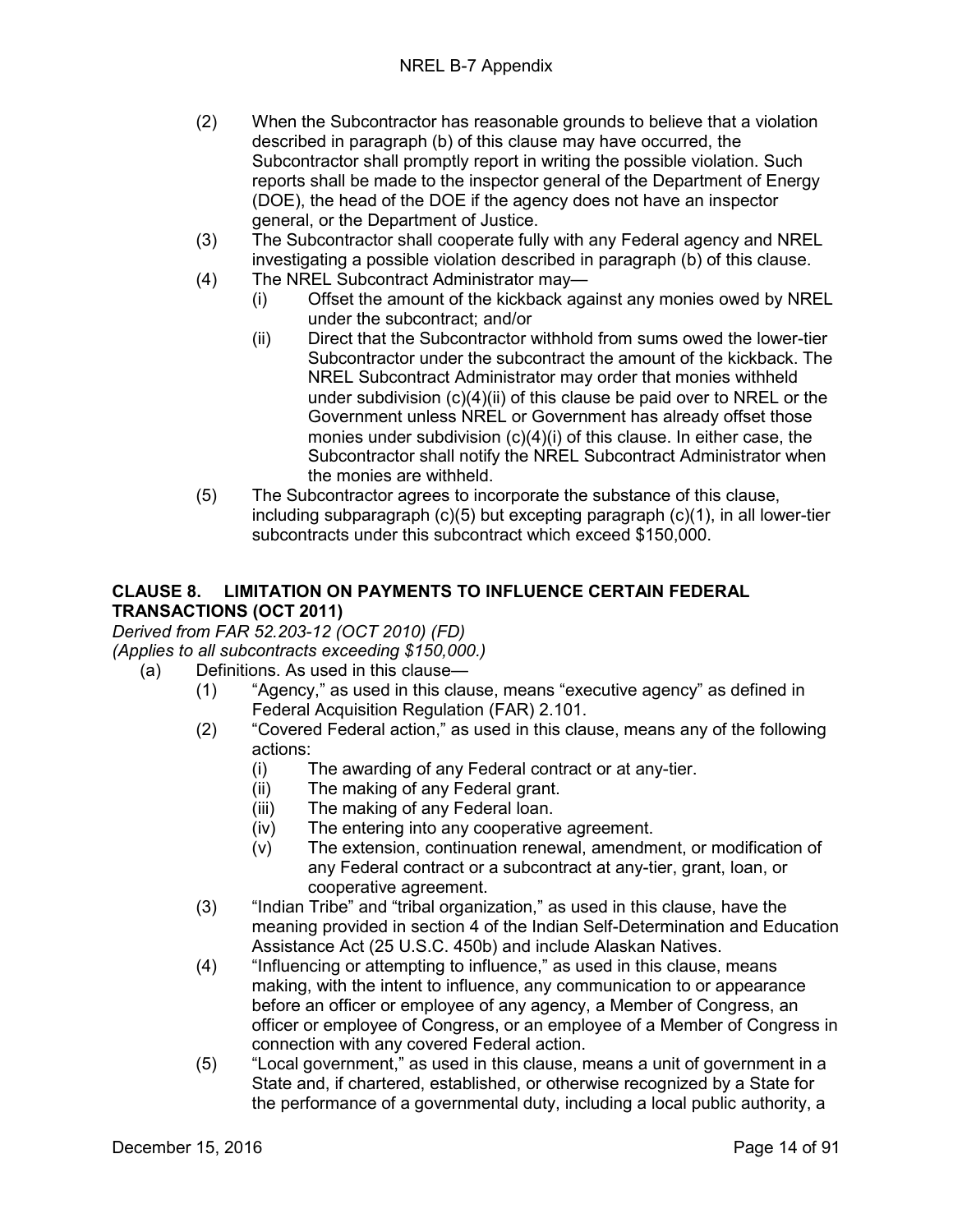special district, an intrastate district, a council of governments, a sponsor group representative organization, and any other instrumentality of a local government.

- (6) "Officer or employee of an agency," as used in this clause, includes the following individuals who are employed by an agency:
	- (i) An individual who is appointed to a position in the Government under Title 5, United States Code, including a position under a temporary appointment.
	- (ii) A member of the uniformed services, as defined in subsection 101(3), Title 37, United States Code.
	- (iii) A special Government employee, as defined in section 202, Title 18, United States Code.
	- (iv) An individual who is a member of a Federal advisory committee, as defined by the Federal Advisory Committee Act, Title 5, United States Code, appendix 2.
- (7) "Person," as used in this clause, means an individual, corporation, company, association, authority, firm, partnership, society, state, and local government, regardless of whether such entity is operated for profit, or not for profit. This term excludes an Indian tribe, tribal organization, or any other Indian organization eligible to receive Federal contracts, subcontracts at any-tier, grants, cooperative agreements, or loans from an agency, but only with respect to expenditures by such tribe or organization that are made for purposes specified in paragraph (b) of this clause and are permitted by other Federal law.
- (8) "Reasonable compensation," as used in this clause, means, with respect to a regularly employed officer or employee of any person, compensation that is consistent with the normal compensation for such officer or employee for work that is not furnished to, not funded by, or not furnished in cooperation with the Federal Government.
- (9) "Reasonable payment," as used in this clause, means, with respect to professional and other technical services, a payment in an amount that is consistent with the amount normally paid for such services in the private sector.
- (10) "Recipient," as used in this clause, as used in this clause, includes the Subcontractor and all lower-tier Subcontractors. This term excludes an Indian tribe, tribal organization, or any other Indian organization eligible to receive Federal contracts, subcontracts at any-tier, grants, cooperative agreements, or loans from an agency, but only with respect to expenditures by such tribe or organization that are made for purposes specified in paragraph (b) of this clause and are permitted by other Federal law.
- (11) "Regularly employed," as used in this clause means, with respect to an officer or employee of a person requesting or receiving a Federal contract or subcontract at any-tier, an officer or employee who is employed by such person for at least one hundred thirty (130) working days within one (1) year immediately preceding the date of the submission that initiates agency consideration of such person for receipt of such contract or subcontract at any-tier. An officer or employee who is employed by such person for less than one hundred thirty (130) working days within one (1) year immediately preceding the date of the submission that initiates agency consideration of such person shall be considered to be regularly employed as soon as he or she is employed by such person for one hundred thirty (130) working days.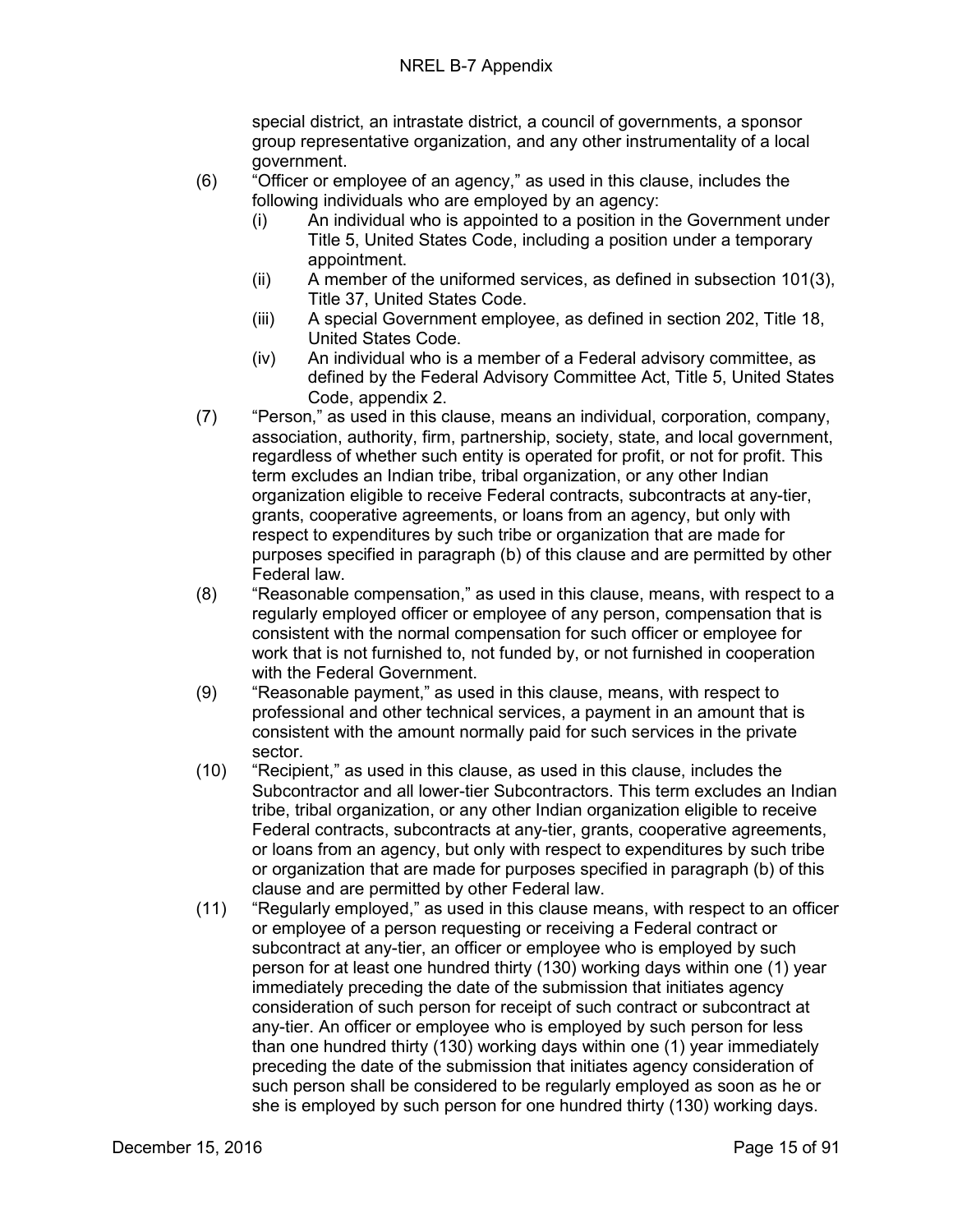- (12) "State," as used in this clause means a State of the United States, the District of Columbia, or an outlying area of the United States, an agency or instrumentality of a State, and multi-State, regional, or interstate entity having governmental duties and powers.
- (b) Prohibition. 31 U.S.C. 1352, among other things, prohibits a recipient of a Federal contract, subcontract, at any-tier, grant, loan, or cooperative agreement from using appropriated funds to pay any person for influencing or attempting to influence an officer or employee of any agency, a Member of Congress, an officer or employee of Congress, or an employee of a Member of Congress in connection with any covered Federal actions. In accordance with 31 U.S.C. 1352 the Subcontractor or lower-tier Subcontractors shall not use appropriated funds to pay any person for influencing or attempting to influence an officer or employee of any agency, a Member of Congress, an officer or employee of Congress, or an employee of a Member of Congress in connection with the award of this subcontract or lower-tier subcontracts or the extension, continuation, renewal, amendment, or modification of this subcontract or lower-tier subcontracts.
	- (1) The term appropriated funds does not include profit or fee from a covered Federal action.
	- (2) To the extent the Subcontractor or lower-tier Subcontractor can demonstrate that the Subcontractor or lower-tier Subcontractor has sufficient monies, other than Federal appropriated funds, NREL/Government will assume that these other monies were spent for any influencing activities that would be unallowable if paid for with Federal appropriated funds.
- (c) Exceptions. The prohibition in paragraph (b) of this clause does not apply under the following conditions:
	- (1) Agency and legislative liaison by Subcontractor or lower-tier Subcontractor employees.
		- (i) Payment of reasonable compensation made to an officer or employee of the Subcontractor or lower-tier Subcontractor if the payment is for agency and legislative liaison activities not directly related to this subcontract or lower-tier subcontract. For purposes of this paragraph, providing any information specifically requested by an agency or Congress is permitted at any time.
		- (ii) Participating with an agency in discussions that are not related to a specific solicitation for any covered Federal action, but that concern—
			- (A) The qualities and characteristics (including individual demonstrations) of the person's products or services, conditions or terms of sale, and service capabilities; or
			- (B) The application or adaptation of the person's products or services for an agency's use.
		- (iii) Providing prior to formal solicitation of any covered Federal action any information not specifically requested but necessary for an agency to make an informed decision about initiation of a covered Federal action.
		- (iv) Participating in technical discussions regarding the preparation of an unsolicited proposal prior to its official submission; and
		- (v) Making capability presentations prior to formal solicitation of any covered Federal action by persons seeking awards from an agency pursuant to the provisions of the Small Business Act, as amended by Pub. L. 95-507, and subsequent amendments.
	- (2) Professional and technical services.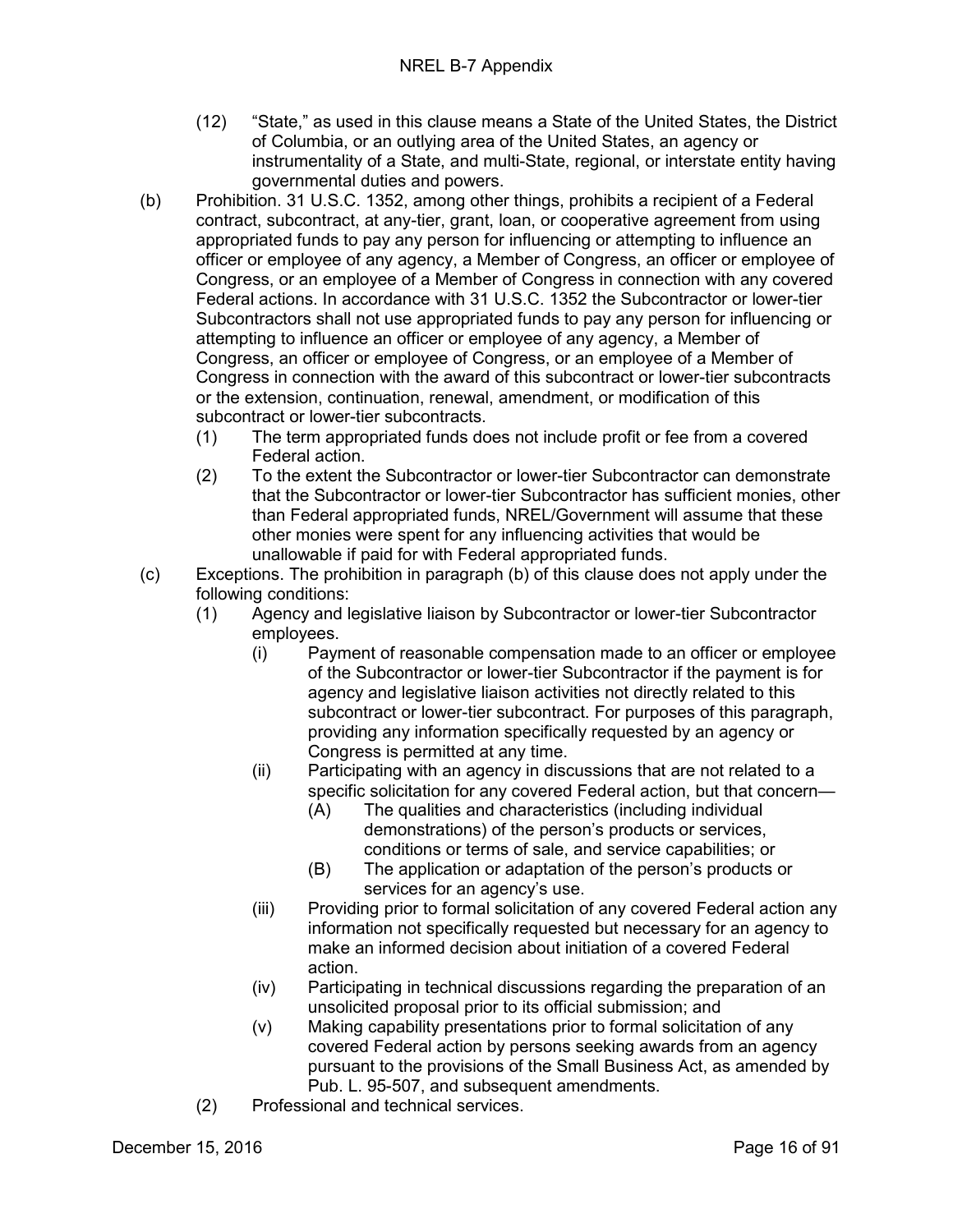- (i) A payment of reasonable compensation made to an officer or employee of a person requesting or receiving a covered Federal action or an extension, continuation, renewal, amendment, or modification of a covered Federal action, if payment is for professional or technical services rendered directly in the preparation, submission, or negotiation of any bid, proposal, or application for that Federal action or for meeting requirements imposed by or pursuant to law as a condition for receiving that Federal action.
- (ii) Any reasonable payment to a person, other than an officer or employee of a person requesting or receiving a covered Federal action or an extension, continuation, renewal, amendment, or modification of a covered Federal action if the payment is for professional or technical services rendered directly in the preparation, submission, or negotiation of any bid, proposal, or application for that Federal action or for meeting requirements imposed by or pursuant to law as a condition for receiving that Federal action. Persons other than officers or employees of a person requesting or receiving a covered Federal action include consultants and trade associations.
- (iii) As used in paragraph (c) (2) of this clause, "professional and technical services" are limited to advice and analysis directly applying any professional or technical discipline (for examples, see FAR 3.803(a) (2) (iii)).
- (iv) Requirements imposed by or pursuant to law as a condition for receiving a covered Federal award include those required by law or regulation and any other requirements in the actual award documents.
- (3) Only those communications and services expressly authorized by paragraphs (c)(1) and (2) of this clause are permitted.
- (d) Disclosure.
	- (1) If the Subcontractor or lower-tier Subcontractor did not submit OMB Standard Form LLL, Disclosure of Lobbying Activities, with its offer, but registrants under the Lobbying Disclosure Act of 1995 have subsequently made a lobbying contact on behalf of the Subcontractor or lower-tier Subcontractor with respect to this subcontract, the Subcontractor or lower-tier Subcontractor shall complete and submit OMB Standard Form LLL to provide the name of the lobbying registrants, including the individuals performing the services.
	- (2) If the Subcontractor or lower-tier Subcontractor did submit OMB Standard Form LLL disclosure pursuant to paragraph (d) of the provision at FAR 52.203-11, Certification and Disclosure Regarding Payments to Influence Certain Federal Transactions, and a change occurs that affects Block 10 of the OMB Standard Form LLL (name and address of lobbying registrant or individuals performing services), the Subcontractor or lower-tier Subcontractor shall, at the end of the calendar quarter in which the change occurs, submit to the NREL Subcontract Administrator within thirty (30) days an updated disclosure using OMB Standard Form LLL.
- (e) Penalties.
	- (1) Any person who makes an expenditure prohibited under paragraph (b) of this clause or who fails to file or amend the disclosure to be filed or amended by paragraph (d) of this clause shall be subject to civil penalties as provided for by 31 U.S.C. 1352. An imposition of a civil penalty does not prevent the Government from seeking any other remedy that may be applicable.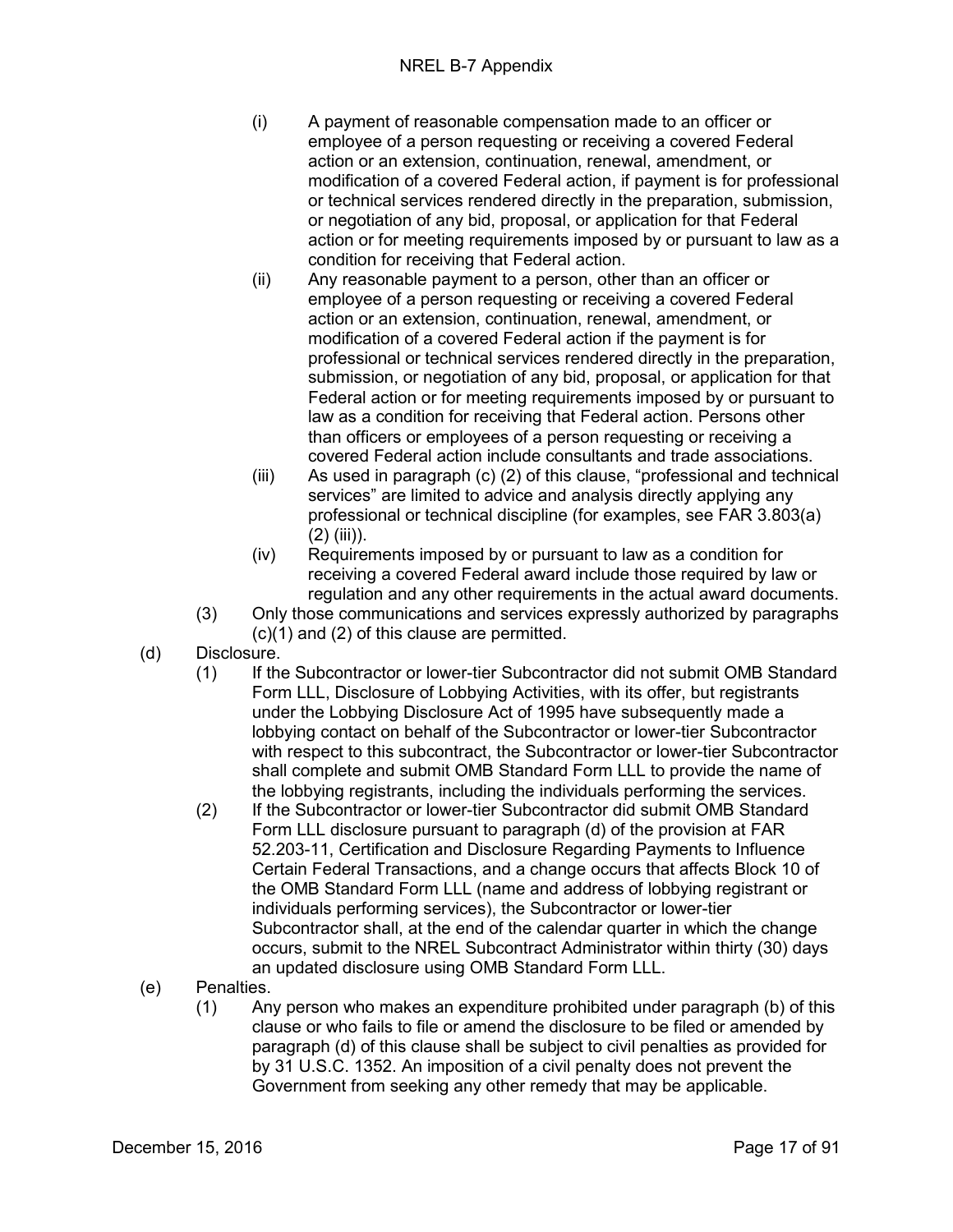- (2) Subcontractors or lower-tier Subcontractors may rely without liability on the representation made by their lower-tier Subcontractors in the certification and disclosure form.
- (f) Cost allowability. Nothing in this clause makes allowable or reasonable any costs which would otherwise be unallowable or unreasonable. Conversely, costs made specifically unallowable by the requirements in this clause will not be made allowable under any other provision.
- (g) Lower-tier Subcontracts.
	- (1) The Subcontractor shall obtain a declaration, including the certification and disclosure in paragraphs (c) and (d) of the provision at FAR 52.203-11, Certification and Disclosure Regarding Payments to Influence Certain Federal Transactions, from each person requesting or receiving a subcontract, at any-tier, exceeding \$150,000 under this subcontract. The Subcontractor that awards the subcontract, at any-tier, shall retain the declaration.
	- (2) A copy of each lower-tier Subcontractor disclosure form (but not certifications) shall be forwarded from tier to tier until received by the Subcontractor. The Subcontractor shall, at the end of the calendar quarter in which the disclosure form is submitted by the Subcontractor, at any-tier, submit to the NREL Subcontract Administrator within thirty (30) days a copy of all disclosures. Each lower-tier Subcontractor certification shall be retained in the subcontract file.
	- (3) The Subcontractor shall include the substance of this clause, including this paragraph (g), in any lower-tier subcontract exceeding \$150,000.

#### <span id="page-17-0"></span>**CLAUSE 9. PRINTED OR COPIED DOUBLE-SIDED ON RECYCLED PAPER (SPECIAL) (OCT 2011)**

<span id="page-17-2"></span><span id="page-17-1"></span>*Derived from FAR 52.204-4 (MAY 2011)*

- (a) Definitions. As used in this clause—
	- (1) "Postconsumer fiber"
		- (i) Paper, paperboard, and fibrous materials from retail stores, office buildings, homes, and so forth, after they have passed through their end-usage as a consumer item, including: used corrugated boxes; old newspapers; old magazines; mixed waste paper; tabulating cards; and used cordage; or
		- (ii) All paper, paperboard, and fibrous materials that enter and are collected from municipal solid waste; but not
		- (iii) Fiber derived from printers' over-runs, converter's scrap, and overissue publications.
- (b) When not using electronic commerce methods to submit information or data to NREL/Government, the Subcontractor is required to submit paper documents, such as offers, letters, or reports, that are printed or copied double-sided on recycled paper containing at least thirty (30) percent postconsumer fiber.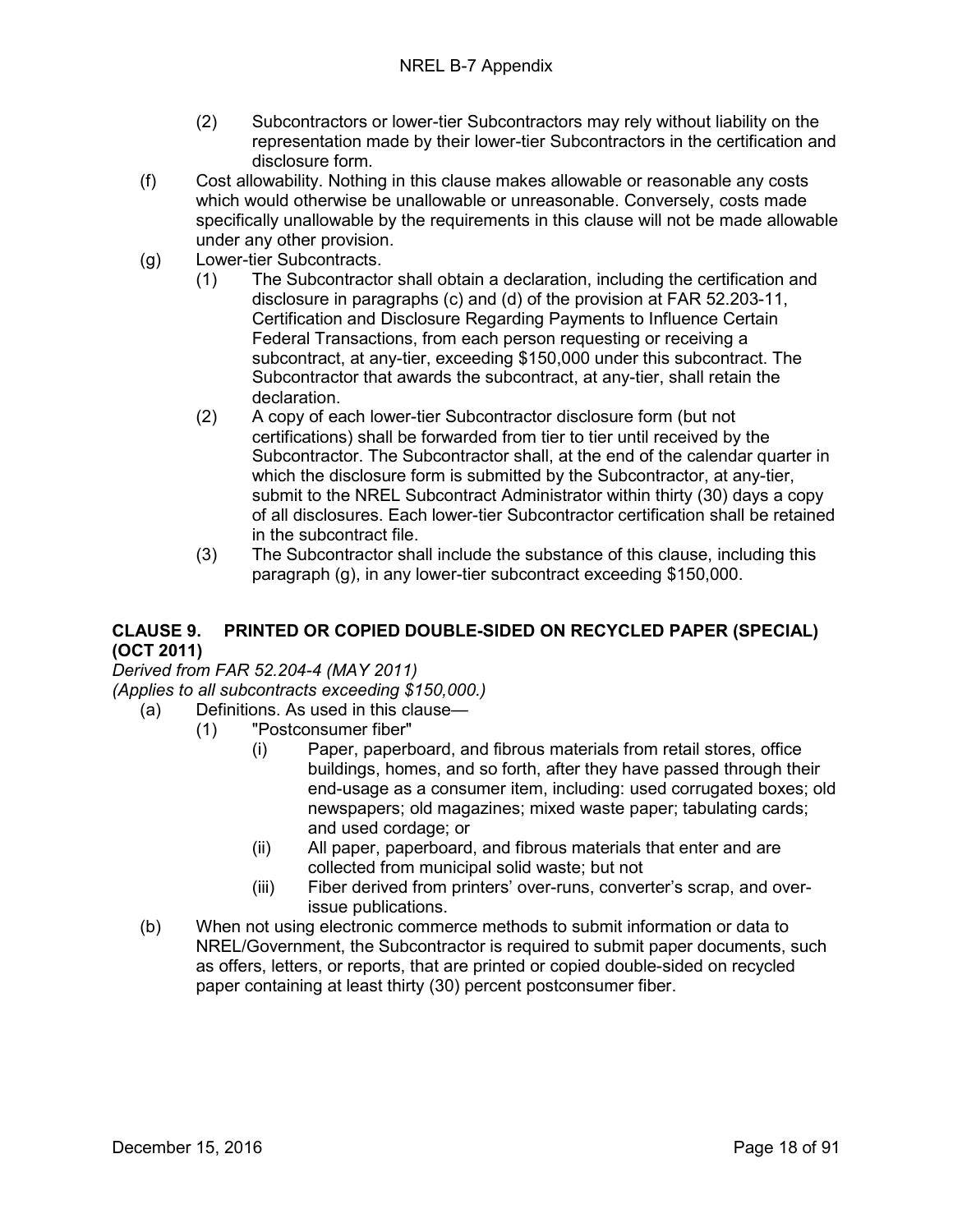#### <span id="page-18-0"></span>**CLAUSE 10. SYSTEM FOR AWARD MANAGEMENT (NOV 2016)**

<span id="page-18-1"></span>*Derived from FAR 52.204-7 (JULY 2013)*

<span id="page-18-2"></span>*(Applies to all subcontracts and solicitations.)*

(a) Definitions. As used in this provision—

"Data Universal Numbering System (DUNS) number" means the 9-digit number assigned by Dun and Bradstreet, Inc. (D&B) to identify unique business entities.

"Data Universal Numbering System +4 (DUNS+4) number" means the DUNS number means the number assigned by D&B plus a 4-character suffix that may be assigned by a business concern. (D&B has no affiliation with this 4-character suffix.) This 4-character suffix may be assigned at the discretion of the business concern to establish additional System for Award Management records for identifying alternative Electronic Funds Transfer (EFT) accounts (see the FAR at Subpart 32.11) for the same concern.

"Registered in the *System for Award Management (SAM) database"* means that—

The Offeror has entered all mandatory information, including the DUNS number or the DUNS+4 number, the Contractor and Government Entity (CAGE) code, as well as data required by the Federal Funding Accountability and Transparency Act of 2006 (see Subpart 4.14), into the SAM database; and

- (1) The offeror has completed the Core, Assertions, and Representations and Certification, and Points of contact sections of the registration in the SAM database;
- (2) The Government has validated all mandatory data fields, to include validation of the Taxpayer Identification Number (TIN) with the Internal Revenue Service (IRS). The Offeror will be required to provide consent for TIN validation to the Government as a part of the SAM registration process.
- (3) The Government has marked the record "Active".
- (b)
- (1) By submission of an offer, the offeror acknowledges the requirement that a prospective awardee shall be registered in the SAM database prior to award, during performance, and through final payment of any contract, basic agreement, basic ordering agreement, or blanket purchasing agreement resulting from this solicitation.
- (2) The offeror shall enter, in the block with its name and address on the cover page of its offer, the annotation "DUNS" or "DUNS+4" followed by the DUNS or DUNS+4 number that identifies the offeror's name and address exactly as stated in the offer. The DUNS number will be used by the NREL subcontract administrator to verify that the offeror is registered in the SAM database.
- (c) If the offeror does not have a DUNS number, it should contact Dun and Bradstreet directly to obtain one.
	- (1) An offeror may obtain a DUNS number—
		- (i) Via the internet at [http://fedgov.dnb.com/webform o](http://fedgov.dnb.com/webform)r if the offeror does not have internet access, it may call Dun and Bradstreet at 1-866-705- 5711 if located within the United States; or
		- (ii) If located outside the United States, by contacting the local Dun and Bradstreet office. The offeror should indicate that it is an offeror for a subcontract funded by the U.S. Government when contacting the local Dun and Bradstreet office.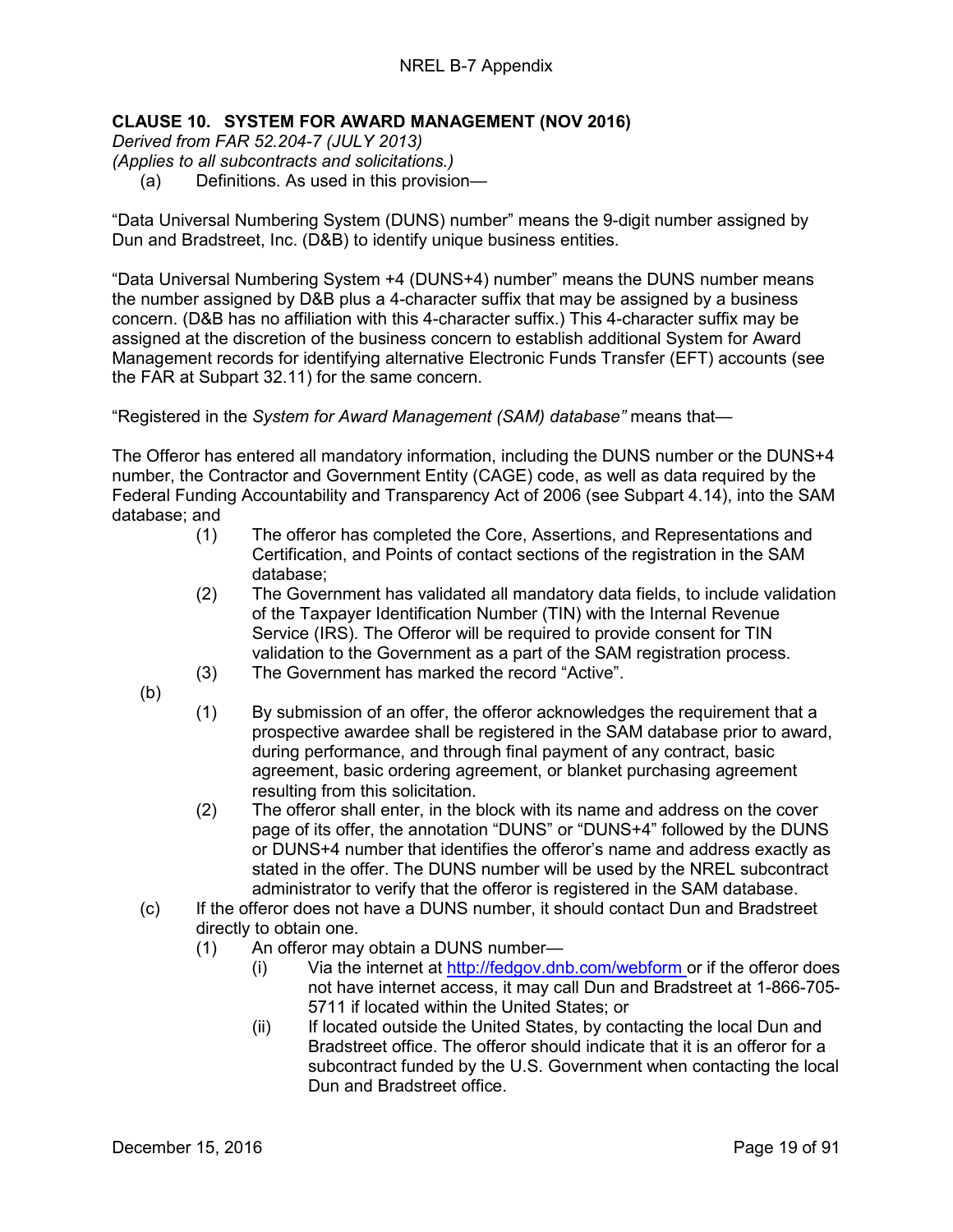- (2) The offeror should be prepared to provide the following information:
	- (i) Company legal business name.
	- (ii) Tradestyle, doing business, or other name by which your entity is commonly recognized.
	- (iii) Company Physical Street Address, City, State, and ZIP Code.
	- (iv) Company mailing address, city, state and ZIP Code (if separate from physical).
	- (v) Company telephone number.<br>(vi) Date the company was started
	- Date the company was started.
	- (vii) Number of employees at your location.
	- (viii) Chief executive officer/key manager.
	- (ix) Line of business (industry).
	- (x) Company Headquarters name and address (reporting relationship within your entity).
- (d) If the Offeror does not become registered in the SAM database in the time prescribed by the NREL subcontract administrator, the NREL subcontract administrator will proceed to award to the next otherwise successful registered Offeror.
- (e) Processing time, which normally takes 48 hours, should be taken into consideration when registering. Offerors who are not registered should consider applying for registration immediately upon receipt of this solicitation.
- <span id="page-19-0"></span>(f) Offerors may obtain information on registration at [https://www.acquisition.gov.](https://www.acquisition.gov/)

#### **CLAUSE 11. SYSTEM FOR AWARD MANAGEMENT MAINTENANCE (NOV 2016)**

<span id="page-19-2"></span><span id="page-19-1"></span>*Derived from FAR 52.204-13 (JULY 2013) (Applies to all subcontracts.)*

(a) Definition. As used in this clause--

"Data Universal Numbering System (DUNS) number" means the 9-digit number assigned by Dun and Bradstreet, Inc. (D&B) to identify unique business entities, which is used as the identification number for NREL Subcontractors.

"Data Universal Numbering System+4 (DUNS+4) number" means the DUNS number assigned by D&B plus a 4-character suffix that may be assigned by a business concern. (D&B has no affiliation with this 4-character suffix.) This 4-character suffix may be assigned at the discretion of the business concern to establish additional SAM records for identifying alternative Electronic Funds Transfer (EFT) accounts (see the FAR at subpart 32.11) for the same concern.

"Registered in the System for Award Management (SAM) database" means that—

- (1) The Subcontractor has entered all mandatory information, including the DUNS number or the DUNS+4 number, the Subcontractor and government Entity (CAGE) code, as well as data required by the Federal Funding Accountability and Transparency Act of 2006 (see https://www.fsrs.gov/), into the SAM database;
- (2) The Subcontractor has completed the Core, Assertions, Representations and Certifications, and Points of Contact sections of the registration in the SAM database;
- (3) The Government has validated all mandatory data fields, to include validation of the Taxpayer Identification Number (TIN) with the Internal Revenue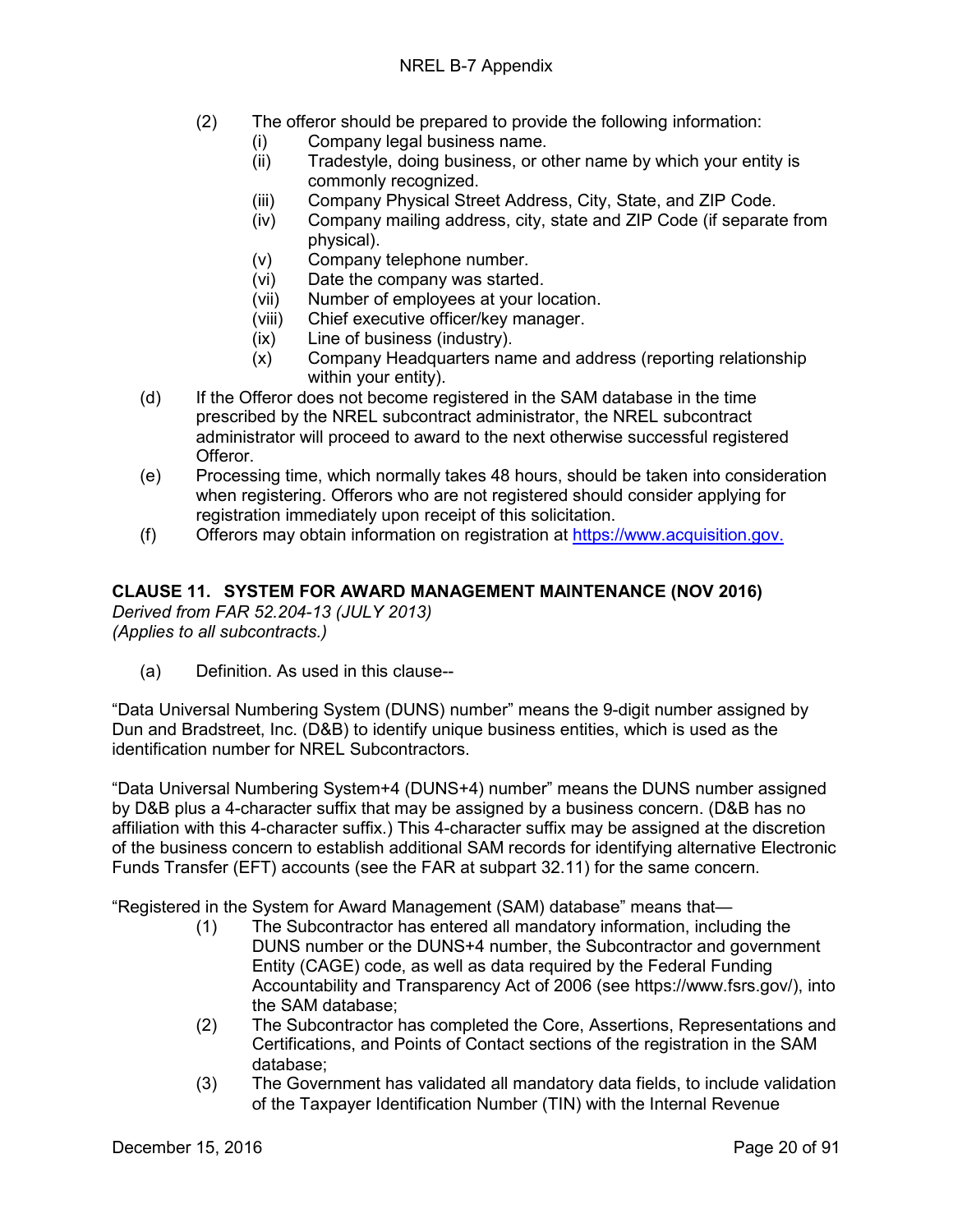Service (IRS). The Subcontractor will be required to provide consent for TIN validation to the Government as a part of the SAM registration process; and

(4) The Government has marked the record "Active".

"System for Award Management (SAM)" means the primary Government repository for prospective Federal awardee and Federal awardee information and the centralized Government system for certain contracting, grants, and other assistance-related processes. It includes—

- (1) Data collected from prospective Federal subawardees required for the conduct of business with NREL;
- (2) Prospective Subcontractor-submitted representations and certifications in accordance with FAR subpart 4.12; and
- (3) Identification of those parties excluded from receiving Federal contracts, certain subcontracts, and certain types of Federal financial and non-financial assistance and benefits.
- (b) The Subcontractor is responsible for the accuracy and completeness of the data within the SAM database, and for any liability resulting from the NREL's reliance on inaccurate or incomplete data. To remain registered in the SAM database after the initial registration, the Subcontractor is required to review and update on an annual basis, from the date of initial registration or subsequent updates, its information in the SAM database to ensure it is current, accurate and complete. Updating information in the SAM does not alter the terms and conditions of this subcontract and is not a substitute for a properly executed subcontract document.
- (c)

(1)

- (i) If a Subcontractor has legally changed its business name, doing business as name, or division name (whichever is shown on the contract), or has transferred the assets used in performing the contract, but has not completed the necessary requirements regarding novation and change-of-name agreements in subpart 42.12, the Subcontractor shall provide the responsible NREL subcontract administrator a minimum of one business day's written notification of its intention to—
	- (A) Change the name in the SAM database;
	- (B) Comply with the requirements of subpart 42.12 of the FAR; and
	- (C) Agree in writing to the timeline and procedures specified by the responsible NREL subcontract administrator. The Subcontractor shall provide with the notification sufficient documentation to support he legally changed name.
- (ii) If the Subcontractor fails to comply with the requirements of paragraph (c)(1)(i) of this clause, or fails to perform the agreement at paragraph  $(c)(1)(i)(C)$  of this clause, and, in the absence of a properly executed novation or change-of-name agreement, the SAM information that shows the Subcontractor to be other than the Subcontractor indicated in the subcontract will be considered to be incorrect information within the meaning of the "Suspension of Payment" paragraph of the electronic funds transfer (EFT) clause of this subcontract.
- (2) The Subcontractor shall not change the name or address for EFT payments or manual payments, as appropriate, in the SAM record to reflect an assignee

December 15, 2016 **Page 21 of 91**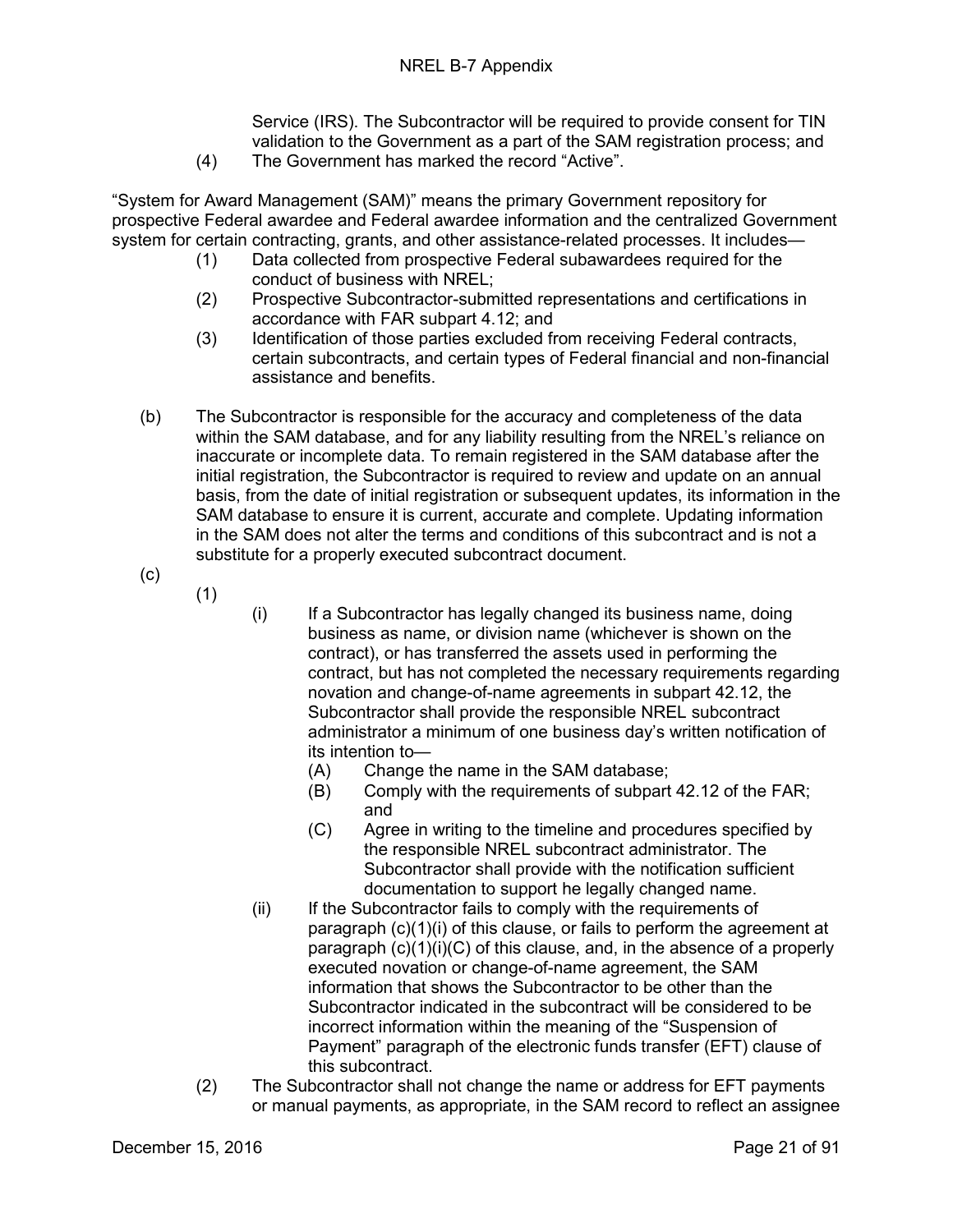for the purpose of assignment of claims (see FAR subpart 32.8, Assignment of Claims). Assignees shall be separately registered in the SAM. Information provided to the Subcontractor's SAM record that indicates payments, including those made by EFT, to an ultimate recipient other than that Subcontractor will be considered to be incorrect information within the meaning of the "Suspension of Payment" paragraph of the EFT clause of this contract.

- (3) The Subcontractor shall ensure that the DUNS number is maintained with Dun & Bradstreet throughout the life of the subcontract. The Subcontractor shall communicate any change to the DUNS number to the NREL subcontract administrator within 30 days after the change, so an appropriate modification can be issued to update the data on the contract. A change in the DUNS number does not necessarily require a novation be accomplished. Dun & Bradstreet may be contacted—
	- (i) Via the internet at [http://fedgov.dnb.com/webform o](http://fedgov.dnb.com/webform)r if the Subcontractor does not have internet access, it may call Dun and Bradstreet at 1-866-705-5711 if located within the United States; or
	- (ii) If located outside the United States, by contacting the local Dun and Bradstreet office.
- (d) Subcontractors may obtain additional information on registration and annual confirmation requirements at [https://www.acquisition.gov.](https://www.acquisition.gov/)

#### <span id="page-21-0"></span>**CLAUSE 12. PROTECTING NREL'S/GOVERNMENT'S INTEREST WHEN SUBCONTRACTING AT ANY TIER WITH CONTRACTORS AND SUBCONTRACTORS DEBARRED, SUSPENDED, OR PROPOSED FOR DEBARMENT (AUG 2013)** *Derived from FAR 52.209-6 (FD)*

<span id="page-21-2"></span><span id="page-21-1"></span>*(Applies to all subcontracts with lower-tier subcontracts exceeding \$30,000.)*

- (a) Definition. "Commercially available off-the-shelf (COTS)" item, as used in this clause─
	- $(1)$  Means any item of supply (including construction material) that is-
		- (i) A commercial item (as defined in paragraph (1) of the definition in FAR 2.101);
		- (ii) Sold in substantial quantities in the commercial marketplace; and
		- (iii) Offered to the NREL/Government, under a subcontract or a lower-tier subcontract, at any tier, without modification, in the same form in which it is sold in the commercial marketplace; and
	- (2) Does not include bulk cargo, as defined in 46 U.S.C. 40102(4), such as agricultural products and petroleum products.
- (b) The Government suspends or debars Contractors to protect the Government's interests. Other than a subcontract for a commercially available off-the-shelf item, the Subcontractor shall not enter into any lower-tier subcontract in excess of \$30,000 with a lower-tier Subcontractor that is debarred, suspended, or proposed for debarment unless there is a compelling reason to do so.
- (c) The Subcontractor shall require each proposed lower-tier Subcontractor, whose lower-tier subcontract will exceed \$30,000, other than a lower-tier Subcontractor providing a commercially available off-the-shelf item, to disclose to the lower-tier Subcontractor, in writing, whether as of the time of award of the lower-tier subcontract, the lower-tier Subcontractor, or its principals, is or is not debarred, suspended, or proposed for debarment by the Federal Government.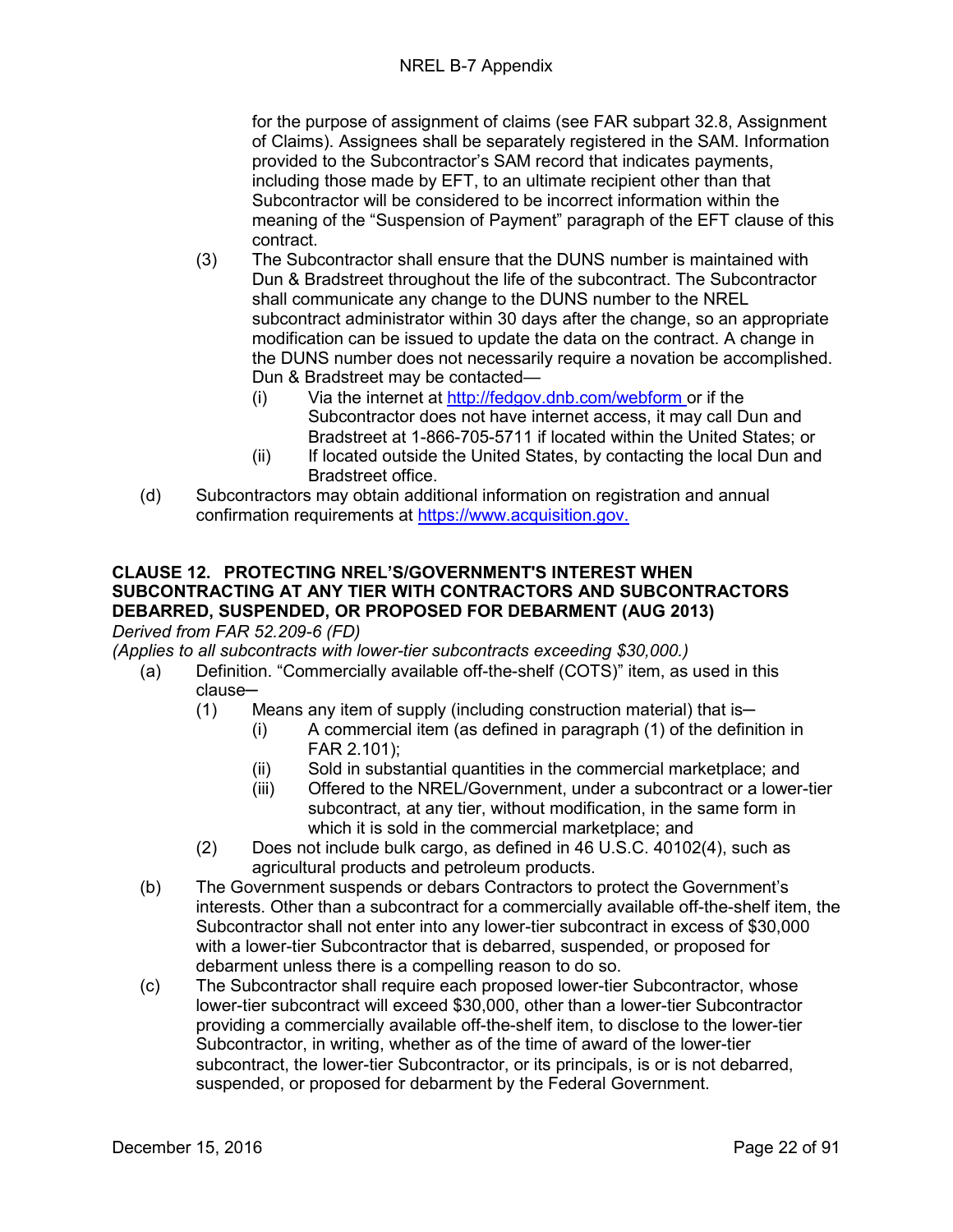- (d) A corporate officer or a designee of the Subcontractor shall notify the NREL Subcontract Administrator, in writing, before entering into a lower-tier subcontract with a party (other than a lower-tier Subcontractor providing a commercially available off-the-shelf item) that is debarred, suspended, or proposed for debarment (see FAR 9.404 for information on the System for Award Management (SAM) Exclusions). The notice must include the following:
	- (1) The name of the lower-tier Subcontractor.
	- (2) The Subcontractor's knowledge of the reasons for the lower-tier Subcontractor being listed with an exclusion in SAM.
	- (3) The compelling reason(s) for doing business with the lower-tier Subcontractor notwithstanding its being listed with an exclusion in SAM.
	- (4) The systems and procedures the Subcontractor has established to ensure that it is fully protecting NREL/Government's interests when dealing with such lower-tier Subcontractor in view of the specific basis for the party's debarment, suspension, or proposed debarment.
- (e) Lower-tier Subcontracts. Unless this is a subcontract for the acquisition of commercial items, the Subcontractor shall include the requirements of this clause, including this paragraph (e) (appropriately modified for the identification of the parties), in each lower-tier subcontract that-
	- (1) Exceeds \$30,000 in value; and
	- (2) Is not a lower-tier subcontract for commercially available off-the-shelf items.

#### <span id="page-22-0"></span>**CLAUSE 13. AUDIT AND RECORDS NEGOTIATION (DEC 2016) AND ALTERNATE II (APR 1998)**

<span id="page-22-1"></span>*Derived from FAR 52.215-2 (OCT 2010) (FD)*

<span id="page-22-2"></span>*(Applies to all subcontracts exceeding \$150,000.)*

<span id="page-22-3"></span>*(Alternate I applies to cost type subcontracts with State and Local Governments, educational institutions, and other nonprofit organizations.)*

- (a) As used in this clause, "records" includes books, documents, accounting procedures and practices, and other data, regardless of type and regardless of whether such items are in written form, in the form of computer data, or in any other form.
- (b) Examination of costs. If this is a cost reimbursement, incentive, time-and-materials, labor-hour, or price redeterminable subcontract, or any combination of these, the Subcontractor shall maintain and the DOE Contracting Officer, the cognizant Federal Agency Official, or the NREL Subcontract Administrator, shall have the right to examine and audit all records and other evidence sufficient to reflect properly all costs claimed to have been incurred or anticipated to be incurred directly or indirectly in performance of this subcontract. This right of examination shall include inspection at all reasonable times of the Subcontractor's plants, or parts of them, engaged in performing the subcontract.
- (c) Cost or pricing data. If the Subcontractor has been required to submit cost or pricing data in connection with any pricing action relating to this subcontract, the DOE Contracting Officer, the cognizant Federal Agency Official, or the NREL Subcontract Administrator, in order to evaluate the accuracy, completeness, and currency of the cost or pricing data, shall have the right to examine and audit all of the Subcontractor's records, including computations and projections, related to—
	- (1) The proposal for the subcontract, lower-tier subcontract, or modification;
	- (2) The discussions conducted on the proposal(s), including those related to negotiating;
	- (3) Pricing of the subcontract, lower-tier subcontract, or modification; or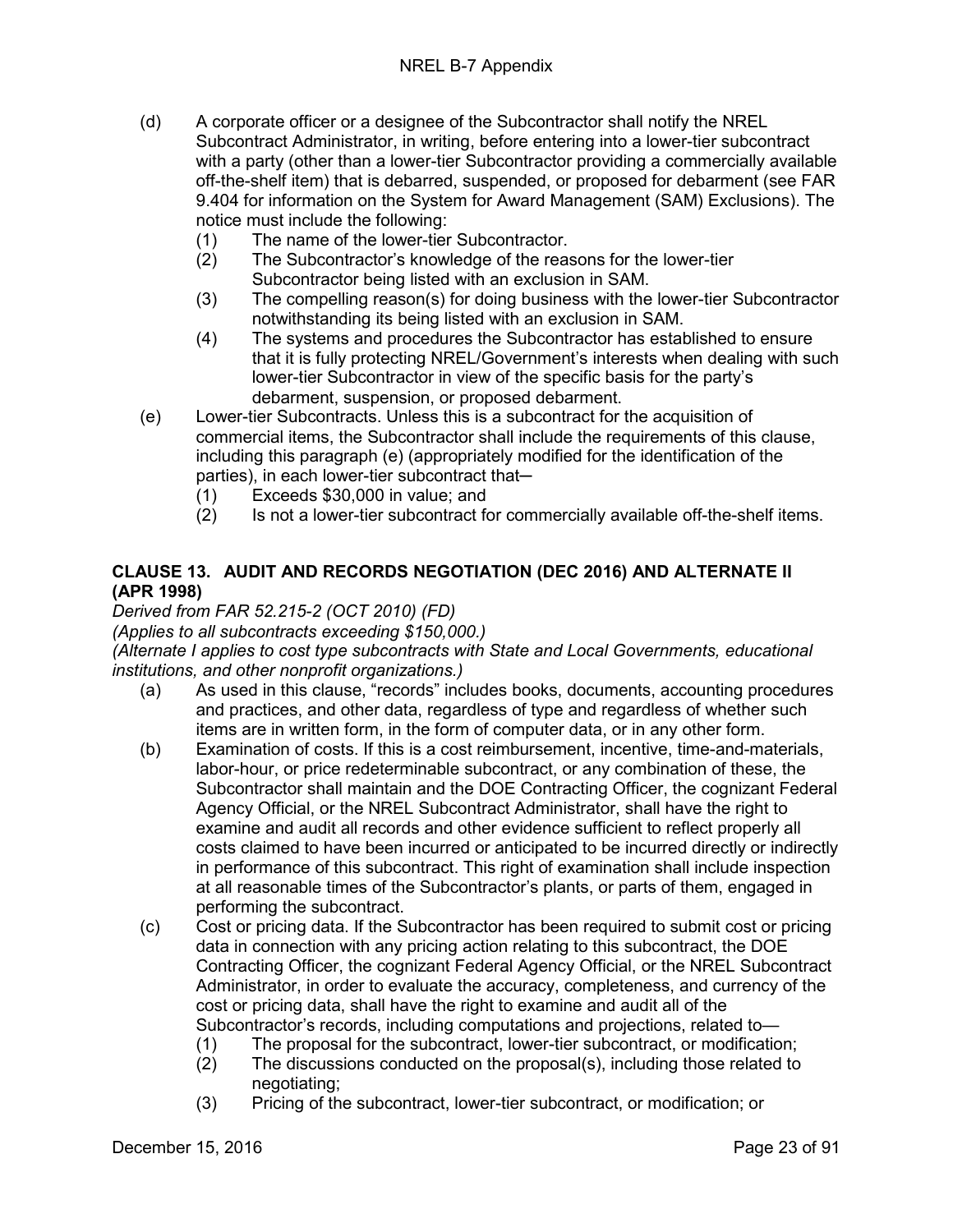- (4) Performance of the subcontract, lower-tier subcontract, or modification.
- (d) Comptroller General.—
	- (1) The Comptroller General of the United States, or an authorized representative, shall have access to and the right to examine any of the Subcontractor's directly pertinent records involving transactions related to this subcontract or a lower-tier subcontract hereunder and to interview any current employee regarding such transactions.
	- (2) This paragraph may not be construed to require the Subcontractor or lowertier Subcontractor to create or maintain any record that the Subcontractor or lower-tier Subcontractor does not maintain in the ordinary course of business or pursuant to a provision of law.
- (e) Reports. If the Subcontractor is required to furnish cost, funding, or performance reports, the DOE Contracting Officer, the cognizant Federal Agency Official or the NREL Subcontract Administrator shall have the right to examine and audit the supporting records and materials, for the purpose of evaluating—
	- (1) The effectiveness of the Subcontractor's policies and procedures to produce data compatible with the objectives of these reports; and
	- (2) The data reported.
- (f) Availability. The Subcontractor shall make available at its office at all reasonable times the records, materials, and other evidence described in paragraphs (a), (b), (c), (d), and (e) of this clause, for examination, audit, or reproduction, until three (3) years after final payment under this subcontract or for any shorter period specified in Subpart 4.7, Subcontractor Records Retention, of the Federal Acquisition Regulation (FAR), or for any longer period required by statute or by other clauses of this subcontract. In addition—
	- (1) If this subcontract is completely or partially terminated, the Subcontractor shall make available the records relating to the work terminated until three (3) years after any resulting final termination settlement; and
	- (2) The Subcontractor shall make available records relating to appeals under the Subcontract Issues and Disputes clause or to litigation or the settlement of claims arising under or relating to this subcontract until such appeals, litigation, or claims are finally resolved.
- (g) The Subcontractor shall insert a clause containing all the terms of this clause, including this paragraph (g), in all lower-tier subcontracts under this subcontract that exceed the simplified acquisition threshold, and—
	- (1) That are cost reimbursement, incentive, time-and-materials, labor-hour, or price-redeterminable type or any combination of these;
	- (2) For which cost or pricing data are required; or (3) That requires the lower-tier Subcontractor to fu
	- That requires the lower-tier Subcontractor to furnish reports as discussed in paragraph (e) of this clause.

The clause may be altered only as necessary to identify properly the contracting parties and the DOE Contracting Officer or NREL Subcontract Administrator under the Government Prime Contract.

#### *ALTERNATE II (APR 1998).*

#### *For cost type subcontracts with State and Local Governments, educational institutions, and other nonprofit organizations, the following paragraph (h) shall be added.*

(h) The provisions of OMB Circular No.A-133, "Audits of States, Local Governments, and Nonprofit Organizations," apply to this subcontract.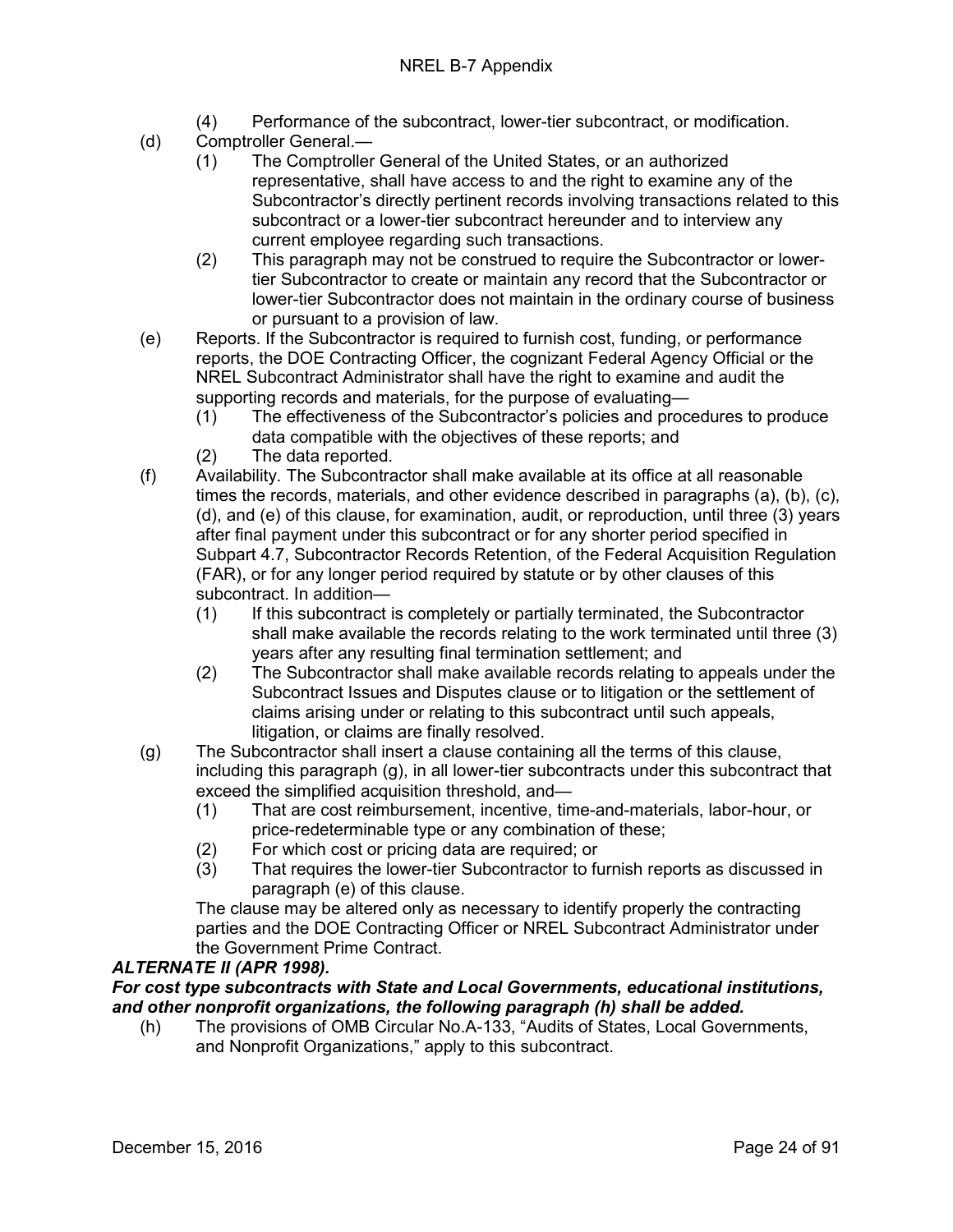#### <span id="page-24-0"></span>**CLAUSE 14. NOTIFICATION OF CHANGE IN OWNERSHIP AND/OR NAME (OCT 2009)**

<span id="page-24-1"></span>*Derived from FAR 52.215-19 (OCT 1997) (FD)*

<span id="page-24-2"></span>*(Applies to all subcontracts.)*

- (a) The Subcontractor shall make the following notifications in writing:
	- (1) When the Subcontractor becomes aware that a change in its ownership or name has occurred, or is certain to occur, the Subcontractor shall provide such notification in accordance with NREL's novation and name change procedures.
	- (2) When a change that could result in changes in the valuation of the Subcontractor's capitalized assets in the accounting records or any other asset valuations or cost changes, the Subcontractor shall provide such notification to the NREL Subcontract Administrator within thirty (30) days.
- (b) In the event of change in ownership, the Subcontractor shall
	- (1) Maintain current, accurate, and complete inventory records of assets and their costs;
	- (2) Provide the NREL Subcontract Administrator or designated representative ready access to the records upon request;
	- (3) Ensure that all individual and grouped assets, their capitalized values, accumulated depreciation or amortization, and remaining useful lives, are identified accurately before and after each of the Subcontractor's ownership changes; and
	- (4) Retain and continue to maintain depreciation and amortization schedules based on the asset records maintained before each Subcontractor ownership change.
- (c) The Subcontractor shall include the substance of this clause in all lower-tier subcontracts where it is contemplated that cost or pricing data will be required or for which any pre-award or post-award cost determination is subject to FAR 31.2, cost principles and procedures applicable to commercial organizations. The Subcontractor shall notify the NREL Subcontract Administrator of the change in ownership or name of any lower-tier Subcontractor subject to the terms of this clause.

#### <span id="page-24-3"></span>**CLAUSE 15. UTILIZATION OF SMALL BUSINESS CONCERNS (NOV 2016)**

<span id="page-24-4"></span>*Derived from FAR 52.219-8 (FD)(OCT 2014)*

<span id="page-24-5"></span>*(Applies to all subcontracts exceeding \$150,000.)*

(a) Definitions. As used in this subcontract—

"*HUBZone small business concern*" means a small business concern that appears on the List of Qualified HUBZone Small Business Concerns maintained by the Small Business Administration.

"*Service-disabled veteran-owned small business concern*"—

- (1) Means a *small business concern*
	- (i) Not less than 51 percent of which is owned by one or more servicedisabled veterans or, in the case of any publicly owned business, not less than 51 percent of the stock of which is owned by one or more service-disabled veterans; and
	- (ii) The management and daily business operations of which are controlled by one or more service-disabled veterans or, in the case of a service-disabled veteran with permanent and severe disability, the spouse or permanent caregiver of such veteran.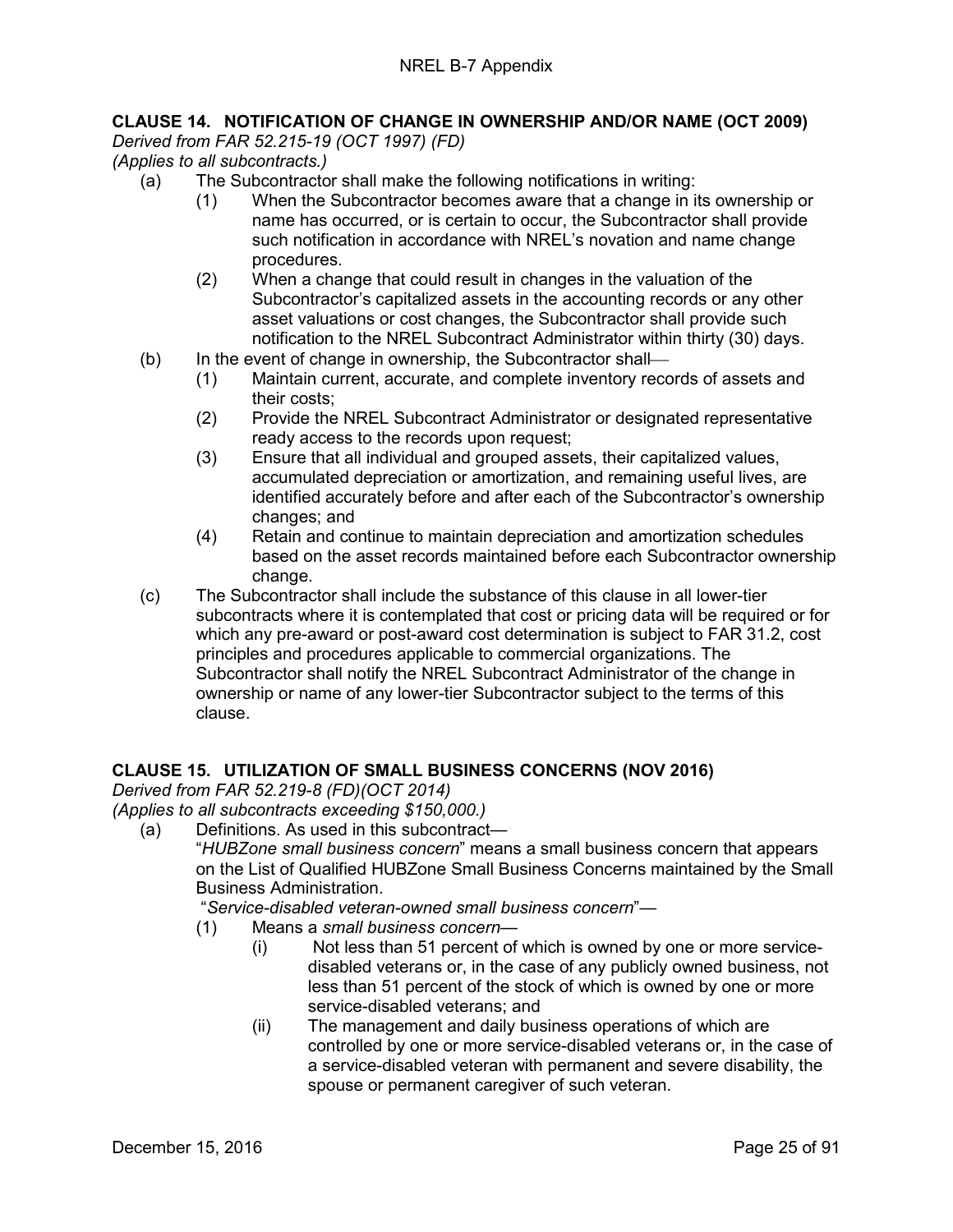(2)

*Service-disabled veteran* means a veteran, as defined in 38 U.S.C. 101(2), with a disability that is service-connected, as defined in 38 U.S.C. 101(16).

*Small business concern* means a small business as defined pursuant to Section 3 of the Small Business Act and relevant regulations promulgated pursuant thereto.

*Small disadvantaged business concern*, consistent with 13 CFR 124.1002, means a small business concern under the size standard applicable to the acquisition, that—

- (1) Is at least 51 percent unconditionally and directly owned (as defined at 13 CFR 124.105) by—
	- (i) One or more socially disadvantaged (as defined at 13 CFR 124.103) and economically disadvantaged (as defined at 13 CFR 124.104) individuals who are citizens of the United States; and
	- (ii) Each individual claiming economic disadvantage has a net worth not exceeding \$750,000 after taking into account the applicable exclusions set forth at 13 CFR 124.104(c)(2); and
- (2) The management and daily business operations of which are controlled (as defined at 13.CFR 124.106) by individuals, who meet the criteria in paragraphs (1)(i) and (ii) of this definition.

*Veteran-owned small business concern* means a *small business concern*—

- (1) Not less than 51 percent of which is owned by one or more veterans (as defined at 38 U.S.C. 101(2)) or, in the case of any publicly owned business, not less than 51 percent of the stock of which is owned by one or more veterans; and
- (2) The management and daily business operations of which are controlled by one or more veterans.

*Women-owned small business concern* means a small business concern—

- (1) That is at least 51 percent owned by one or more women, or, in the case of any publicly owned business, at least 51 percent of the stock of which is owned by one or more women; and
- (2) Whose management and daily business operations are controlled by one or more women.
- (b) It is the policy of the United States that small business concerns, veteran-owned small business concerns, service-disabled veteran-owned small business concerns, HUBZone small business concerns, small disadvantaged business concerns, and women-owned small business concerns shall have the maximum practicable opportunity to participate in performing subcontracts let by any Federal agency, including subcontracts and lower-tier subcontracts for subsystems, assemblies, components, and related services for major systems. It is further the policy of the United States that its prime contractors and subcontractors establish procedures to ensure the timely payment of amounts due pursuant to the terms of their subcontracts with small business concerns, veteran-owned small business concerns, service-disabled veteran-owned small business concerns, HUBZone small business concerns, small disadvantaged business concerns, and women-owned small business concerns.
- (c) The Subcontractor hereby agrees to carry out this policy in the awarding of lower-tier subcontracts to the fullest extent consistent with efficient subcontract performance. The Subcontractor further agrees to cooperate in any studies or surveys as may be conducted by the United States Small Business Administration or the awarding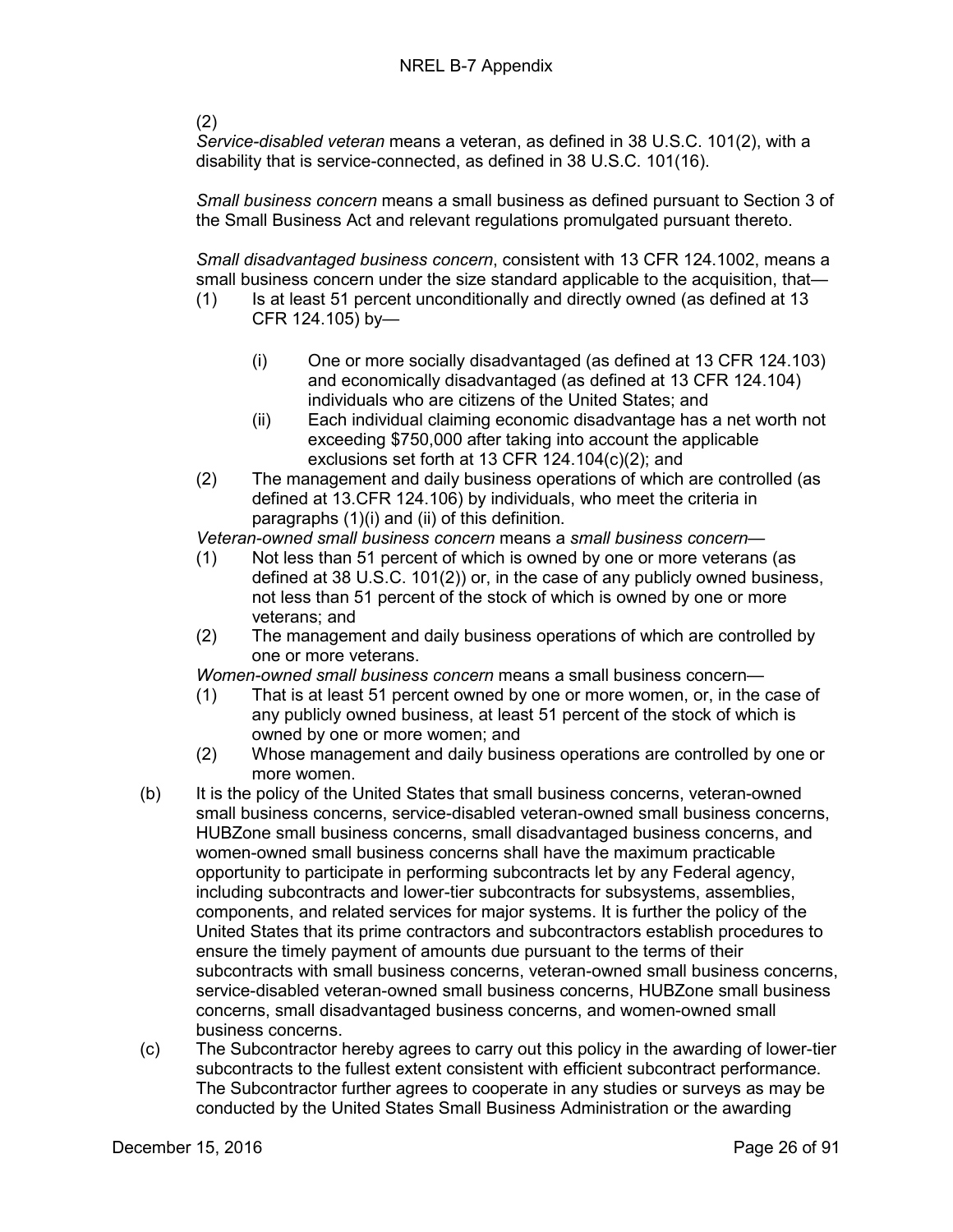agency of the United States as may be necessary to determine the extent of the Subcontractor's compliance with this clause.

- (d) (1) Subcontractors acting in good faith may rely on written representations by their lower-tier subcontractors regarding their status as a small business concern, a veteran-owned small business concern, a service-disabled veteran-owned small business concern, a small disadvantaged business concern, or a women-owned small business concern.
	- (2) The Subcontractor shall confirm that a lower-tier subcontractor representing itself as a HUBZone small business concern is certified by SBA as a HUBZone small business concern by accessing the System for Award Management database or by contacting the SBA. Options for contacting the SBA include—
		- (i) HUBZone small business database search application web page at [http://dsbs.sba.gov/dsbs/search/dsp\\_searchhubzone.cfm;](http://dsbs.sba.gov/dsbs/search/dsp_searchhubzone.cfm) or [http://www.sba.gov/hubzone;](http://www.sba.gov/hubzone)
		- (ii) In writing to the Director/HUB, U.S. Small Business Administration, 409 3rd Street, SW., Washington, DC 20416; or
		- (iii) The SBA HUBZone Help Desk at hubzone@sba.gov.

#### <span id="page-26-0"></span>**CLAUSE 16. CONVICT LABOR (JUN 2003)**

#### <span id="page-26-1"></span>*Derived from FAR 52.222-3*

<span id="page-26-2"></span>*(Applies to all subcontracts.)*

- (a) Except as provided in paragraph (b) of this clause, the Subcontractor shall not employ in the performance of this subcontract any person undergoing a sentence of imprisonment imposed by any court of a State, the District of Columbia, Puerto Rico, the Northern Mariana Islands, American Samoa, Guam, or the U.S. Virgin Islands.
- (b) The Subcontractor is not prohibited from employing persons—
	- (1) On parole or probation to work at paid employment during the term of their sentence;
	- (2) Who have been pardoned or who have served their terms; or
	- (3) Confined for violation of the laws of any of the States, the District of Columbia, Puerto Rico, the Northern Mariana Islands, American Samoa, Guam, or the U.S. Virgin Islands who are authorized to work at paid employment in the community under the laws of such jurisdiction, if—
		- (i) The worker is paid or is in an approved work training program on a voluntary basis;
		- (ii) Representatives of local union central bodies or similar labor union organizations have been consulted;
		- (iii) Such paid employment will not result in the displacement of employed workers, or be applied in skills, crafts, or trades in which there is a surplus of available gainful labor in the locality, or impair existing contracts for services;
		- (iv) The rates of pay and other conditions of employment will not be less than those paid or provided for work of a similar nature in the locality in which the work is being performed; and
		- (v) The Attorney General of the United States has certified that the workrelease laws or regulations of the jurisdiction involved are in conformity with the requirements of Executive Order 11755, as amended by Executive Orders 12608 and 12943.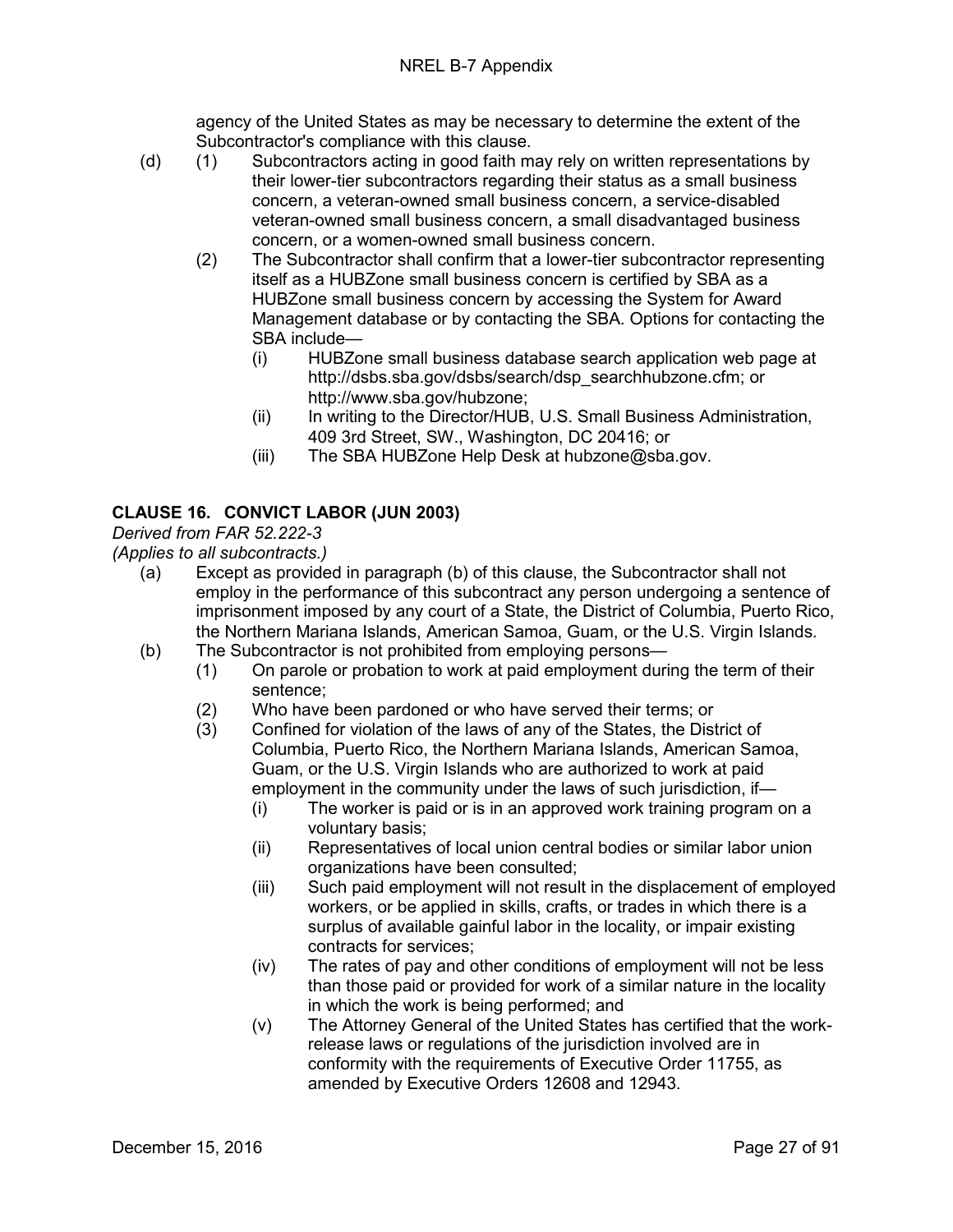#### <span id="page-27-0"></span>**CLAUSE 17. WALSH-HEALEY PUBLIC CONTRACTS ACT (OCT 2011)**

<span id="page-27-1"></span>*Derived from FAR 52.222-20 (OCT 2010) (FD)*

<span id="page-27-2"></span>*(Applies to all subcontracts exceeding \$15,000 for manufacturing or furnishing of materials, supplies, articles, or equipment subject to the Walsh-Healey Public Contracts Act.)* If this subcontract is for the manufacture or furnishing of materials, supplies, articles or equipment in an amount that exceeds or may exceed \$15,000, and is subject to the Walsh-Healey Public Contracts Act, as amended [\(41 U.S.C. 35-45\)](http://uscode.house.gov/uscode-cgi/fastweb.exe?getdoc+uscview+t41t42+2+13++%2841%29%20%20AND%20%28%2841%29%20ADJ%20USC%29%3ACITE%20%20%20%20%20%20%20%20%20), the following terms and conditions apply:

- (a) All stipulations required by the Act and regulations issued by the Secretary of Labor (41 CFR Chapter 50) are incorporated by reference. These stipulations are subject to all applicable rulings and interpretations of the Secretary of Labor that are now, or may hereafter, be in effect.
- (b) All employees whose work relates to this subcontract shall be paid not less than the minimum wage prescribed by regulations issued by the Secretary of Labor (41 CFR 50-202.2). Learners, student learners, apprentices, and handicapped workers may be employed at less than the prescribed minimum wage (see 41 CFR 50-202.3) to the same extent that such employment is permitted under Section 14 of the Fair Labor Standards Act [\(41 U.S.C. 40\)](http://uscode.house.gov/uscode-cgi/fastweb.exe?getdoc+uscview+t41t42+2+13++%2841%29%20%20AND%20%28%2841%29%20ADJ%20USC%29%3ACITE%20%20%20%20%20%20%20%20%20).

#### <span id="page-27-3"></span>**CLAUSE 18. PROHIBITION OF SEGREGATED FACILITIES (FEB 1999)**

<span id="page-27-4"></span>*Derived from FAR 52.222-21 (FD)*

<span id="page-27-5"></span>*(Applies to subcontracts where the "Equal Opportunity Clause" is applicable.)*

- (a) "Segregated facilities," as used in this clause, means any waiting rooms, work areas, rest rooms and wash rooms, restaurants and other eating areas, time clocks, locker rooms and other storage or dressing areas, parking lots, drinking fountains, recreation or entertainment areas, transportation, and housing facilities provided for employees, that are segregated by explicit directive or are in fact segregated on the basis of race, color, religion, sex, or national origin because of written or oral policies or employee custom. The term does not include separate or single-user rest rooms or necessary dressing or sleeping areas provided to assure privacy between the sexes.
- (b) The Subcontractor agrees that it does not and will not maintain or provide for its employees any segregated facilities at any of its establishments, and that it does not and will not permit its employees to perform their services at any location under its control where segregated facilities are maintained. The Subcontractor agrees that a breach of this clause is a violation of the Equal Opportunity clause in this contract.
- (c) The Subcontractor shall include this clause in every lower-tier subcontract and purchase order that is subject to the Equal Opportunity clause of this contract.

#### <span id="page-27-6"></span>**CLAUSE 19. EQUAL OPPORTUNITY (MAR 2007)**

<span id="page-27-7"></span>*Derived from FAR 52.222-26 (FD)* 

<span id="page-27-8"></span>*(Applies to all subcontracts unless exempt from Executive Order 11246.) (See FAR 22.807(a).)*

- (a) Definition. "United States," as used in this clause, means the 50 States, the District of Columbia, Puerto Rico, the Northern Mariana Islands, American Samoa, Guam, the U.S. Virgin Islands, and Wake Island.
- (b) (1) If, during any twelve (12) month period (including the twelve (12) months preceding the award of this subcontract), the Subcontractor has been or is awarded nonexempt Federal contracts and/or subcontracts that have an aggregate value in excess of \$10,000, the Subcontractor shall comply with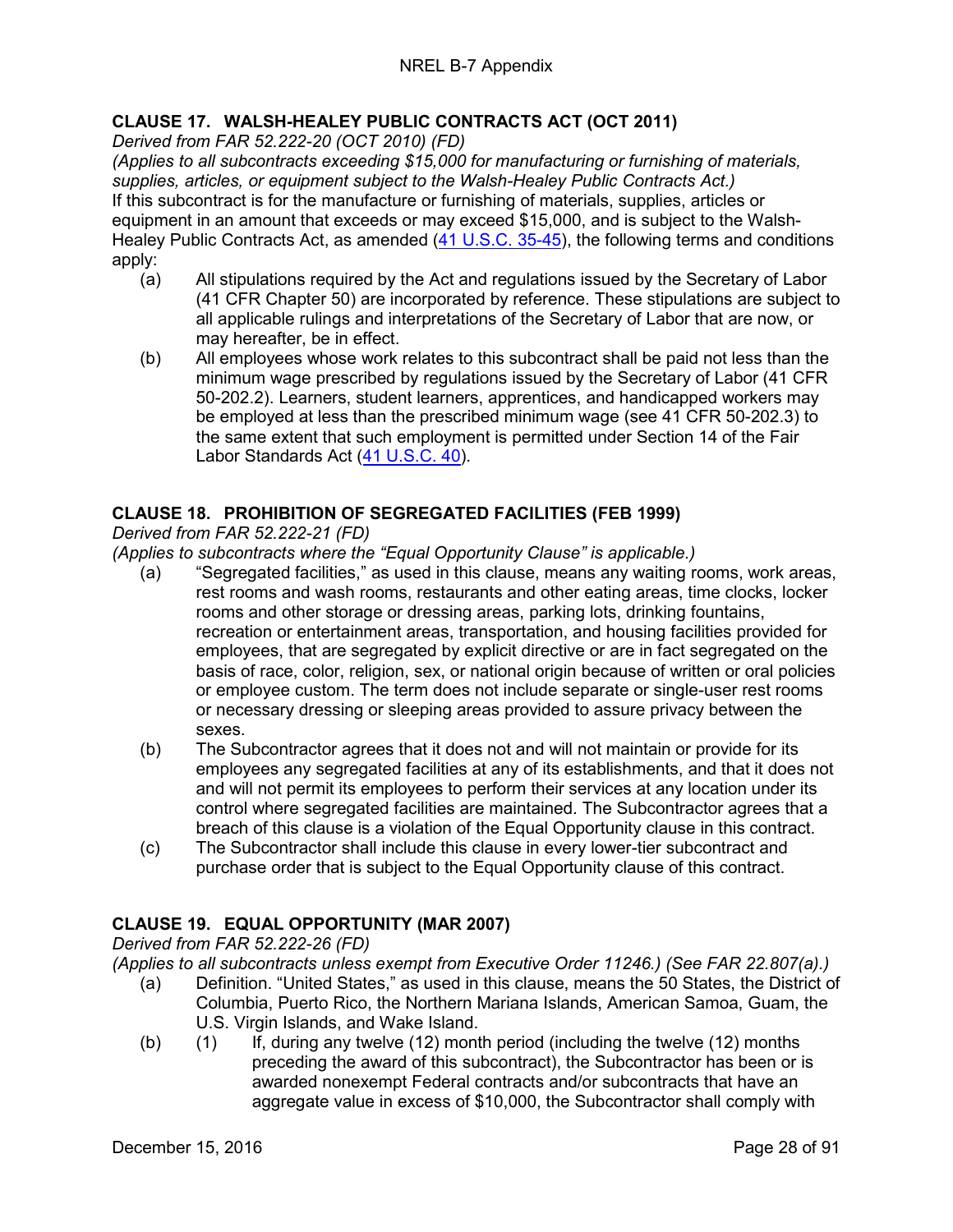this clause, except for work performed outside the United States by employees who were not recruited within the United States. Upon request, the Subcontractor shall provide information necessary to determine the applicability of this clause.

- (2) If the Subcontractor is a religious corporation, association, educational institution, or society, the requirements of this clause do not apply with respect to the employment of individuals of a particular religion to perform work connected with the carrying on of the Subcontractor's activities (41 CFR 60-1.5).
- (c) (1) The Subcontractor shall not discriminate against any employee or applicant for employment because of race, color, religion, sex, or national origin. However, it shall not be a violation of this clause for the Subcontractor to extend a publicly announced preference in employment to Indians living on or near an Indian reservation, in connection with employment opportunities on or near an Indian reservation, as permitted by 41 CFR 60-1.5.
	- (2) The Subcontractor shall take affirmative action to ensure that applicants are employed, and that employees are treated during employment, without regard to their race, color, religion, sex, or national origin. This shall include, but not be limited to—
		- (i) Employment;
		- (ii) Upgrading;
		- (iii) Demotion;
		- (iv) Transfer;
		- (v) Recruitment or recruitment advertising;
		- (vi) Layoff or termination;
		- (vii) Rates of pay or other forms of compensation; and
		- (viii) Selection for training, including apprenticeship.
	- (3) The Subcontractor shall post in conspicuous places available to employees and applicants for employment the notices to be provided by the NREL Subcontract Administrator that explain this clause.
	- (4) The Subcontractor shall, in all solicitations or advertisements for employees placed by or on behalf of the Subcontractor, state that all qualified applicants will receive consideration for employment without regard to race, color, religion, sex, or national origin.
	- (5) The Subcontractor shall send, to each labor union or representative of workers with which it has a collective bargaining agreement or other contract or understanding, the notice to be provided by the NREL Subcontract Administrator advising the labor union or workers' representative of the Subcontractor's commitments under this clause, and post copies of the notice in conspicuous places available to employees and applicants for employment.
	- (6) The Subcontractor shall comply with Executive Order 11246, as amended, and the rules, regulations, and orders of the Secretary of Labor.
	- (7) The Subcontractor shall furnish to NREL all information required by Executive Order 11246, as amended, and by the rules, regulations, and orders of the Secretary of Labor. The Subcontractor shall also file Standard Form 100 (EEO-1), or any successor form, as prescribed in 41 CFR Part 60-1. Unless the Subcontractor has filed within the twelve (12) months preceding the date of subcontract award, the Subcontractor shall, within thirty (30) days after subcontract award, apply to either the regional Office of Federal Contract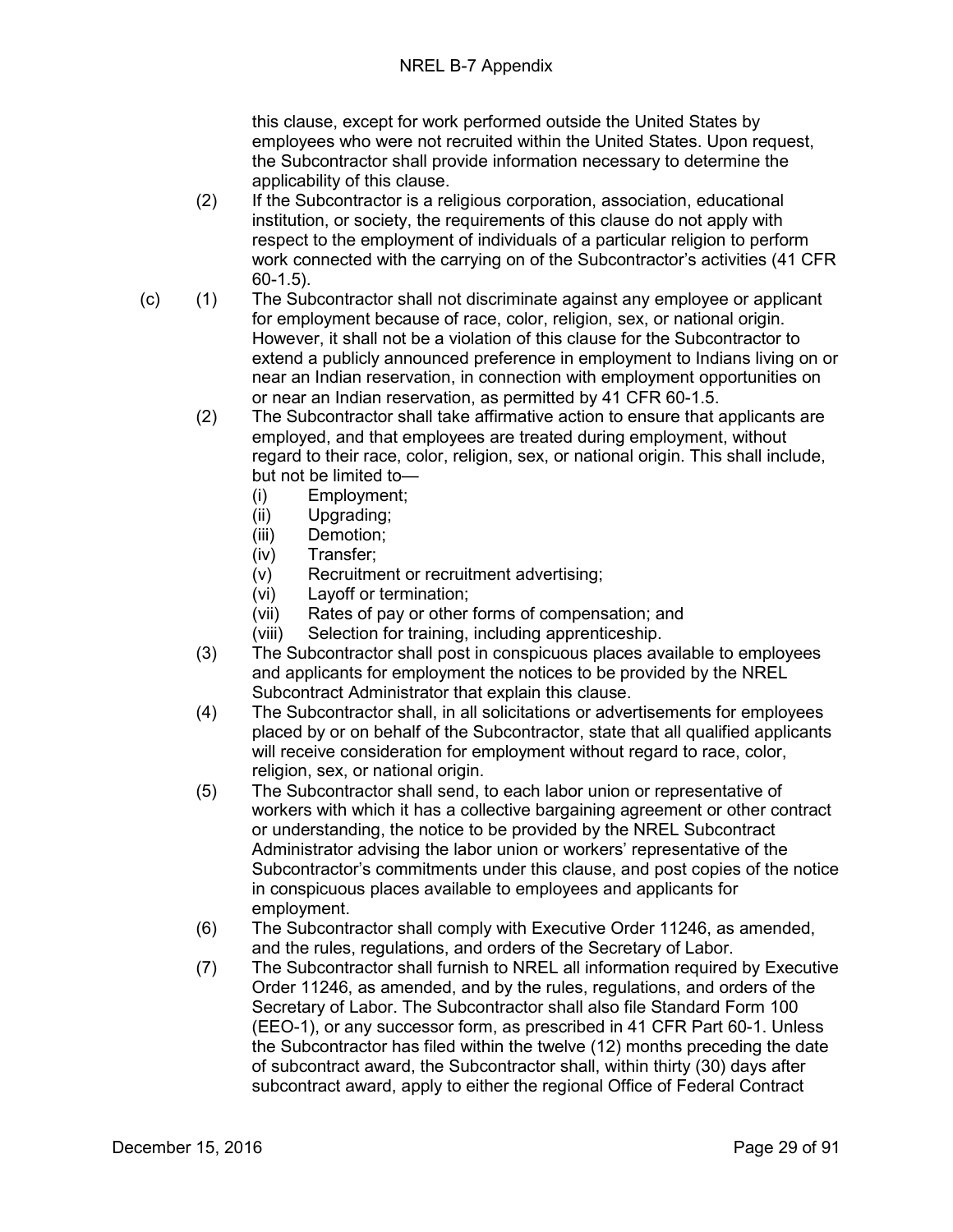Compliance Programs (OFCCP) or the local office of the Equal Employment Opportunity Commission for the necessary forms.

- (8) The Subcontractor shall permit access to its premises, during normal business hours, by NREL/Government or the OFCCP for the purpose of conducting on-site compliance evaluations and complaint investigations. The Subcontractor shall permit the NREL/Government to inspect and copy any books, accounts, records (including computerized records), and other material that may be relevant to the matter under investigation and pertinent to compliance with Executive Order 11246, as amended, and rules and regulations that implement the Executive Order.
- (9) If the OFCCP determines that the Subcontractor is not in compliance with this clause or any rule, regulation, or order of the Secretary of Labor, this subcontract may be canceled, terminated, or suspended in whole or in part and the Subcontractor may be declared ineligible for further NREL/ Government contracts/subcontracts, under the procedures authorized in Executive Order 11246, as amended. In addition, sanctions may be imposed and remedies invoked against the Subcontractor as provided in Executive Order 11246, as amended; in the rules, regulations, and orders of the Secretary of Labor; or as otherwise provided by law.
- (10) The Subcontractor shall include the terms and conditions of this clause in every lower-tier subcontract or purchase order that is not exempted by the rules, regulations, or orders of the Secretary of Labor issued under Executive Order 11246, as amended, so that these terms and conditions will be binding upon each lower-tier Subcontractor or vendor.
- (11) The Subcontractor shall take such action with respect to any lower-tier subcontract or purchase order as the NREL Subcontract Administrator may direct as a means of enforcing these terms and conditions, including sanctions for noncompliance, provided, that if the Subcontractor becomes involved in, or is threatened with, litigation with a lower-tier Subcontractor or vendor as a result of any direction, the Subcontractor may request the United States to enter into the litigation to protect the interests of the United States.
- (d) Notwithstanding any other clause in this subcontract, disputes relative to this clause will be governed by the procedures in 41 CFR 60-1.1.

#### <span id="page-29-0"></span>**CLAUSE 20. EQUAL OPPORTUNITY FOR VETERANS (SEP 2010)**

<span id="page-29-2"></span><span id="page-29-1"></span>*Derived from FAR 52.222-35 (FD)*

- (a) Definitions. As used in this clause—
	- (1) "All employment openings" means all positions except executive and senior management, those positions that will be filled from within the Subcontractor's organization, and positions lasting three (3) days or less. This term includes full-time employment, temporary employment of more than three (3) days duration, and part-time employment.
		- (2) "Armed Forces service medal veteran" means any veteran who, while serving on active duty in the U.S. military, ground, naval, or air service, participated in a United States military operation for which an Armed Forces service medal was awarded pursuant to Executive Order 12985 (61 FR 1209).
		- (3) "Disabled veteran" means-
			- (i) A veteran of the U.S. military, ground, naval, or air service, who is entitled to compensation (or who but for the receipt of military retired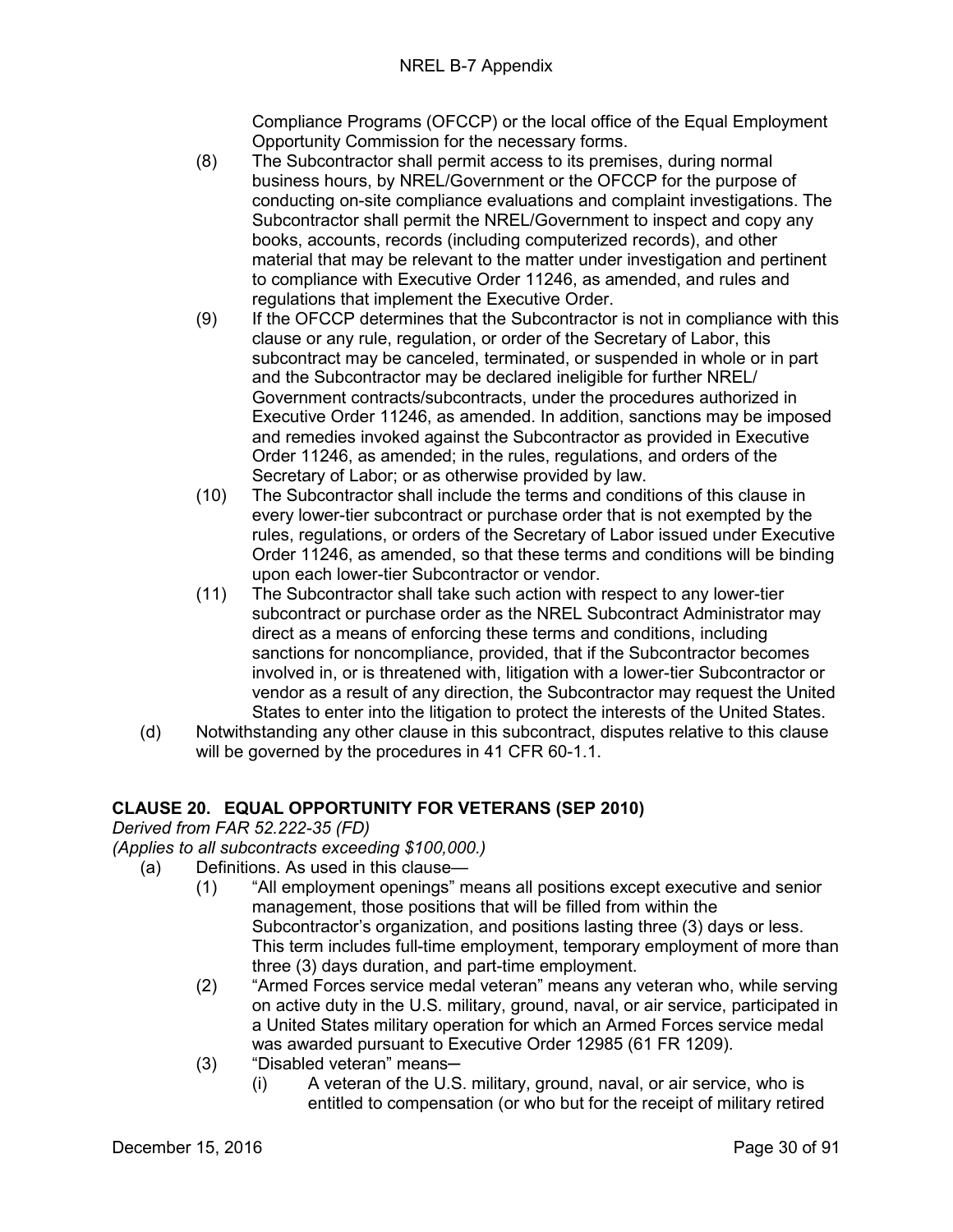pay would be entitled to compensation) under laws administered by the Secretary of Veterans Affairs; or

- (ii) A person who was discharged or released from active duty because of a service-connected disability.
- (4) "Executive and senior management" means any employee—
	- $(i)$  Any employee $-$ 
		- (A) Compensated on a salary basis a rate of not less than \$455 per week (or \$380 per week, if employed in American Samoa by employers other than the Federal Government), exclusive of board, lodging or other facilities;
		- (B) Whose primary duty consists of the management of the enterprise in which the individual is employed or of a customarily recognized department or subdivision thereof;
		- (C) Who customarily and regularly directs the work of two (2) or more other employees; and
		- (D) Who has the authority to hire or fire other employees or whose suggestions and recommendations as to the hiring or firing and as to the advancement and promotion or any other change of status of other employees will be given particular weight; or
	- (ii) Any employee who owns at least a bona fide 20-percent equity interest in the enterprise in which the employee is employed, regardless of whether the business is a corporate or other type of organization, and who is actively engaged in its management.
- (5) "Other protected veteran" means a veteran who served on active duty in the U.S. military, ground, naval, or air service, during a war or in a campaign or expedition for which a campaign badge has been authorized under the laws administered by the Department of Defense.
- (6) "Positions that will be filled from within the Subcontractor's organization" means employment openings for which the Subcontractor will give no consideration to persons outside the Subcontractor's organization (including any affiliates, subsidiaries, and parent companies) and includes any openings the Subcontractor proposes to fill from regularly established "recall" lists. The exception does not apply to a particular opening once an employer decides to consider applicants outside of its organization.
- (7) "Qualified disabled veteran" means a disabled veteran who has the ability to perform the essential functions of the employment positions with or without reasonable accommodation.
- (8) "Recently separated veteran" means any veteran during the three-year period beginning on the date of such veteran's discharge or release from active duty in the U.S. military, ground, naval or air service.
- (b) General.
	- (1) The Subcontractor shall not discriminate against any employee or applicant for employment because the individual is a disabled veteran, recently separated veteran, other protected veterans, or Armed Forces service medal veteran, regarding any position for which the employee or applicant for employment is qualified. The Subcontractor shall take affirmative action to employ, advance in employment, and otherwise treat qualified individuals, including qualified disabled veterans, without discrimination based upon their disability status as a disabled veteran, recently separated veteran, Armed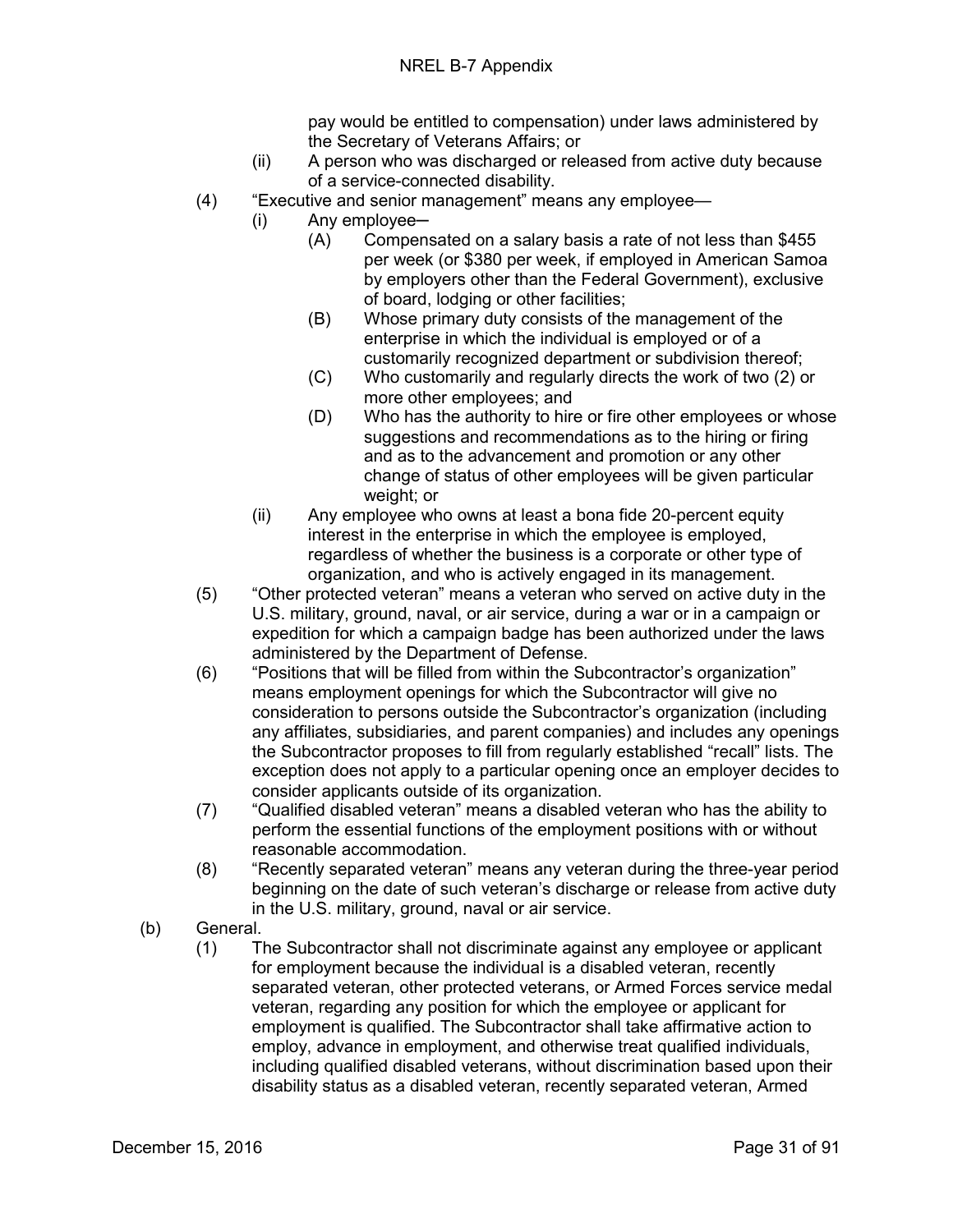Forces service medal veteran, and other protected veteran in all employment practices including the following:

- (i) Recruitment, advertising, and job application procedures;
- (ii) Hiring, upgrading, promotion, award of tenure, demotion, transfer, layoff, termination, right of return from layoff and rehiring;
- (iii) Rate of pay or any other form of compensation and changes in compensation;
- (iv) Job assignments, job classifications, organizational structures, position descriptions, lines of progression, and seniority lists;
- (v) Leaves of absence, sick leave, or any other leave;<br>(vi) Fringe benefits available by virtue of employment,
- Fringe benefits available by virtue of employment, whether or not administered by the Subcontractor;
- (vii) Selection and financial support for training, including apprenticeship, and on-the-job training under [38 U.S.C. 3687,](http://uscode.house.gov/uscode-cgi/fastweb.exe?getdoc+uscview+t37t40+200+2++%2838%29%20%20AND%20%28%2838%29%20ADJ%20USC%29%3ACITE%20%20%20%20%20%20%20%20%20) professional meetings, conferences, and other related activities, and selection for leaves of absence to pursue training;
- (viii) Activities sponsored by the Subcontractor including social or recreational programs; and
- (ix) Any other term, condition, or privilege of employment.
- (2) The Subcontractor shall comply with the rules, regulations, and relevant orders of the Secretary of Labor issued under the Vietnam Era Veterans' Readjustment Assistance Act of 1972 (the Act), as amended [\(38 U.S.C. 4211](http://uscode.house.gov/uscode-cgi/fastweb.exe?getdoc+uscview+t37t40+200+2++%2838%29%20%20AND%20%28%2838%29%20ADJ%20USC%29%3ACITE%20%20%20%20%20%20%20%20%20) and 4212).
- (3) The Department of Labor's regulations require Subcontractors with 50 or more employees and subcontract of \$100,000 or more to have an affirmative action program for veterans. See 41 CFR Part 60-300, Subpart C.
- (c) Listing openings.
	- (1) The Subcontractor shall immediately list all employment openings that exist at the time of the execution of this subcontract and those which occur during the performance of this subcontract, including those not generated by this subcontract, and including those occurring at an establishment of the Subcontractor other than the one where the subcontract is being performed, but excluding those of independently operated corporate affiliates, at an appropriate employment service delivery system where the opening occurs. Listing employment openings with the State workforce agency job bank or with the local employment service delivery system where the opening occurs shall satisfy the requirement to list jobs with the appropriate employment service delivery system.
	- (2) The Subcontractor shall make the listing of employment openings with the appropriate employment service delivery system at least concurrently with using any other recruitment source or effort and shall involve the normal obligations of placing a bona fide job order, including accepting referrals of veterans and nonveterans. This listing of employment openings does not require hiring any particular job applicant or hiring from any particular group of job applicants and is not intended to relieve the Subcontractor from any requirements of Executive orders or regulations concerning nondiscrimination in employment.
	- (3) Whenever the Subcontractor becomes contractually bound to the listing terms of this clause, it shall advise the State workforce agency in each State where it has establishments of the name and location of each hiring location in the State. As long as the Subcontractor is contractually bound to these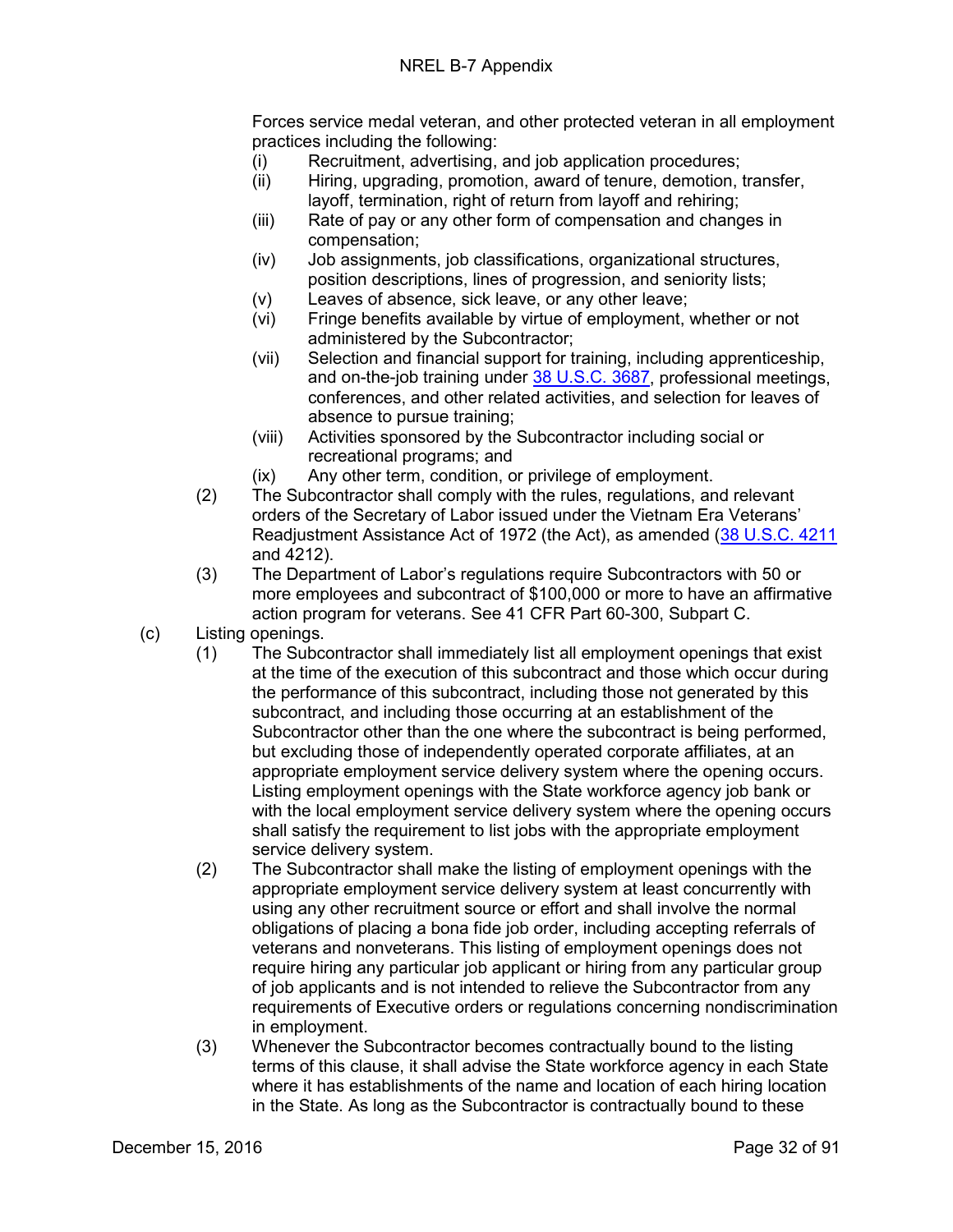terms and has so advised the State agency, it need not advise the State agency of subsequent contracts/subcontracts. The Subcontractor may advise the State agency when it is no longer bound by this subcontract clause.

- (d) Applicability. This clause does not apply to the listing of employment openings that occur and are filled outside the 50 States, the District of Columbia, the Puerto Rico, the Northern Mariana Islands, American Samoa, Guam, the U.S. Virgin Islands, and Wake Island.
- (e) Postings.
	- (1) The Subcontractor shall post employment notices in conspicuous places that are available to employees and applicants for employment.
	- (2) The employment notices shall—
		- (i) State the rights of applicants and employees as well as the Subcontractor's obligation under the law to take affirmative action to employ and advance in employment qualified employees and applicants who are disabled veterans, recently separated veterans, Armed Forces service medal veterans and other protected veterans; and
		- (ii) Be in a form prescribed by the Director, Office of Federal Contract Compliance Programs, and provided by the DOE Contracting Officer through the NREL Subcontract Administrator.
	- (3) The Subcontractor shall ensure that applicants or employees who are special disabled veterans are informed of the contents of the notice (e.g., the Subcontractor may have the notice read to a visually disabled veteran, or may lower the posted notice so that it can be read by a person in a wheelchair).
	- (4) The Subcontractor shall notify each labor union or representative of workers with which it has a collective bargaining agreement, or other contract understanding, that the Subcontractor is bound by the terms of the Act and is committed to take affirmative action to employ, and advance in employment, qualified disabled veterans, recently separated veterans, protected veterans, and Armed Forces service medal veterans.
- (f) Noncompliance. If the Subcontractor does not comply with the requirements of this clause, NREL/Government may take appropriate actions under the rules, regulations, and relevant orders of the Secretary of Labor. This includes implementing any sanctions imposed on a Subcontractor by the Department of Labor for violations of this clause (52.222-35, Equal Opportunity for Veterans). These sanctions (see 41 CFR 60-300.66) may include—<br>(1) Withholding progress payments:
	- (1) Withholding progress payments;<br>(2) Termination or suspension of the
	- Termination or suspension of the subcontract: or
	- (3) Debarment of the Subcontractor
- (g) Lower-tier subcontracts. The Subcontractor shall insert the terms of this clause in all lower-tier subcontracts of \$100,000 or more unless exempted by rules, regulations, or orders of the Secretary of Labor. The Subcontractor shall act as specified by the Director, Office of Federal Contract Compliance Programs, to enforce the terms, including action for noncompliance.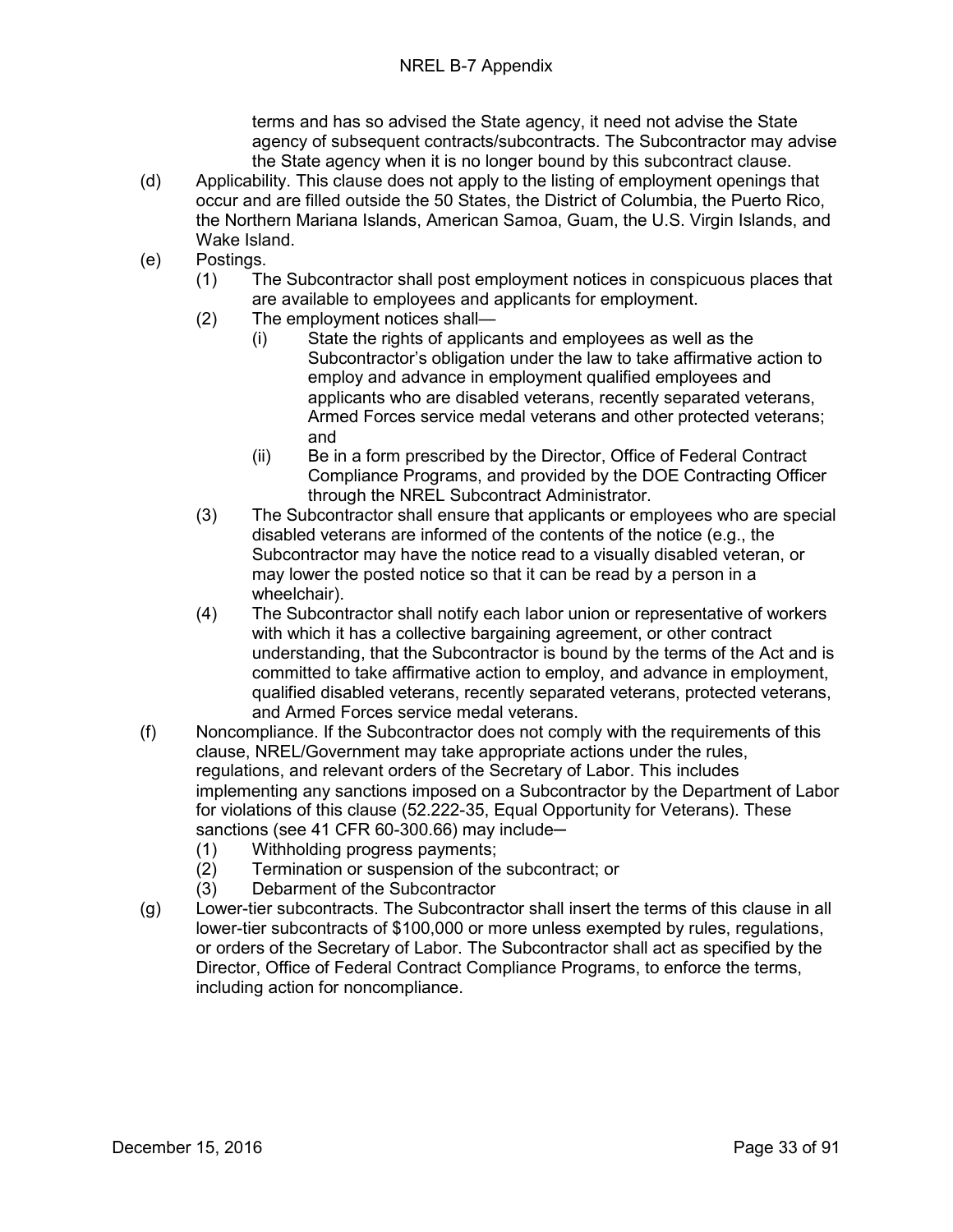#### <span id="page-33-0"></span>**CLAUSE 21. AFFIRMATIVE ACTION FOR WORKERS WITH DISABILITIES (OCT 2011)**

<span id="page-33-2"></span><span id="page-33-1"></span>*Derived from FAR 52.222-36 (OCT 2010) (FD)*

- (a) General.
	- (1) Regarding any position for which the employee or applicant for employment is qualified, the Subcontractor shall not discriminate against any employee or applicant because of physical or mental disability. The Subcontractor agrees to take affirmative action to employ, advance in employment, and otherwise treat qualified individuals with disabilities without discrimination based upon their physical or mental disability in all employment practices such as—
		- (i) Recruitment, advertising, and job application procedures;
		- (ii) Hiring, upgrading, promotion, award of tenure, demotion, transfer, layoff, termination, right of return from layoff, and rehiring;
		- (iii) Rates of pay or any other form of compensation and changes in compensation;
		- (iv) Job assignments, job classifications, organizational structures, position descriptions, lines of progression, and seniority lists;
		- (v) Leaves of absence, sick leave, or any other leave;
		- (vi) Fringe benefits available by virtue of employment, whether or not administered by the Subcontractor;
		- (vii) Selection and financial support for training, including apprenticeships, professional meetings, conferences, and other related activities, and selection for leaves of absence to pursue training;
		- (viii) Activities sponsored by the Subcontractor, including social or recreational programs; and
		- (ix) Any other term, condition, or privilege of employment.
	- (2) The Subcontractor agrees to comply with the rules, regulations, and relevant orders of the Secretary of Labor (Secretary) issued under the Rehabilitation Act of 1973 (29 U.S.C.793) (the Act), as amended.
- (b) Postings.
	- (1) The Subcontractor agrees to post employment notices stating—
		- (i) The Subcontractor's obligation under the law to take affirmative action to employ and advance in employment qualified individuals with disabilities; and
		- (ii) The rights of applicants and employees.
	- (2) These notices shall be posted in conspicuous places that are available to employees and applicants for employment. The Subcontractor shall ensure that applicants and employees with disabilities are informed of the contents of the notice (e.g., the Subcontractor may have the notice read to a visually disabled individual, or may lower the posted notice so that it might be read by a person in a wheelchair). The notices shall be in a form prescribed by the Deputy Assistant Secretary for Federal Contract Compliance of the U.S. Department of Labor (Deputy Assistant Secretary).
	- (3) The Subcontractor shall notify each labor union or representative of workers with which it has a collective bargaining agreement or other contract understanding, that the Subcontractor is bound by the terms of Section 503 of the Act and is committed to take affirmative action to employ, and advance in employment, qualified individuals with physical or mental disabilities.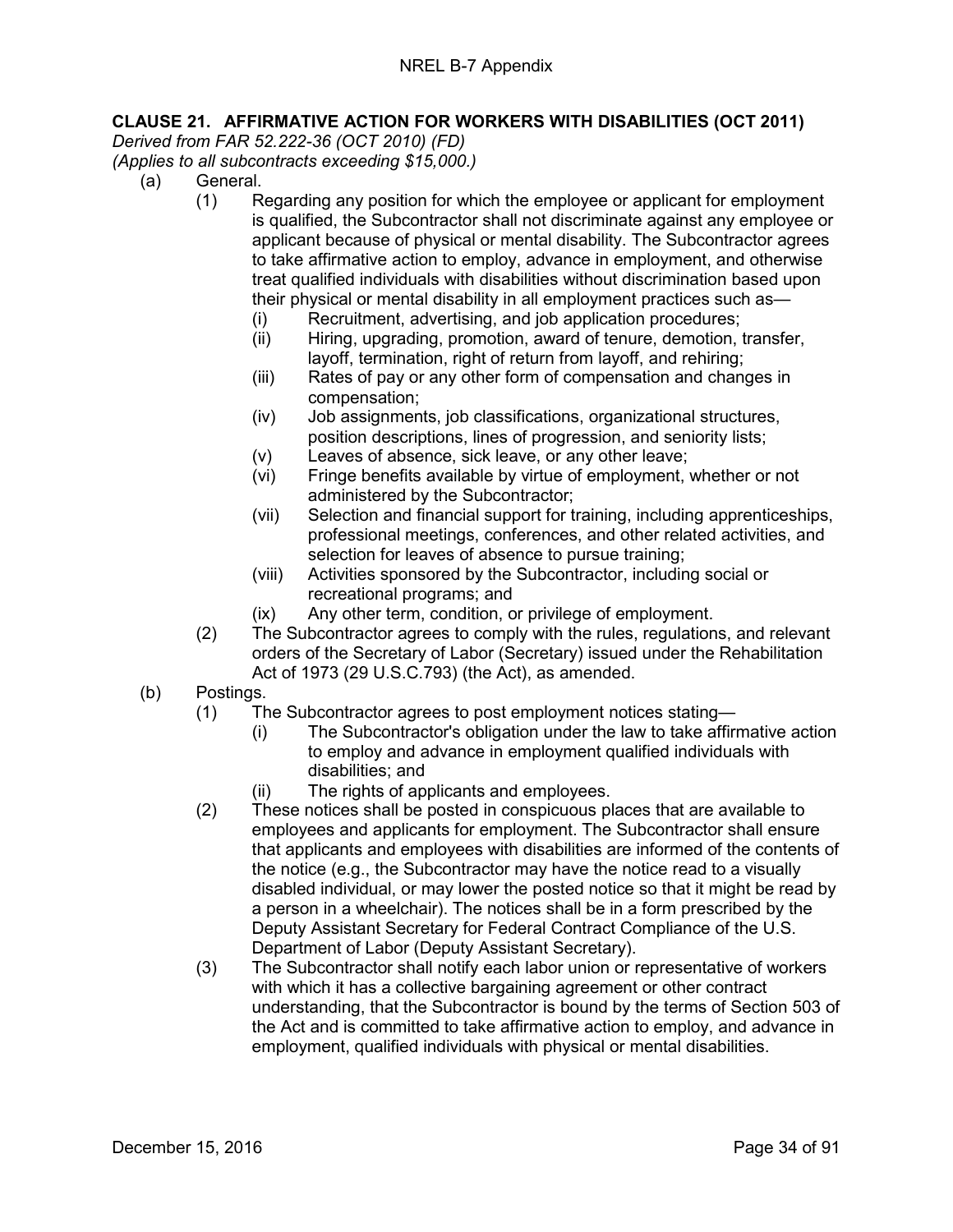(c) Noncompliance.

If the Subcontractor does not comply with the requirements of this clause, appropriate actions may be taken under the rules, regulations, and relevant orders of the Secretary issued pursuant to the Act.

(d) Lower-tier Subcontracts. The Subcontractor shall include the terms of this clause in every subcontract or purchase order in excess of \$15,000 unless exempted by rules, regulations, or orders of the Secretary. The Subcontractor shall act as specified by the Deputy Assistant Secretary to enforce the terms, including action for noncompliance.

#### <span id="page-34-0"></span>**CLAUSE 22. EMPLOYMENT REPORTS ON VETERANS (SEP 2010)**

<span id="page-34-2"></span><span id="page-34-1"></span>*Derived from FAR 52.222-37 (FD)*

- (a) Definitions. As used in this clause, "Armed Forces service medal veteran," "disabled veteran," "other protected veteran," and "recently separated veteran," have the meanings given in the Equal Opportunity for Veterans clause.
- (b) Unless the Subcontractor is a State or local government agency, the Subcontractor shall report at least annually, as required by the Secretary of Labor, on—
	- (1) The total number of employees in the Subcontractor's workforce, by job category and hiring location, who are disabled veterans, other protected veterans, Armed Forces service medal veterans, and recently separated veterans.
	- (2) The total number of new employees hired during the period covered by the report, and of the total, the number of disabled veterans, other protected veterans, Armed Forces service medal veterans, and recently separated veterans; and
	- (3) The maximum number and the minimum number of employees of the Subcontractor or lower-tier Subcontractor at each hiring location during the period covered by the report.
- (c) The Subcontractor shall report the above items by completing the Form VETS-100A, entitled "Federal Contractor Veterans' Employment Report (VETS-100A Report)."
- (d) The Subcontractor shall submit VETS-100A Reports no later than September 30 of each year.
- (e) The employment activity report required by paragraph  $(b)(2)$  and  $(b)(3)$  of this clause shall reflect total new hires, and maximum and minimum number of employees, during the most recent twelve (12) month period preceding as of the ending date selected for the Subcontractors may select an ending date—
	- (1) As of the end of any pay period between July 1 and August 31 of the year the report is due; or
	- (2) As of December 31, if the Subcontractor has prior written approval from the Equal Employment Opportunity Commission to do so for purposes of submitting the Employer Information Report EEO-1 (Standard Form 100).
- (f) The number of veterans reported must be based on data known to the Subcontractor when completing the VETS-100A. The Subcontractor's knowledge of veterans status may be obtained in a variety of ways, including an invitation to applicants to selfidentify (in accordance with 41 CFR60-300.42), voluntary self-disclosure by employees, or actual knowledge of veteran status by the Subcontractor. This paragraph does not relieve an employer of liability for discrimination under 38 U.S.C. 4212.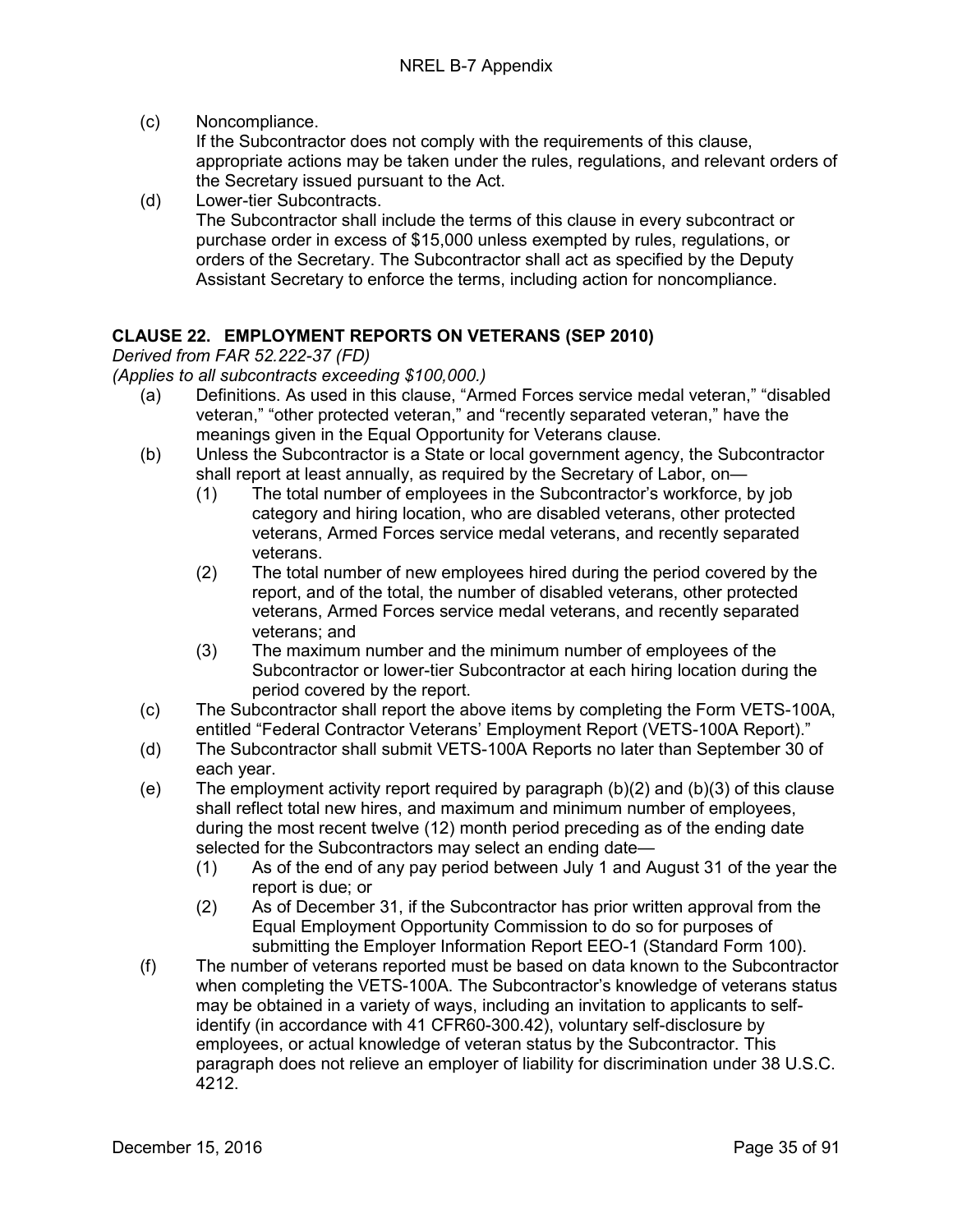(g) The Subcontractor shall insert the terms of this clause in all lower-tier subcontracts of \$100,000 or more unless exempted by rules, regulations, or orders of the Secretary of Labor.

#### <span id="page-35-0"></span>**CLAUSE 23. NOTIFICATION OF EMPLOYEE RIGHTS UNDER THE NATIONAL LABOR RELATIONS ACT (SPECIAL) (NOV 2016)**

<span id="page-35-2"></span><span id="page-35-1"></span>*Derived from FAR 52.222-40(OCT 2010)*

- (a) During the term of this subcontract, the Subcontractor shall post an employee notice, of such size and in such form, and containing such content as prescribed by the Secretary of Labor, in conspicuous places in and about its plants and offices where employees covered by the National Labor Relations Act engage in activities relating to the performance of the subcontract, including all places where notices to employees are customarily posted both physically and electronically, in the languages employees speak, in accordance with 29 CFR 471.2 (d) and (f).
	- (1) Physical posting of the employee notice shall be in conspicuous places in and about the Subcontractor's plants and offices so that the notice is prominent and readily seen by employees who are covered by the National Labor Relations Act and engage in activities related to the performance of the subcontract.
	- (2) If the Subcontractor customarily posts notices to employees electronically, then the Subcontractor shall also post the required notice electronically by displaying prominently, on any website that is maintained by the Subcontractor and is customarily used for notices to employees about terms and conditions of employment, a link to the Department of Labor's website that contains the full text of the poster. The link to the Department's website, as referenced in (b)(3) of this section, must read, "Important Notice about Employee Rights to Organize and Bargain Collectively with Their Employers."
- (b) This required employee notice, printed by the Department of Labor, may be—
	- (1) Obtained from the Division of Interpretations and Standards, Office of Labor-Management Standards, U.S. Department of Labor, 200 Constitution Avenue, NW., Room N-5609, Washington, DC 20210, (202) 693-0123, or from any field office of the Office of Labor–Management Standards or Office of Federal Contract Compliance Programs;
	- (2) Downloaded from the Office of Labor–Management Standards Web site at http://www.dol.gov/olms/regs/compliance/EO13496.htm; or
	- (3) Reproduced and used as exact duplicate copies of the Department of Labor's official poster.
- (c) The required text of the employee notice referred to in this clause is located at Appendix A, Subpart A, 29 CFR Part 471.
- (d) The Subcontractor shall comply with all provisions of the employee notice and related rules, regulations, and orders of the Secretary of Labor.
- (e) In the event that the Subcontractor does not comply with the requirements set forth in paragraphs (a) through (d) of this clause or otherwise acts in violation of the National Labor Relations Act, NREL shall have the right to terminate this subcontract in whole or in part in accordance with the termination clause of this subcontract, and the Subcontractor may be suspended or debarred by the Department of Energy in accordance with 29 CFR 471.14 and subpart 9.4. Such other sanctions or remedies may be imposed as are provided by 29 CFR part 471, which implements Executive Order 13496 or as otherwise provided by law.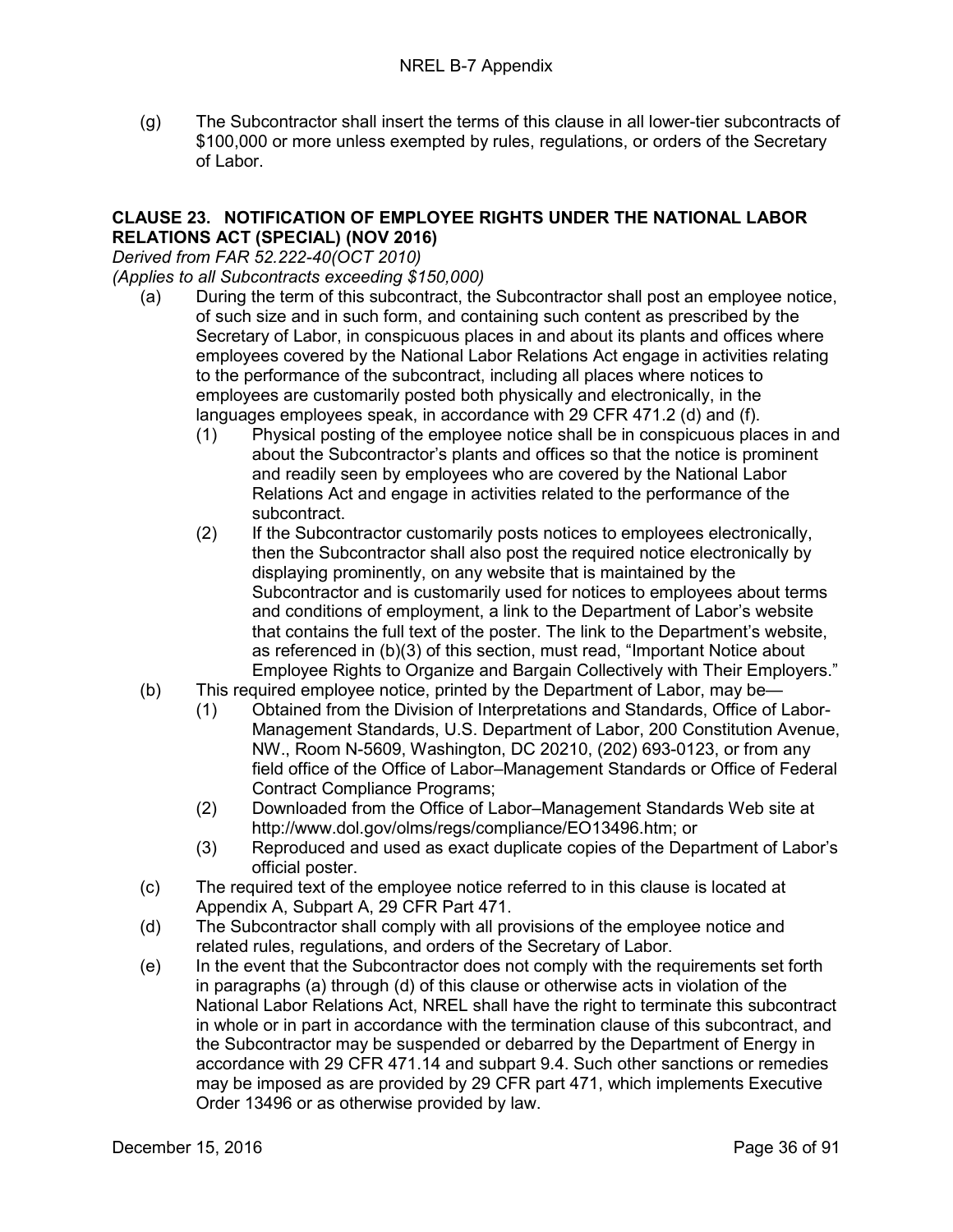- (f) Lower-tier subcontracts.
	- (1) The Subcontractor shall include the substance of this clause, including this paragraph (f), in every lower-tier subcontract that exceeds \$10,000 and will be performed wholly or partially in the United States, unless exempted by the rules, regulations, or orders of the Secretary of Labor issued pursuant to section 3 of Executive Order 13496 of January 30, 2009, so that such provisions will be binding upon each lower-tier subcontractor.
	- (2) The Subcontractor shall not procure supplies or services in a way designed to avoid the applicability of Executive Order 13496 or this clause.
	- (3) The Subcontractor shall take such action with respect to any such lower-tier subcontract as may be directed by the Secretary of Labor as a means of enforcing such provisions, including the imposition of sanctions for noncompliance.
	- (4) However, if the Subcontractor becomes involved in litigation with a lower-tier subcontractor, or is threatened with such involvement, as a result of such direction, the Subcontractor may request the United States, through the Secretary of Labor, to enter into such litigation to protect the interests of the United States.

## **CLAUSE 24. COMBATING TRAFFICKING IN PERSONS (FEB 2009)**

*Derived from FAR 52.222-50 (FD)*

*(Applies to all subcontracts.)*

- (a) Definitions. As used in this clause—
	- (1) "Coercion" means—
		- (i) Threats of serious harm to or physical restraint against any person;
		- (ii) Any scheme, plan, or pattern intended to cause a person to believe that failure to perform an act would result in serious harm to or physical restraint against any person; or
		- (iii) The abuse or threatened abuse of the legal process.
	- (2) "Commercial sex act" means any sex act on account of which anything of value is given to or received by any person.
	- (3) "Debt bondage" means the status or condition of a debtor arising from a pledge by the debtor of his or her personal services or of those of a person under his or her control as a security for debt, if the value of those services as reasonably assessed is not applied toward the liquidation of the debt or the length and nature of those services are not respectively limited and defined.
	- (4) "Employee" means an employee of the Subcontractor directly engaged in the performance of work under the subcontract who has other than a minimal impact or involvement in subcontract performance.
	- (5) "Forced Labor" means knowingly providing or obtaining the labor or services of a person—
		- (i) By threats of serious harm to, or physical restraint against, that person or another person;
		- (ii) By means of any scheme, plan, or pattern intended to cause the person to believe that, if the person did not perform such labor or services, that person or another person would suffer serious harm or physical restraint; or
	- (6) By means of the abuse or threatened abuse of law or the legal process.
		- (i) "Involuntary servitude" includes a condition of servitude induced by means of—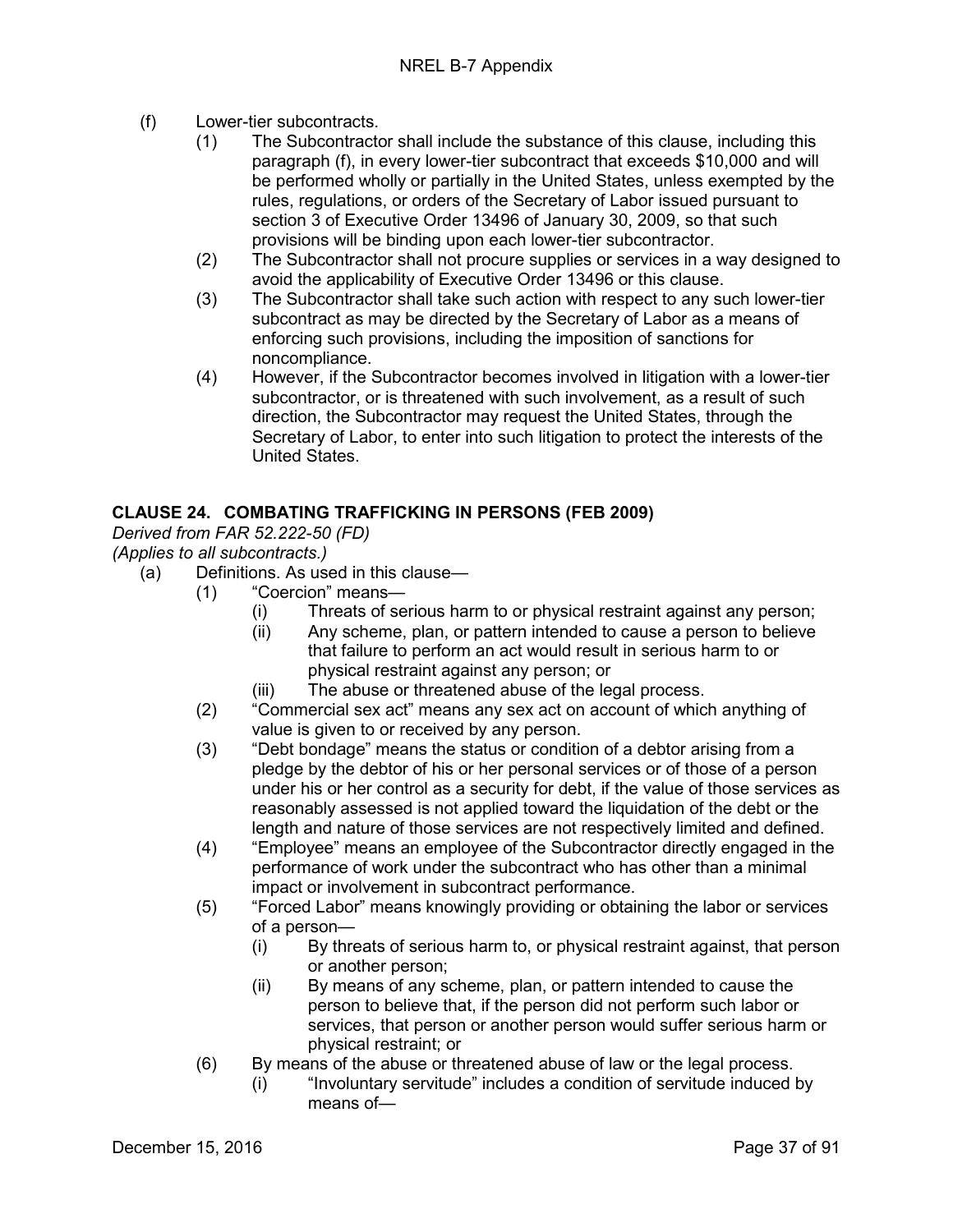- (A) Any scheme, plan, or pattern intended to cause a person to believe that, if the person did not enter into or continue in such conditions, that person or another person would suffer serious harm or physical restraint; or
- (B) The abuse or threatened abuse of the legal process.
- (7) "Severe forms of trafficking in persons" means—
	- (i) Sex trafficking in which a commercial sex act is induced by force, fraud, or coercion, or in which the person induced to perform such act has not attained 18 years of age; or
	- (ii) The recruitment, harboring, transportation, provision, or obtaining of a person for labor or services, through the use of force, fraud, or coercion for the purpose of subjection to involuntary servitude, peonage, debt bondage, or slavery.
- (8) "Sex trafficking" means the recruitment, harboring, transportation, provision, or obtaining of a person for the purpose of a commercial sex act.
- (b) Policy. The United States Government has adopted a zero tolerance policy regarding trafficking in persons. Subcontractors and Subcontractor employees shall not—
	- (1) Engage in severe forms of trafficking in persons during the period of performance of the subcontract;
	- (2) Procure commercial sex acts during the period of performance of the subcontract; or
	- (3) Use forced labor in the performance of the subcontract.
- (c) Subcontractor requirements. The Subcontractor shall—
	- (1) Notify its employees of—
		- (i) The United States Government's zero tolerance policy described in paragraph (b) of this clause; and
		- (ii) The actions that will be taken against employees for violations of this policy. Such actions may include, but are not limited to, removal from the subcontract, reduction in benefits, or termination of employment; and
	- (2) Take appropriate action, up to and including termination, against employees or lower-tier Subcontractors that violate the policy in paragraph (b) of this clause.
- (d) Notification. The Subcontractor shall inform the NREL Subcontract Administrator immediately of—
	- (1) Any information it receives from any source (including host country law enforcement) that alleges a Subcontractor employee, lower-tier Subcontractor, or lower-tier Subcontractor employee has engaged in conduct that violates this policy; and
	- (2) Any actions taken against Subcontractor employees, lower-tier Subcontractors, or lower-tier Subcontractor employees pursuant to this clause.
- (e) Remedies. In addition to other remedies available to the Government, the Subcontractor's failure to comply with the requirements of paragraphs (c), (d), or (f) of this clause may result in—
	- (1) Requiring the Subcontractor to remove a Subcontractor employee or employees from the performance of the subcontract;
	- (2) Requiring the Subcontractor to terminate a subcontract;
	- (3) Suspension of subcontract payments;
	- (4) Loss of award fee, consistent with the award fee plan, for the performance period in which the Government determined Subcontractor non-compliance;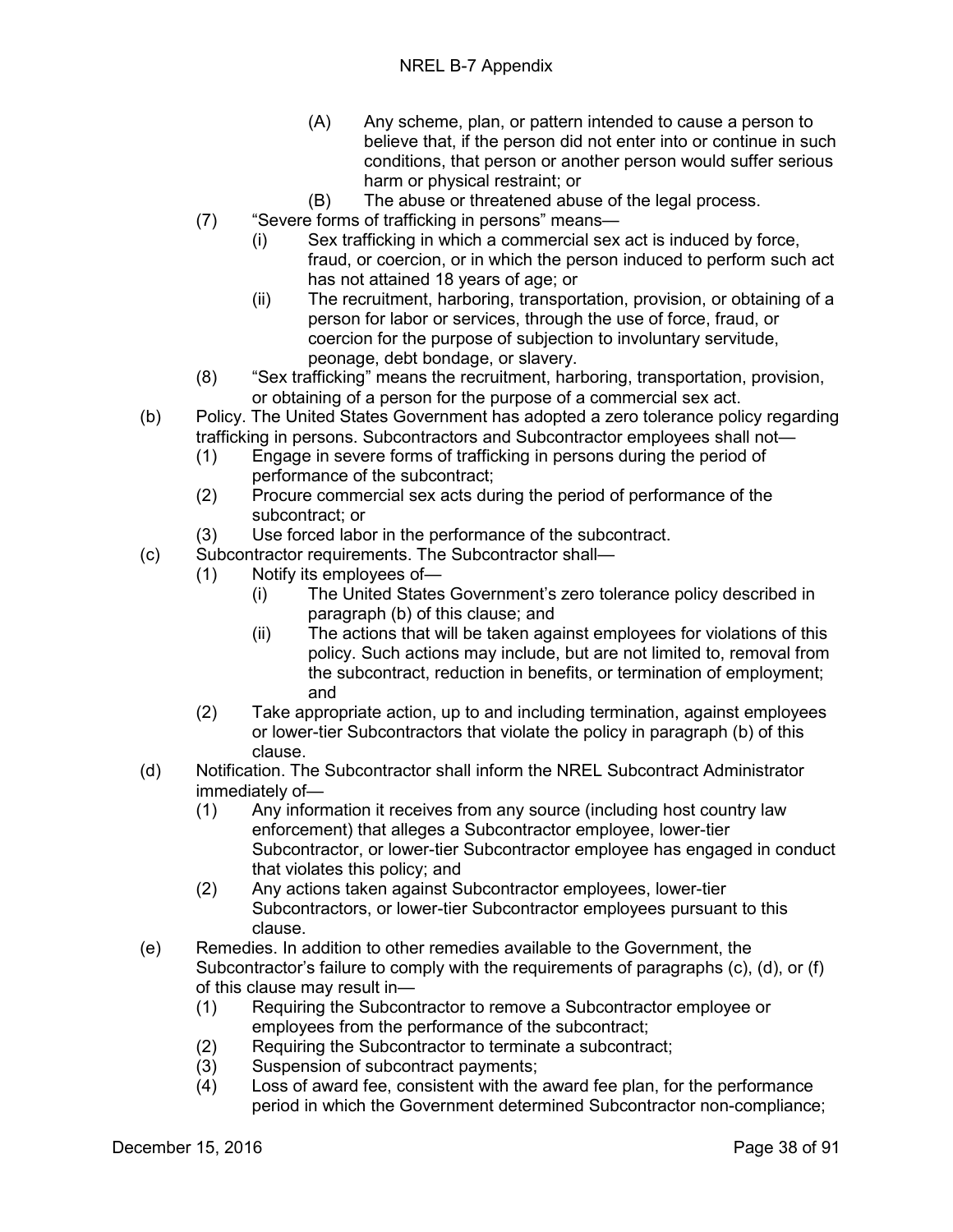- (5) Termination of the subcontract for default or cause, in accordance with the termination clause of this subcontract; or
- (6) Suspension or debarment.
- (f) Lower-tier Subcontracts. The Subcontractor shall include the substance of this clause, including this paragraph (f), in all lower-tier subcontracts.
- (g) Mitigating Factor. The NREL Subcontract Administrator may consider whether the Subcontractor had a Trafficking in Persons awareness program at the time of the violation as a mitigating factor when determining remedies. Additional information about Trafficking in Persons and examples of awareness programs can be found at the website for the Department of State's Office to Monitor and Combat Trafficking in Persons at [http://www.state.gov/g/tip.](http://www.state.gov/g/tip)

# **CLAUSE 25. EMPLOYMENT ELIGIBILITY VERIFICATION (SPECIAL) (JUL 2014)**

*Derived from FAR 52.222-54 (Aug 2013) (FD)*

*(Applies to all subcontracts that exceed \$150,000.)*

- (a) Definitions. Used in this clause—
	- (1) "Commercially available off-the-shelf (COTS) item"-
		- $(i)$  Means any item of supply that is—
			- (A) A commercial item (as defined in paragraph (1) of the definition at 2.101);
			- (B) Sold in substantial quantities in the commercial marketplace; and
			- (C) Offered to NREL/Government, without modification, in the same form in which it is sold in the commercial marketplace; and
			- (ii) Does not include bulk cargo, as defined 46 U.S.C. 40102(4), such as agricultural products and petroleum products. Per 46 CFR 525.1 (c)(2), "bulk cargo" means cargo that is loaded and carried in bulk onboard ship without mark or count, in a loose unpackaged form, having homogenous characteristics. Bulk cargo loaded into intermodal equipment, except LASH or Seabee barges, is subject to mark and count and, therefore, ceases to be bulk cargo.
	- (2) "Employee assigned to the subcontract" means an employee who was hired after November 6, 1986 (after November 27, 2009 in the Commonwealth of the Northern Mariana Islands), who is directly performing work, in the United States, under a subcontract that is required to include the clause prescribed in FAR 22.1803. An employee is not considered to be directly performing work under a subcontract if the employee-
		- (i) Normally performs support work, such as indirect or overhead functions; and
		- (ii) Does not perform any substantial duties applicable to the subcontract.
	- (3) "Contractor" or "DOE Prime Contractor" means the entity managing and operating the National Renewable Energy Laboratory under prime contract to the U.S. Department of Energy (DOE). The National Renewable Energy Laboratory (NREL) is a Department of Energy-owned national laboratory, managed and operated by the DOE Prime Contractor.
	- (4) "Lower-tier Subcontractor means any supplier, distributor, vendor, or firm that furnishes supplies or services to or for a Subcontractor or another Lower-tier Subcontractor.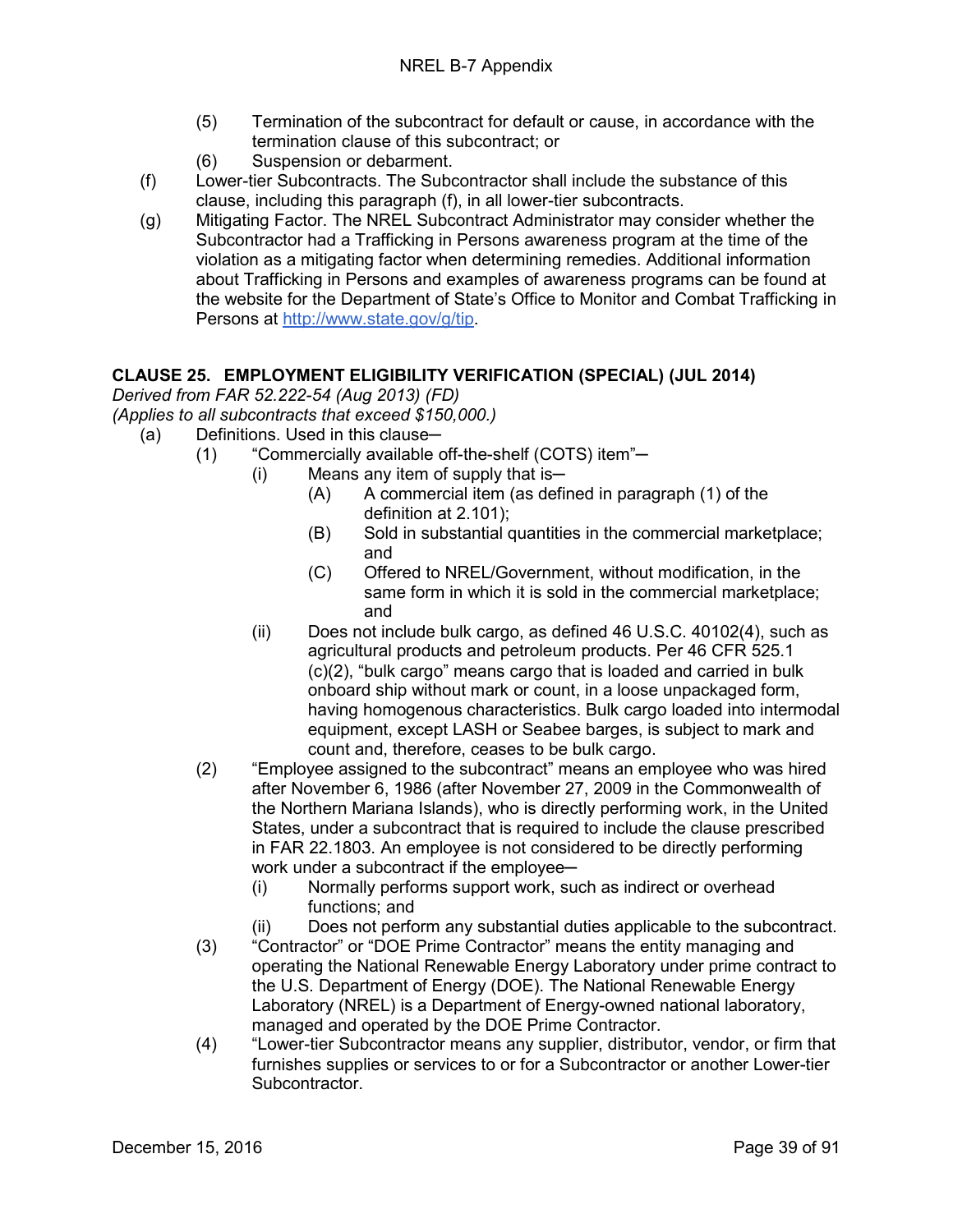- (5) "Subcontract" means any subcontract, as defined in 2.101, entered into by a lower-tier Subcontractor to furnish supplies or services for performance of a prime contract or a subcontract. It includes but is not limited to purchase orders, and changes and modifications to purchase orders.
- (6) "United States", as defined as defined in  $8 \text{ U.S.C. } 1101(a)(38)$ , means the 50 States, the District of Columbia, Puerto Rico, Guam, and the Commonwealth of Northern Mariana Islands, and the U.S. Virgin Islands.
- (b) Enrollment and verification requirements.
	- (1) If the Subcontractor is not enrolled as a Federal [Sub]Contractor in E-Verify at time of subcontract award, the Subcontractor shall—
		- (i) Enroll. Enroll as a Federal [Sub]Contractor in the E-Verify program within 30 calendar days of subcontract award;
		- (ii) Verify all new employees. Within 90 calendar days of enrollment in the E-Verify program, begin to use E-Verify to initiate verification of employment eligibility of all new hires of the Subcontractor, who are working in the United States, whether or not assigned to the subcontract, within 3 business days after the date of hire (but see paragraph (b)(3) of this section); and
		- (iii) Verify employees assigned to the subcontract. For each employee assigned to the subcontract, initiate verification within 90 calendar days after date of enrollment or within 30 calendar days of the employee's assignment to the subcontract, whichever date is later (but see paragraph (b)(4) of this section).
	- (2) If the Subcontractor is enrolled as a Federal [Sub]Contractor in E-Verify at time of subcontract award, the Subcontractor shall use E-Verify to initiate verification of employment eligibility of—
		- (i) All new employees.
			- (A) Enrolled 90 calendar days or more. The Subcontractor shall initiate verification of all new hires of the Subcontractor, who are working in the United States, whether or not assigned to the subcontract, within 3 business days after the date of hire (but see paragraph (b)(3) of this section); or
			- (B) Enrolled less than 90 calendar days. Within 90 calendar days after enrollment as a Federal [Sub]Contractor in E-Verify, the Subcontractor shall initiate verification of all new hires of the Subcontractor, who are working in the United States, whether or not assigned to the subcontract, within 3 business days after the date of hire (but see paragraph (b)(3) of this section); or
		- (ii) Employees assigned to the subcontract. For each employee assigned to the subcontract, the Subcontractor shall initiate verification within 90 calendar days after date of subcontract award or within 30 days after assignment to the subcontract, whichever date is later (but see paragraph (b)(4) of this section).
	- (3) If the Subcontractor is an institution of higher education (as defined at [20](http://uscode.house.gov/)  [U.S.C. 1001\(a\)\)](http://uscode.house.gov/); a State or local government or the government of a Federally recognized Indian tribe; or a surety performing under a takeover agreement entered into with a Federal agency or NREL pursuant to a performance bond, the Subcontractor may choose to verify only employees assigned to the subcontract, whether existing employees or new hires. The Subcontractor shall follow the applicable verification requirements at (b)(1) or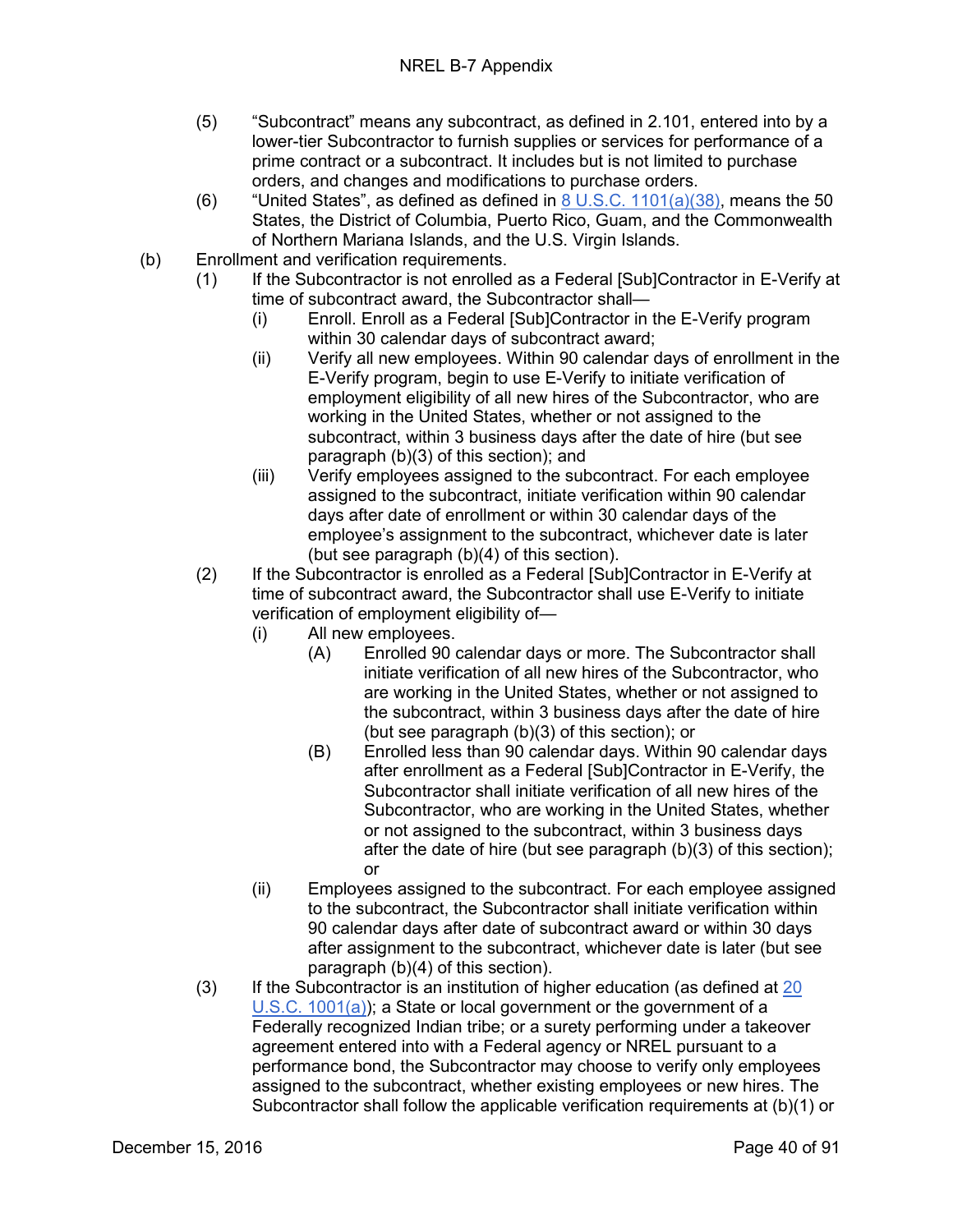(b)(2) respectively, except that any requirement for verification of new employees applies only to new employees assigned to the subcontract.

- (4) Option to verify employment eligibility of all employees. The Subcontractor may elect to verify all existing employees hired after November 6, 1986 (after November 27, 2009, in the Commonwealth of the Northern Mariana Islands), rather than just those employees assigned to the subcontract. The Subcontractor shall initiate verification for each existing employee working in the United States who was hired after November 6, 1986 (after November 27, 2009, in the Commonwealth of the Northern Mariana Islands), within 180 calendar days of—
	- (i) Enrollment in the E-Verify program; or
	- (ii) Notification to E-Verify Operations of the Subcontractor's decision to exercise this option, using the contact information provided in the E-Verify program Memorandum of Understanding (MOU).
- (5) The Subcontractor shall comply, for the period of performance of this subcontract, with the requirements of the E-Verify program MOU.
	- (i) The Department of Homeland Security (DHS) or the Social Security Administration (SSA) may terminate the Subcontractor's MOU and deny access to the E-Verify system in accordance with the terms of the MOU. In such case, the Subcontractor will be referred to a suspension or debarment official.
	- (ii) During the period between termination of the MOU and a decision by the suspension or debarment official whether to suspend or debar, the Subcontractor is excused from its obligations under paragraph (b) of this clause. If the suspension or debarment official determines not to suspend or debar the Subcontractor, then the Subcontractor must reenroll in E-Verify.
- (c) Web site. Information on registration for and use of the E-Verify program can be obtained via the Internet at the Department of Homeland Security Web site: [http://www.dhs.gov/E-Verify.](http://www.dhs.gov/E-Verify)
- (d) Individuals previously verified. The Subcontractor is not required by this clause to perform additional employment verification using E-Verify for any employee—
	- (1) Whose employment eligibility was previously verified by the Subcontractor through the E-Verify program;
	- (2) Who has been granted and holds an active U.S. Government security clearance for access to confidential, secret, or top secret information in accordance with the National Industrial Security Program Operating Manual; or
	- (3) Who has undergone a completed background investigation and been issued credentials pursuant to Homeland Security Presidential Directive (HSPD)-12, Policy for a Common Identification Standard for Federal Employees and [Sub]Contractors.
- (e) Lower-tier Subcontracts. The Subcontractor shall include the requirements of this clause, including this paragraph (e) (appropriately modified for identification of the parties), in each subcontract at any tier that is for—
	- (1) (i) commercial or noncommercial services (except for commercial services that are part of the purchase of a COTS item (or an item that would be a COTS item, but for minor modifications), performed by the COTS provider, and are normally provided for that COTS item); or
		- (ii) construction;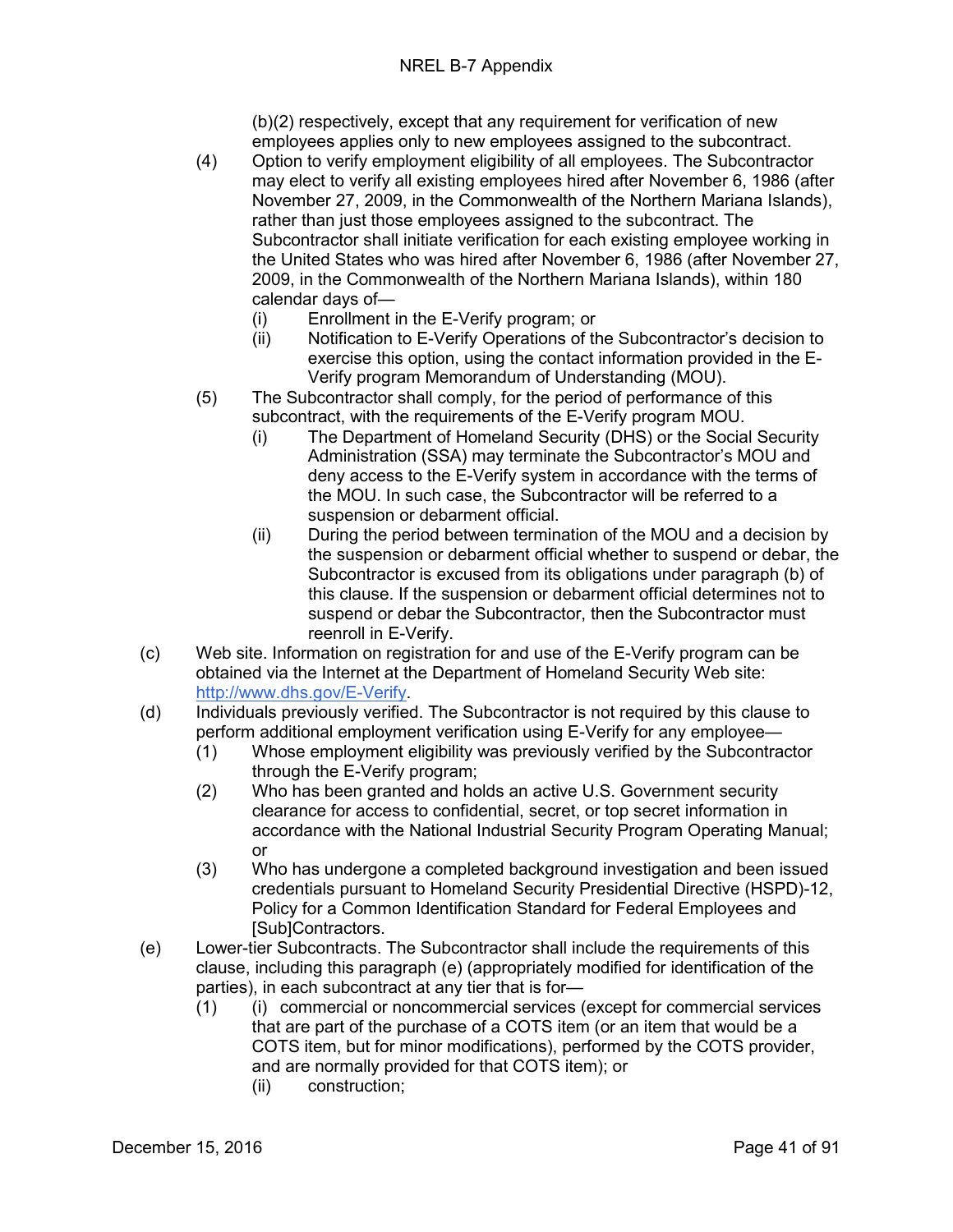- (2) a value of more than \$3,000; and<br>(3) includes work performed in the Ur
- includes work performed in the United States.

# **CLAUSE 26. RESTRICTIONS ON CERTAIN FOREIGN PURCHASES (JUN 2008)**

*Derived from FAR 52.225-13 (FD)*

*(Applies to all subcontracts.)*

- (a) Except as authorized by the Office of Foreign Assets Control (OFAC) in the Department of the Treasury, the Subcontractor shall not acquire, for use in the performance of this subcontract, any supplies or services if any proclamation, Executive order, or statute administered by OFAC, or if OFAC's implementing regulations at 31 CFR Chapter V, would prohibit such a transaction by a person subject to the jurisdiction of the United States.
- (b) Except as authorized by OFAC, most transactions involving Cuba, Iran, and Sudan are prohibited, as are most imports from Burma or North Korea, into the United States or its outlying areas. Lists of entities and individuals subject to economic sanctions are included in OFAC's List of Specially Designated Nationals and Blocked Persons at http://www.treas.gov/offices/enforcement/ofac/sdn. More information about these restrictions, as well as updates, is available in the OFAC's regulations at 31 CFR Chapter V and/or on OFAC's website at http://www.treas.gov/offices/enforcement/ofac.
- (c) The Subcontractor shall insert this clause, including this paragraph (c), in all lowertier subcontracts.

## **CLAUSE 27. FEDERAL, STATE, AND LOCAL TAXES (APR 2003)**

*Derived from FAR 52.229-3*

*(Applies to fixed price subcontracts exceeding \$100,000.)*

- (a) Definitions, as used in this clause—
	- (1) "After-imposed Federal tax" means any new or increased Federal excise tax or duty, or tax that was exempted or excluded on the subcontract date but whose exemption was later revoked or reduced during the subcontract period, on the transactions or property covered by this subcontract that the Subcontractor is required to pay or bear as the result of legislative, judicial, or administrative action taking effect after the subcontract date. It does not include social security tax or other employment taxes.
	- (2) "After-relieved Federal tax" means any amount of Federal excise tax or duty, except social security or other employment taxes, that would otherwise have been payable on the transactions or property covered by this subcontract, but which the Subcontractor is not required to pay or bear, or for which the Subcontractor obtains a refund or drawback, as the result of legislative, judicial, or administrative action taking effect after the subcontract date.
	- (3) "All applicable Federal, State, and local taxes and duties" means all taxes and duties, in effect on the subcontract date, that the taxing authority is imposing and collecting on the transactions or property covered by this subcontract.
	- (4) "Subcontract date" means the date set for bid opening or, if this is a negotiated subcontract or a modification, the effective date of this subcontract or modification.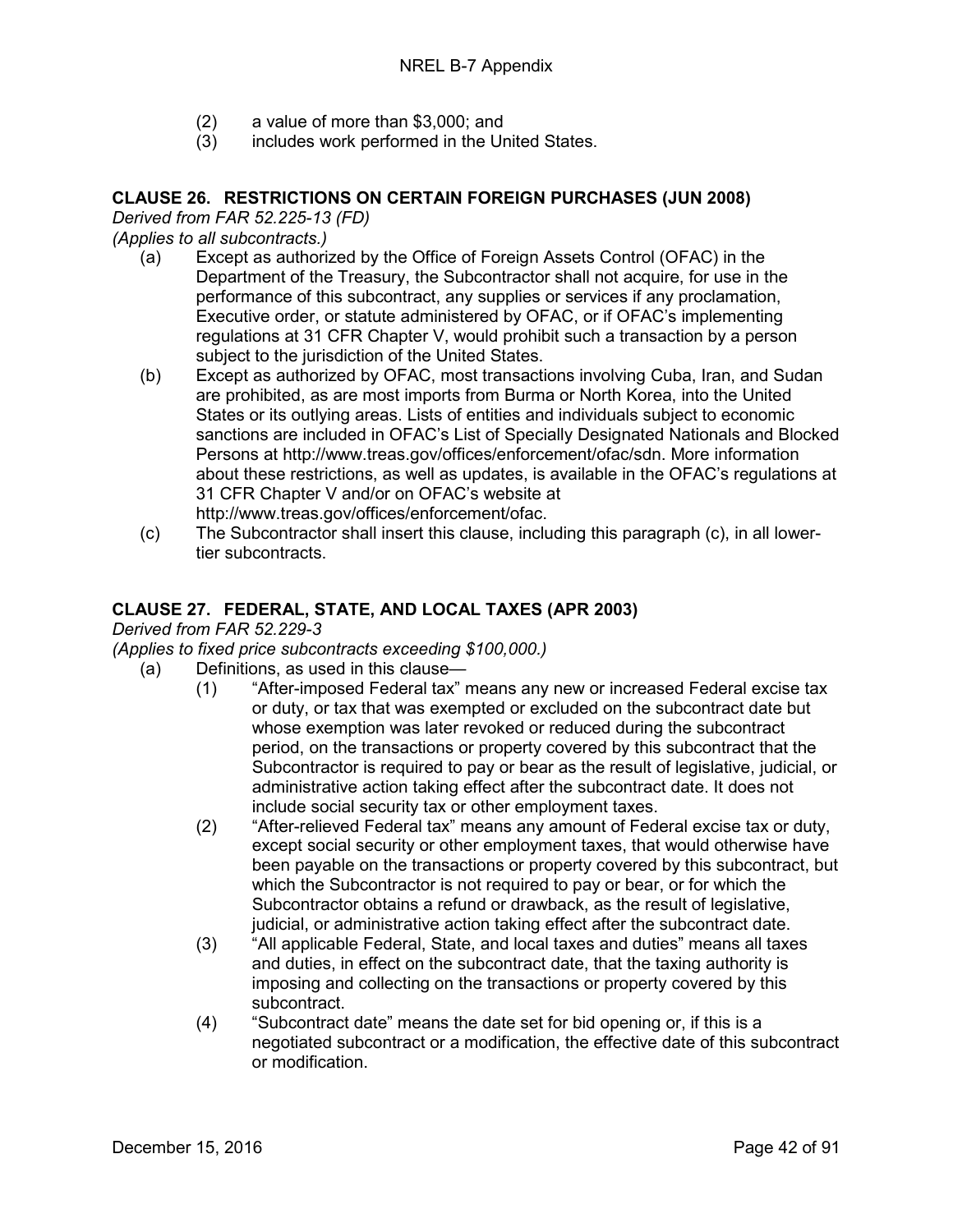- (5) "Local taxes" includes taxes imposed by a possession or territory of the United States, Puerto Rico, or the Northern Mariana Islands, if the subcontract is performed wholly or partly in any of those areas.
- (b) The subcontract price includes all applicable Federal, State, and local taxes and duties.
- (c) The subcontract price shall be increased by the amount of any after-imposed Federal tax, provided the Subcontractor warrants in writing that no amount for such newly imposed Federal excise tax or duty or rate increase was included in the subcontract price, as a contingency reserve or otherwise.
- (d) The subcontract price shall be decreased by the amount of any after-relieved Federal tax.
- (e) The subcontract price shall be decreased by the amount of any Federal excise tax or duty, except social security or other employment taxes, that the Subcontractor is required to pay or bear, or does not obtain a refund of, through the Subcontractor's fault, negligence, or failure to follow instructions of the NREL Subcontract Administrator.
- (f) No adjustment shall be made in the subcontract price under this clause unless the amount of the adjustment exceeds \$250.
- (g) The Subcontractor shall promptly notify the NREL Subcontract Administrator of all matters relating to any Federal excise tax or duty that reasonably may be expected to result in either an increase or decrease in the subcontract price and shall take appropriate action as the NREL Subcontract Administrator directs.
- (h) The Government through NREL shall, without liability, furnish evidence appropriate to establish exemption from any Federal, State, or local tax when the Subcontractor requests such evidence and a reasonable basis exists to sustain the exemption.

# **CLAUSE 28. TAXES—FOREIGN FIXED PRICE SUBCONTRACTS (JUN 2003)**

## *Derived from FAR 52.229-6*

*(Applies to fixed price subcontracts exceeding \$100,000 performed wholly or partly in a foreign country.)*

- (a) To the extent that this subcontract provides for furnishing supplies or performing services outside the United States and its outlying areas, this clause applies in lieu of any Federal, State, and local taxes clause of the subcontract.
- (b) Definitions, as used in this clause—
	- (1) "Subcontract date" means the date set for bid opening or, if this is a negotiated subcontract or a modification, the effective date of this subcontract or modification.
	- (2) "Tax and "taxes" include fees and charges for doing business that are levied by the government of the country concerned or by its political subdivisions.
	- (3) "All applicable taxes and duties" means all taxes and duties, in effect on the subcontract date, that the taxing authority is imposing and collecting on the transactions or property covered by this subcontract, pursuant to written ruling or regulation in effect on the subcontract date.
	- (4) "After-imposed tax" means any new or increased tax or duty, or tax that was exempted or excluded on the subcontract date but whose exemption was later revoked or reduced during the subcontract period, other than excepted tax, on the transactions or property covered by this subcontract that the Subcontractor is required to pay or bear as the result of legislative, judicial, or administrative action taking effect after the subcontract date.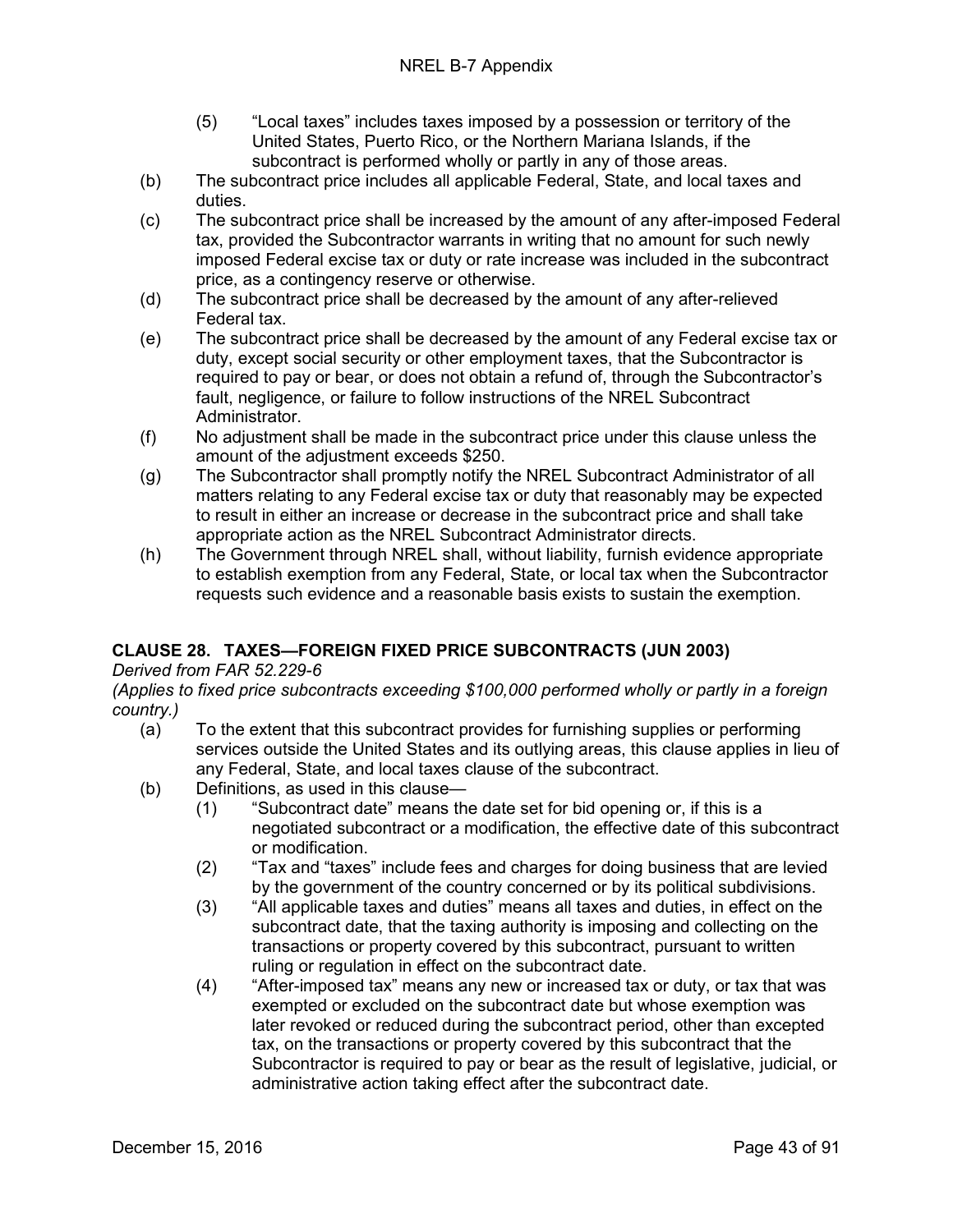- (5) "After-relieved tax" means any amount of tax or duty, other than an excepted tax, that would otherwise have been payable on the transactions or property covered by this subcontract, but which the Subcontractor is not required to pay or bear, or for which the Subcontractor obtains a refund, as the result of legislative, judicial, or administrative action taking effect after the subcontract date.
- (6) Excepted tax" means social security or other employment taxes, net income and franchise taxes, excess profits taxes, capital stock taxes, transportation taxes, unemployment compensation taxes, and property taxes. "Excepted tax" does not include gross income taxes levied on or measured by sales or receipts from sales, property taxes assessed on completed supplies covered by this subcontract, or any tax assessed on the Subcontractor's possession of, interest in, or use of property, title to which is in the U.S. Government
- (c) Unless otherwise provided in this subcontract, the subcontract price includes all applicable taxes and duties, except taxes and duties that the Government of the United States and the government of the country concerned have agreed shall not be applicable to expenditures in such country by or on behalf of the United States.
- (d) The subcontract price shall be increased by the amount of any after-imposed tax or of any tax or duty specifically excluded from the subcontract price by a provision of this subcontract that the Subcontractor is required to pay or bear, including any interest or penalty, if the Subcontractor states in writing that the subcontract price does not include any contingency for such tax and if liability for such tax, interest, or penalty was not incurred through the Subcontractor's fault, negligence, or failure to follow instructions of the NREL Subcontract Administrator or to comply with the provisions of paragraph (I) of this clause.
- (e) The subcontract price shall be decreased by the amount of any after-relieved tax, including any interest or penalty. The Government of the United States/NREL shall be entitled to interest received by the Subcontractor incident to a refund of taxes to the extent that such interest was earned after the Subcontractor was paid by NREL for such taxes. The Government of the United States/NREL shall be entitled to repayment of any penalty refunded to the Subcontractor to the extent that the penalty was paid by NREL.
- (f) The subcontract price shall be decreased by the amount of any tax or duty, other than an excepted tax, that was included in the subcontract and that the Subcontractor is required to pay or bear, or does not obtain a refund of, through the Subcontractor's fault, negligence, or failure to follow instructions of the NREL Subcontract Administrator or to comply with the provisions of paragraph (I) of this clause.
- (g) No adjustment shall be made in the subcontract price under this clause unless the amount of the adjustment exceeds \$250.
- (h) If the Subcontractor obtains a reduction in tax liability under the United States Internal Revenue Code (Title 26, U.S. Code) because of the payment of any tax or duty that either was included in the subcontract price or was the basis of an increase in the subcontract price, the amount of the reduction shall be paid or credited to the Government of the United States/NREL as the NREL Subcontract Administrator directs.
- (i) The Subcontractor shall take all reasonable action to obtain exemption from or refund of any taxes or duties, including interest or penalty, from which the United States Government, NREL, the Subcontractor, any lower-tier Subcontractor, or the transactions or property covered by this subcontract are exempt under the laws of the country concerned or its political subdivisions or which the governments of the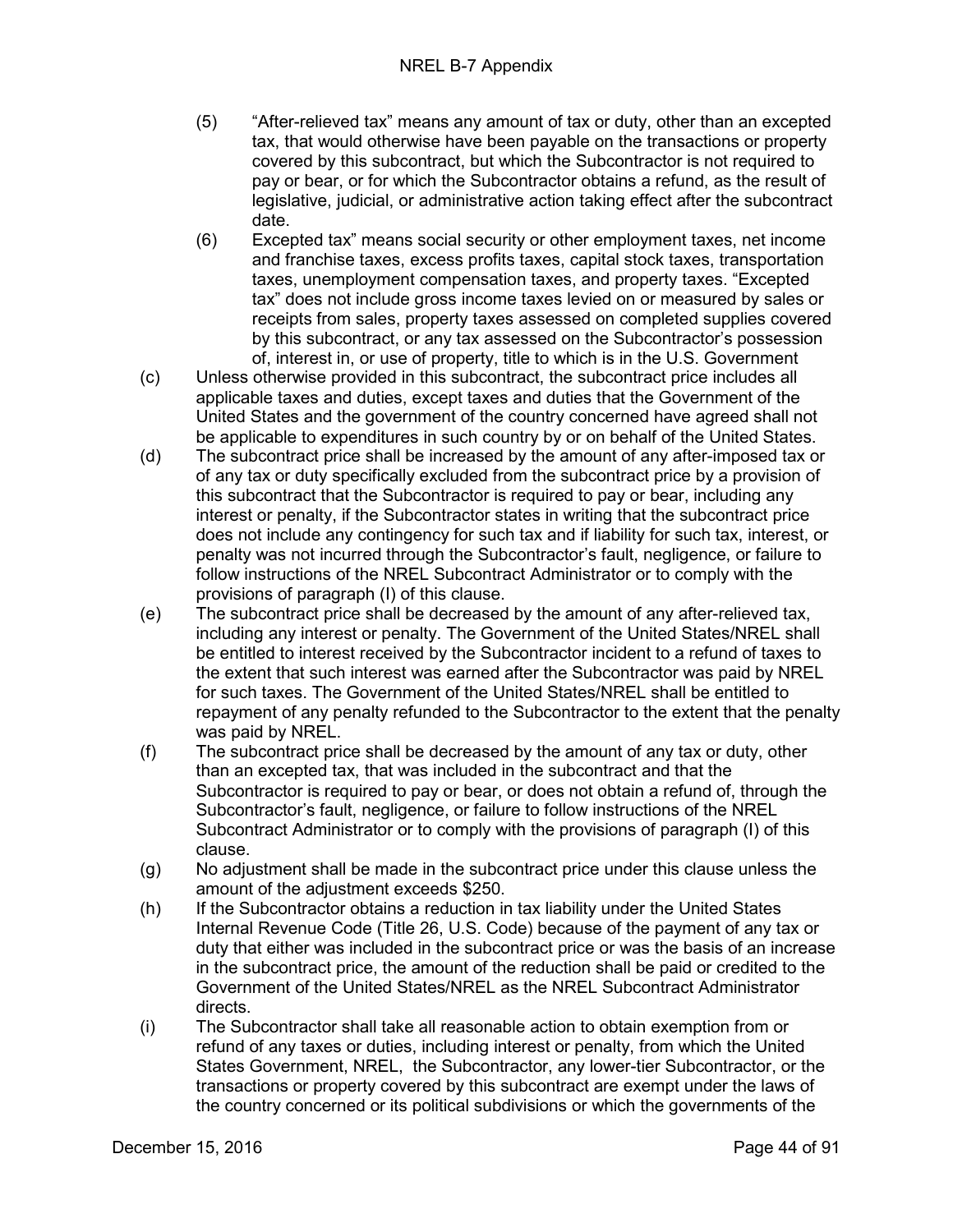United States and of the country concerned have agreed shall not be applicable to expenditures in such country by or on behalf of the United States.

(j) The Subcontractor shall promptly notify the NREL Subcontract Administrator of all matters relating to taxes or duties that reasonably may be expected to result in either an increase or decrease in the subcontract price and shall take appropriate action as the NREL Subcontract Administrator directs. The subcontract price shall be equitably adjusted to cover the costs of action taken by the Subcontractor at the direction of the NREL Subcontract Administrator, including any interest, penalty, and reasonable attorneys' fees.

# **CLAUSE 29. LIMITATION OF COST (APR 1984)**

*Derived from FAR 52.232-20*

*(Applies to fully funded cost type subcontracts.)*

- (a) The parties estimate that performance of this subcontract, exclusive of any fee, will not cost NREL more than—
	- (1) The estimated cost specified in the subcontract schedule or,
	- (2) If this is a cost sharing subcontract, NREL's share of the estimated cost specified in the subcontract schedule.

The Subcontractor agrees to use its best efforts to perform the work specified in the subcontract schedule and all obligations under this subcontract within the estimated cost, which, if this is a cost sharing subcontract, includes both NREL's and the Subcontractor's share of the cost.

- (b) The Subcontractor shall notify the NREL Subcontract Administrator in writing whenever it has reason to believe that—
	- (1) The costs the Subcontractor expects to incur under this subcontract in the next sixty (60) days, when added to all costs previously incurred, will exceed seventy-five (75) percent of the estimated cost specified in the subcontract schedule; or
	- (2) The total cost for the performance of this subcontract, exclusive of any fee, will be either greater or substantially less than had been previously estimated.
- (c) As part of the notification, the Subcontractor shall provide the NREL Subcontract Administrator a revised estimate of the total cost of performing this subcontract.
- (d) Except as required by other provisions of this subcontract, specifically citing and stated to be an exception to this clause—
	- (1) NREL is not obligated to reimburse the Subcontractor for cost incurred in excess of—
		- (i) The estimated cost specified in the subcontract schedule; or,
		- (ii) If this is a cost sharing subcontract, the estimated cost to NREL specified in the subcontract schedule; and
	- (2) The Subcontractor is not obligated to continue performance under this subcontract (including actions under the Termination clause of this subcontract) or otherwise incur costs in excess of the estimated cost specified in the subcontract schedule, until the NREL Subcontract Administrator—
		- (i) Notifies the Subcontractor in writing that the estimated cost has been increased and
		- (ii) Provides a revised estimated total cost of performing this subcontract. If this is a cost sharing subcontract, the increase shall be allocated in accordance with the formula specified in the subcontract schedule.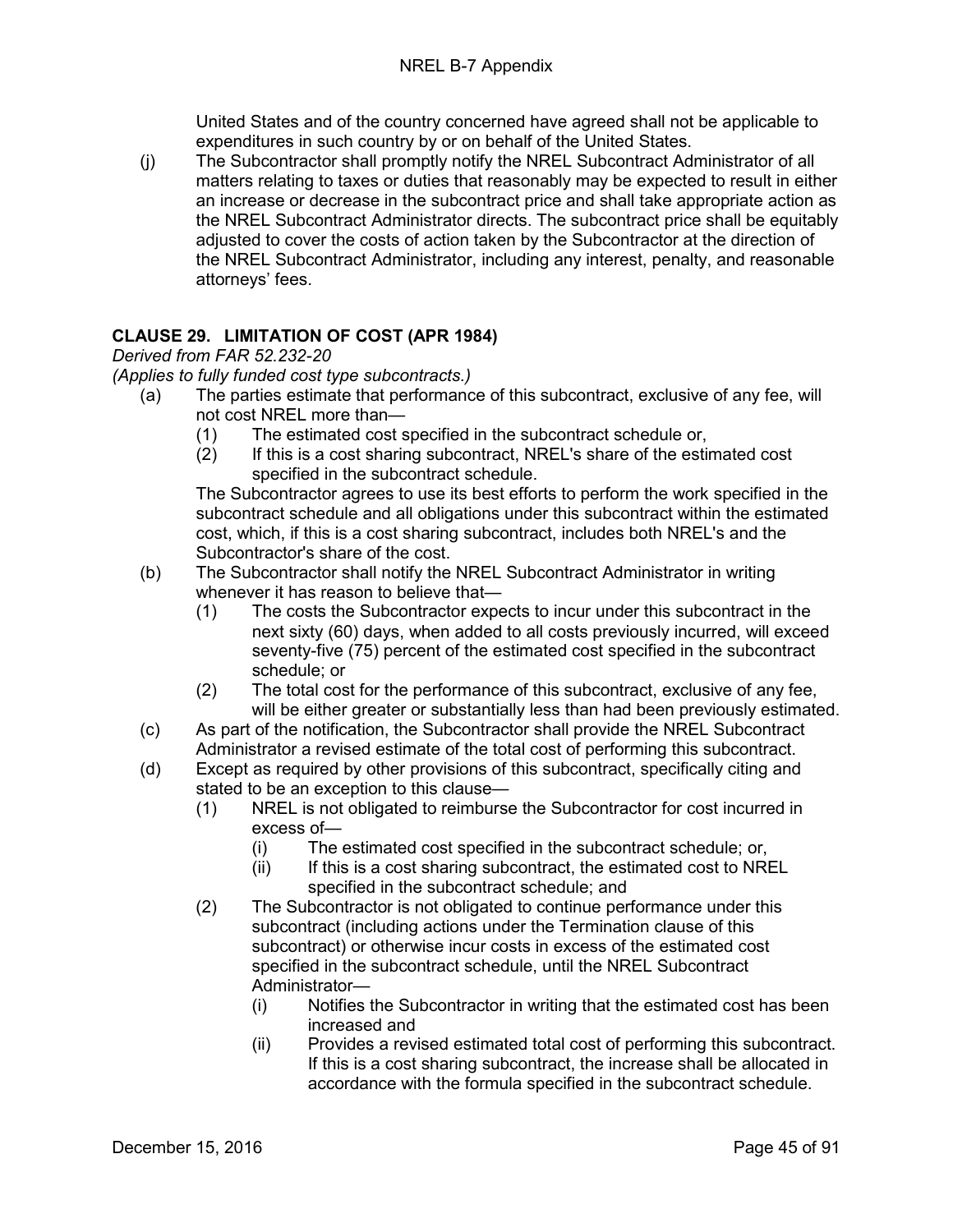- (e) No notice, communication, or representation in any form other than that specified in subparagraph (d)(2) above, or from any person other than the NREL Subcontract Administrator, shall affect this subcontract's estimated cost to NREL. In the absence of the specified notice, NREL is not obligated to reimburse the Subcontractor for any costs in excess of the estimated cost or, if this is a cost sharing subcontract, for any costs in excess of the estimated cost to NREL specified in the subcontract schedule, whether those excess costs were incurred during the course of the subcontract or as a result of termination.
- (f) If the estimated cost specified in the subcontract schedule is increased, any costs the Subcontractor incurs before the increase that are in excess of the previously estimated cost shall be allowable to the same extent as if incurred afterward, unless the NREL Subcontract Administrator issues a termination or other notice directing that the increase is solely to cover termination or other specified expenses.
- (g) Change orders shall not be considered an authorization to exceed the estimated cost to NREL specified in the subcontract schedule, unless they contain a statement increasing the estimated cost.
- (h) If this subcontract is terminated or the estimated cost is not increased, NREL and the Subcontractor shall negotiate an equitable distribution of all property produced or purchased under the subcontract, based upon the share of costs incurred by each.

# **CLAUSE 30. LIMITATION OF FUNDS (APR 1984)**

*Derived from FAR 52.232-22*

*(Applies to incrementally funded cost type subcontracts.)*

- (a) The parties estimate that performance of this subcontract will not cost NREL more than—
	- (1) The estimated cost specified in the subcontract schedule; or,
	- (2) If this is a cost sharing subcontract, NREL's share of the estimated cost specified in the subcontract schedule.

The Subcontractor agrees to use its best efforts to perform the work specified in the subcontract schedule and all obligations under this subcontract within the estimated cost, which, if this is a cost sharing subcontract, includes both NREL's and the Subcontractor's share of the cost.

- (b) The subcontract schedule specifies the amount presently available for payment by NREL and allotted to this subcontract, the items covered, NREL's share of the cost if this is a cost sharing subcontract, and the period of performance it is estimated the allotted amount will cover. The parties contemplate that NREL will allot additional funds incrementally to the subcontract up to the full estimated cost to NREL specified in the subcontract schedule, exclusive of any fee. The Subcontractor agrees to perform, or have performed, work on the subcontract up to the point at which the total amount paid and payable by NREL under the subcontract approximates but does not exceed the total amount actually allotted by NREL to the subcontract.
- (c) The Subcontractor shall notify the NREL Subcontract Administrator in writing whenever it has reason to believe that the costs it expects to incur under this subcontract in the next sixty (60) days, when added to all costs previously incurred, will exceed seventy-five (75) percent of—
	- (1) The total amount so far allotted to the subcontract by NREL; or,  $(2)$  If this is a cost sharing subcontract, the amount then allotted to t
	- If this is a cost sharing subcontract, the amount then allotted to the subcontract by NREL plus the Subcontractor's corresponding share. The notice shall state the estimated amount of additional funds required to continue performance for the period specified in the subcontract schedule.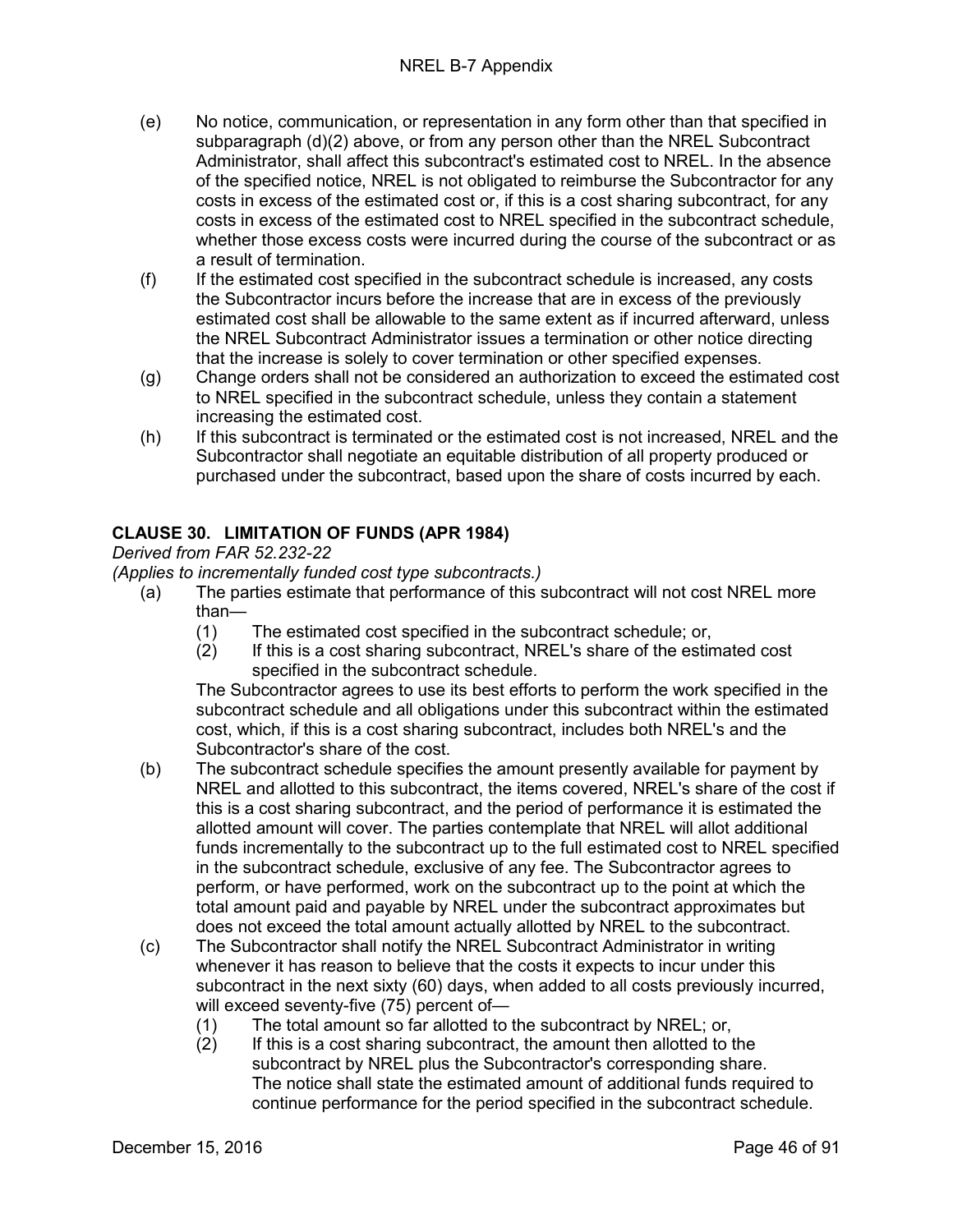- (d) Sixty (60) days before the end of the period specified in the subcontract schedule, the Subcontractor shall notify the NREL Subcontract Administrator in writing of the estimated amount of additional funds, if any, required to continue timely performance under the subcontract or for any further period specified in the subcontract schedule or otherwise agreed upon, and when the funds will be required.
- (e) If, after notification, additional funds are not allotted by the end of the period specified in the subcontract schedule or another agreed upon date, upon the Subcontractor's written request the NREL Subcontract Administrator will terminate this subcontract on that date in accordance with the provisions of the Termination clause of this subcontract. If the Subcontractor estimates that the funds available will allow it to continue to discharge its obligations beyond that date, it may specify a later date in its request, and the NREL Subcontract Administrator may terminate this subcontract on that later date.
- (f) Except as required by other provisions of this subcontract, specifically citing and stated to be an exception to this clause—
	- (1) NREL is not obligated to reimburse the Subcontractor for costs incurred in excess of the total amount allotted by NREL to this subcontract; and
	- (2) The Subcontractor is not obligated to continue performance under this subcontract (including actions under the Termination clause of this subcontract) or otherwise incur costs in excess of—
		- (i) The amount then allotted to the subcontract by NREL; or
		- (ii) If this is a cost sharing subcontract, the amount then allotted by NREL to the subcontract plus the Subcontractor's corresponding share. Until the NREL Subcontract Administrator notifies the Subcontractor in writing that the amount allotted by NREL has been increased and specifies an increased amount, which shall then constitute the total amount allotted by NREL to this subcontract.
- (g) The estimated cost shall be increased to the extent that—
	- (1) The amount allotted by NREL; or,
	- (2) If this is a cost sharing subcontract, the amount then allotted by NREL to the subcontract plus the Subcontractor's corresponding share.

Exceeds the estimated cost specified in the subcontract schedule. If this is a cost sharing subcontract, the increase shall be allocated in accordance with the formula specified in the subcontract schedule.

- (h) No notice, communication, or representation in any form other than that specified in paragraph (f)(2) above, or from any person other than the NREL Subcontract Administrator, shall affect the amount allotted by NREL to this subcontract. In the absence of the specified notice, NREL is not obligated to reimburse the Subcontractor for any costs in excess of the total amount allotted by NREL to this subcontract, whether incurred during the course of the subcontract or as a result of termination.
- (i) When and to the extent that the amount allotted by NREL to the subcontract is increased, any costs the Subcontractor incurs before the increase that are in excess of—
	- (1) The amount previously allotted by NREL; or,
	- (2) If this is a cost sharing subcontract, the amount previously allotted by NREL to the subcontract plus the Subcontractor's corresponding share.

Shall be allowable to the same extent as if incurred afterward, unless the NREL Subcontract Administrator issues a termination or other notice and directs that the increase is solely to cover termination or other specified expenses.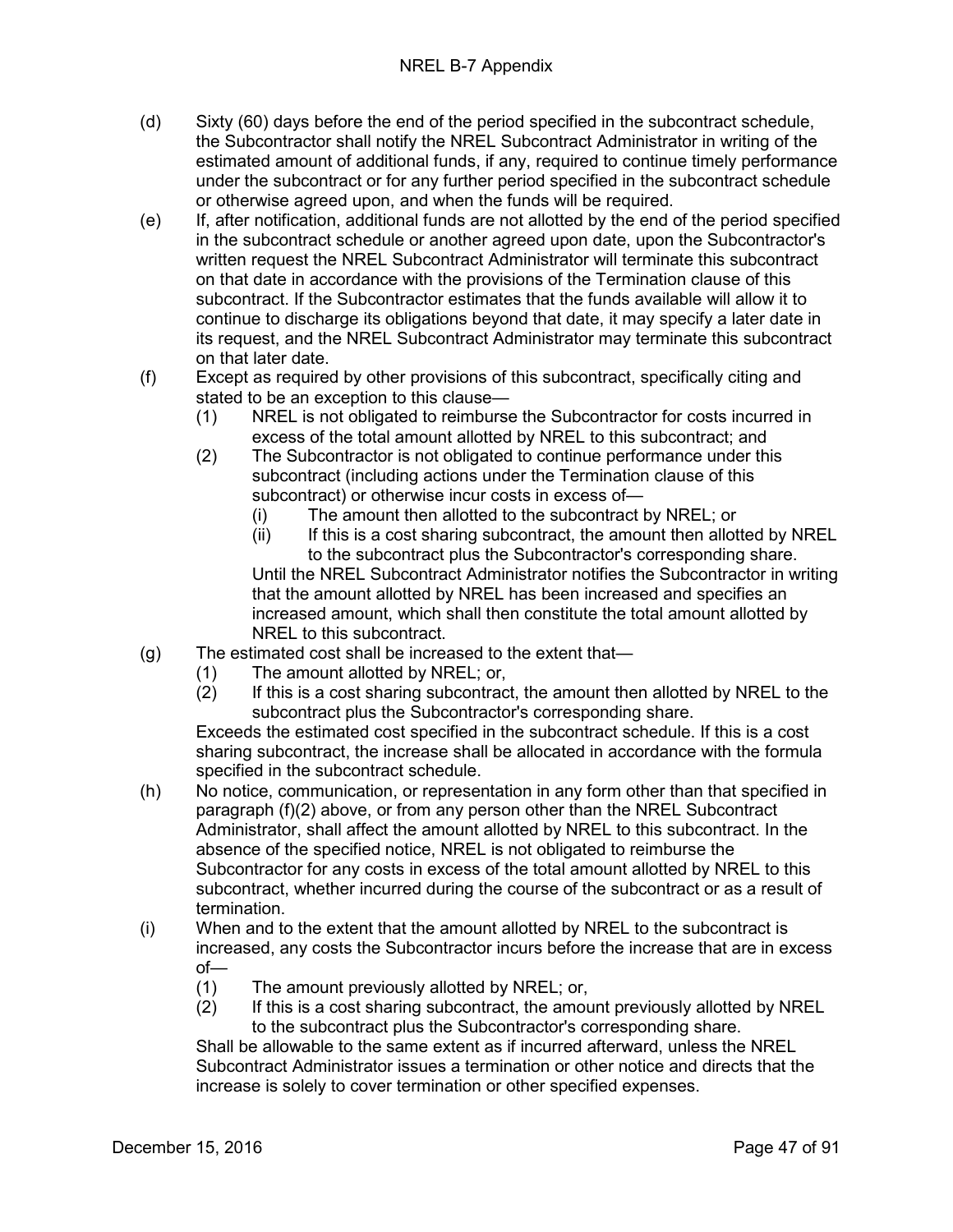- (j) Change orders shall not be considered an authorization to exceed the amount allotted by NREL specified in the subcontract schedule, unless they contain a statement increasing the amount allotted.
- (k) Nothing in this clause shall affect the right of NREL to terminate this subcontract. If this subcontract is terminated, NREL and the Subcontractor shall negotiate an equitable distribution of all property produced or purchased under the subcontract, based upon the costs incurred by each.
- (l) If NREL does not allot sufficient funds to allow completion of the work, the Subcontractor is entitled to a percentage of the fee specified in the subcontract schedule equaling the percentage of completion of the work contemplated by this subcontract.

# **CLAUSE 31. ASSIGNMENT OR TRANSFER (OCT 2008)**

*Derived from 52.232-24 (JAN 1986)*

*(Applies to all subcontracts.)*

- (a) Except as expressly authorized in writing by the NREL Subcontract Administrator, this subcontract or any interest therein or claim under this subcontract shall not be assigned or transferred by the Subcontractor.
- (b) In the event of any authorization of assignment or transfer, the parties shall file written notice together with a true copy of the instrument of the assignment or transfer with the NREL Subcontract Administrator. Such assignment or transfer shall cover all amounts payable under the subcontract not already paid, shall not be made to more than one party, and shall not be subject to further assignment or transfers.
- (c) When directed by DOE, the Prime Contractor, may assign or transfer all its rights and obligations under this subcontract to DOE or its designee.

# **CLAUSE 32. PAYMENT BY ELECTRONIC FUNDS TRANSFER – SYSTEM FOR AWARD MANAGEMENT (NOV 2016)**

*Derived from FAR 52.232-33 (JUL 2013)*

*(Applies to all subcontracts where lower-tier Subcontractor is a small business concern.)*

- (a) Method of payment.
	- (1) All payments by NREL under this subcontract shall be made by electronic funds transfer (EFT), except as provided in paragraph (a)(2) of this clause. As used in this clause, the term "EFT" refers to the funds transfer and may also include the payment information transfer.
	- (2) In the event NREL is unable to release one or more payments by EFT, the subcontractor agrees to either—
		- (i) Accept payment by check or some other mutually agreeable method of payment; or
		- (ii) Request NREL to extend the payment due date until such time as NREL can make payment by EFT (but see paragraph (d) of this clause).
- (b) Subcontractor's EFT information. NREL shall make payment to the subcontractor using the EFT information contained in the Representations and Certifications and NREL ACH Banking Information form submitted with the offer. Information provided to NREL in these documents shall be consistent with that entered in the Government's System for Award Management (SAM) database. In the event that the EFT information changes, the subcontractor shall be responsible for providing the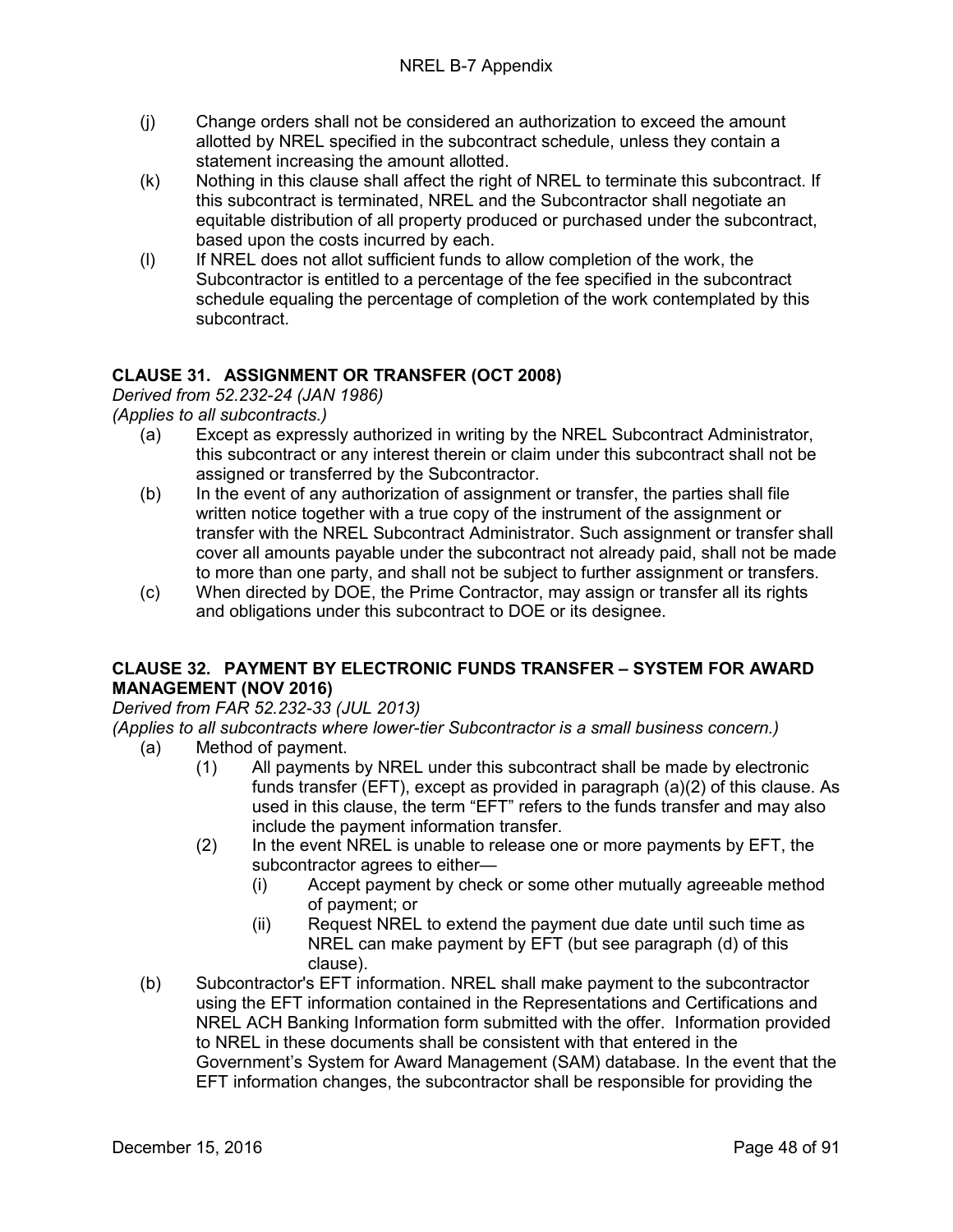updated information in updated Representations and Certifications submitted to the subcontract administrator and to the SAM database.

- (c) Mechanisms for EFT payment. NREL may make payment by EFT through either the Automated Clearing House (ACH) network. Suspension of payment. If the subcontractor's EFT information is incorrect, then NREL need not make payment to the subcontractor under this subcontract until correct EFT information is provided in Representations and Certifications, the NREL ACH Banking Information form and entered into the SAM database; and any invoice request shall be deemed not to be a proper invoice for the purpose of prompt payment under this subcontract. The prompt payment terms of the subcontract regarding notice of an improper invoice and delays in accrual of interest penalties apply.
- (d) Liability for uncompleted or erroneous transfers.
	- (1) If an uncompleted or erroneous transfer occurs because NREL used the subcontractor's EFT information incorrectly, NREL remains responsible for—
		- (i) Making a correct payment;
		- (ii) Paying any prompt payment penalty due; and
		- (iii) Recovering any erroneously directed funds.
	- (2) If an uncompleted or erroneous transfer occurs because the subcontractor's EFT information was incorrect, and—
		- (i) If the funds are no longer under the control of the NREL Accounts Payable office, NREL is deemed to have made payment and the subcontractor is responsible for recovery of any erroneously directed funds; or
		- (ii) If the funds remain under the control of the NREL Accounts Payable office, NREL shall not make payment, and the provisions of paragraph (d) of this clause shall apply.
- (e) EFT and prompt payment. A payment shall be deemed to have been made in a timely manner in accordance with the prompt payment terms of this subcontract if, payment is on or before the payment due date, provided the specified payment date is a valid date under the payment terms of the subcontract.
- (f) No EFT assignment of claims is allowable under this subcontract.
- (g) Liability for change of EFT information by financial agent. NREL is not liable for errors resulting from changes to EFT information made by the subcontractor's financial agent.
- (h) Payment information. The NREL Accounts Payable office shall forward to the subcontractor available payment information that is suitable for transmission as of the date of release of the EFT instruction to NREL's payment processing contractor. NREL may request the subcontractor to designate a desired format and method(s) for delivery of payment information from a list of formats and methods the NREL payment office is capable of executing. However, NREL does not guarantee that any particular format or method of delivery is available and retains the latitude to use the format and delivery method most convenient to NREL. If NREL makes payment by check in accordance with paragraph (a) of this clause, NREL shall mail the payment information to the remittance address contained in the subcontractor's Representations and Certifications and the subcontract.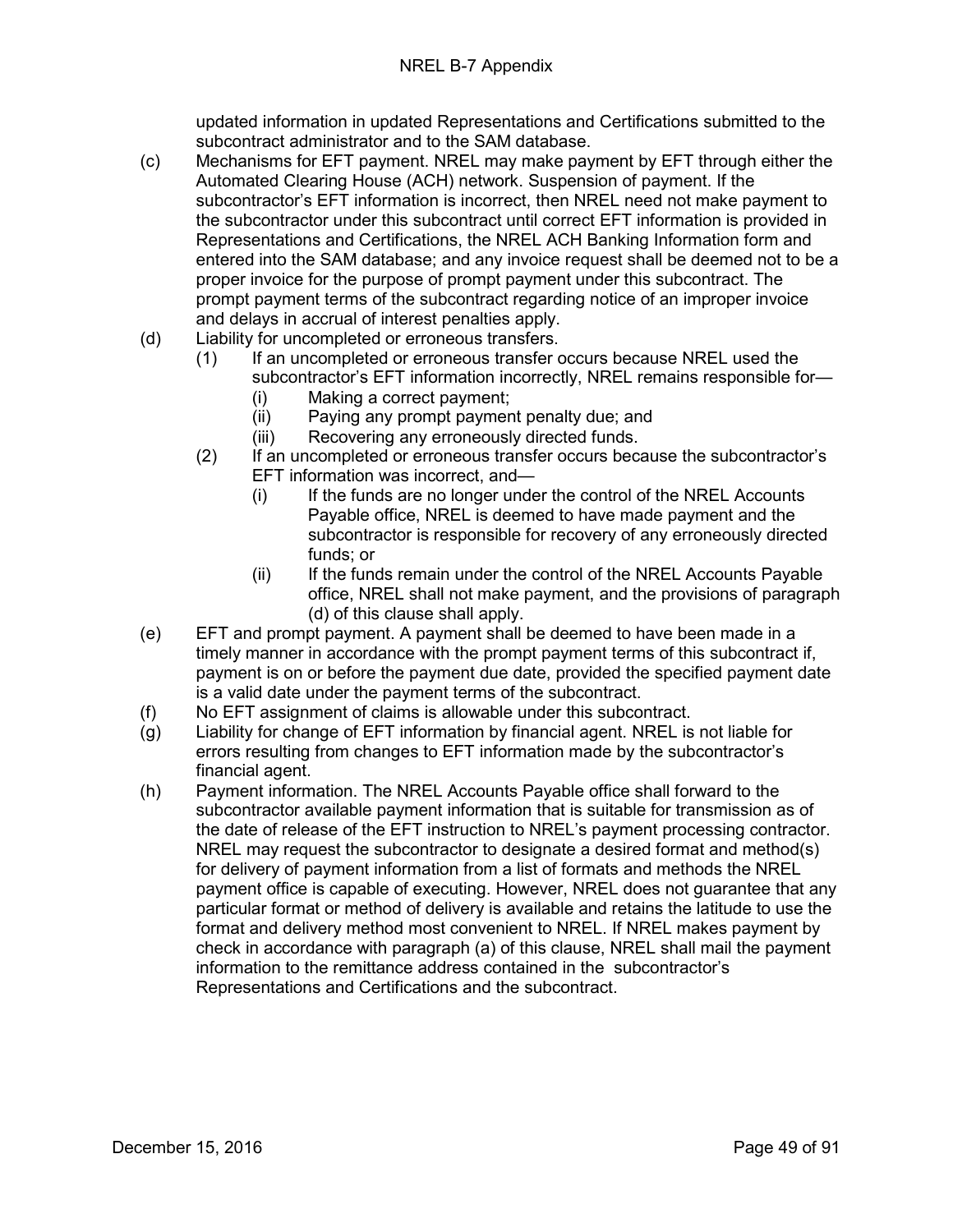## **CLAUSE 33. PROVIDING ACCELERATED PAYMENTS TO SMALL BUSINESS LOWER-TIER SUBCONTRACTORS (DEC 2013)**

*Derived from FAR 52.232-40 (FD)*

*(Applies to all subcontracts where lower-tier Subcontractor is a small business concern.)*

- (a) Upon receipt of accelerated payments from the NREL/Government, the Contractor shall make accelerated payments to its small business Subcontractors under this subcontract, to the maximum extent practicable and prior to when such payment is otherwise required under the applicable subcontract or lower-tier subcontract, after receipt of a proper invoice and all other required documentation from the small business Subcontractor.
- (b) The acceleration of payments under this clause does not provide any new rights under the Prompt Payment Act.
- (c) Include the substance of this clause, including this paragraph (c), in all lower-tier subcontracts with small business concerns, including lower-tier subcontracts with small business concerns for the acquisition of commercial items.

## **CLAUSE 34. BANKRUPTCY (JUL 1995)**

#### *Derived from FAR 52.242-13*

#### *(Applies to all subcontracts.)*

In the event the Subcontractor enters into proceedings relating to bankruptcy, whether voluntary or involuntary, the Subcontractor agrees to furnish, by certified mail or electronic commerce method authorized by the subcontract, written notification of the bankruptcy to the NREL Subcontract Administrator responsible for administering the subcontract. This notification shall be furnished within five (5) days of the initiation of the proceedings relating to bankruptcy filing. This notification shall include the date on which the bankruptcy petition was filed, the identity of the court in which the bankruptcy petition was filed, and a listing of other NREL subcontract numbers and Government contract numbers and contracting offices for all NREL/Government subcontracts and contracts against which final payment has not been made. This obligation remains in effect until final payment under this subcontract.

#### **CLAUSE 35. STOP WORK ORDER (AUG 1989) AND ALTERNATE I - COST REIMBURSEMENT (APR 1984)**

#### *Derived from FAR 52.242-15*

*(Applies to all subcontracts.)*

*(Alternate I applies to cost type subcontracts.)*

- (a) The NREL Subcontract Administrator may, at any time, by written order to the Subcontractor, require the Subcontractor to stop all or any part of the work called for by this subcontract for a period of up to ninety (90) days, as determined appropriate by the NREL Subcontract Administrator, after the order is delivered to the Subcontractor, and for any further period to which the parties may agree. The order shall be specifically identified as a stop-work order issued under this clause. Upon receipt of the order, the Subcontractor shall immediately comply with its terms and take all reasonable steps to minimize the incurrence of costs allocable to the work covered by the order during the period of work stoppage. Within a period of up to ninety (90) days, as determined appropriate by the NREL Subcontract Administrator, after a stop-work is delivered to the Subcontractor, or within any extension of that period to which the parties shall have agreed, the NREL Subcontract Administrator shall either—
	- (1) Cancel the stop-work order; or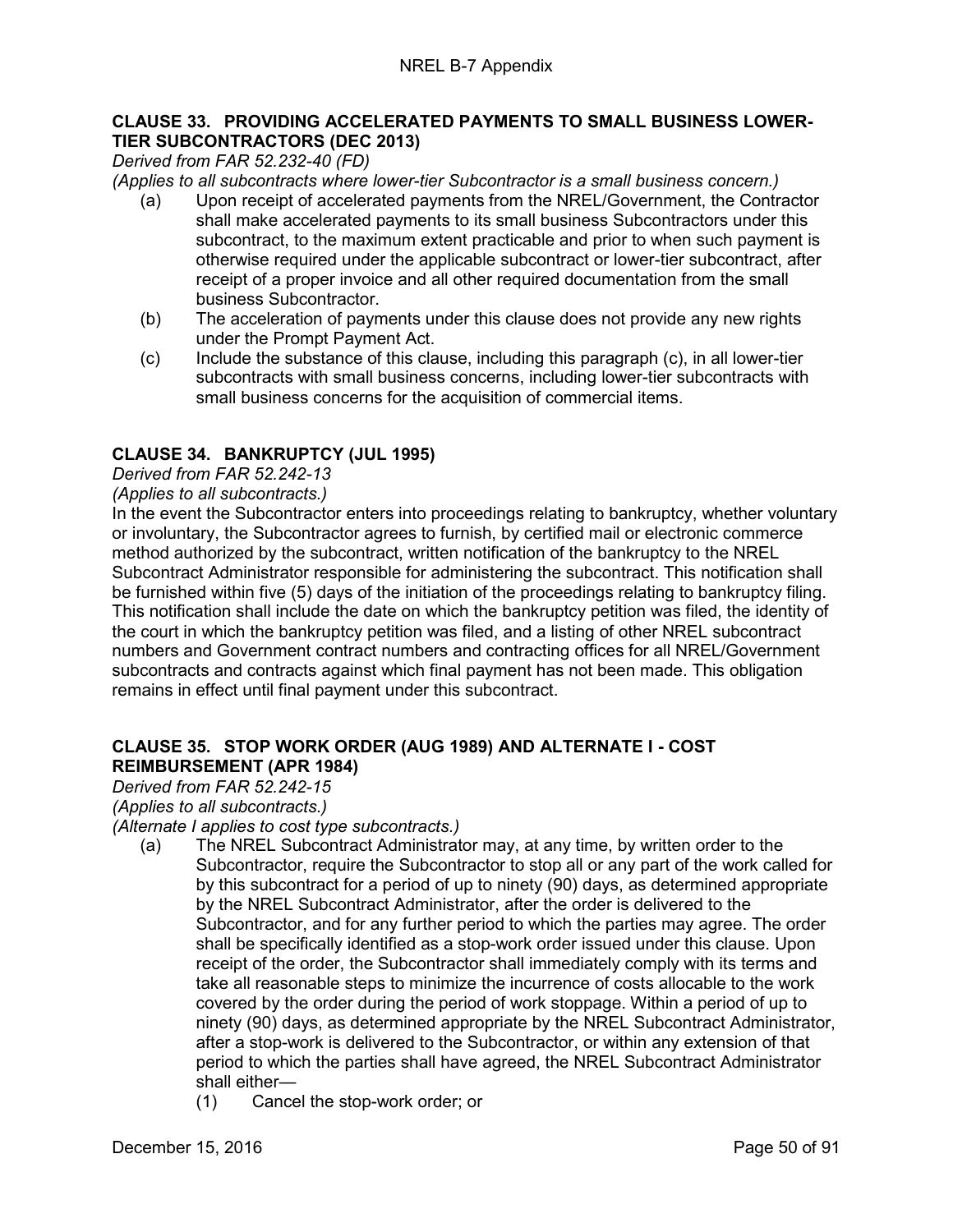- (2) Terminate the work covered by the order as provided in the Default or the Termination clause of this subcontract.
- (b) If a stop-work order issued under this clause is canceled or the period of the order or any extension thereof expires, the Subcontractor shall resume work. The NREL Subcontract Administrator shall make an equitable adjustment and the subcontract shall be modified, in writing, accordingly, if—
	- (1) The stop-work order results in an increase in the time required for, or in the Subcontractor's cost properly allocable to, the performance of any part of this subcontract; and
	- (2) The Subcontractor asserts its right to the adjustment within thirty (30) days after the end of the period of work stoppage provided that, if the NREL Subcontract Administrator decides the facts justify the action, the NREL Subcontract Administrator may receive and act upon the claim submitted at any time before final payment under this subcontract.
- (c) If a stop-work order is not canceled and the work covered by the order is terminated for the convenience of NREL/Government, the NREL Subcontract Administrator shall allow reasonable costs resulting from the stop-work order in arriving at the termination settlement.
- (d) If a stop-work order is not canceled and the work covered by the order is terminated for default, the NREL Subcontract Administrator shall allow, by equitable adjustment or otherwise, reasonable costs resulting from the stop-work order.

# *ALTERNATE I (APR 1984)*

If this clause is inserted in a cost reimbursement subcontract, substitute in paragraph (a) (2) the words, "the Termination clause of this subcontract" for the words "the Default, or the Termination for Convenience of NREL/Government clause of this subcontract." In paragraph (b) substitute the words "an equitable adjustment in the delivery schedule, the estimated cost, the fee, or a combination thereof, and in any other terms of the subcontract that may be affected" for the words, "an equitable adjustment in the delivery subcontract schedule or subcontract price, or both."

# **CLAUSE 36. CHANGES - FIXED PRICE (AUG 1987) AND ALTERNATES I THROUGH V (APR 1984)**

## *Derived from FAR 52.243-1*

*(Applies to fixed price subcontracts.)*

*(Alternate I applies to subcontracts for services where no supplies are to be furnished--other than architect-engineer or other professional services subcontracts.)*

*(Alternate II applies to subcontracts for services where supplies are to be furnished--other than architect-engineer services, transportation, or research and development.)*

*(Alternate III applies to subcontracts for architect-engineer or other professional services.) (Alternate IV applies to subcontracts for transportation services.)*

*(Alternate V applies to fixed price research and development subcontracts.)*

- (a) The NREL Subcontract Administrator may at any time, by written order, and without notice to the sureties, if any, make changes within the general scope of this subcontract in any one or more of the following:
	- (1) Drawings, designs, or specifications when the supplies to be furnished are to be specially manufactured for NREL/Government, in accordance with the drawings, designs, or specifications.
	- (2) Method of shipment or packing or supplies.
	- (3) Place of delivery.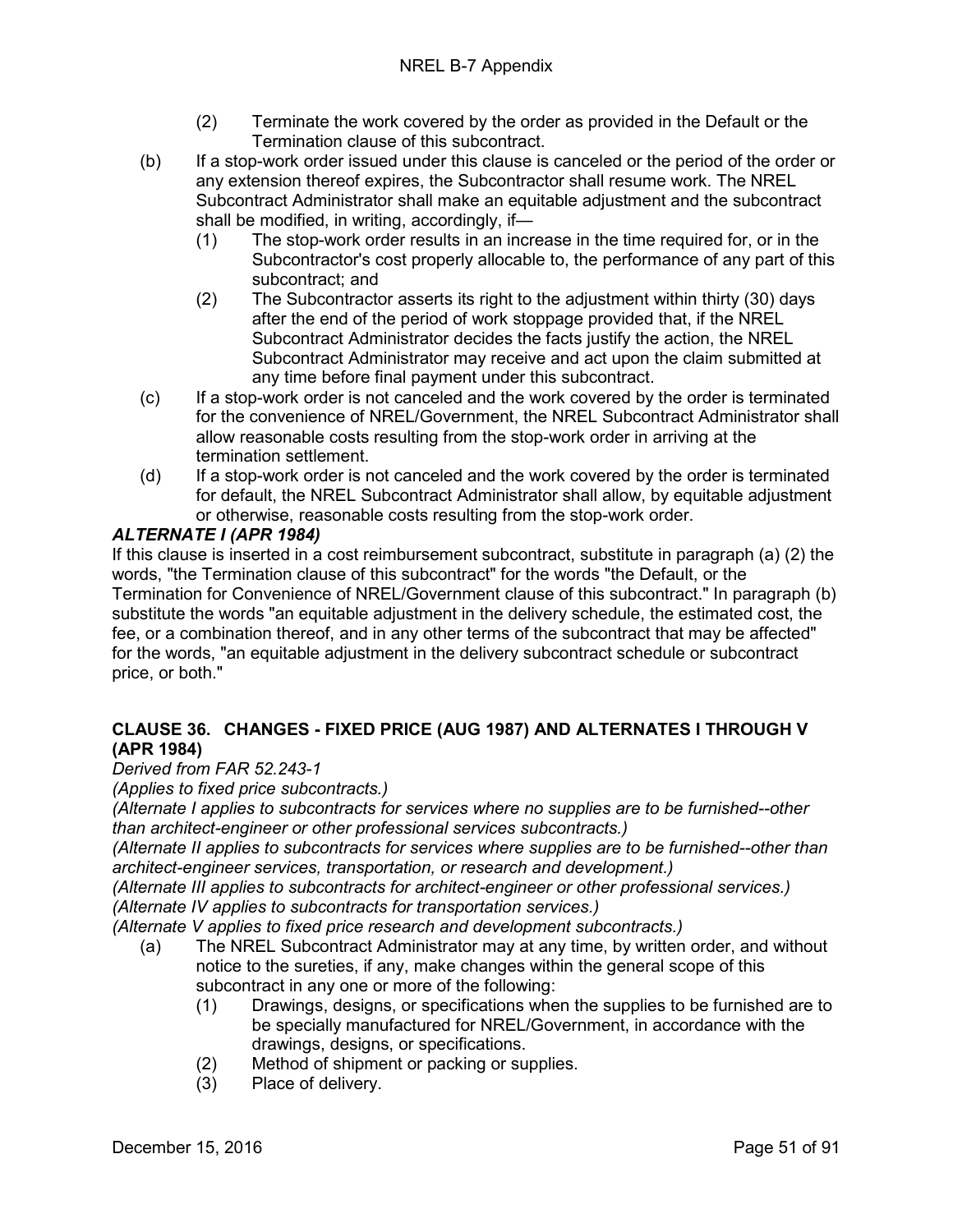- (b) If any such change causes an increase or decrease in the cost of, or the time required for, performance of any part of the work under this subcontract, whether or not changed by the order, the NREL Subcontract Administrator shall make an equitable adjustment in the subcontract price, the delivery schedule, or both, and shall modify the subcontract.
- (c) The Subcontractor must assert its right to an adjustment under this clause within thirty (30) days from the date of receipt of the written order. However, if the NREL Subcontract Administrator decides that the facts justify it, the NREL Subcontract Administrator may receive and act upon a proposal submitted before final payment of the subcontract.
- (d) If the Subcontractor's proposal includes the cost of property made obsolete or excess by the change, the NREL Subcontract Administrator shall have the right to prescribe the manner of the disposition of the property.
- (e) Failure to agree to any adjustment shall be a dispute under the Disputes clause. However, nothing in this clause shall excuse the Subcontractor from proceeding with the subcontract as changed.

# *ALTERNATE I (APR 1984)*

## *If the requirement is for services, other than architect-engineer or other professional services, and no supplies are to be furnished, substitute the following paragraph (a) in the basic clause:*

- (a) The NREL Subcontract Administrator may at any time, by written order, and without notice to the sureties, if any, make changes within the general scope of this subcontract in any one or more of the following:
	- (1) Description of services to be performed.
	- (2) Time of performance (i.e., hours of the day, days of the week, etc.).
	- (3) Place of performance of the services.

# *ALTERNATE II (APR 1984)*

#### *If the requirement is for services (other than architect-engineer services, transportation, or research and development) and supplies are to be furnished, substitute the following paragraph (a) in the basic clause:*

- (a) The NREL Subcontract Administrator may at any time, by written order, and without notice to the sureties, if any, make changes within the general scope of this subcontract in any one or more of the following:
	- (1) Description of services to be performed.
	- (2) Time of performance (i.e., hours of the day, days of the week, etc.).
	- (3) Place of performance of the services.
	- (4) Drawings, designs, or specifications when the supplies to be furnished are to be specially manufactured for NREL/Government, in accordance with the drawings, designs, or specifications.
	- (5) Method of shipment or packing of supplies.
	- (6) Place of delivery.

# *ALTERNATE III (APR 1984)*

#### *If the requirement is for architect-engineer or other professional services, substitute the following paragraph (a) in the basic clause and add the following paragraph (f):*

- (a) The NREL Subcontract Administrator may at any time, by written order, and without notice to the sureties, if any, make changes within the general scope of this subcontract in the services to be performed. \* \* \* \* \*
- (b) No services for which an additional cost or fee will be charged by the Subcontractor shall be furnished without the prior written authorization of the NREL Subcontract Administrator.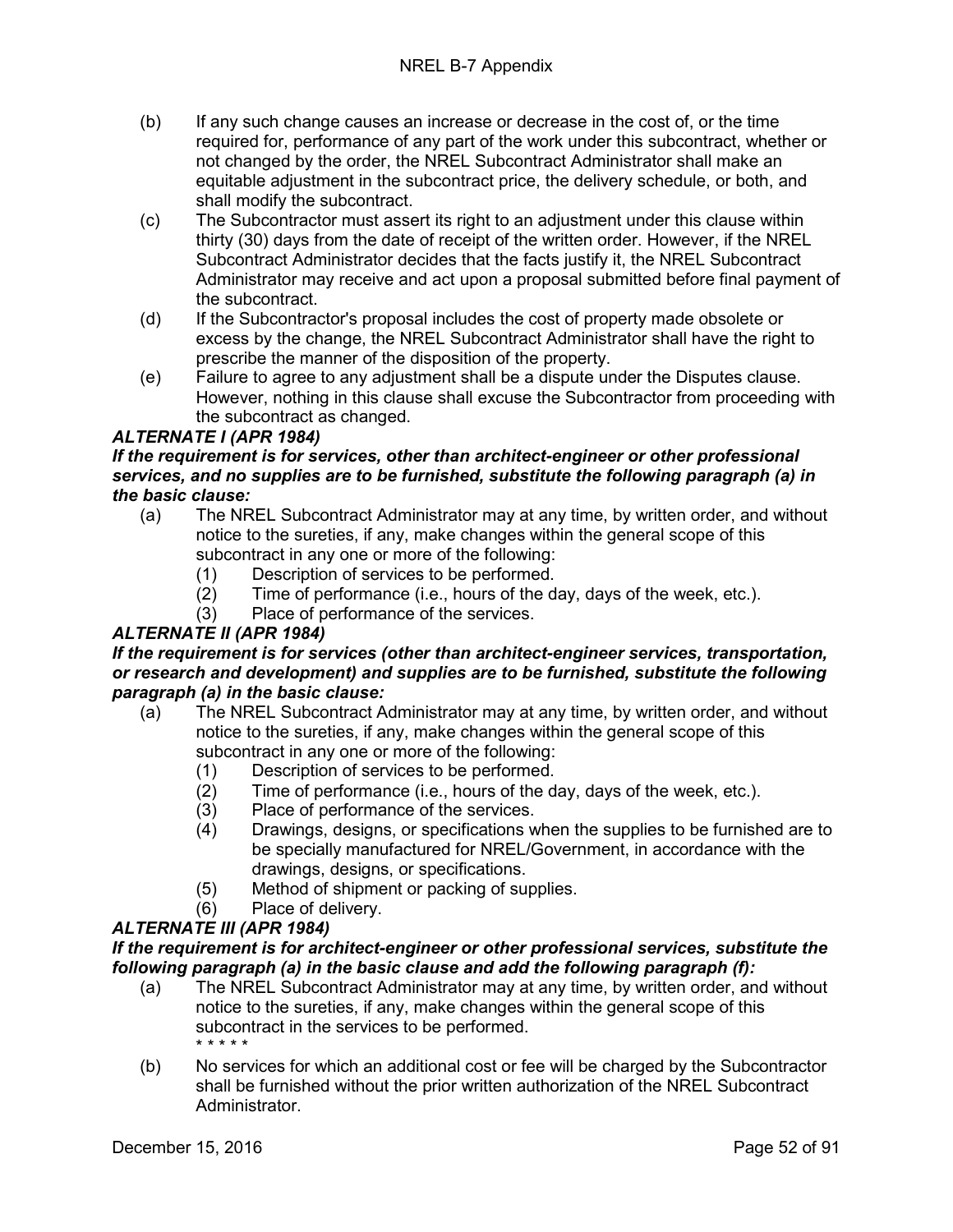# *ALTERNATE IV (APR 1984)*

## *If the requirement is for transportation services, substitute the following paragraph (a) in the basic clause.*

- (a) The NREL Subcontract Administrator may at any time, by written order, and without notice to the sureties, if any, make changes within the general scope of this subcontract in any one or more of the following:
	- (1) Specifications.
	- (2) Work or services.<br>(3) Place of origin.
	- (3) Place of origin.<br>(4) Place of deliver
	- (4) Place of delivery.<br>(5) Tonnage to be sh
	- Tonnage to be shipped.
	- (6) Amount of Government furnished property.

## *ALTERNATE V (APR 1984)*

# *If the requirement is for fixed price research and development, substitute the following subparagraphs (a) (1) and (a) (3) and paragraph (b) in the basic clause.*

- $(a)$ 
	- (1) Drawings, designs, or specifications.
	- \* \* \* \* \*
		- (2) Place of inspection, delivery, or acceptance.
- (b) If any such change causes an increase or decrease in the cost of, or time required for, performing this subcontract, whether or not changed by the order, the NREL Subcontract Administrator shall make an equitable adjustment in—
	-
	- (1) The subcontract price, the time of performance, or both; and (2) Other affected terms of the subcontract, and shall modify the (2) Other affected terms of the subcontract, and shall modify the subcontract accordingly.

# **CLAUSE 37. LOWER-TIER SUBCONTRACTS (OCT 2011) INCORPORATING ALTERNATE I (JUN 2007)**

## *Derived from FAR 52.244-2 (OCT 2010)*

*(Applies to all cost type subcontracts. Applies to letter, fixed price, time and material, and labor hour subcontracts exceeding \$150,000.)*

- (a) Definitions.
	- (1) "Approved purchasing system," as used in this clause, means a Subcontractor's purchasing system that has been reviewed and approved in accordance with Part 44 of the Federal Acquisition Regulation (FAR).
	- (2) "Consent to lower-tier subcontract," as used in this clause, means the NREL Subcontract Administrator's written consent for the Subcontractor to enter into a particular lower-tier subcontract.
	- (3) "Lower-tier subcontract," as used in this clause, means any contract, as defined in FAR Subpart 2.1, entered into by a lower-tier Subcontractor to furnish supplies or services for performance of the subcontract or a lower-tier subcontract. It includes, but is not limited to, purchase orders, and changes and modifications to purchase orders.
- (b) When this clause is included in a fixed price type subcontract, consent to lower-tier subcontracts is required only on unpriced subcontract actions (including unpriced modifications or unpriced delivery orders), and only if required in accordance with paragraph (c) or (d) of this clause.
- (c) If the Subcontractor does not have an approved purchasing system, consent to lower-tier subcontract is required for any lower-tier subcontract that—
	- (1) Is of the cost reimbursement, time and materials, or labor hour type; or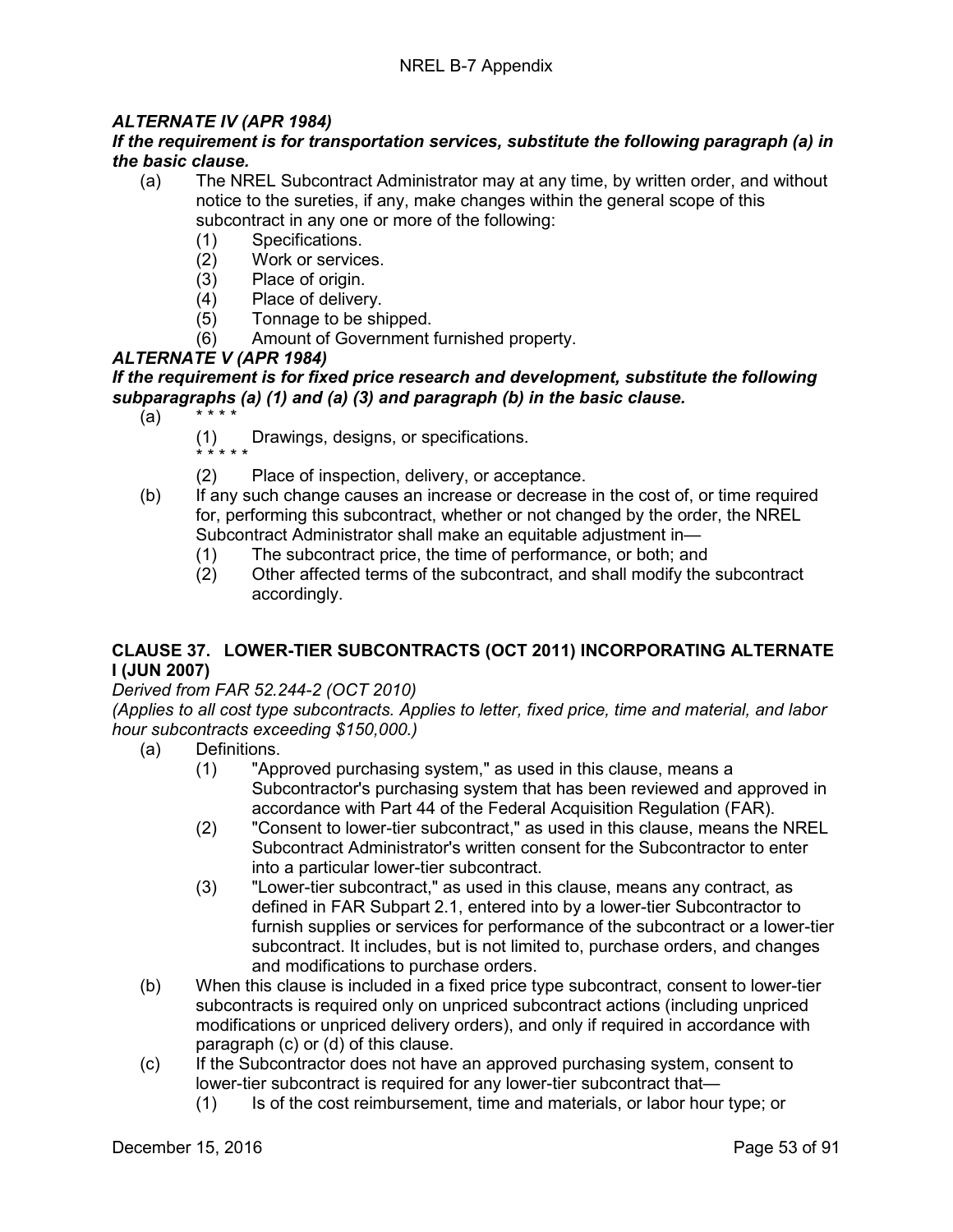- (2) Is fixed price and exceeds the simplified acquisition threshold or five (5) percent of the total estimated cost of the subcontract.
- (d) If the Subcontractor has an approved purchasing system, the Subcontractor nevertheless shall obtain the NREL Subcontract Administrator's written consent before placing any of the lower-tier subcontracts identified in the subcontract schedule.
- (e) (1) The Subcontractor shall notify the NREL Subcontract Administrator reasonably in advance of placing any lower-tier subcontract or modification thereof for which consent is required under paragraph (b), (c), or (d) of this clause, including the following information:
	- (i) A description of the supplies or services to be lower-tier subcontracted.
	- (ii) Identification of the type of lower-tier subcontract to be used.
	- (iii) Identification of the proposed lower-tier Subcontractor.
	- (iv) The proposed lower-tier subcontract price.
	- (v) The lower-tier Subcontractor's current, complete, and accurate cost or pricing data and Certificate of Current Cost or Pricing Data, if required by other subcontract provisions.
	- (vi) The lower-tier Subcontractor's Disclosure Statement or Certificate relating to Cost Accounting Standards when such data are required by other provisions of this subcontract.
	- (vii) A negotiation memorandum reflecting—
		- (A) The principal elements of the lower-tier subcontract price negotiations;
		- (B) The most significant considerations controlling establishment of initial or revised prices;
		- (C) The reason cost or pricing data were or were not required;
		- (D) The extent, if any, to which the Subcontractor did not rely on the lower-tier Subcontractor's cost or pricing data in determining the price objective and in negotiating the final price;
		- (E) The extent to which it was recognized in the negotiation that the lower-tier Subcontractor's cost or pricing data were not accurate, complete, or current; the action taken by the Subcontractor and the lower-tier Subcontractor; and the effect of any such defective data on the total price negotiated;
		- (F) The reasons for any significant difference between the Subcontractor's price objective and the price negotiated; and
		- (G) A complete explanation of the incentive fee or profit plan when incentives are used. The explanation shall identify each critical performance element, management decisions used to quantify each incentive element, reasons for the incentives, and a summary of all trade-off possibilities considered.
	- (2) If the Subcontractor has an approved purchasing system and consent is not required under paragraph (c) or (d) of this clause, the Subcontractor nevertheless shall notify the NREL Subcontract Administrator reasonably in advance of entering into any:
		- (i) cost plus-fixed-fee subcontract, or
		- (ii) fixed price subcontract that exceeds either the simplified acquisition threshold or 5 percent of the total estimated cost of this contract. The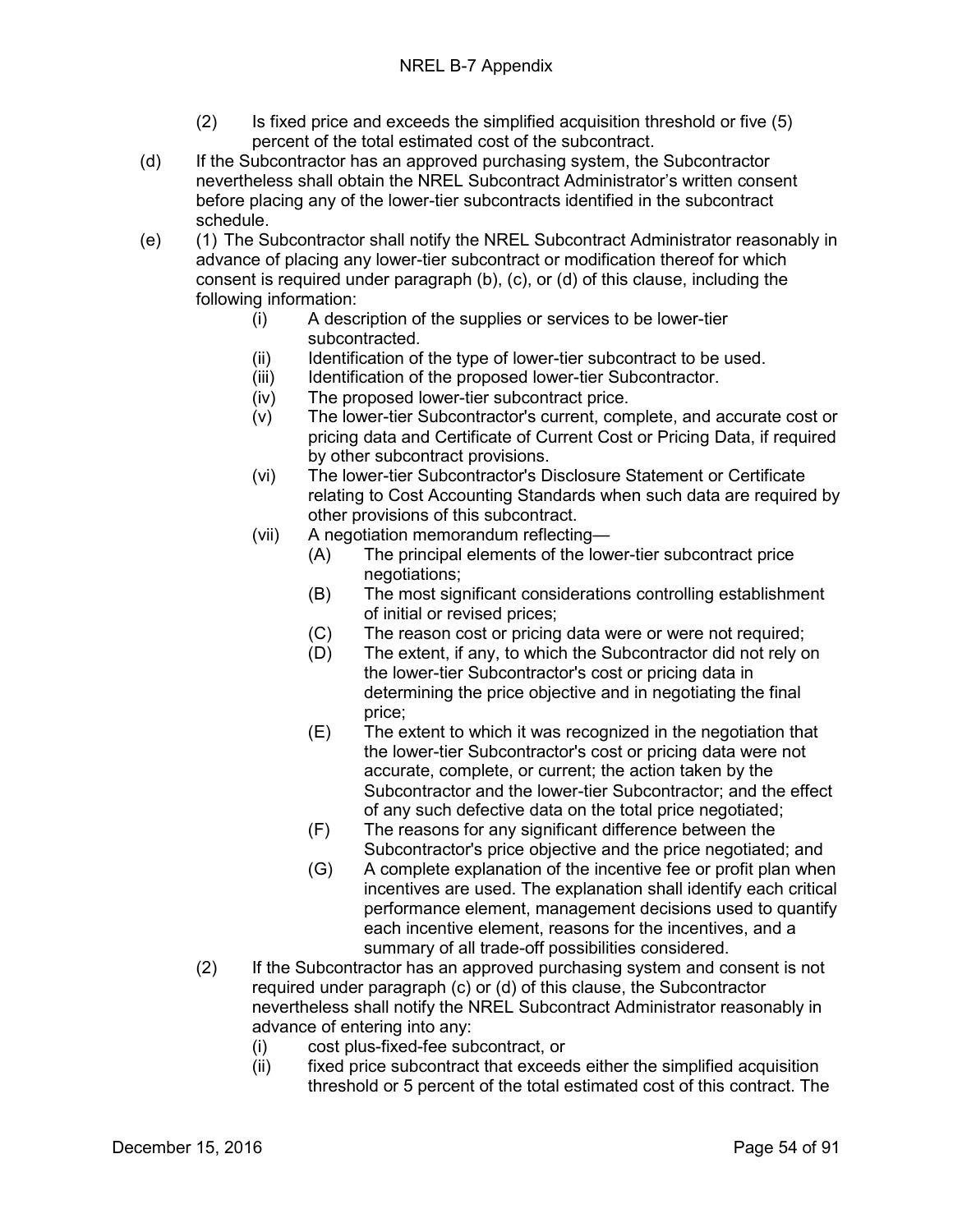notification shall include the information required by paragraphs (e)(1)  $(i)$  through  $(e)(1)$  (iv) of this clause.

- (f) Unless the consent or approval specifically provides otherwise, neither consent by the NREL Subcontract Administrator to any lower-tier subcontract nor approval of the Subcontractor's purchasing system shall constitute a determination—
	- (1) Of the acceptability of any lower-tier subcontract terms or conditions;
	- (2) Of the allowability of any cost under this subcontract; or
	- (3) To relieve the Subcontractor of any responsibility for performing this subcontract.
- (g) No lower-tier subcontract or modification thereof placed under this subcontract shall provide for payment on a cost plus a percentage of cost basis, and any fee payable under cost reimbursement type lower-tier subcontracts shall not exceed the fee limitations in FAR 15.404-4(c)(4)(i).
- (h) The Subcontractor shall give the NREL Subcontract Administrator immediate written notice of any action or suit filed and prompt notice of any claim made against the Subcontractor by any lower-tier Subcontractor or vendor that, in the opinion of the Subcontractor, may result in litigation related in any way to this subcontract, with respect to which the Subcontractor may be entitled to reimbursement from NREL/Government.
- (i) NREL/Government reserves the right to review the Subcontractor's purchasing system as set forth in FAR Subpart 44.3.
- (j) Paragraphs (d) and (f) of this clause do not apply to any of the lower-tier subcontracts identified in the subcontract schedule that were evaluated during negotiations.

# **CLAUSE 38. LOWER-TIER SUBCONTRACTS FOR COMMERCIAL ITEMS (NOV 2016)**

*Derived from FAR 52.244-6 (DEC 2013) (FD)*

*(Applies to subcontracts for supplies or services other than commercial items.)*

- (a) Definitions. As used in this clause—
	- (1) "Commercial item" has the meaning contained in Federal Acquisition Regulation 2.101, Definitions.
	- (2) "Lower-tier Subcontract" includes a transfer of commercial items between divisions, subsidiaries, or affiliates of the Subcontractor or lower-tier Subcontractors.
- (b) To the maximum extent practicable, the Subcontractor shall incorporate, and require its lower-tier Subcontractors, commercial items or non-developmental items as components of items to be supplied under this subcontract.
- (c) (1) The Subcontractor shall insert the following clauses in lower-tier subcontracts for commercial items:
	- (i) 52.203-13, Contractor Code of Business Ethics and Conduct (Apr 2010) (Pub. L. 110-252, Title VI, Chapter 1 (41.U.S.C. 251 note)), if the subcontract exceeds \$5,000,000 and has a performance period of more than 120 days. In altering this clause to identify the appropriate parties, all disclosures of violation of the civil False Claims Act or of Federal criminal law shall be directed to the agency Office of the Inspector General, with a copy to the NREL Subcontract Administrator.
	- (ii) 52.219-8, Utilization of Small Business Concerns (Oct 2014) (15 U.S.C. 637(d)(2) and (3)), if the lower-tier subcontract offers further subcontracting opportunities. If the lower-tier subcontract (except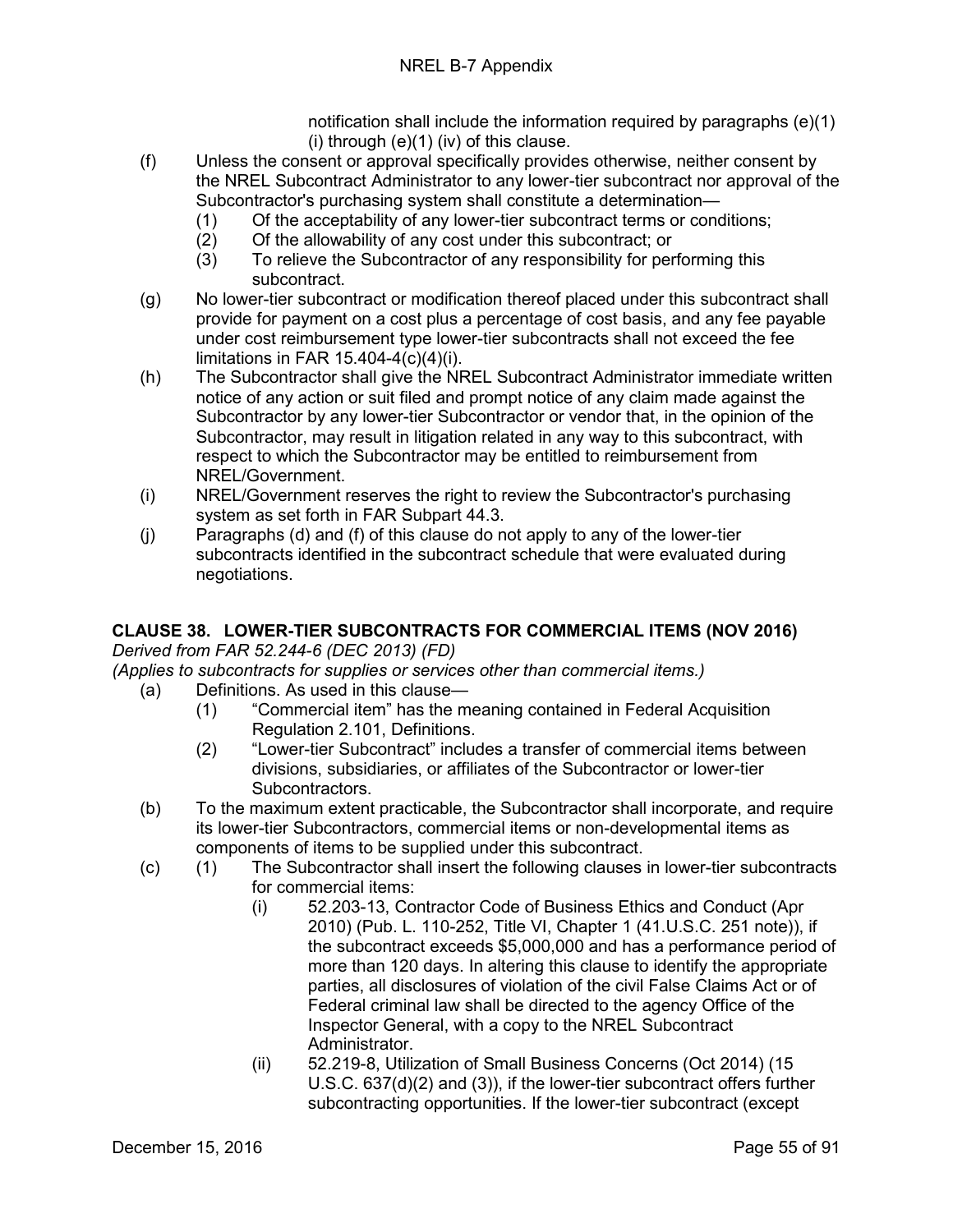subcontracts to small business concerns) exceeds \$700,000 (\$1,500,000 for construction of any public facility), the lower-tier Subcontractor must include 52.219-8 in lower tier subcontracts that offer subcontracting opportunities.

- (iii) 52.222-26, Equal Opportunity (Mar 2007) (E.O. 11246).
- (iv) 52.222-35, Equal Opportunity for Veterans (Sept 2010) (38 U.S.C. 4212(a)).
- (v) 52.222-36, Affirmative Action for Workers with Disabilities (Oct 2010) (29 U.S.C. 793).
- (vi) 52.222-50, Combating Trafficking in Persons (Feb 2009) (22 U.S.C. 7104(g)).
- (vii) 52.232-40 Providing Accelerated Payments to Small Business Subcontractors (Dec 2013), if flow down is required in accordance with paragraph (c) of the FAR clause 52.232-40.
- (viii) 52.247-64, Preference for Privately Owned U.S.-Flag Commercial Vessels (Feb 2006) (46 U.S.C. App. 1241 and 10 U.S.C. 2631), if flow down is required in accordance with paragraph (d) of FAR clause 52.247-64).
- (2) While not required, the Subcontractor may flow down to lower-tier subcontracts for commercial items a minimal number of additional clauses necessary to satisfy its contractual obligations.
- (d) The Subcontractor shall include the terms of this clause, including this paragraph (d), in lower-tier subcontracts awarded under this subcontract.

# **CLAUSE 39. INSPECTION OF SERVICES-FIXED PRICE (AUG 1996)**

## *Derived from FAR 52.246-4*

*(Applies to fixed price subcontracts for services and fixed price subcontracts for supplies where services are furnished.)*

- (a) Definition.
	- (1) "Services," as used in this clause, includes services performed, workmanship, and material furnished or utilized in the performance of services.
- (b) The Subcontractor shall provide and maintain an inspection system acceptable to NREL covering the services under this subcontract. Complete records of all inspection work performed by the Subcontractor shall be maintained and made available to NREL/Government during subcontract performance and for as long afterwards as the subcontract requires.
- (c) NREL/Government has the right to inspect and test all services called for by the subcontract, to the extent practicable at all times and places during the term of the subcontract. NREL/Government shall perform inspections and tests in a manner that will not unduly delay the work.
- (d) If NREL/Government performs inspections or tests on the premises of the Subcontractor or a lower-tier Subcontractor, the Subcontractor shall furnish, and shall require lower-tier Subcontractors to furnish, at no increase in subcontract price, all reasonable facilities and assistance for the safe and convenient performance of these duties.
- (e) If any of the services do not conform to subcontract requirements, NREL may require the Subcontractor to perform the services again in conformity with subcontract requirements, at no increase in subcontract amount. When the defects in services cannot be corrected by reperformance, NREL may—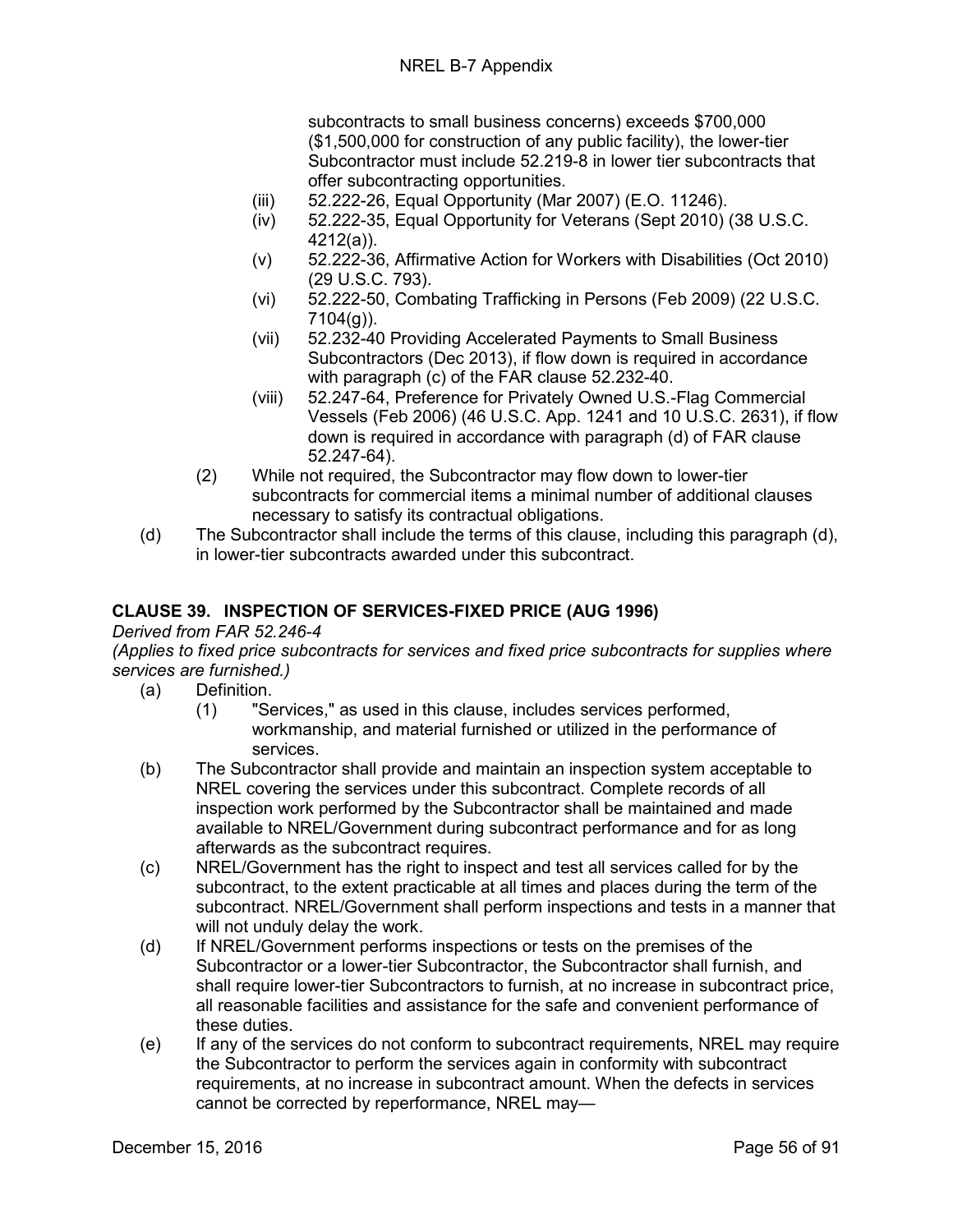- (1) Require the Subcontractor to take necessary action to ensure that future performance conforms to subcontract requirements; and
- (2) Reduce the subcontract price to reflect the reduced value of the services performed.
- (f) If the Subcontractor fails to promptly perform the service(s) again or to take the necessary action to ensure future performance in conformity with subcontract requirements, NREL may—
	- (1) By subcontract or otherwise, perform the services and charge to the Subcontractor any cost incurred by NREL that is directly related to the performance of such service; or
	- (2) Terminate the subcontract for default.

# **CLAUSE 40. COMMERCIAL BILL OF LADING NOTATIONS (OCT 2009)**

*Derived from FAR 52.247-1 (FEB 2006) (FD)*

*(Applies to all subcontracts where transportation is a direct charge to the subcontract.) (Direct and actual transportation cost is a separate item in the invoice (e.g. free on board (F.O.B.) origin) and not included in the delivered price (e.g. F.O.B. destination).*

When the NREL Subcontract Administrator authorizes supplies to be shipped on a commercial bill of lading and the Subcontractor will be reimbursed these transportation costs as direct allowable costs, the Subcontractor shall ensure before shipment is made that the commercial shipping documents are annotated with the following notation:

"Transportation is for the U.S. Department of Energy, acting through its National Renewable Energy Laboratory (NREL) and the actual total transportation charges paid to the carrier(s) by the consignor or consignee shall be reimbursed by NREL on behalf of the Government pursuant to cost reimbursement contract No. DE-AC36- 08GO28308. This may be confirmed by contacting the DOE, Golden Service Center, 15013 Denver West Parkway, Golden, CO 80401."

## **CLAUSE 41. PREFERENCE FOR U.S.-FLAG AIR CARRIERS (JUN 2003)**

*Derived from FAR 52.247-63 (FD)*

*(Applies to subcontracts that involve international air transportation.)*

- (a) Definitions. As used in this clause—
	- (1) "International air transportation," means transportation by air between a place in the United States and a place outside the United States or between two places both of which are outside the United States.
	- (2) "United States" means the 50 States, the District of Columbia, and outlying areas.
	- (3) "U.S.-flag air carrier," means an air carrier holding a certificate under [49](http://uscode.house.gov/uscode-cgi/fastweb.exe?getdoc+uscview+t49t50+2+224++%2849%29%20%20AND%20%28%2849%29%20ADJ%20USC%29%3ACITE%20%20%20%20%20%20%20%20%20)  [U.S.C. Chapter 411.](http://uscode.house.gov/uscode-cgi/fastweb.exe?getdoc+uscview+t49t50+2+224++%2849%29%20%20AND%20%28%2849%29%20ADJ%20USC%29%3ACITE%20%20%20%20%20%20%20%20%20)
- (b) Section 5 of the International Air Transportation Fair Competitive Practices Act of 1974 [\(49 U.S.C. 40118\)](http://uscode.house.gov/uscode-cgi/fastweb.exe?getdoc+uscview+t49t50+2+224++%2849%29%20%20AND%20%28%2849%29%20ADJ%20USC%29%3ACITE%20%20%20%20%20%20%20%20%20) (Fly America Act) requires that all Federal agencies and Government contractors and Subcontractors use U.S.-flag air carriers for U.S. Government-financed international air transportation of personnel (and their personal effects) or property, to the extent that service by those carriers is available. It requires the Comptroller General of the United States, in the absence of satisfactory proof of the necessity for foreign-flag air transportation, to disallow expenditures from funds, appropriated or otherwise established for the account of the United States, for international air transportation secured aboard a foreign-flag air carrier if a U.S.-flag air carrier is available to provide such services.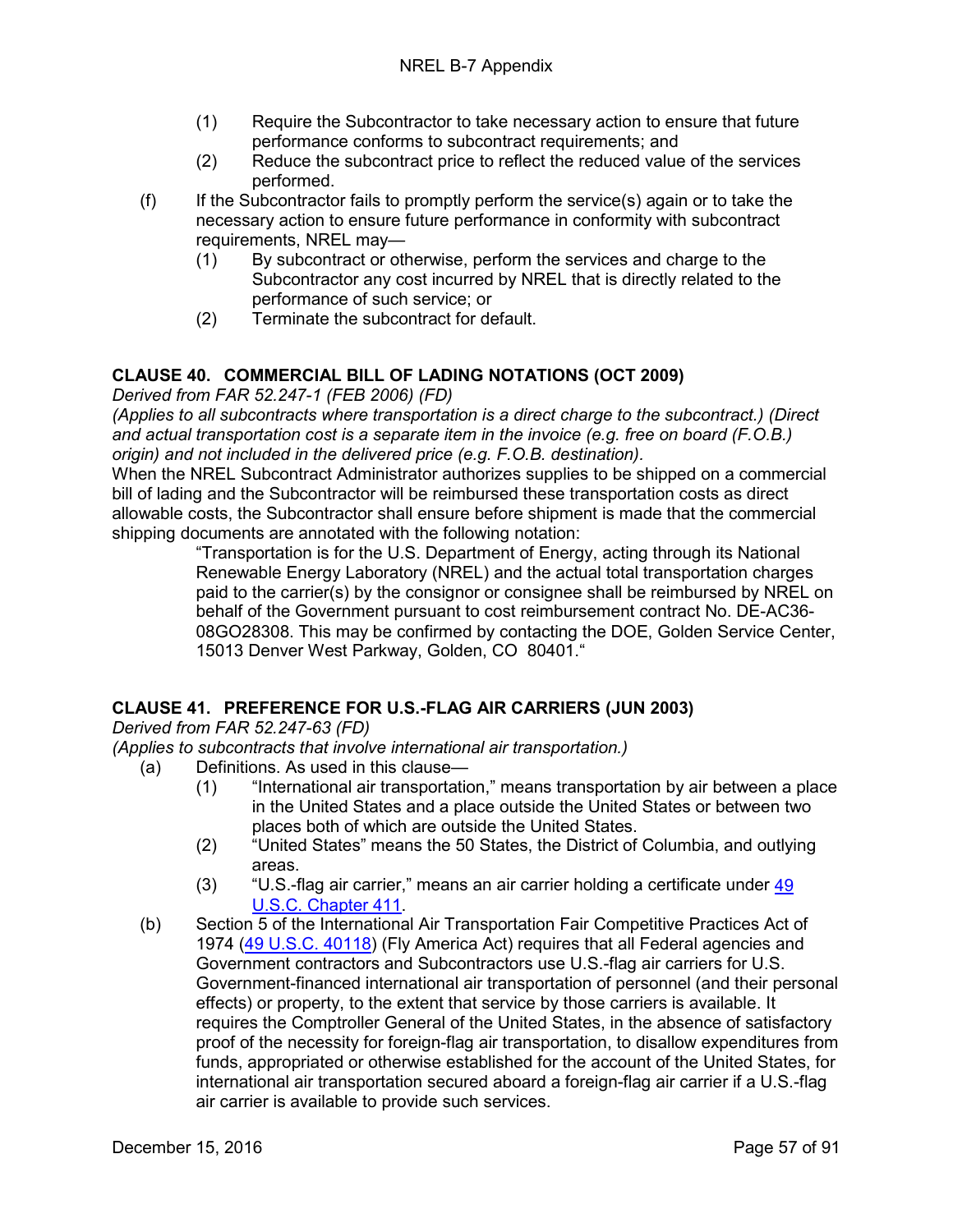- (c) If available, the Subcontractor, in performing work under this subcontract, shall use U.S.-flag carriers for international air transportation of personnel (and their personal effects) or property.
- (d) In the event that the Subcontractor selects a carrier other than a U.S.-flag air carrier for international air transportation, the Subcontractor shall include a statement on vouchers involving such transportation essentially as follows:

Statement of Unavailability of U.S.-Flag Air Carriers International air transportation of persons (and their personal effects) or property by U.S.-flag air carrier was not available or it was necessary to use foreign-flag air carrier service for the following reasons (see section [47.403](http://www.arnet.gov/far/current/html/Subpart%2047_4.html#wp1082022) of the Federal Acquisition Regulation): [State reasons]

# **CLAUSE 42. PREFERENCE FOR PRIVATELY OWNED U.S.-FLAG COMMERCIAL VESSELS (FEB 2006)**

*Derived from FAR 52.247-64 (FD)*

*(Applies to subcontracts that involve ocean transportation of supplies subject to the Cargo Preference Act of 1954.)*

- (a) Except as provided in paragraph (e) of this clause, the Cargo Preference Act of 1954 (46 U.S.C. App. 1241(b)) requires that Federal departments and agencies shall transport in privately owned U.S.-flag commercial vessels at least 50 percent of the gross tonnage of equipment, materials, or commodities that may be transported in ocean vessels (computed separately for dry bulk carriers, dry cargo liners, and tankers). Such transportation shall be accomplished when any equipment, materials, or commodities, located within or outside the United States, that may be transported by ocean vessel are—
	- (1) Acquired for a U.S. Government agency account;
	- (2) Furnished to, or for the account of, any foreign nation without provision for reimbursement;
	- (3) Furnished for the account of a foreign nation in connection with which the United States advances funds or credits, or guarantees the convertibility of foreign currencies; or
	- (4) Acquired with advance of funds, loans, or guaranties made by or on behalf of the United States.
- (b) The Subcontractor shall use privately owned U.S.-flag commercial vessels to ship at least 50 percent of the gross tonnage involved under this subcontract (computed separately for dry bulk carriers, dry cargo liners, and tankers) whenever shipping any equipment, materials, or commodities under the conditions set forth in paragraph (a) of this clause, to the extent that such vessels are available at rates that are fair and reasonable for privately owned U.S.-flag commercial vessels.
- (c) (1) The Subcontractor shall submit one legible copy of a rated on-board ocean bill of lading for each shipment to both—
	- (i) The NREL Subcontract Administrator, and
	- (ii) The Office of Cargo Preference Maritime Administration (MAR-590) 400 Seventh Street, SW Washington, DC 20590 Lower-tier Subcontractor bills of lading shall be submitted through the Subcontractor.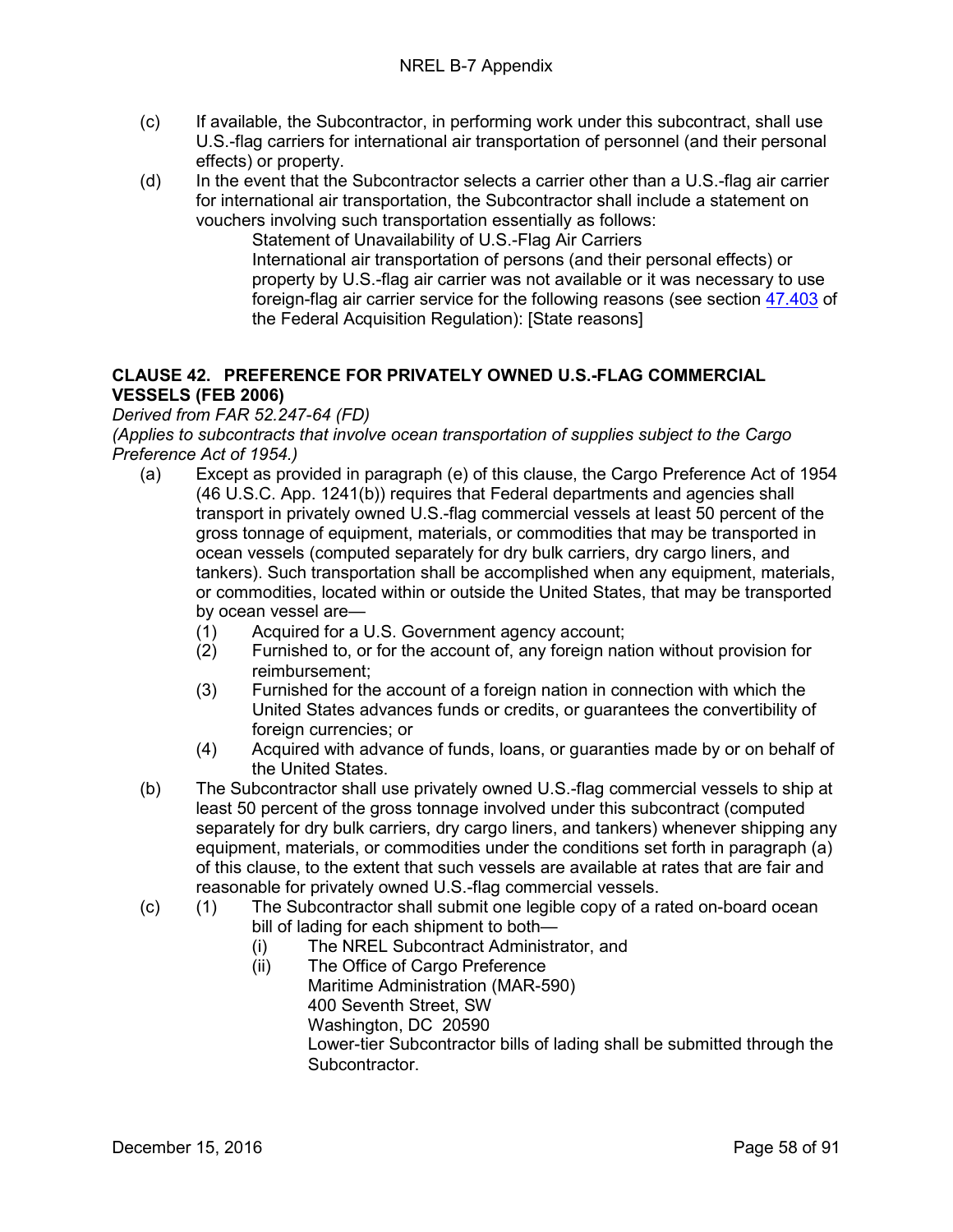- (2) The Subcontractor shall furnish these bill of lading copies
	- (i) Within twenty (20) working days of the date of loading for shipments originating in the United States, or
	- (ii) Within thirty (30) working days for shipments originating outside the United States. Each bill of lading copy shall contain the following information:
		- (A) Sponsoring U.S. Government agency
		- (B) Name of vessel
		- (C) Vessel flag of registry<br>(D) Date of loading
		- (D) Date of loading<br>(E) Port of loading
		- Port of loading
		- (F) Port of final discharge
		- (G) Description of commodity
		- (H) Gross weight in pounds and cubic feet if available, and
		- (I) Total ocean freight revenue in U.S. dollars.
- (d) The Subcontractor shall insert the substance of this clause, including this paragraph (d), in all lower-tier subcontracts or purchase orders under this subcontract, except those described in paragraph (e)(4).
- (e) The requirement in paragraph (a) does not apply to—
	- (1) Cargoes carried in vessels as required or authorized by law or treaty;
	- (2) Ocean transportation between foreign countries of supplies purchased with foreign currencies made available, or derived from funds that are made available, under the Foreign Assistance Act of 1961 (22 U.S.C. 2353);
	- (3) Shipments of classified supplies when the classification prohibits the use of non-Government vessels; and
	- (4) Lower-tier subcontracts or purchase orders for the acquisition of commercial items unless—
		- (i) This subcontract is—
			- (A) A subcontract or agreement for ocean transportation services; or
			- (B) A construction subcontract; or
		- (ii) The supplies being transported are—
			- (A) Items the Subcontractor is reselling or distributing to the NREL/Government without adding value generally, the Subcontractor does not add value to the items when it lowertier subcontracts items for f.o.b. destination shipment); or
			- (B) Shipped in direct support of U.S. military—
				- *(1)* Contingency operations;
					- Exercises; or
					- *(3)* Forces deployed in connection with United Nations or North Atlantic Treaty Organization humanitarian or peacekeeping operations.
- (f) Guidance regarding fair and reasonable rates for privately owned U.S.-flag commercial vessels may be obtained from:
	- Office of Costs and Rates Maritime Administration 400 Seventh Street, SW Washington DC 20590 Phone: (202) 366-4610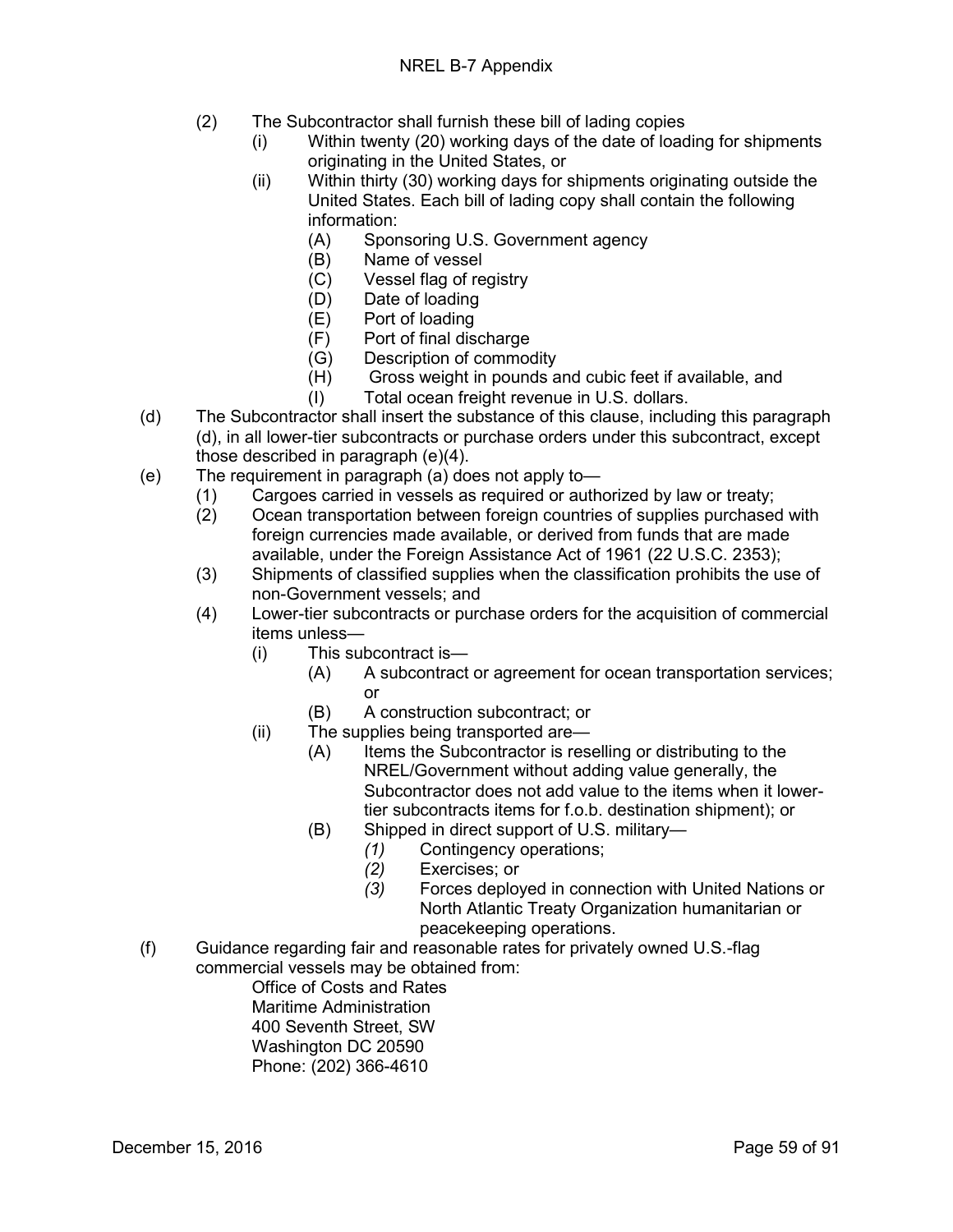#### **CLAUSE 43. TERMINATION FOR CONVENIENCE OF NREL/GOVERNMENT (FIXED PRICE) (SHORT FORM) (APR 1984)**

*Derived from FAR 52.249-1 (FD)*

*(Applies to fixed price subcontracts of \$100,000 or less, except subcontracts for research and development work with educational or nonprofit institutions and subcontracts for architectengineer services.)*

The NREL Subcontract Administrator, by written notice, may terminate this subcontract, in whole or in part, when it is in NREL's/Government's interest. If this subcontract is terminated, the rights, duties, and obligations of the parties, including compensation to the Subcontractor, shall be in accordance with Part 49 of the Federal Acquisition Regulation in effect on the date of this subcontract.

# **CLAUSE 44. TERMINATION FOR CONVENIENCE OF NREL/GOVERNMENT (FIXED PRICE) AND ALTERNATE I (CONSTRUCTION) (SPECIAL) (OCT 2008)**

*Derived from FAR 52.249-2 (MAY 2004) and Alternate I (SEP 1996) (FD) (Applies to fixed price subcontracts exceeding \$100,000, except subcontracts for research and development work with educational or nonprofit institutions and subcontracts for architectengineer services.)*

*(Alternate I applies to fixed price construction subcontracts exceeding \$100,000.)*

- (a) NREL may terminate performance of work under this subcontract in whole or, from time to time, in part if the NREL Subcontract Administrator determines that a termination is in NREL's/Government's interest. The NREL Subcontract Administrator shall terminate by delivering to the Subcontractor a Notice of Termination specifying the extent of termination and the effective date.
- (b) After receipt of a Notice of Termination, and except as directed by the NREL Subcontract Administrator, the Subcontractor shall immediately proceed with the following obligations, regardless of any delay in determining or adjusting any amounts due under this clause:
	- (1) Stop work as specified in the notice;
	- (2) Place no further subcontracts or orders (referred to as lower-tier subcontracts in this clause) for materials, services, or facilities, except as necessary to complete the continued portion of the subcontract;
	- (3) Terminate all lower-tier subcontracts to the extent they relate to the work terminated;
	- (4) Assign to NREL, as directed by the NREL Subcontract Administrator, all right, title, and interest of the Subcontractor under the lower-tier subcontracts terminated, in which case NREL shall have the right to settle or to pay any termination settlement proposal arising out of those terminations;
	- (5) With approval or ratification to the extent required by the NREL Subcontract Administrator, settle all outstanding liabilities and termination settlement proposals arising from the termination of lower-tier subcontracts; the approval or ratification will be final for purposes of this clause;
	- (6) As directed by the NREL Subcontract Administrator, transfer title to the Government and deliver to NREL—
		- (i) The fabricated or unfabricated parts, work in process, completed work, supplies, and other material produced or acquired for the work terminated; and
		- (ii) The completed or partially completed plans, drawings, information, and other property that, if the subcontract had been completed, would be required to be furnished to NREL.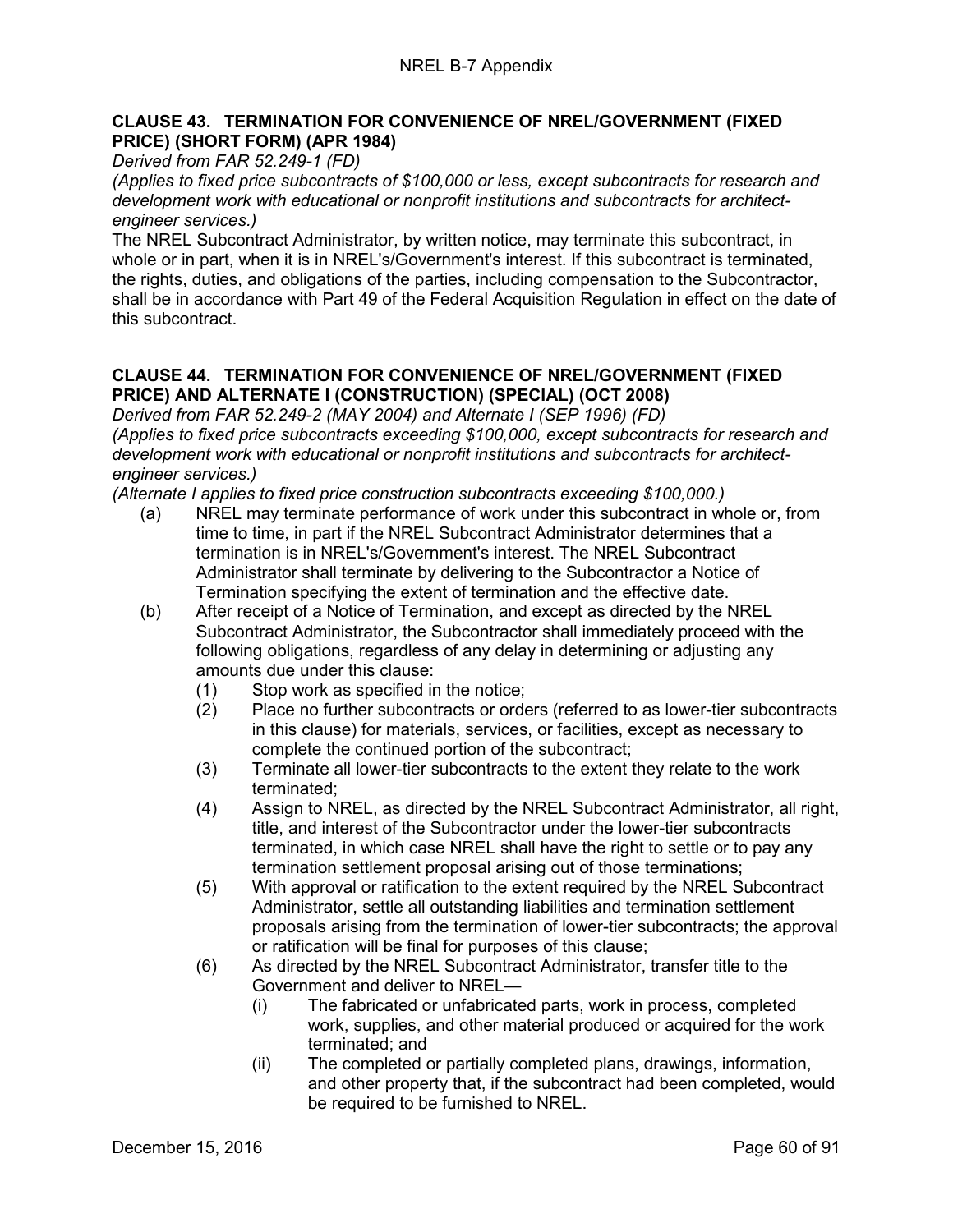- (7) Complete performance of the work not terminated;<br>(8) Take any action that may be necessary, or that the
- Take any action that may be necessary, or that the NREL Subcontract Administrator may direct, for the protection and preservation of the property related to this subcontract that is in the possession of the Subcontractor and in which the Government has or may acquire an interest; and
- (9) Use its best efforts to sell, as directed or authorized by the Government through the NREL Subcontract Administrator, any property of the types referred to in subparagraph (b)(6) of this clause; provided, however, that the Subcontractor—
	- (i) Is not required to extend credit to any purchaser; and<br>(ii) May acquire the property under the conditions prescri
	- May acquire the property under the conditions prescribed by, and at prices approved by, the Government acting through the NREL Subcontract Administrator. The proceeds of any transfer or disposition will be applied to reduce any payments to be made by NREL under this subcontract, credited to the price or cost of the work, or paid in any other manner directed by the NREL Subcontract Administrator.
- (c) The Subcontractor may submit complete termination inventory subcontract schedules no later than sixty (60) days from the effective date of termination, unless extended in writing by the NREL Subcontract Administrator within this sixty (60)-day period.
- (d) [Reserved.]
- (e) After termination, the Subcontractor shall submit a final termination settlement proposal to the NREL Subcontract Administrator in the form and with the certification prescribed by the NREL Subcontract Administrator. The Subcontractor shall submit the proposal promptly, but no later than one (1) year from the effective date of termination, unless extended in writing by the NREL Subcontract Administrator upon written request of the Subcontractor within this one (1) year period. However, if the NREL Subcontract Administrator determines that the facts justify it, a termination settlement proposal may be received and acted on after one (1) year or any extension. If the Subcontractor fails to submit the proposal within the time allowed, the NREL Subcontract Administrator may determine, on the basis of information available, the amount, if any, due the Subcontractor because of the termination and shall pay the amount determined.
- (f) The Subcontractor and the NREL Subcontract Administrator may agree upon the whole or any part of the amount to be paid because of the termination. The amount may include a reasonable allowance for profit on work done. However, the agreed amount, whether under this paragraph (f) or paragraph (g) of this clause, exclusive of costs shown in subparagraph (g) (3) of this clause, may not exceed the total subcontract price as reduced by—
	- (1) The amount of payments previously made; and
	- (2) The subcontract price of work not terminated. The subcontract shall be amended, and the Subcontractor paid the agreed amount. Paragraph (g) of this clause shall not limit, restrict, or affect the amount that may be agreed upon to be paid under this paragraph.
- (g) If the Subcontractor and the NREL Subcontract Administrator fail to agree on the whole amount to be paid because of the termination of work, the NREL Subcontract Administrator shall pay the Subcontractor the amounts determined by the NREL Subcontract Administrator as follows, but without duplication of any amounts agreed on under paragraph (f) of this clause: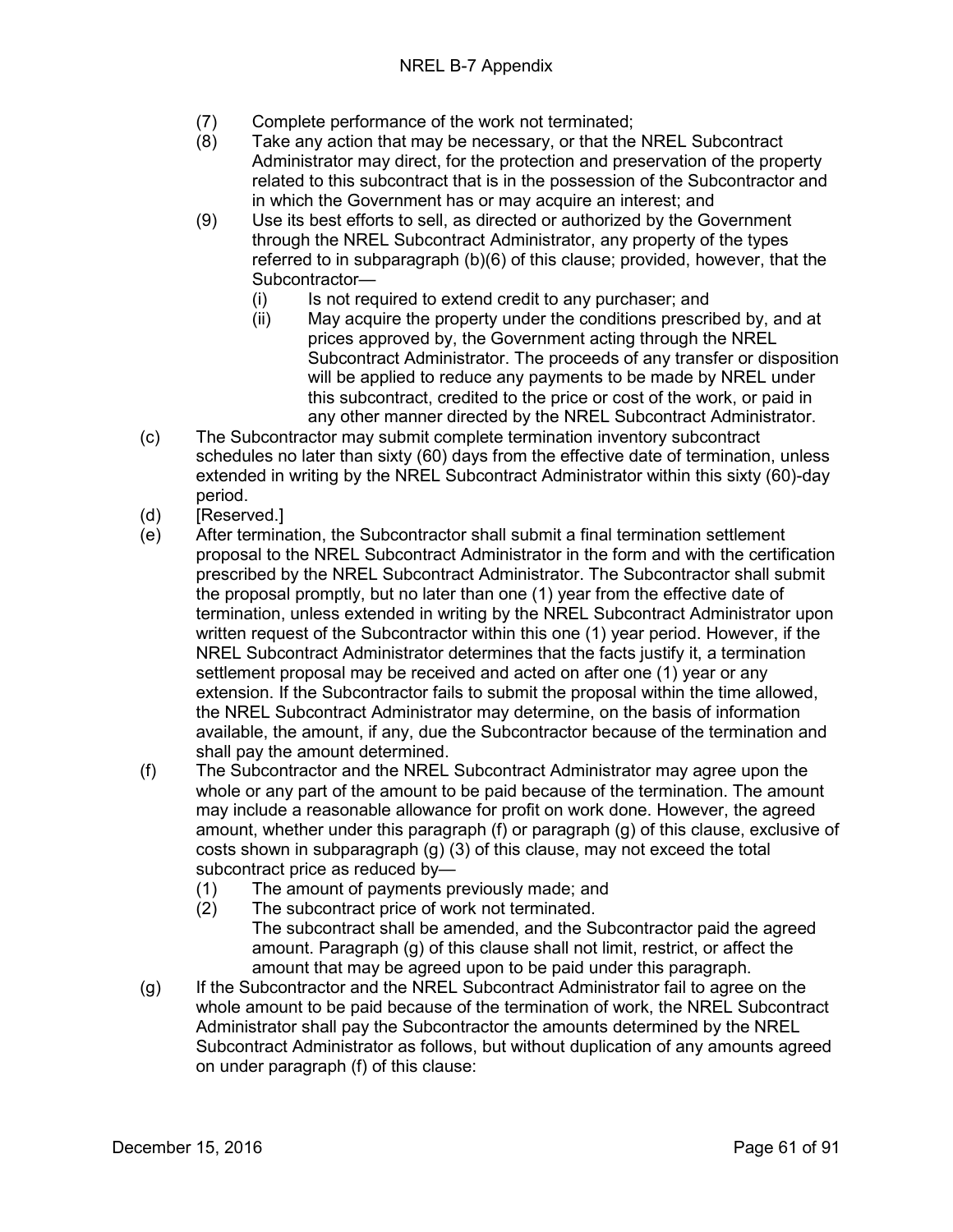- (1) The subcontract price for completed supplies or services accepted by NREL (or sold or acquired under subparagraph (b) (9) of this clause) not previously paid for, adjusted for any saving of freight and other charges.
- (2) The total of—
	- (i) The costs incurred in the performance of the work terminated, including initial costs and preparatory expense allocable thereto, but excluding any costs attributable to supplies or services paid or to be paid under subparagraph (g) (1) of this clause;
	- (ii) The cost of settling and paying termination settlement proposals under terminated lower-tier subcontracts that are properly chargeable to the terminated portion of the subcontract if not included in subdivision (g) (2) (i) of this clause; and
	- (iii) A sum, as profit on subdivision (g) (2) (i) of this clause, determined by the NREL Subcontract Administrator under 49.202 of the Federal Acquisition Regulation, in effect on the date of this subcontract, to be fair and reasonable. However, if it appears that the Subcontractor would have sustained a loss on the entire subcontract had it been completed, the NREL Subcontract Administrator shall allow no profit under this subdivision  $(g)$   $(2)$  (iii) and shall reduce the settlement to reflect the indicated rate of loss.
- (3) The reasonable costs of settlement of the work terminated, including—
	- (i) Accounting, legal, clerical, and other expenses reasonably necessary for the preparation of termination settlement proposals and supporting data;
	- (ii) The termination and settlement of lower-tier subcontracts (excluding the amounts of such settlements); and
	- (iii) Storage, transportation, and other costs incurred, reasonably necessary for the preservation, protection, or disposition of the termination inventory.
- (h) Except for normal spoilage, and except to the extent that NREL/Government expressly assumed the risk of loss, the NREL Subcontract Administrator shall exclude from the amounts payable to the Subcontractor under paragraph (g) of this clause, the fair value, as determined by the NREL Subcontract Administrator, of property that is destroyed, lost, stolen, or damaged so as to become undeliverable to NREL/Government or to a buyer.
- (i) The cost principles and procedures of Part 31 of the Federal Acquisition Regulation, in effect on the date of this subcontract, shall govern all costs claimed, agreed to, or determined under this clause.
- (j) The Subcontractor shall have the right of appeal, under the Disputes clause, from any determination made by the NREL Subcontract Administrator under paragraph (e), (g), or (i) of this clause, except that if the Subcontractor failed to submit the termination settlement proposal or request for equitable adjustment within the time provided in paragraph (e) or (i), respectively, and failed to request a time extension, there is no right of appeal.
- (k) In arriving at the amount due the Subcontractor under this clause, there shall be deducted—
	- (1) All unliquidated advance or other payments to the Subcontractor under the terminated portion of the subcontract;
	- (2) Any claim which NREL/Government has against the Subcontractor under this clause; and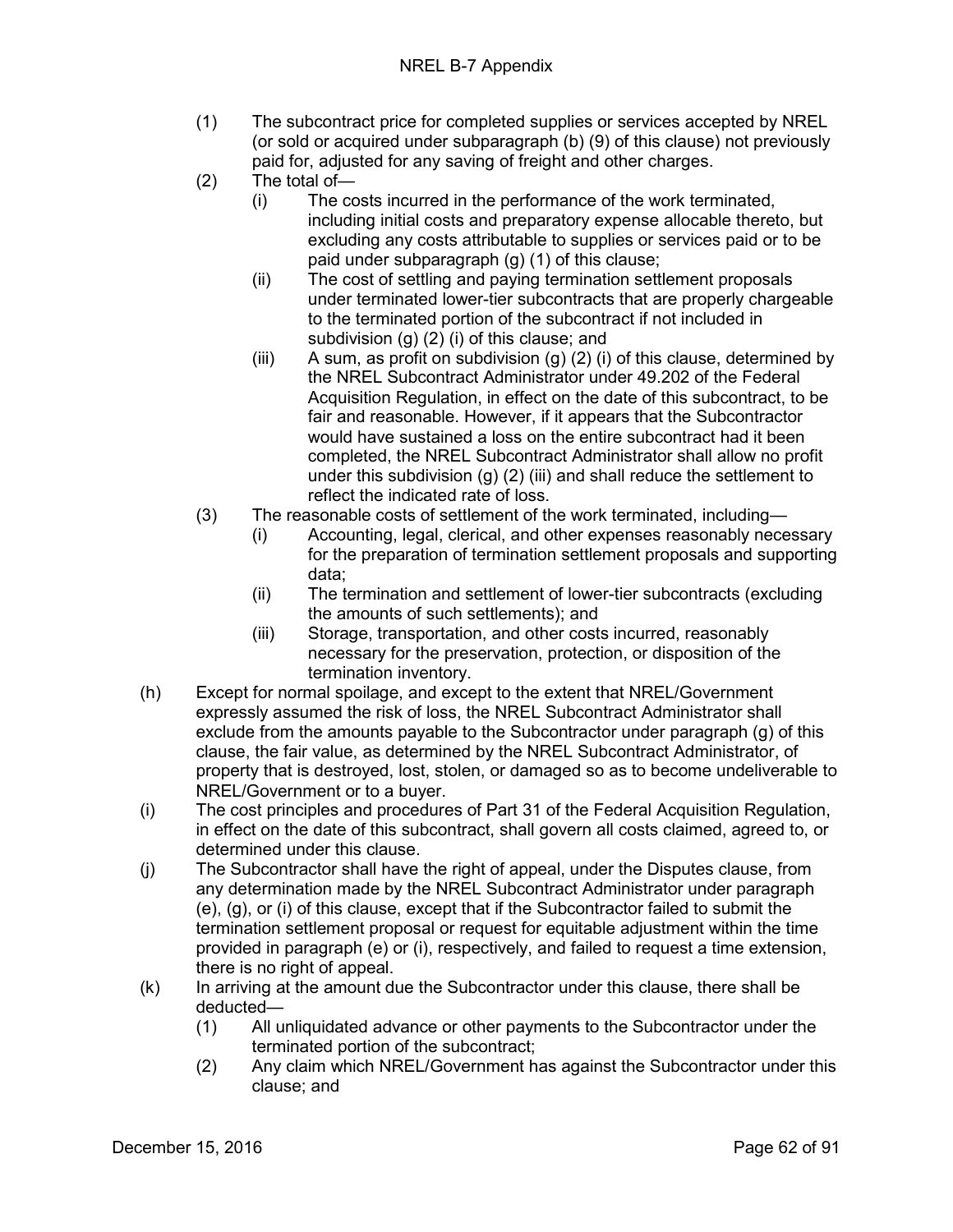- (3) The agreed price for, or the proceeds of sale of, materials, supplies, or other things acquired by the Subcontractor or sold under the provisions of this clause and not recovered by or credited to NREL/Government.
- (l) If the termination is partial, the Subcontractor may file a proposal with the NREL Subcontract Administrator for an equitable adjustment of the price(s) of the continued portion of the subcontract. The NREL Subcontract Administrator shall make any equitable adjustment agreed upon. Any proposal by the Subcontractor for an equitable adjustment under this clause shall be requested within forty-five (45) days from the effective date of termination unless extended in writing by the NREL Subcontract Administrator.
- (m) (1) NREL may, under the terms and conditions it prescribes, make partial payments and payments against costs incurred by the Subcontractor for the terminated portion of the subcontract, if the NREL Subcontract Administrator believes the total of these payments will not exceed the amount to which the Subcontractor will be entitled.
	- (2) If the total payments exceed the amount finally determined to be due, the Subcontractor shall repay the excess to NREL/Government upon demand, together with interest computed at the rate established by the Secretary of the Treasury under 50 U.S.C. App. 1215(b)(2). Interest shall be computed for the period from the date the excess payment is received by the Subcontractor to the date the excess is repaid. Interest shall not be charged on any excess payment due to a reduction in the Subcontractor's termination settlement proposal because of retention or other disposition of termination inventory until ten (10) days after the date of the retention or disposition, or a later date determined by the NREL Subcontract Administrator because of the circumstances.
- (n) Unless otherwise provided in this subcontract or by statute, the Subcontractor shall maintain all records and documents relating to the terminated portion of this subcontract for three (3) years after final settlement. This includes all books and other evidence on the Subcontractor's costs and expenses under this subcontract. The Subcontractor shall make these records and documents available to NREL/Government, at the Subcontractor's office, at all reasonable times, without any direct charge. If approved by the NREL Subcontract Administrator, photographs, microphotographs, or other authentic reproductions may be maintained instead of original records and documents.

## *ALTERNATE I*

#### *If the contract is for construction, substitute the following paragraph (g) for paragraph (g) of the basic clause:*

- (a) If the Subcontractor and NREL Subcontract Administrator fail to agree on the whole amount to be paid the Subcontractor because of the termination of work, the NREL Subcontract Administrator shall pay the Subcontractor the amounts determined as follows, but without duplication of any amounts agreed upon under paragraph (f) of this clause:
	- (1) For subcontract work performed before the effective date of termination, the total (without duplication of any items) of
		-
		- (i) The cost of this work;<br>(ii) The cost of settling are The cost of settling and paying termination settlement proposals under terminated lower-tier subcontracts that are properly chargeable to the terminated portion of the subcontract if not included in subdivision (g) (1) (i) of this clause; and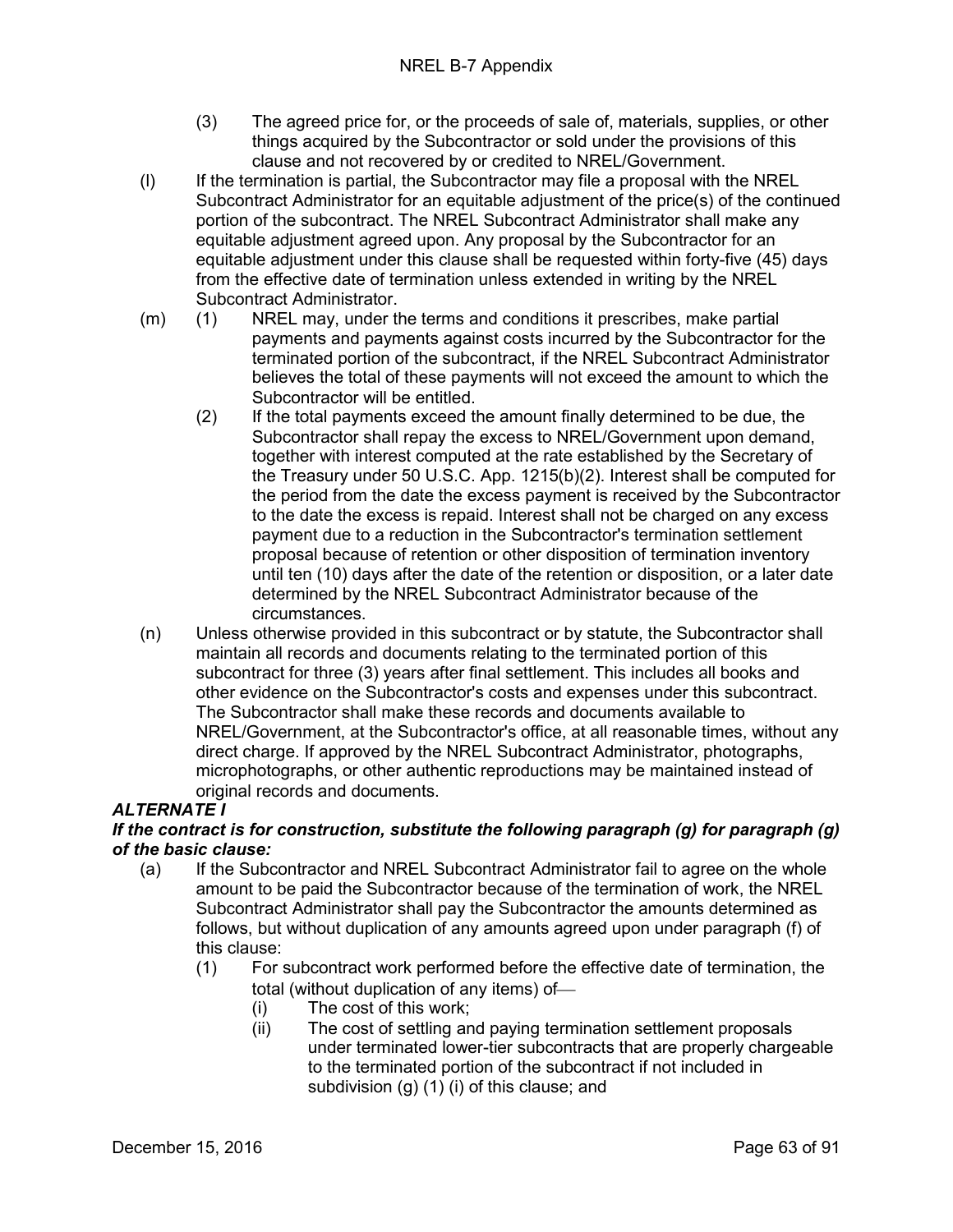- (iii) A sum, as profit on subdivision  $(g)$  (1) (i) of this clause, determined by the NREL Subcontract Administrator under 49.202 of the Federal Acquisition Regulation, in effect on the date of this subcontract, to be fair and reasonable; however, if it appears that the Subcontractor would have sustained a loss on the entire subcontract had it been completed, the NREL Subcontract Administrator shall allow no profit under this subdivision  $(g)$  (1) (iii) and shall reduce the settlement to reflect the indicated rate of loss.
- (2) The reasonable costs of settlement of the work terminated, including
	- (i) Accounting, legal, clerical, and other expenses reasonably necessary for the preparation of termination settlement proposals and supporting data;
	- (ii) The termination and settlement of lower-tier subcontracts (excluding the amounts of such settlements); and
	- (iii) Storage, transportation, and other costs incurred, reasonably necessary for the preservation, protection, or disposition of the termination inventory.

## **CLAUSE 45. TERMINATION FOR CONVENIENCE OF NREL/GOVERNMENT (SERVICES) (SHORT FORM) (APR 1984)**

*Derived from FAR 52.249-4 (FD)*

*(Applies to fixed-price subcontracts for services.)*

The NREL Subcontract Administrator, by written notice, may terminate this subcontract, in whole or in part, when it is in NREL's/Government's best interest. If this subcontract is terminated, NREL shall be liable only for payment under the payment provisions of this subcontract for services rendered before the effective date of termination.

## **CLAUSE 46. TERMINATION FOR CONVENIENCE OF NREL/GOVERNMENT (EDUCATIONAL AND OTHER NON PROFIT INSTITUTIONS) (SPECIAL) (JUN 2012) MODIFIED BY DEAR 970.4905-1, ALTERNATE I (COST TYPE) (JUN 2012)**

*Derived from FAR 52.249-5 (SEP 1996) (FD)*

*(Applies to fixed-price or cost type subcontracts for research and development work with an educational or nonprofit institution on a nonprofit or no-fee basis.) (Alternate I applies to cost type subcontracts.)*

- (a) NREL may terminate performance of work under this subcontract in whole or, from time to time, in part if the NREL Subcontract Administrator determines that a termination is in NREL/Government's interest. The NREL Subcontract Administrator shall terminate by delivering to the Subcontractor a Notice of Termination specifying the extent of termination and the effective date.
- (b) After receipt of a Notice of Termination, and except as directed by the NREL Subcontract Administrator, the Subcontractor shall immediately proceed with the following obligations:
	- (1) Stop work as specified in the notice;
	- (2) Place no further subcontracts or orders (referred to as lower-tier subcontracts in this clause), except as necessary to complete the continued portion of the subcontract;
	- (3) Terminate all applicable lower-tier subcontracts and cancel or divert applicable commitments covering personal services that extend beyond the effective date of termination;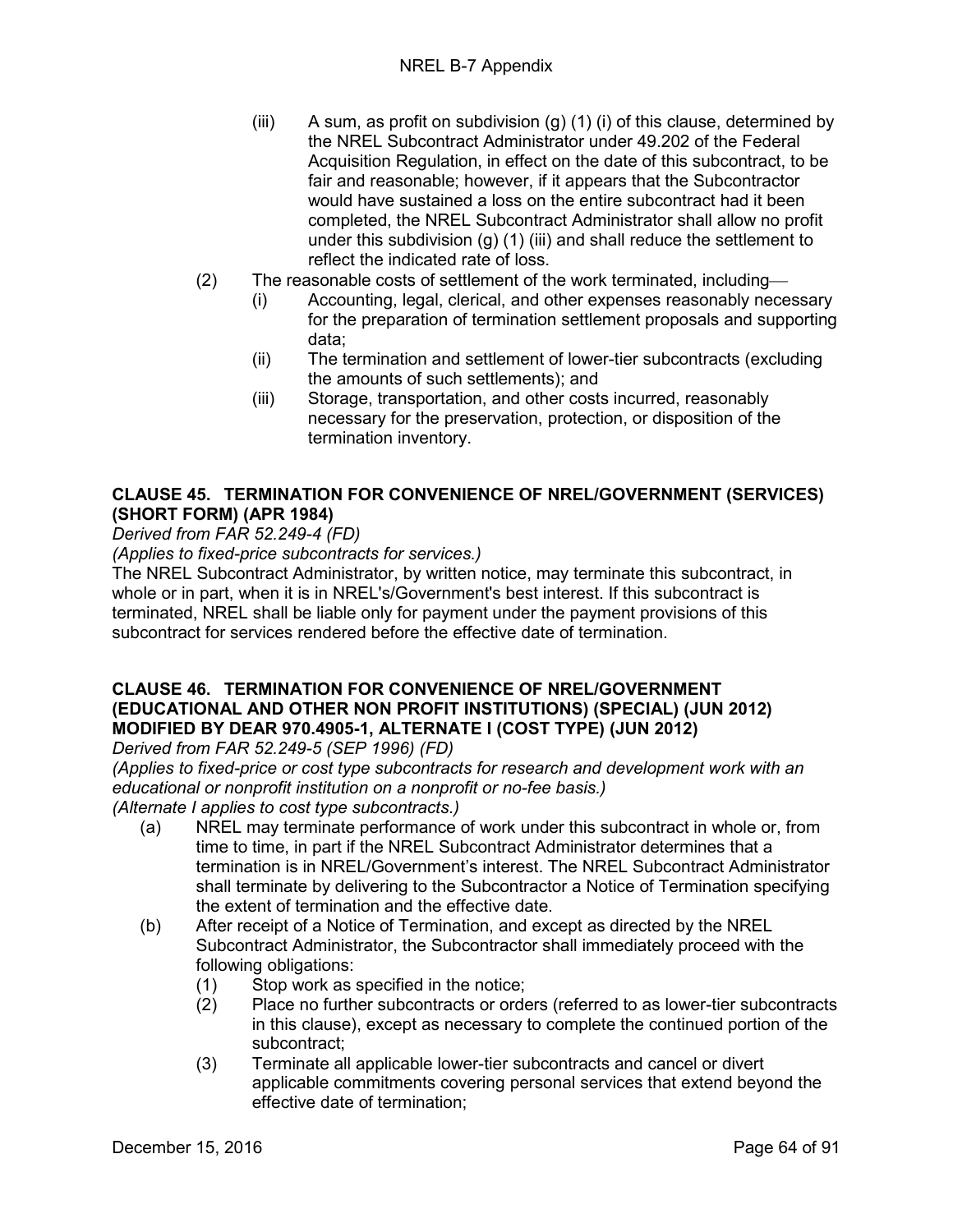- (4) Assign to NREL, as directed by the NREL Subcontract Administrator, all rights, titles, and interests of the Subcontractor under the lower-tier subcontracts terminated, in which case NREL shall have the right to settle or pay any termination settlement proposal arising out of those terminations;
- (5) With approval or ratification to the extent required by the NREL Subcontract Administrator, settle all outstanding liabilities and termination settlement proposals arising from the termination of lower-tier subcontracts; approval or ratification will be final for purposes of this clause;
- (6) Transfer title (if not already transferred) to the Government and, as directed by the NREL Subcontract Administrator, deliver to NREL any information and items that, if the subcontract had been completed, would have been required to be furnished, including—
	- (i) Materials or equipment produced, in process, or acquired for the work terminated; and
	- (ii) Completed or partially completed plans, drawings, and information.
- (7) Complete performance of the work not terminated;<br>(8) Take any action that may be necessary, or that the
- Take any action that may be necessary, or that the NREL Subcontract Administrator may direct, for the protection and preservation of the property related to this subcontract that is in the possession of the Subcontractor and in which NREL/Government has or may acquire an interest; and
- (9) Use its best efforts to sell, as directed or authorized by the Government through the NREL Subcontract Administrator, termination inventory other than that retained by NREL/Government under subparagraph (b)(6) of this clause; provided, however, that the Subcontractor—
	- (i) Is not required to extend credit to any purchaser; and
	- (ii) May acquire the property under the conditions prescribed by, and at prices approved by, the NREL Subcontract Administrator. The proceeds of any transfer or disposition will be applied to reduce any payments to be made by NREL under this subcontract, credited to the price or cost of the work, or paid in any other manner directed by the NREL Subcontract Administrator.
- (c) The Subcontractor shall submit complete termination inventory subcontract schedules no later than one hundred twenty (120) days from the effective date of termination, unless extended in writing by the NREL Subcontract Administrator upon written request of the Subcontractor within this one hundred twenty (120)-day period.
- (d) After termination, the Subcontractor shall submit a final termination settlement proposal to the NREL Subcontract Administrator in the form and with the certification prescribed by the NREL Subcontract Administrator. The Subcontractor shall submit the proposal promptly but no later than one (1) year from the effective date of termination unless extended in writing by the NREL Subcontract Administrator upon written request of the Subcontractor within this one (1)-year period. If the Subcontractor fails to submit the termination settlement proposal within the time allowed, the NREL Subcontract Administrator may determine, on the basis of information available, the amount, if any, due the Subcontractor because of the termination and shall pay the amount determined.
- (e) Subject to paragraph (d) of this clause, the Subcontractor and the NREL Subcontract Administrator may agree upon the whole or any part of the amount to be paid because of the termination. This amount may include reasonable cancellation charges incurred by the Subcontractor and any reasonable loss on outstanding commitments for personal services that the Subcontractor is unable to cancel, provided that the Subcontractor exercised reasonable diligence in diverting such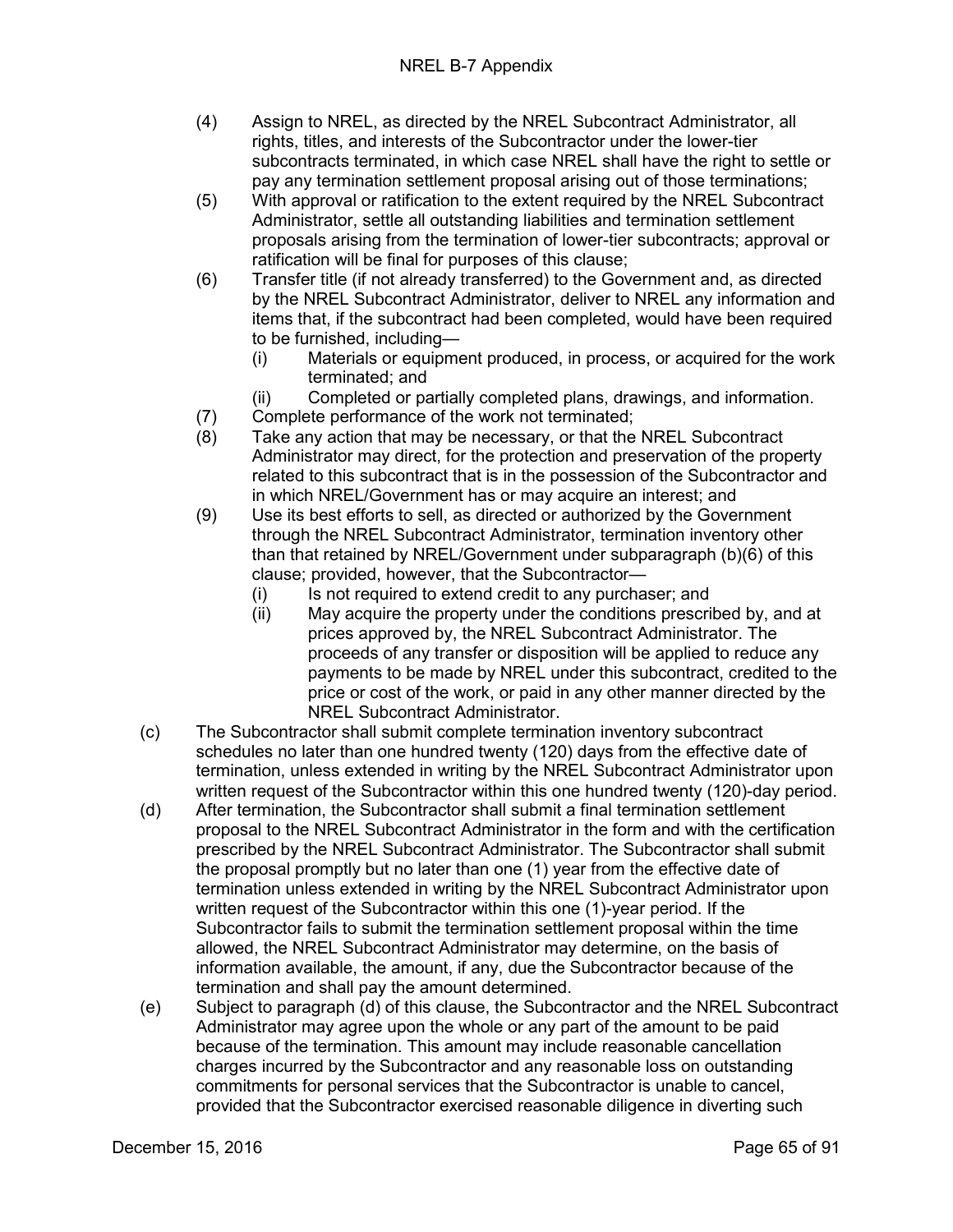commitments to other operations. The subcontract shall be amended and the Subcontractor paid the agreed amount.

- (f) The cost principles and procedures in Subpart 31.3 of the Federal Acquisition Regulation (FAR), as supplemented in subpart 970.31 of the Department of Energy (DOE) Acquisition Regulation, in effect on the date of the subcontract, shall govern all costs claimed, agreed to, or determined under this clause; however, if the Subcontractor is not an educational institution, and is a nonprofit organization under Office of Management and Budget (OMB) Circular A-122, "Cost Principles for Nonprofit Organizations," July 8, 1980, those cost principles shall apply; provided, that if the Subcontractor is a nonprofit institution listed in Attachment C of OMB Circular A-122, the cost principles at FAR 31.2 for commercial organizations shall apply to such Subcontractor.
- (g) NREL may, under the terms and conditions it prescribes, make partial payments against costs incurred by the Subcontractor for the terminated portion of this subcontract, if the NREL Subcontract Administrator believes the total of these payments will not exceed the amount to which the Subcontractor will be entitled.
- (h) The Subcontractor has the right of appeal as provided under the Disputes clause, except that if the Subcontractor failed to submit the termination settlement proposal within the time provided in paragraph (d) of this clause and failed to request a time extension, there is no right of appeal.

# *ALTERNATE I (JUN 2012)*

# *If subcontract is for a cost type subcontract, insert the following paragraph (i) of the basic clause:*

(a) The cost principles and procedures in Part 31 of the Federal Acquisition Regulation, as supplemented in subpart 970.31 of the Department of Energy Acquisition Regulation, in effect on the date of this subcontract, shall govern all costs claimed, agreed to, or determined under this clause.

# **CLAUSE 47. DEFAULT (FIXED PRICE SUPPLY AND SERVICE) (APR 1984)**

*Derived from FAR 52.249-8*

*(Applies to fixed price subcontracts for supplies and services.)*

- (a) (1) NREL may, subject to paragraphs (c) and (d) of this clause, by written notice of default to the Subcontractor, terminate this subcontract in whole or in part if the Subcontractor fails to—
	- (i) Deliver the supplies or to perform the services within the time specified in this subcontract or any extension;
	- (ii) Make progress, so as to endanger performance of this subcontract (but see subparagraph (a)(2) of this clause); or
	- (iii) Perform any of the other provisions of this subcontract (but see subparagraph (a) (2) of this clause).
	- (2) NREL's right to terminate this subcontract under subparagraphs (a) (1) (i), (ii), and (iii) of this clause, may be exercised if the Subcontractor does not cure such failure within ten (10) days (or more if authorized in writing by the NREL Subcontract Administrator) after receipt of the notice from the NREL Subcontract Administrator specifying the failure.
- (b) If NREL terminates this subcontract in whole or in part, it may acquire, under the terms and in the manner the NREL Subcontract Administrator considers appropriate, supplies or services similar to those terminated, and the Subcontractor will be liable to NREL/Government for any excess costs for those supplies or services. However, the Subcontractor shall continue the work not terminated.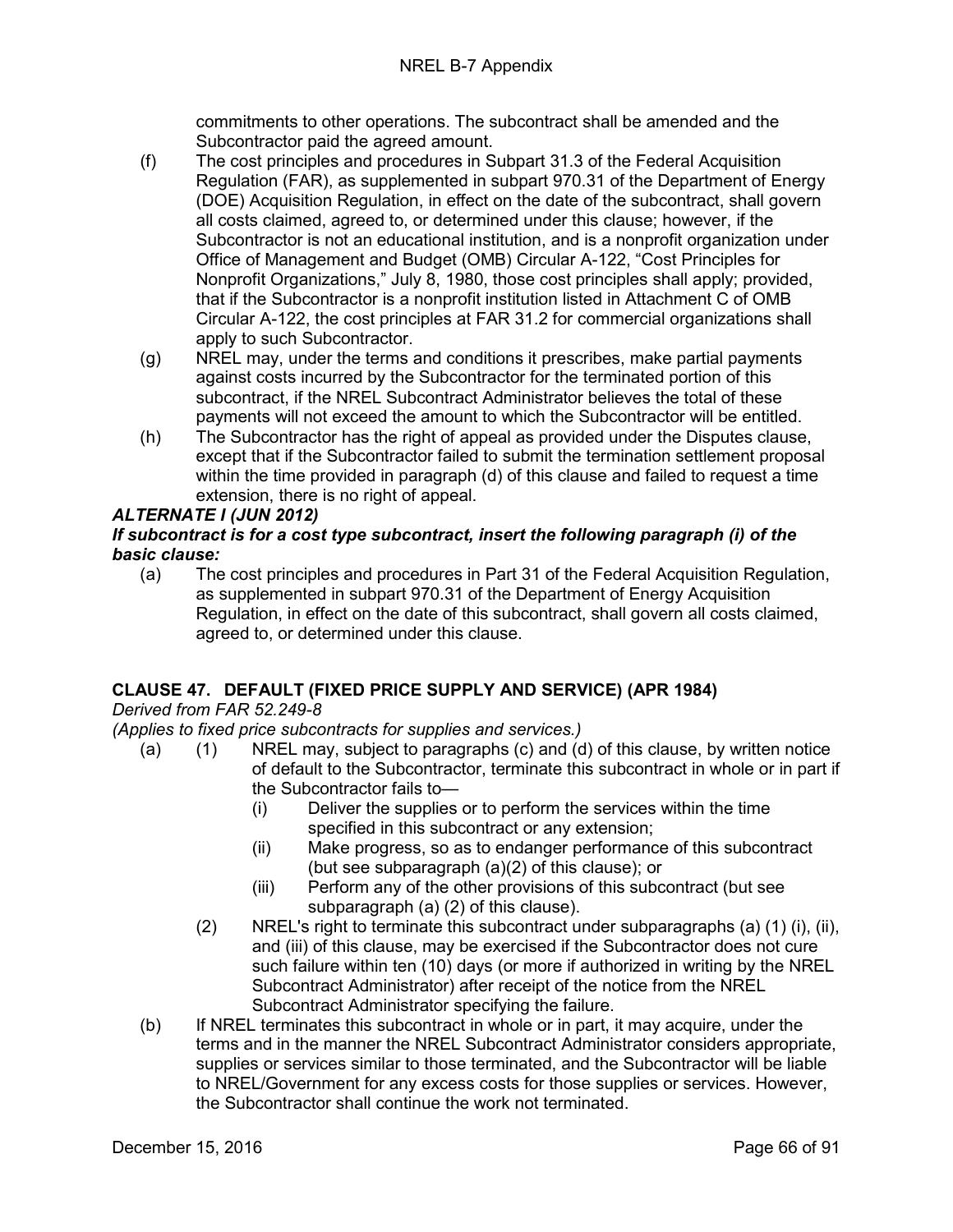- (c) Except for defaults of Subcontractors at any tier, the Subcontractor shall not be liable for any excess costs if the failure to perform the subcontract arises from causes beyond the control and without the fault or negligence of the Subcontractor. Examples of such causes include—
	- (1) Acts of God or of the public enemy;
	- (2) Acts of the Government in either its sovereign or contractual capacity;
	- (3) Fires;
	-
	- (4) Floods;<br>(5) Epidemi (5) Epidemics;
	- (6) Quarantine restrictions;
	- Strikes:
	- (8) Freight embargoes; and
	- (9) Unusually severe weather.

In each instance, the failure to perform must be beyond the control and without the fault or negligence of the Subcontractor.

- (d) If the failure to perform is caused by the default of a Subcontractor at any tier, and if the cause of the default is beyond the control of both the Subcontractor and lowertier Subcontractor, and without the fault or negligence of either, the Subcontractor shall not be liable for any excess costs for failure to perform, unless the subcontracted supplies or services were obtainable from other sources in sufficient time for the Subcontractor to meet the required delivery subcontract schedule.
- (e) If this subcontract is terminated for default, NREL may require the Subcontractor to transfer title to the Government and deliver to NREL, as directed by the NREL Subcontract Administrator, any—
	- (1) Completed supplies; and
	- (2) Partially completed supplies and materials, parts, tools, dies, jigs, fixtures, plans, drawings, information, and contract rights (collectively referred to as "manufacturing materials" in this clause) that the Subcontractor has specifically produced or acquired for the terminated portion of this subcontract. Upon direction of the NREL Subcontract Administrator, the Subcontractor shall also protect and preserve property in its possession in which NREL/Government has an interest.
- (f) NREL shall pay subcontract price for completed supplies delivered and accepted. The Subcontractor and NREL Subcontract Administrator shall agree on the amount of payment for manufacturing materials delivered and accepted and for the protection and preservation of the property. Failure to agree will be a dispute under the Disputes clause. NREL may withhold from these amounts any sum the NREL Subcontract Administrator determines to be necessary to protect NREL/Government against loss because of outstanding liens or claims of former lien holders.
- (g) If, after termination, it is determined that the Subcontract was not in default, or that the default was excusable, the rights and obligations of the parties shall be the same as if the termination had been issued for the convenience of NREL/Government.
- (h) The rights and remedies of NREL/Government in this clause are in addition to any other rights and remedies provided by law or under this subcontract.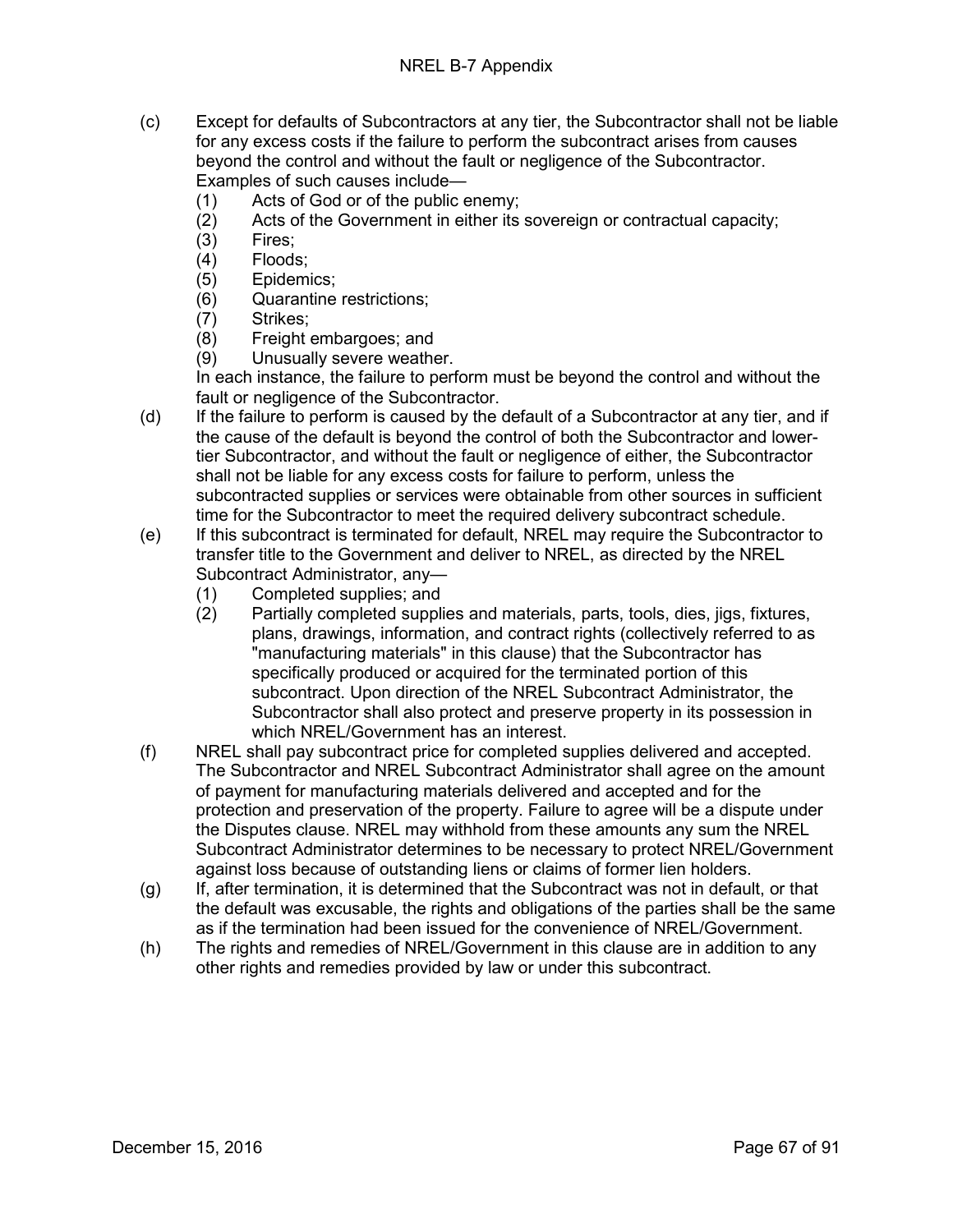# **CLAUSE 48. EXCUSABLE DELAYS (APR 1984)**

*Derived from FAR 52.249-14 (FD)*

*(Applies to cost type subcontracts for supplies, services, construction, and research and development on a fee basis. Also applies to time and materials, labor hour and expenses subcontracts.)*

- (a) Except for defaults of Subcontractors at any tier, the Subcontractor shall not be in default because of any failure to perform this subcontract under its terms if the failure arises from causes beyond the control and without the fault or negligence of the Subcontractor. Examples of these causes are—<br>(1) Acts of God or of the public enemy:
	- (1) Acts of God or of the public enemy;<br>(2) Acts of the Government in either its
	- Acts of the Government in either its sovereign or contractual capacity;
	- (3) Fires;
	- (4) Floods;
	- (5) Epidemics;
	- (6) Quarantine restrictions;
	-
	- (7) Strikes;<br>(8) Freight Freight embargoes; and
	- (9) Unusually severe weather.

In each instance, the failure to perform must be beyond the control and without the fault or negligence of the Subcontractor. "Default" includes failure to make progress in the work so as to endanger performance.

- (b) If the failure to perform is caused by the failure of a Subcontractor at any tier to perform or make progress, and if the cause of the failure was beyond the control of both the Subcontractor and lower-tier Subcontractor, and without the fault or negligence of either, the Subcontractor shall not be deemed to be in default, unless—
	- (1) The lower-tier subcontracted supplies or services were obtainable from other sources;
	- (2) The NREL Subcontract Administrator ordered the Subcontractor in writing to purchase these supplies or services from the other source; and
	- (3) The Subcontractor failed to comply reasonably with this order.
- (c) Upon request of the Subcontractor, the NREL Subcontract Administrator shall ascertain the facts and extent of the failure. If the NREL Subcontract Administrator determines that any failure to perform results from one or more of the causes above, the delivery subcontract schedule shall be revised, subject to the rights of NREL/Government under the termination clause of this subcontract.

## **CLAUSE 49. SENSITIVE FOREIGN NATIONS CONTROLS (SPECIAL) (OCT 2011)**

*Derived from DEAR 952.204-71 (MAR 2011) (FD)*

*(Applies to all subcontracts.)*

(a) In connection with any activities in the performance of this subcontract, the Subcontractor agrees to comply with the "Sensitive Foreign Nations Controls" requirements of the Department of Energy (DOE), under DOE Order 142.3 or superseding directives, relating to those countries, have been, be identified by DOE as sensitive foreign nations. The Subcontractor shall have the right to terminate its performance under this subcontract upon at least sixty (60) days prior written notice to the NREL Subcontract Administrator if the Subcontractor determines that it is unable, without substantially interfering with its polices or without adversely impacting its performance to continue performance of the work under this subcontract as a result of such notification. If the Subcontractor elects to terminate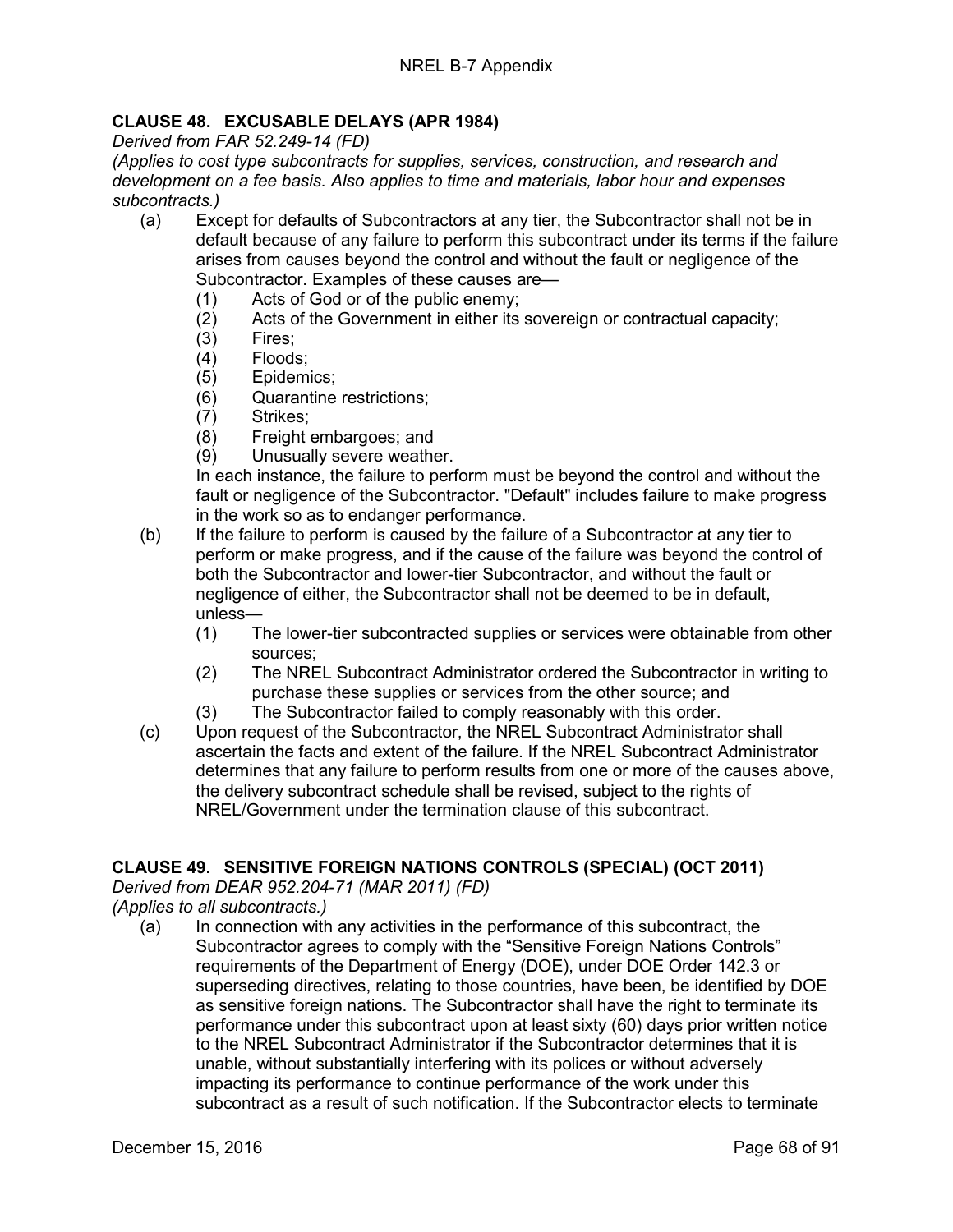performance, the provisions of this subcontract regarding termination for the convenience of the Government/NREL shall apply.

(b) The provisions of this clause shall be included in any lower-tier subcontracts which may involve making unclassified information about nuclear technology available to sensitive foreign nations.

# **CLAUSE 50. PUBLIC AFFAIRS (SPECIAL) (OCT 2011)**

#### *Derived from DEAR 952.204-75*

*(Applies to subcontracts where the Subcontractor is required to release unclassified information related to NREL/DOE policies, programs, and activities.)*

- (a) The Subcontractor must cooperate with NREL in releasing general, non-technical information concerning the existence of this subcontract, the identity of the parties, and the character and scope of the Subcontractor's effort to the public and news media, including but not limited to NREL/DOE policies, programs, and activities. The responsibilities under this clause must be accomplished through coordination with the NREL Subcontract Administrator and appropriate NREL public affairs personnel prior to the release of general, non-technical information.
- (b) The Subcontractor is responsible for the development, planning, and coordination of proactive approaches for the timely dissemination of general, non-technical information regarding NREL/DOE activities onsite and offsite, including, but not limited to, operations and programs. Proactive public affairs programs may utilize a variety of communication media, including public workshops, meetings or hearings, open houses, newsletters, press releases, conferences, audio/visual presentations, speeches, forums, tours, and other appropriate stakeholder interactions.
- (c) The Subcontractor's internal procedures must ensure that all releases of general, non-technical information to the public and news media are coordinated through, and approved by, a management official at an appropriate level within the Subcontractor's organization.
- (d) The Subcontractor must comply with the NREL Subcontract Administrator's direction for obtaining advance clearances on oral, written, and audio/visual informational material prepared for public dissemination or use.
- (e) Unless prohibited by law, the Subcontractor must notify the NREL Subcontract Administrator and appropriate NREL public affairs personnel of communications or contacts with Members of Congress relating to the effort performed under the subcontract.
- (f) The Subcontractor must notify the NREL Subcontract Administrator and appropriate NREL public affairs personnel of activities or situations that may attract regional or national news media attention and of non-routine inquiries from national news media relating to the effort performed under the subcontract.
- (g) In releases of general, non-technical information to the public and news media, the Subcontractor must fully and accurately identify the Subcontractor's relationship to NREL/DOE and fully and accurately credit NREL/DOE for its role in funding programs and projects resulting in scientific, technical, and other achievements.
- (h) The release or publication of information of a scientific or technical nature generated under this subcontract is governed by the provisions of Appendix C of this subcontract.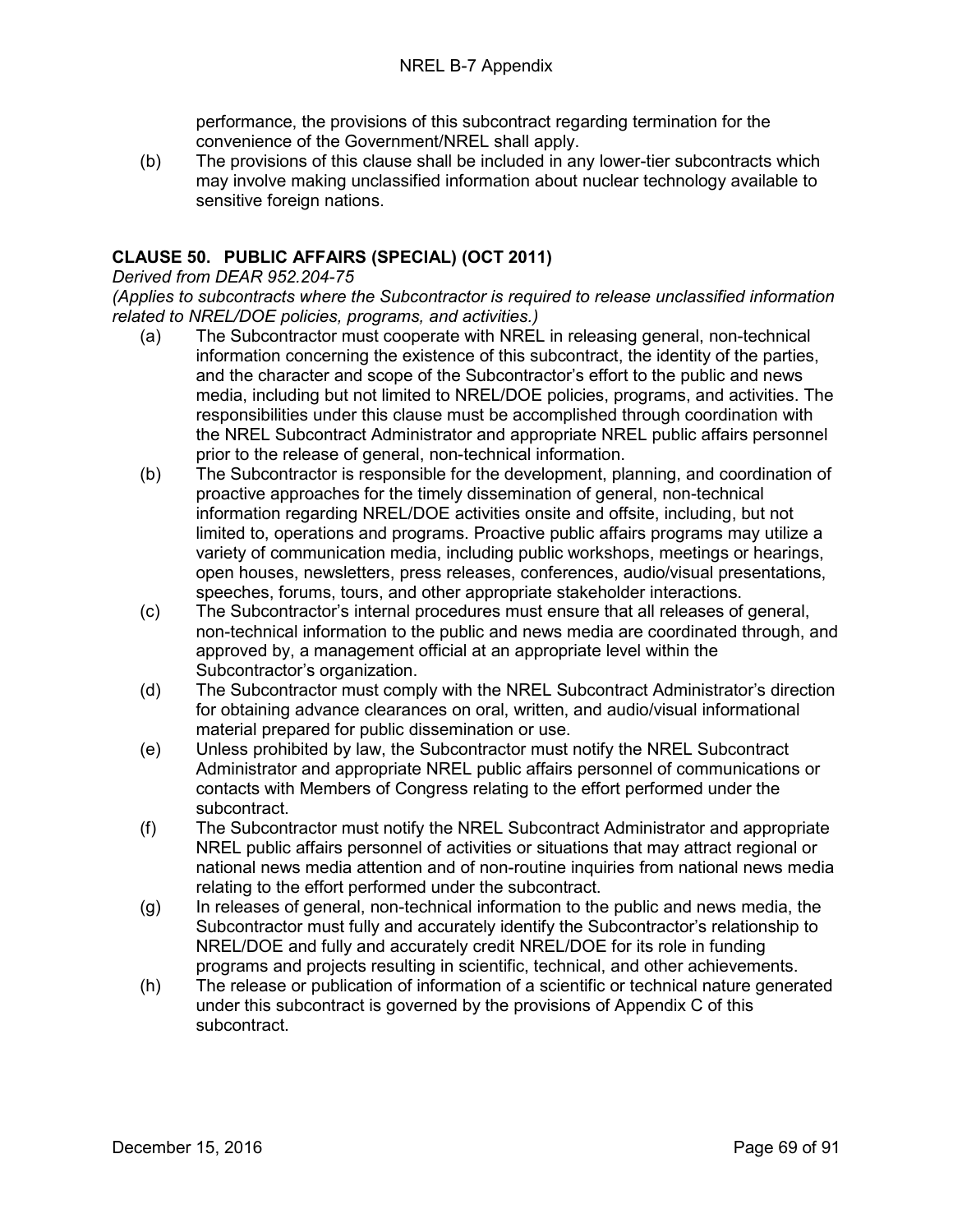# **CLAUSE 51. DISPLACED EMPLOYEE HIRING PREFERENCE (JUNE 1997)**

*Derived from DEAR 952.226-74 (FD)*

*(Applies to all subcontracts exceeding \$500,000, except subcontracts for commercial items.)*

- (a) Definition. Eligible employee means a current or former employee of a Contractor or Subcontractor employed at a Department of Energy Defense Nuclear Facility (1) whose position of employment has been, or will be, involuntarily terminated (except if terminated for cause), (2) who has also met the eligibility criteria contained in the Department of Energy guidance for Contractor work force restructuring, as may be amended or supplemented from time to time, and (3) who is qualified for a particular job vacancy with the Department or one of its Contractors or Subcontractors with respect to work under its Contract with the Department at the time the particular position is available.
- (b) Consistent with Department of Energy guidance for Contractor work force restructuring, as may be amended or supplemented from time to time, the Subcontractor agrees that it will provide a preference in hiring to an eligible employee to the extent practicable for work performed under this subcontract.
- (c) The requirements of this clause shall be included in subcontracts at any tier (except for lower-tier subcontracts for commercial items pursuant to 41 U.S.C. 403) expected to exceed \$500,000.

# **CLAUSE 52. RESEARCH MISCONDUCT (JUL 2005)**

## *Derived from DEAR 952.235-71 (FD)*

#### *(Applies to all subcontracts where the Subcontractor will propose, perform, or review research of any kind.)*

- (a) The Subcontractor is responsible for maintaining the integrity of research performed pursuant to this subcontract award including the prevention, detection, and remediation of research misconduct as defined by this clause, and the conduct of inquiries, investigations, and adjudication of allegations of research misconduct in accordance with the requirements of this clause.
- (b) Unless otherwise instructed by the NREL Subcontract Administrator, the Subcontractor must conduct an initial inquiry into any allegation of research misconduct. If the Subcontractor determines that there is sufficient evidence to proceed to an investigation, it must notify the NREL Subcontract Administrator and, unless otherwise instructed, the Subcontractor must:
	- (1) Conduct an investigation to develop a complete factual record and an examination of such record leading to either a finding of research misconduct and an identification of appropriate remedies or a determination that no further action is warranted;
	- (2) Conduct adjudication, if the investigation leads to a finding of research misconduct, by a responsible official who was not involved in the inquiry or investigation and is separated organizationally from the element which conducted the investigation. The adjudication must include a review of the investigative record and, as warranted, a determination of appropriate corrective actions and sanctions.
	- (3) Inform the NREL Subcontract Administrator if an initial inquiry supports a formal investigation and, if requested by the NREL Subcontract Administrator thereafter, keep the NREL Subcontract Administrator informed of the results of the investigation and any subsequent adjudication. When an investigation is complete, the Subcontractor will forward to the NREL Subcontract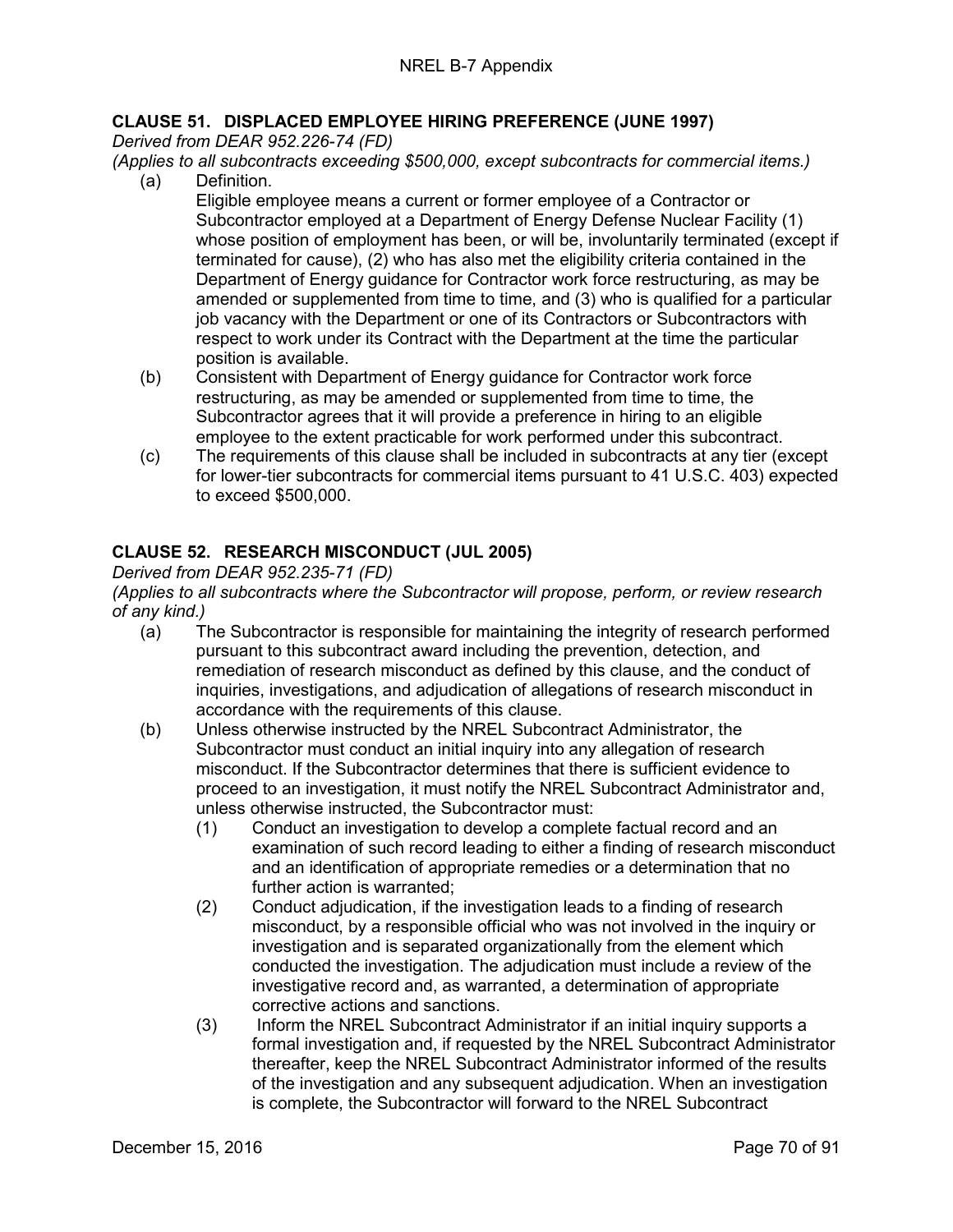Administrator a copy of the evidentiary record, the investigative report, any recommendations made to the Subcontractor's adjudicating official, and the adjudicating official's decision and notification of any corrective action taken or planned, and the subject's written response (if any).

- (c) NREL/DOE may elect to act in lieu of the Subcontractor in conducting an inquiry or investigation into an allegation of research misconduct if the NREL Subcontract Administrator finds that:
	- (1) The research organization is not prepared to handle the allegation in a manner consistent with this clause;
	- (2) The allegation involves an entity of sufficiently small size that it cannot reasonably conduct the inquiry:
	- (3) NREL/DOE involvement is necessary to ensure the public health, safety, and security, or to prevent harm to the public interest; or
	- (4) The allegation involves possible criminal misconduct.
- (d) In conducting the activities under paragraphs (b) and (c) of this clause, the Subcontractor and NREL, if it elects to conduct the inquiry or investigation, shall adhere to the following guidelines:
	- (1) Safeguards for information and subjects of allegations. The Subcontractor shall provide safeguards to ensure that individuals may bring allegations of research misconduct made in good faith to the attention of the Subcontractor without suffering retribution. Safeguards include: protection against retaliation; fair and objective procedures for examining and resolving allegations; and diligence in protecting positions and reputations. The Subcontractor shall also provide the subjects of allegations confidence that their rights are protected and that the mere filing of an allegation of research misconduct will not result in an adverse action. Safeguards include timely written notice regarding substantive allegations against them, a description of the allegation and reasonable access to any evidence submitted to support the allegation or developed in response to an allegation, and notice of any findings of research misconduct.
	- (2) Objectivity and Expertise. The Subcontractor shall select individual(s) to inquire, investigate, and adjudicate allegations of research misconduct that have appropriate expertise and have no unresolved conflict of interest. The individual(s) who conduct(s) adjudication must not be the same individual(s) who conducted the inquiry or investigation, and must be separate organizationally from the element that conducted the inquiry or investigation.
	- (3) Timeliness. The Subcontractor shall coordinate, inquire, investigate, and adjudicate allegations of research misconduct promptly, but thoroughly. Generally, an investigation should be completed within one hundred twenty (120) days of initiation, and adjudication should be complete within sixty (60) days of receipt of the record of investigation.
	- (4) Confidentiality. To the extent possible, consistent with fair and thorough processing of allegations of research misconduct and applicable law and regulation, knowledge about the identity of the subjects of allegations, and informants should be limited to those with a need to know.
	- (5) Remediation and Sanction. If the Subcontractor finds that research misconduct has occurred, it shall assess the seriousness of the misconduct and its impact on the research completed or in process. The Subcontractor must take all necessary corrective actions. Such actions may include, but are not limited to, correcting the research record and as appropriate imposing restrictions, controls, or other parameters on research in process or to be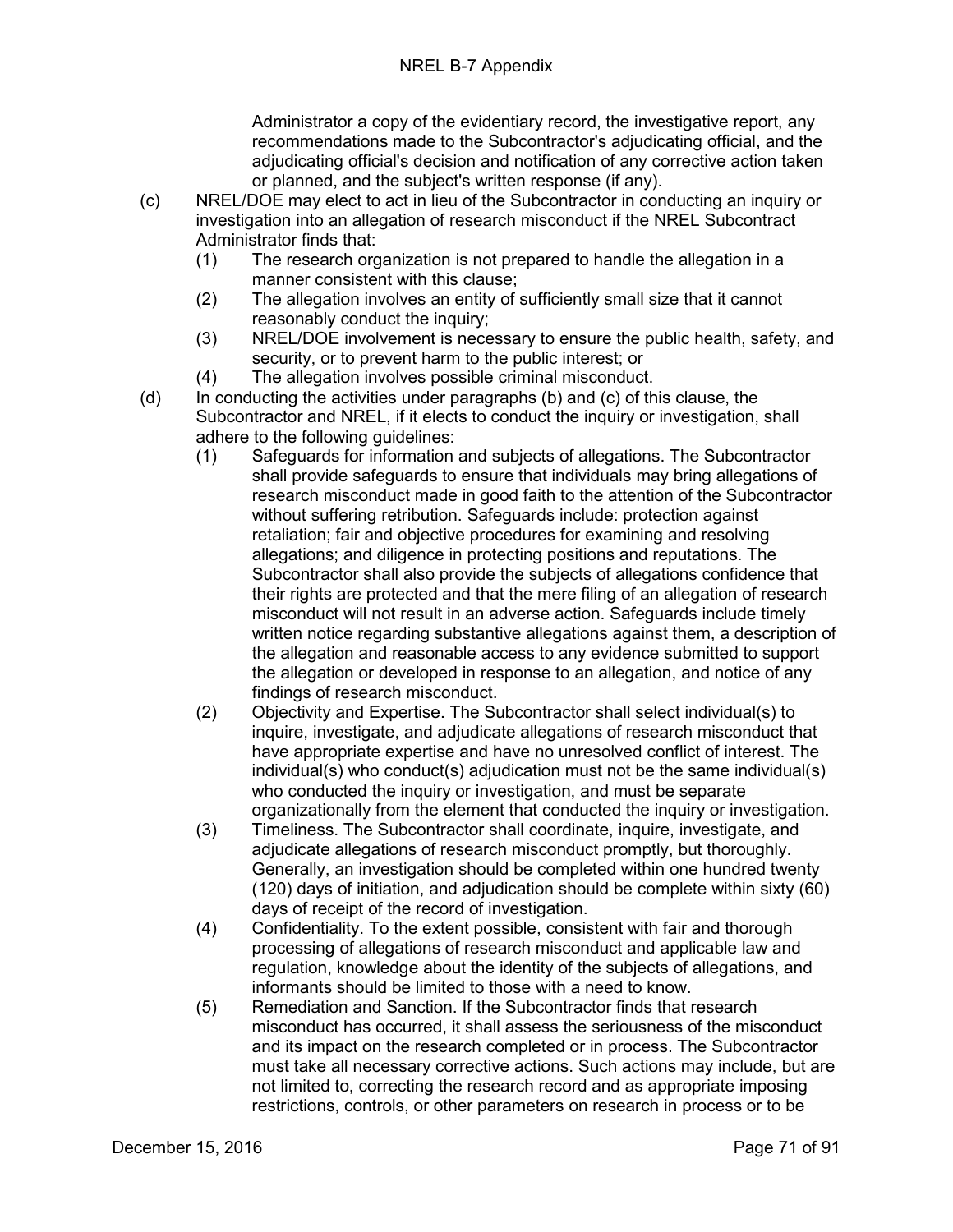conducted in the future. The Subcontractor must coordinate remedial actions with the NREL Subcontract Administrator. The Subcontractor must also consider whether personnel sanctions are appropriate. Any such sanction must be considered and effected consistent with any applicable personnel laws, policies, and procedures, and shall take into account the seriousness of the misconduct and its impact, whether it was done knowingly or intentionally, and whether it was an isolated event or pattern of conduct.

- (e) NREL/DOE reserves the right to pursue such remedies and other actions as it deems appropriate, consistent with the terms and conditions of the award instrument and applicable laws and regulations. However, the Subcontractor's good faith administration of this clause and the effectiveness of its remedial actions and sanctions shall be positive considerations and shall be taken into account as mitigating factors in assessing the need for such actions. If NREL/DOE pursues any such action, it will inform the subject of the action of the outcome and any applicable appeal procedures.
- (f) Definitions.
	- (1) "Adjudication," as used in this clause, means a formal review of a record of investigation of alleged research misconduct to determine whether and what corrective actions and sanctions should be taken.
	- (2) "Fabrication," as used in this clause, means making up data or results and recording or reporting them.
	- (3) "Falsification," as used in this clause, means manipulating research materials, equipment, or processes, or changing or omitting data or results such that the research is not accurately represented in the research record.
	- (4) "Finding of Research Misconduct," as used in this clause, means a determination, based on a preponderance of the evidence that research misconduct has occurred. Such a finding requires a conclusion that there has been a significant departure from accepted practices of the relevant research community and that it be knowingly, intentionally, or recklessly committed.
	- (5) "Inquiry," as used in this clause, means information gathering and initial factfinding to determine whether an allegation or apparent instance of misconduct warrants an investigation.
	- (6) "Investigation," as used in this clause, means the formal examination and evaluation of the relevant facts.
	- (7) "Plagiarism," as used in this clause, means the appropriation of another person's ideas, processes, results, or words without giving appropriate credit.
	- (8) "Research," as used in this clause, means all basic, applied, and demonstration research in all fields of science, medicine, engineering, and mathematics, including, but not limited to, research in economics, education, linguistics, medicine, psychology, social sciences statistics, and research involving human subjects or animals.
	- (9) "Research Misconduct," as used in this clause, means fabrication, falsification, or plagiarism in proposing, performing, or reviewing research, or in reporting research results, but does not include honest error or differences of opinion.
	- (10) "Research Record," as used in this clause, means the record of all data or results that embody the facts resulting from scientists' inquiries, including, but not limited to, research proposals; laboratory records, both physical and electronic; progress reports; abstracts; theses; oral presentations; internal reports; and journal articles.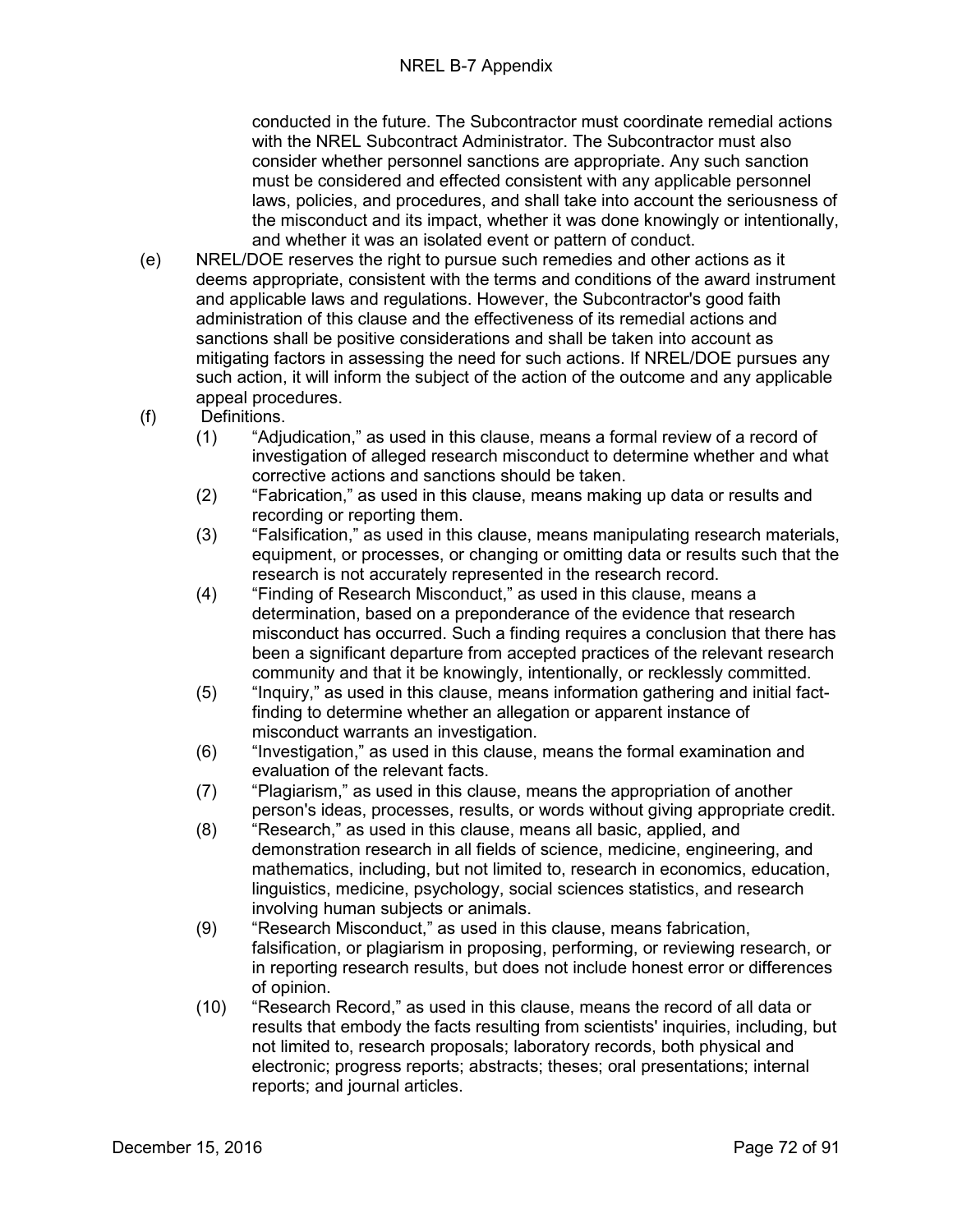- (g) By executing this subcontract, the Subcontractor provides its assurance that it has established an administrative process for performing an inquiry, mediating if possible, or investigating, and reporting allegations of research misconduct; and that it will comply with its own administrative process and the requirements of 10 CFR part 733 for performing an inquiry, possible mediation, investigation and reporting of research misconduct.
- (h) The Subcontractor must insert or have inserted the substance of this clause, including paragraph (g), in subcontracts at all tiers that involve research.

# **CLAUSE 53. FOREIGN TRAVEL (SPECIAL) (JUN 2012)**

*Derived from DEAR 952.247-70 (JUN 2010) and DOE Order 551.1C (FD) (Applies to all subcontracts where foreign travel is required.)*

- (a) Subcontractor foreign travel shall be conducted pursuant to the requirements contained in Department of Energy (DOE) Order 551.1C, Official Foreign Travel, or its successor in effect at the time of award.
- (b) All foreign travel (one trip or multiple trips), if required in performance of the subcontract, shall be subject to prior approval of the Department of Energy and an approved Electronic Country Clearance (eCC) from the U.S. Department of State.
- (c) Foreign travel is defined as travel from the United States (including Alaska, Hawaii, the Commonwealth of Puerto Rico and the Northern Mariana Islands, and the territories and possessions of the United States) to a foreign country and return, travel between foreign countries, by persons, including foreign nationals, whose salaries or travel expenses or both will ultimately be funded in whole or in part by NREL/DOE. Foreign travel also includes travel funded by non-NREL/DOE sources for which the traveler represents NREL/DOE or conducts business on behalf of NREL/DOE or the U.S. Government.
- (d) Request for approval of foreign travel shall be submitted to NREL on an NREL Foreign Travel Request form minimum of forty-five (45) days prior to the planned departure date.

# **CLAUSE 54. PRINTING (DEC 2000)**

*Derived from DEAR 970.5208-1 (FD)*

*(Applies to all subcontracts where printing is required as this term is defined in Title I of the U.S. Government Printing and Binding Regulations.)*

- (a) To the extent that duplicating or printing services may be required in the performance of this subcontract, the Subcontractor shall provide or secure such services in accordance with the Government Printing and Binding Regulations, Title 44 of the U.S. Code, and DOE Directives relative thereto.
- (b) The term "Printing" includes the following processes: Composition, platemaking, presswork, binding, microform publishing, or the end items produced by such processes. Provided, however, that performance of a requirement under this subcontract involving the duplication of less than five thousand (5,000) copies of a single page, or no more than twenty-five thousand (25,000) units in the aggregate of multiple pages, will not be deemed to be printing.
- (c) Printing services not obtained in compliance with this guidance shall result in the cost of such printing being disallowed.
- (d) The Subcontractor shall include the substance of this clause in all lower-tier subcontracts hereunder which require printing (as that term is defined in Title I of the U.S. Government Printing and Binding Regulations).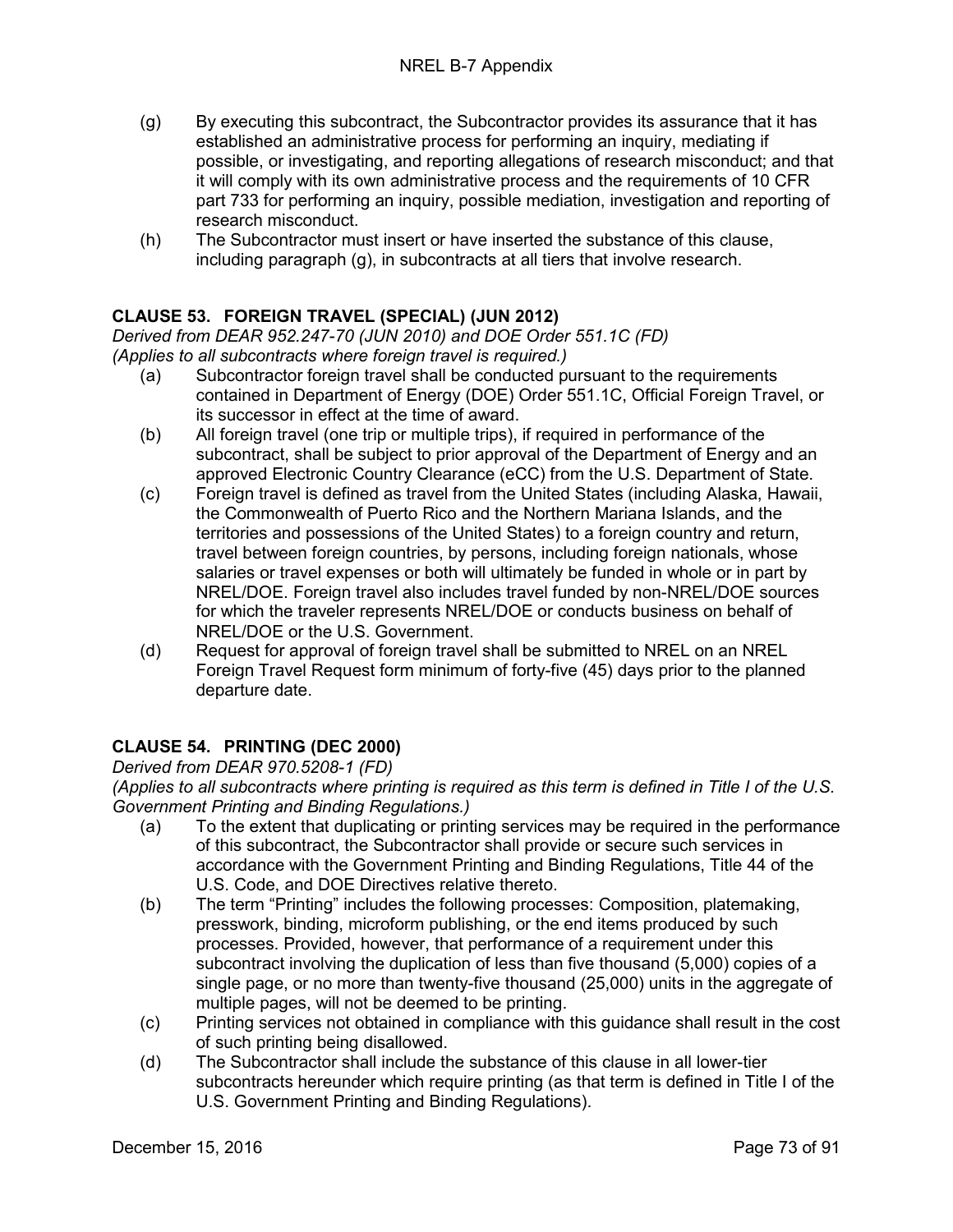# **CLAUSE 55. PROPERTY (SPECIAL) (JUL 2014)**

*Derived from DEAR 970.5245-1 (JAN 2013) and Alternate I (Dec 2000) (FD) (Applies to all subcontracts where Government Property is to be furnished to or acquired by the Subcontractor.)*

*(Alternate I applies if the Subcontractor is a non-profit Subcontractor.)*

- (a) Furnishing of Government property. NREL/Government reserves the right to furnish any property or services required for the performance of the work under this subcontract.
- (b) Title to property.

Except as otherwise provided by the NREL Subcontract Administrator, title to all materials, equipment, supplies, and tangible personal property of every kind and description purchased by the Subcontractor, for the cost of which the Subcontractor is entitled to be reimbursed as a direct item of cost under this subcontract, shall pass directly from the vendor to the Government. NREL/Government reserves the right to inspect, and to accept or reject, any item of such property. The Subcontractor shall make such disposition of rejected items as the NREL Subcontract Administrator shall direct. Title to other property, the cost of which is reimbursable to the Subcontractor under this subcontract, shall pass to and vest in the Government upon:

- (1) Issuance for use of such property in the performance of this subcontract; or
- (2) Commencement of processing or use of such property in the performance of this subcontract; or
- (3) Reimbursement of the cost thereof by NREL/Government, whichever first occurs.

Property furnished by NREL/Government and property purchased or furnished by the Subcontractor, title to which vests in the Government, under this paragraph are hereinafter referred to as Government property. Title to Government property shall not be affected by the incorporation of the property into or the attachment of it to any property not owned by the Government, nor shall such Government property or any part thereof, be or become a fixture or lose its identity as personality by reason of affixation to any realty.

(c) Identification.

To the extent directed by the NREL Subcontract Administrator, the Subcontractor shall identify Government property coming into the Subcontractor's possession or custody, by marking and segregating in such a way, satisfactory to the NREL Subcontract Administrator, as shall indicate its ownership by the Government.

(d) Disposition.

The Subcontractor shall make such disposition of Government property that has come into the possession or custody of the Subcontractor under this subcontract as the NREL Subcontract Administrator may direct during the progress of the work or upon completion or termination of this subcontract. Upon completion or termination of this subcontract, the Government through NREL shall:

- (1) Determine if the equipment is excess:
- (2) Make the equipment available to all other Government agencies: and
- (3) Conduct an auction to dispose of the equipment if no other agency is interested in the property.

If the above does not result in disposition of the equipment, then the Subcontractor may, upon such terms and conditions as the NREL Subcontract Administrator may approve, sell or exchange such property, or acquire such property at a price agreed upon by the Government through the NREL Subcontract Administrator and the Subcontractor as the fair value thereof. The amount received by the Subcontractor as the result of any disposition, or the agreed fair value of any such property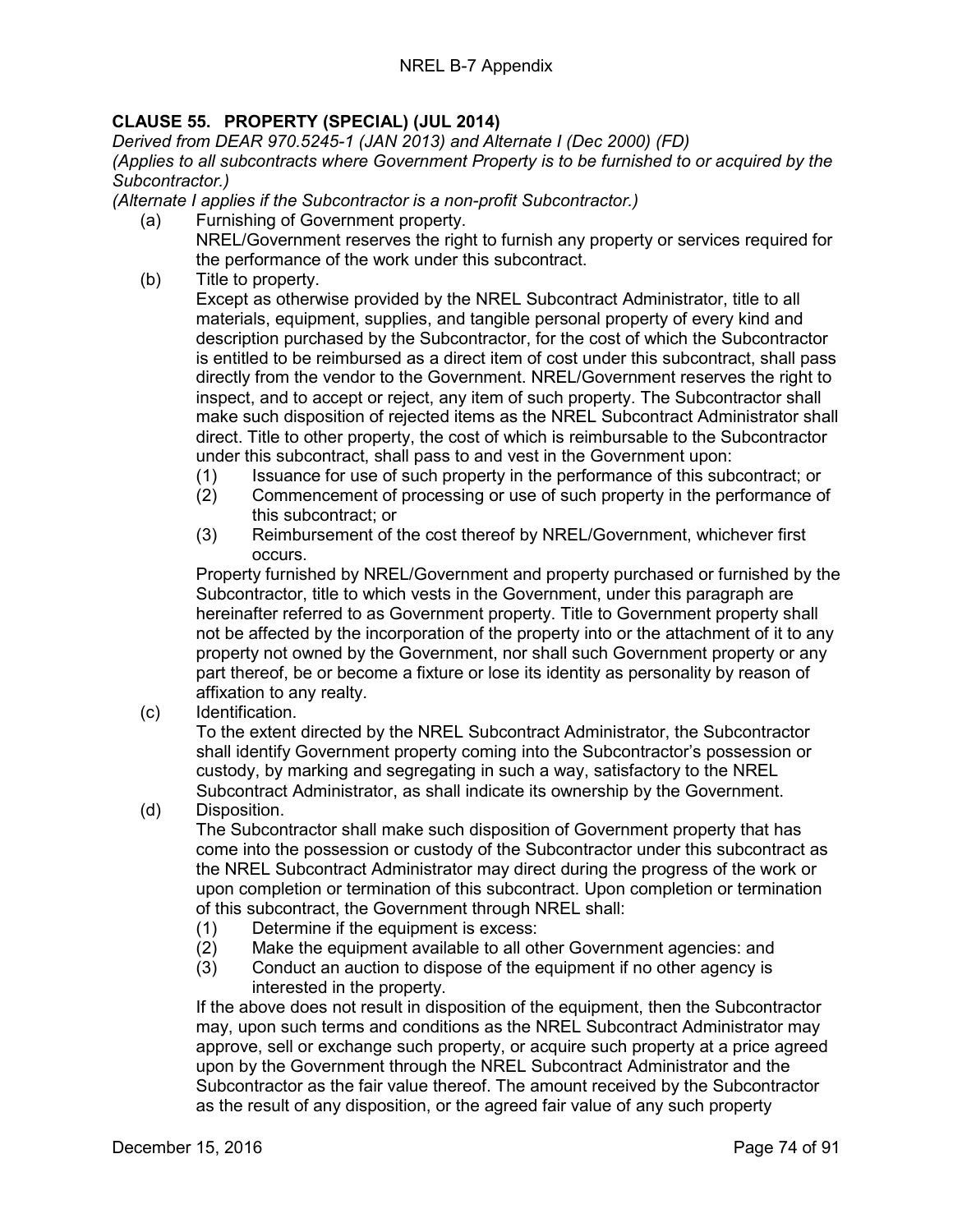### NREL B-7 Appendix

acquired by the Subcontractor, shall be applied in reduction of costs allowable under this subcontract or shall be otherwise credited to account to NREL/Government, as the NREL Subcontract Administrator may direct. Upon completion of the work or the termination of this subcontract, the Subcontractor shall render an accounting, as prescribed by the NREL Subcontract Administrator, of all Government property which had come into the possession or custody of the Subcontractor under this subcontract.

- (e) Protection of Government property-management of high-risk property and classified materials.
	- (1) The Subcontractor shall take all reasonable precautions, and such other actions as may be directed by the NREL Subcontract Administrator, or in the absence of such direction, in accordance with sound business practice, to safeguard and protect Government property in the Subcontractor's possession or custody.
	- (2) In addition, the Subcontractor shall ensure that adequate safeguards are in place, and adhered to, for the handling, control and disposition of high-risk property and classified materials throughout the life cycle of the property and materials consistent with the policies, practices and procedures for property management contained in the Federal Property Management regulations (41 CFR chapter 101), the Department of Energy Property Management regulations (41 CFR chapter 109), and other applicable regulations.
	- (3) High-risk property is property, the loss, destruction, damage to, or the unintended or premature transfer of which could pose risks to the public, the environment, or the national security interests of the United States. High-risk property includes proliferation sensitive, nuclear related dual use, export controlled, chemically or radioactively contaminated, hazardous, and specially designed and prepared property, including property on the militarily critical technologies list.
- (f) Risk of loss of Government property.
	- (1) (i) The Subcontractor shall not be liable for the loss or destruction of, or damage to, Government property unless such loss, destruction, or damage was caused by any of the following:
		- (A) Willful misconduct or lack of good faith on the part of the Subcontractor's managerial personnel;
		- (B) Failure of the Subcontractor's managerial personnel to take all reasonable steps to comply with any appropriate written direction of the NREL Subcontract Administrator to safeguard such property under paragraph (e) of this clause; or
		- (C) Failure of Subcontractor managerial personnel to establish, administer, or properly maintain an approved property management system in accordance with paragraph (i)(1) of this clause.
		- (ii) If, after an initial review of the facts, the NREL Subcontract Administrator informs the Subcontractor that there is reason to believe that the loss, destruction of, or damage to the Government property results from conduct falling within one of the categories set forth above, the burden of proof shall be upon the Subcontractor to show that the Subcontractor should not be required to compensate NREL/Government for the loss, destruction, or damage.
	- (2) In the event that the Subcontractor is determined liable for the loss, destruction or damage to Government property in accordance with (f)(1) of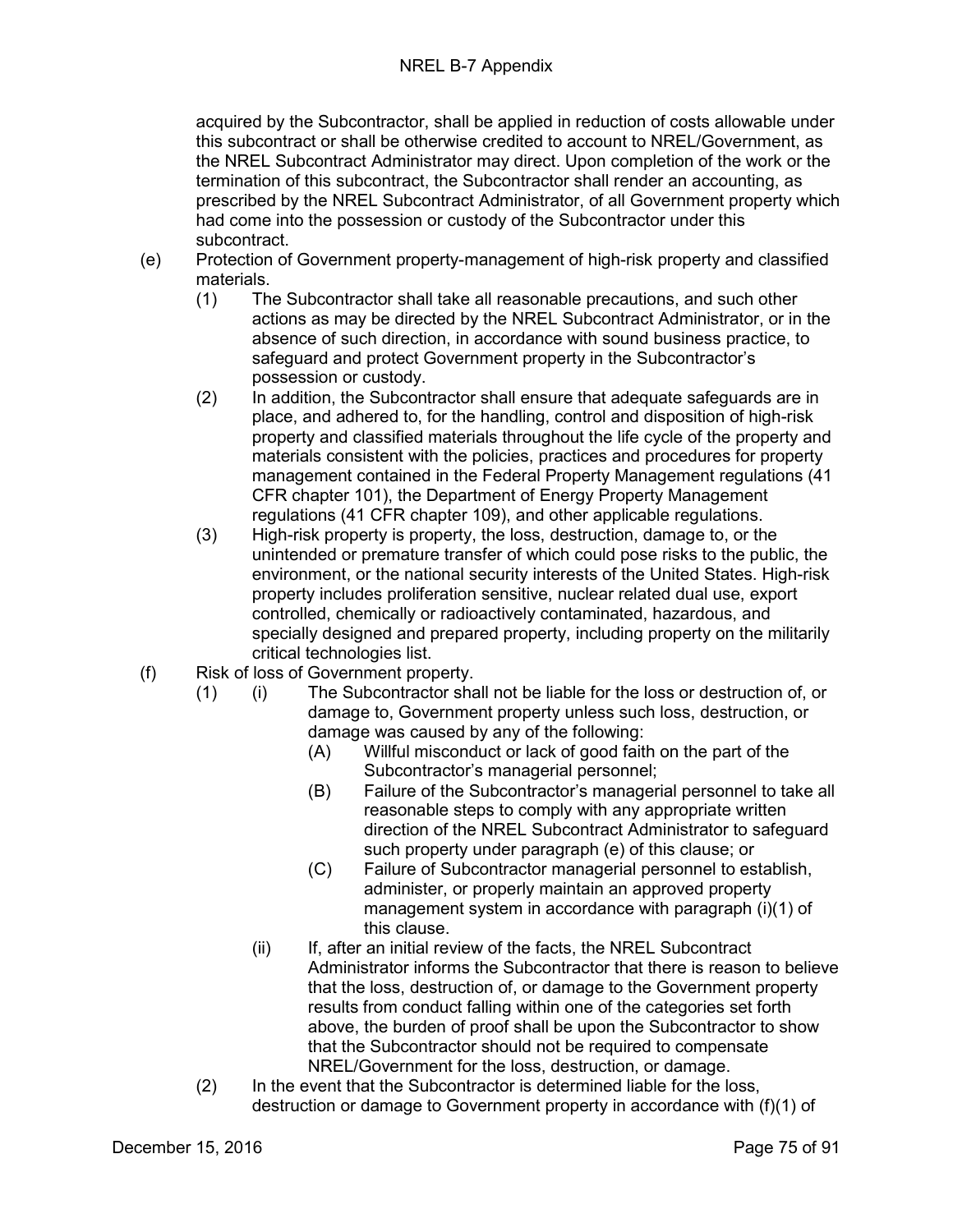this clause, the Subcontractor's compensation to NREL/Government shall be determined as follows:

- (i) For damaged property, the compensation shall be the cost of repairing such damaged property, plus any costs incurred for temporary replacement of the damaged property. However, the value of repair costs shall not exceed the fair market value of the damaged property. If a fair market value of the property does not exist, the Government through the NREL Subcontract Administrator shall determine the value of such property, consistent with all relevant facts and circumstances.
- (ii) For destroyed or lost property, the compensation shall be the fair market value of such property at the time of such loss or destruction, plus any costs incurred for temporary replacement and costs associated with the disposition of destroyed property. If a fair market value of the property does not exist, the Government through the NREL Subcontract Administrator shall determine the value of such property, consistent with all relevant facts and circumstances.
- (3) The portion of the cost of insurance obtained by the Subcontractor that is allocable to coverage of risks of loss referred to in paragraph (f)(1) of this clause is not allowable.
- (g) Steps to be taken in event of loss.

In the event of any damage, destruction, or loss to Government property in the possession or custody of the Subcontractor with a value above the threshold set out in the Subcontractor's approved property management system, the Subcontractor:

- (1) Shall immediately inform the NREL Subcontract Administrator of the occasion and extent thereof;
- (2) Shall take all reasonable steps to protect the property remaining; and
- (3) Shall repair or replace the damaged, destroyed, or lost property in accordance with the written direction of the NREL Subcontract Administrator. The Subcontractor shall take no action prejudicial to the right of NREL/Government to recover and, therefore, shall furnish to NREL/Government, on request, all reasonable assistance in obtaining recovery.
- (h) Government property for NREL/Government use only.
- Government property shall be used only for the performance of this subcontract.
- (i) Property Management.
	- (1) Property Management System.
		- (i) The Subcontractor shall establish, administer, and properly maintain an approved property management system of accounting for and control, utilization, maintenance, repair, protection, preservation, and disposition of Government property in its possession under the subcontract. The Subcontractor's property management system shall be submitted to the NREL Subcontract Administrator for approval and shall be maintained and administered in accordance with sound business practice, applicable Federal Property Management regulations and Department of Energy Property Management regulations, and such directives or instructions which the NREL Subcontract Administrator may from time to time prescribe.
		- (ii) In order for a property management system to be approved, it must provide for: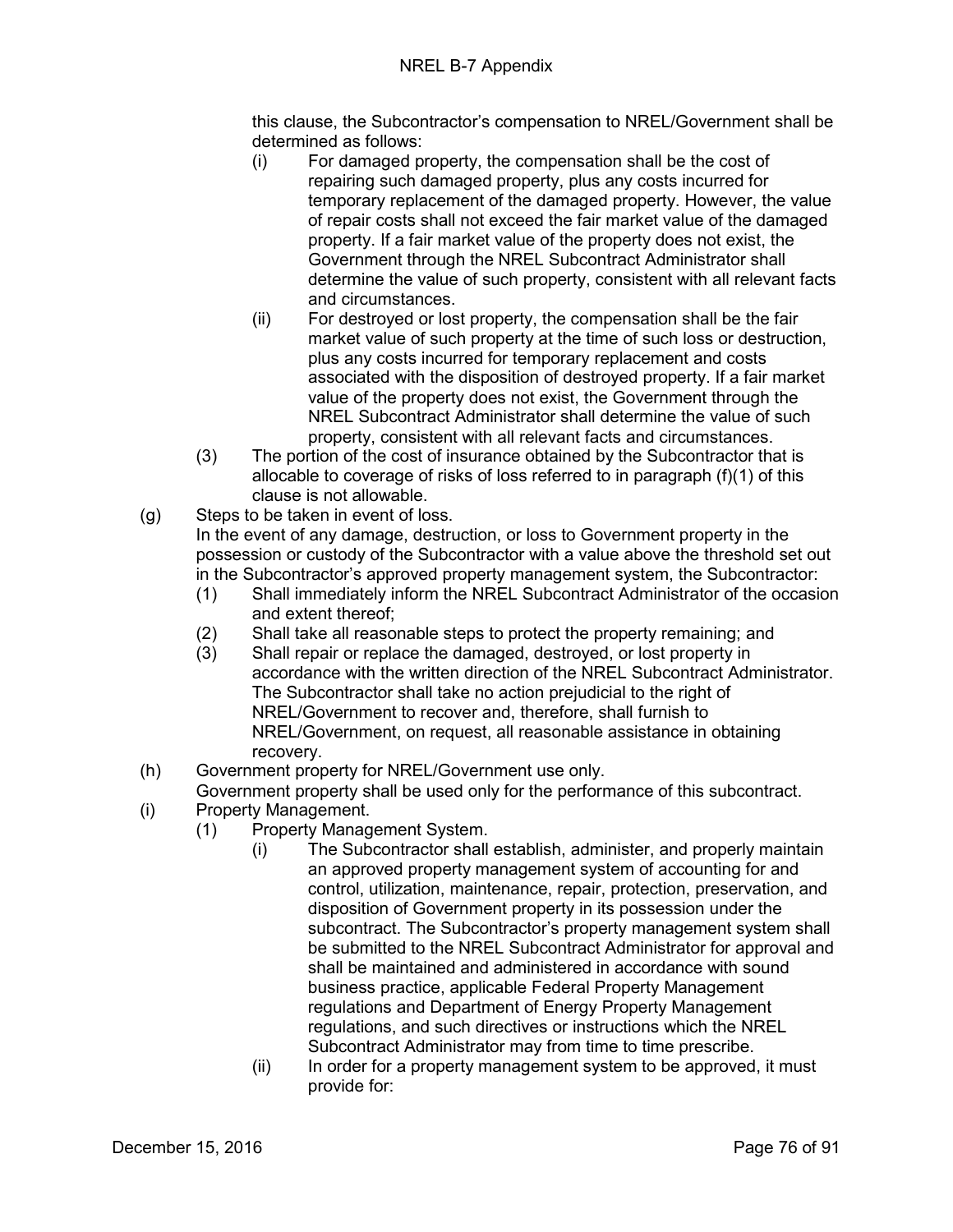- (A) Comprehensive coverage of property from the requirement identification, through its life cycle, to final disposition;
- (B) [Reserved];
- (C) Full integration with the Subcontractor's other administrative and financial systems; and
- (D) A method for continuously improving property management practices through the identification of best practices established by "best in class" performers.
- (iii) Approval of the Subcontractor's property management system shall be contingent upon the completion of the baseline inventory as provided in subparagraph (i)(2) of this clause.
- (2) Property Inventory.
	- (i) Unless otherwise directed by the NREL Subcontract Administrator, the Subcontractor shall, within six (6) months after execution of the subcontract, provide a baseline inventory covering all items of Government property.
	- (ii) If the Subcontractor is succeeding another Subcontractor in the performance of this subcontract, the Subcontractor shall conduct a joint reconciliation of the property inventory with the predecessor Subcontractor. The Subcontractor agrees to participate in a joint reconciliation of the property inventory at the completion of this subcontract. This information will be used to provide a baseline for the succeeding subcontract as well as information for closeout of the predecessor subcontract.
- (j) The term "Subcontractor's managerial personnel," as used in this clause, means the Subcontractor's directors, officers and any of its managers, superintendents, or other equivalent representatives who have supervision or direction of:
	-
	- (1) All or substantially all of the Subcontractor's business; or (2) All or substantially all of the Subcontractor's operations at All or substantially all of the Subcontractor's operations at any one facility or separate location to which this subcontract is being performed; or
	- (3) A separate and complete major industrial operation in connection with the performance of this subcontract; or
	- (4) A separate and complete major construction, alteration, or repair operation in connection with performance of this subcontract; or
	- (5) A separate and discrete major task or operation in connection with the performance of this subcontract.
- (k) The Subcontractor shall include this clause in all cost reimbursable lower-tier subcontracts.

### *ALTERNATE I (DEC 2000)*

### *If the Subcontractor is a non-profit Subcontractor replace paragraph (j) of the basic clause with the following paragraph (j):*

- (a) The term "Subcontractor's managerial personnel," as used in this clause, means the Subcontractor's directors, officers, and any of its managers, superintendents, or other equivalent representatives who have supervision or direction of all or substantially all of:
	- (1) The Subcontractor's business; or
	- (2) The Subcontractor's operations at any one facility or separate location at which this subcontract is being performed; or
	- (3) The Subcontractor's property system and/or a Major System Acquisition or Major Project as defined in DOE Order 4700.1 (Version in effect on effective date of subcontract).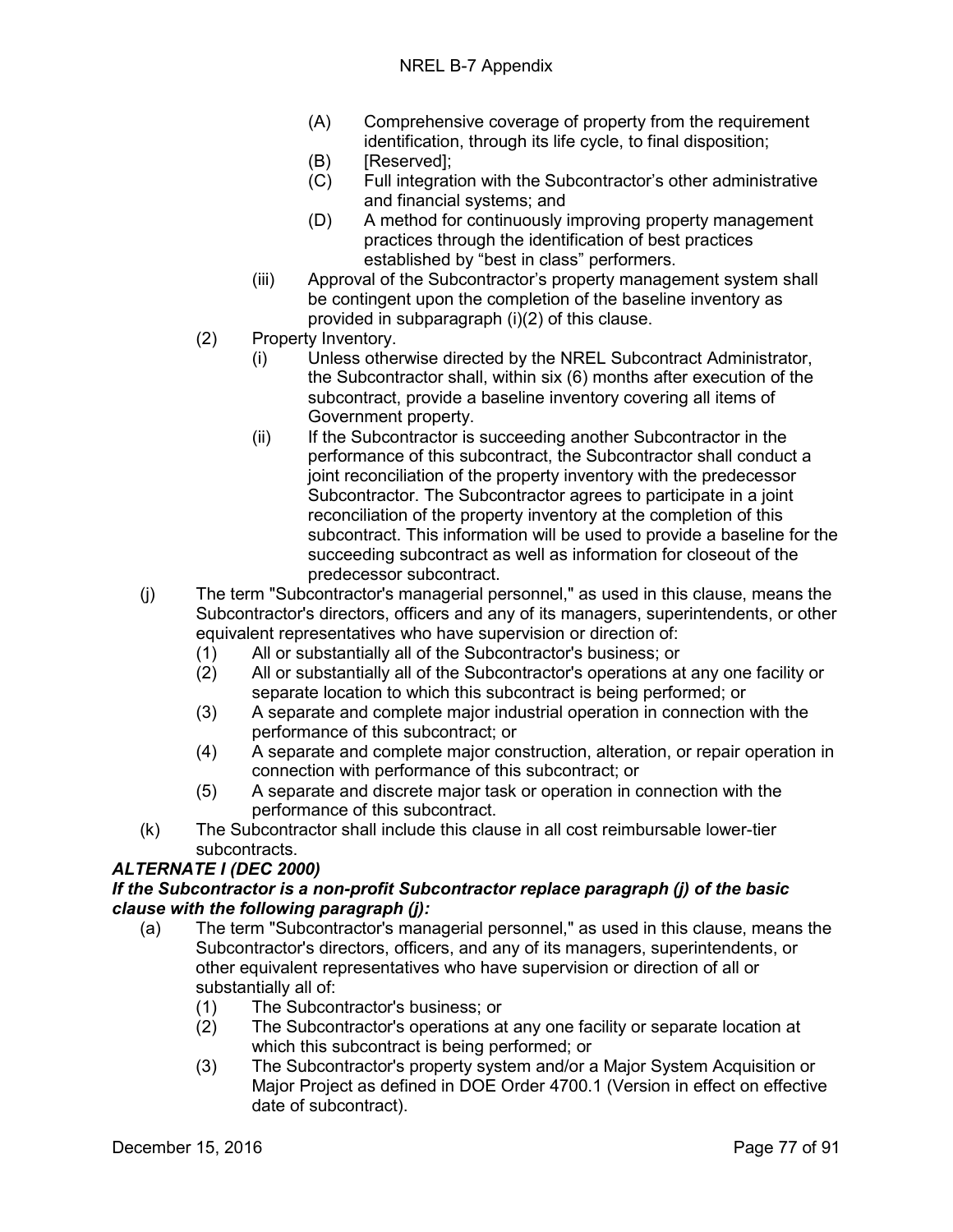#### **SECTION II. CLAUSES APPLICABLE TO SUBCONTRACTS THAT REQUIRE PERFORMANCE ON NREL-OPERATED FACILITIES**

The following clauses are applicable to subcontracts that require the Subcontractor or its lowertier Subcontractors, or other persons representing the Subcontractor, to perform work on NRELoperated facilities or Government -owned or -leased properties.

# **CLAUSE 56. SECURITY AND ACCESS REQUIREMENTS (SPECIAL) (JAN 2009)**

*Derived from NREL 08.100-02*

*(Applies to all subcontracts where the Subcontractor or lower-tier Subcontractors, and their employees, officers, agents, or other persons representing the Subcontractor, will perform work on NREL-operated facilities or government-owned or -leased properties.)*

- (a) Security requirements.
	- (1) NREL has established security requirements to govern access onto NREL operated facilities or government-owned or –leased properties (here after "NREL operated facilities") by the Subcontractor's employees (and its lowertier Subcontractors' employees), officers, agents, and any other persons representing the Subcontractor.
		- (i) The introduction of certain "controlled" commodities and/or activities on the NREL operated facilities is prohibited. Prohibited articles include firearms, explosive devices, incendiary devices, dangerous weapons or materials, controlled substances (illegal drugs), alcoholic beverages, and livestock. NREL operated facilities and DOE-owned or -leased property are closed to all hunting.
	- (2) As a condition of entry to NREL operated facilities, the Subcontractor agrees to permit NREL Security personnel to search the Subcontractor's employees (and its lower-tier Subcontractors' employees) and their officers and agents' vehicles, packages, tool boxes, or other containers for the purpose of preventing prohibited articles to be brought onto NREL operated facilities or to detect or deter the unauthorized removal of Government property from NREL operated facilities.
	- (3) The Subcontractor is solely responsible for the security of the Subcontractor's employees (and its lower-tier Subcontractors' employees) and their officers and agents' materials and equipment at the NREL operated facilities. Any security system the Subcontractor may elect to use (fences, keys, alarms, etc.) must be coordinated with the NREL Technical Monitor.
	- (4) The Subcontractor is responsible to advise the NREL Technical Monitor promptly of any non-routine events, occurrences, incidents, accidents, etc., particularly in situations involving lost–time accidents and ambulance runs, occurring under this subcontract.
	- (5) NREL Security reserves the right to revoke site access authorization for any person violating NREL or DOE security policies and procedures.
- (b) Access requirements for U.S. citizens.
	- (1) Access to NREL operated facilities is controlled in accordance with DOE's security requirements. The Subcontractor shall ensure that any of the Subcontractor's employees (and its lower-tier Subcontractors' employees) and their officers and agents who will enter onto the NREL operated facilities are specifically authorized site access under the NREL requirements set forth in the NREL Access Control Policy and Program, including identification, badging, and registration by NREL Security. A two-week advance notice to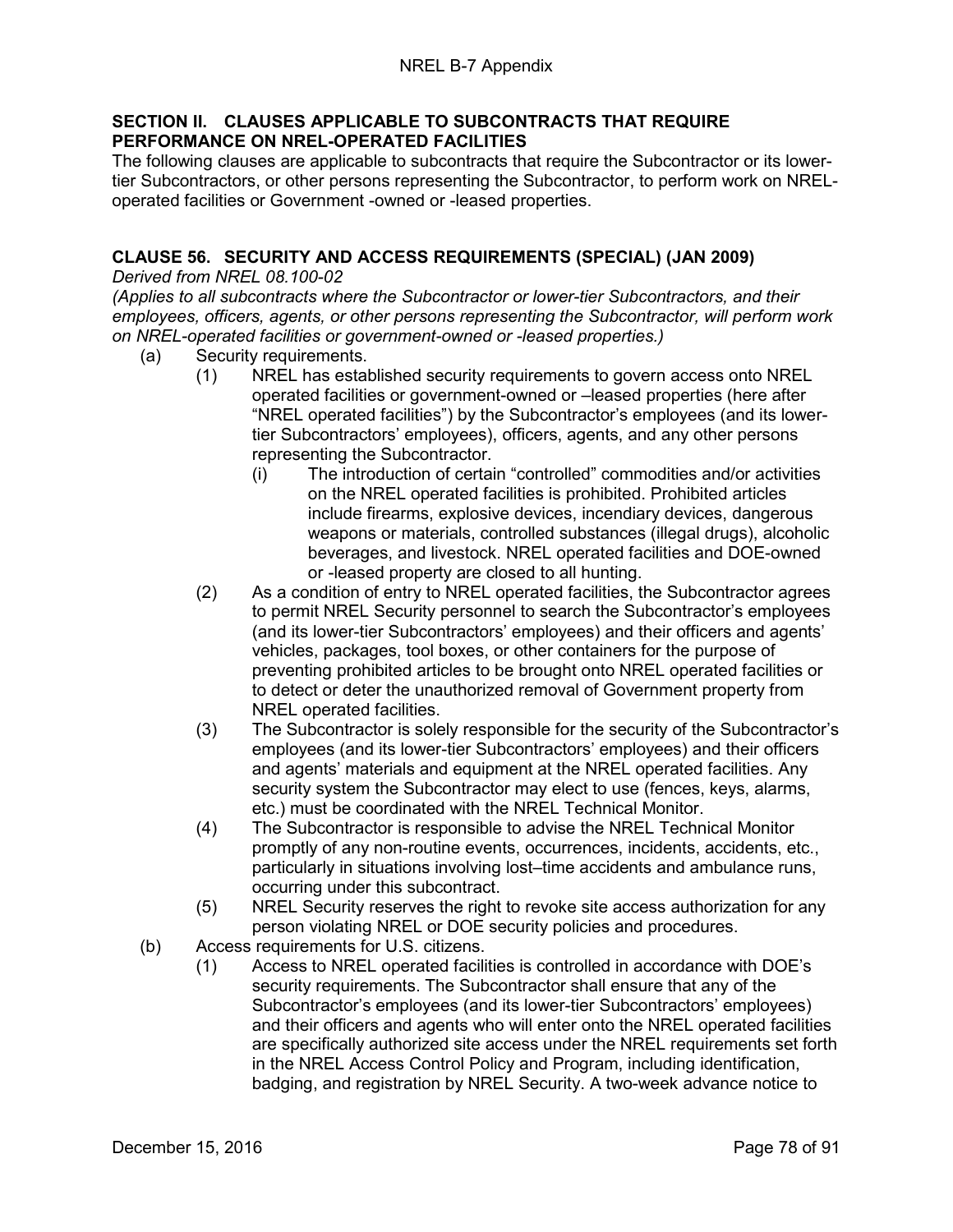NREL Security processed through the NREL Subcontract Administrator is required prior to access by U.S. citizens.

- (c) Access requirements for persons who are not U.S. citizens.
	- (1) The Subcontractor shall ensure that any of the Subcontractor's employees (or its lower-tier Subcontractors' employees), officers, and agents who will enter onto NREL operated facilities and who are not U.S. citizens meet the requirements set forth in NREL's Foreign National Management Policy and Program, including: (a) appropriate work authorization documentation (i.e. Visa); (b) completion of an NREL Foreign National Data Card; and (c) NREL Manager-level approval.
	- (2) Foreign Nationals from DOE-designated "Sensitive Countries" will be processed for a federal background check. This process requires a minimum of two (2) weeks. Foreign Nationals from DOE-designated "Terrorist Supporting Countries" will not be allowed. The Subcontractor should contact the NREL Subcontract Administrator to obtain the most current listing of "Sensitive Countries" and "Terrorist Supporting Countries."
		- (i) It is the Subcontractor's responsibility to obtain and provide all necessary information and documentation to meet NREL, DOE, and federal requirements regarding Subcontractors' employees (or its lower-tier Subcontractors' employees), officers', and agents' work authorization and identification to the NREL Technical Monitor and the NREL Subcontract Administrator to meet the appropriate time frames for NREL Security to process and approve the request for access. Any person(s) denied access by NREL Security or DOE shall not be assigned by the Subcontractor to enter onto or perform subcontract work at NREL operated facilities.
	- (3) Prior to the initiation of a subcontract that requires entry onto NREL operated facilities, the Subcontractor shall provide to the NREL Subcontract Administrator advance notice and necessary evidence (including Visa types and expiration dates) that legally sufficient work permits have been obtained from the U.S. Citizenship and Immigration Services. Further, the Subcontractor is responsible to ensure that such permits are properly maintained for any of the Subcontractor's employees (and its lower-tier Subcontractors' employees) and their officers and agents who are not U.S. citizens for the duration of subcontract work at NREL operated facilities.
	- (4) After the Subcontractor (and its lower-tier Subcontractors) has commenced work under the subcontract, the Subcontractor shall provide to the NREL Subcontract Administrator the same advance notice and necessary evidence (including Visa types and expiration dates) for all subsequently assigned individuals who are not U.S. citizens who will enter onto NREL operated facilities.
- (d) Access Requirements for all persons.
	- (1) All persons entering NREL operated facilities must display a valid NREL– or DOE– issued identification badge. The Subcontractor is responsible to coordinate badge requirements for entrance onto NREL operated facilities for all the Subcontractor's employees (and lower-tier Subcontractors' employees) and their officers and agents to ensure the display and return of all issued badges.
	- (2) The Subcontractor is responsible to coordinate with the NREL Technical Monitor all vehicle parking requirements needed to perform the subcontract work on the NREL operated facilities. Vehicle access by Subcontractors and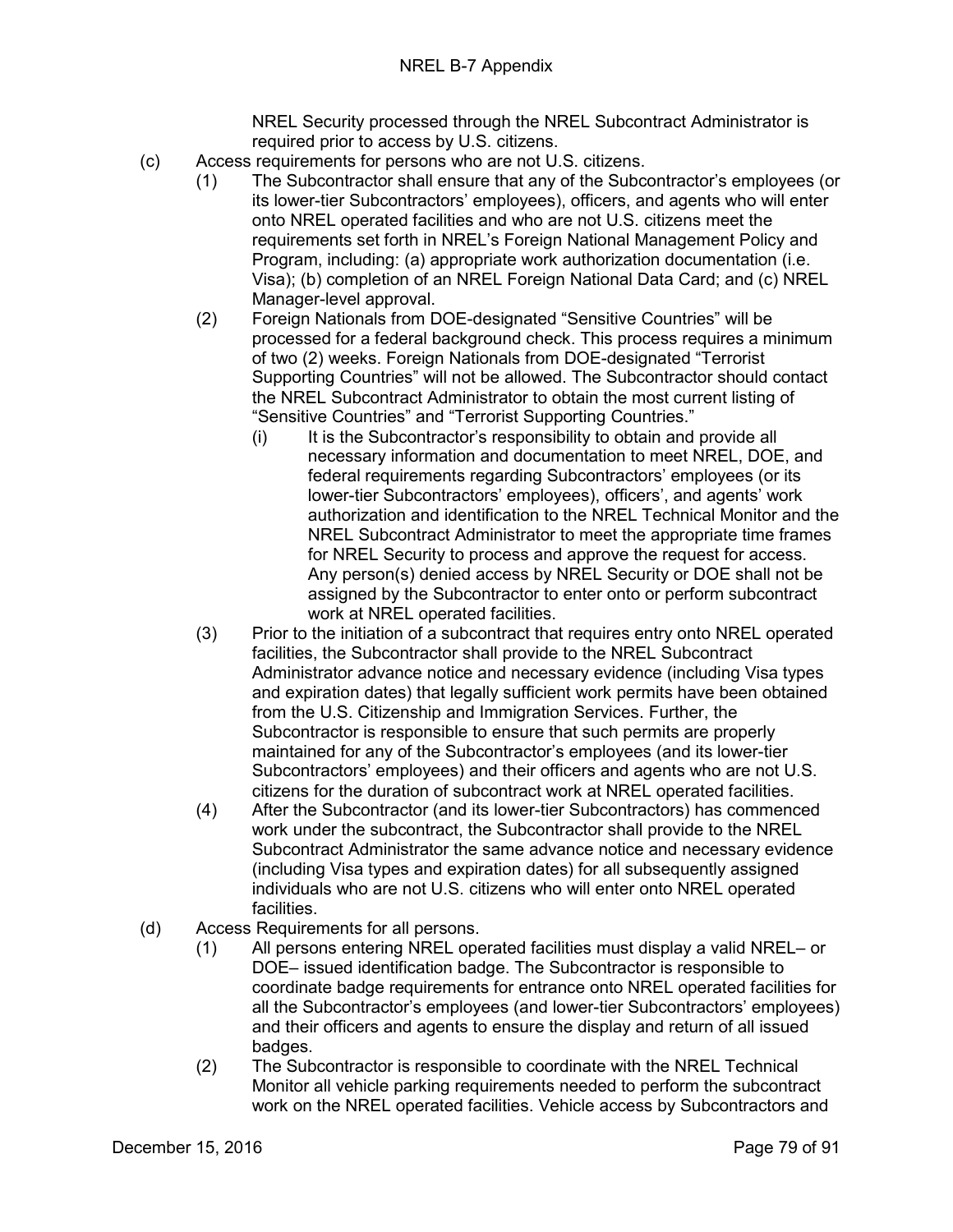other visitors to the NREL operated facilities is controlled on a 24-hour, 7-day per week basis.

(3) The Subcontractor is cautioned that effective January 1, 2007, the Colorado Revised Statutes (CRS 8-2-122) require employers that transact business in Colorado to comply with employment verification requirements to affirm that the employer has examined the legal work status of newly-hired employees and has retained file copies of the documents required by the Federal Immigration Reform and Control Act (8 USC 1324a).

# **CLAUSE 57. WORKER SAFETY AND HEALTH REQUIREMENTS (SPECIAL) (FEB 2009)**

*Derived from NREL 09.100-02*

*(Applies to all subcontracts where the Subcontractor or lower-tier Subcontractors, and their employees, officers, agents, or other persons representing the Subcontractor, will perform work on NREL-operated facilities or government-owned or -leased properties.)*

- (a) **THE SUBCONTRACTOR SHALL BE RESPONSIBLE TO ENSURE THAT ALL WORK PERFORMED UNDER THIS SUBCONTRACT (INCLUSIVE OF LOWER-TIER SUBCONTRACTORS) IS PERFORMED IN ACCORDANCE WITH THE DEPARTMENT OF ENERGY'S "WORKER SAFETY AND HEALTH" RULE CODIFIED AT 10 CFR 851. THE SUBCONTRACTOR SHALL ENSURE THAT ALL WORK IS PERFORMED IN ACCORDANCE WITH NREL'S DOE-APPROVED SAFETY MANAGEMENT SYSTEM. THE SUBCONTRACTOR IS SUBJECT TO ALL APPLICABLE PROCEDURES FOR INVESTIGATING VIOLATIONS, ENFORCING COMPLIANCE WITH REQUIREMENTS, AND ASSESSING CIVIL PENALTIES OR FEE REDUCTIONS FOR VIOLATIONS UNDER DOE'S "WORKER SAFETY AND HEALTH" RULE. WHEN THESE "WORKER SAFETY AND HEALTH REQUIREMENTS" ARE MADE APPLICABLE TO THE WORK TO BE PERFORMED UNDER AN NREL SUBCONTRACT, THE SUBCONTRACTOR SHALL ALSO COMPLY WITH THE CLAUSE "INTEGRATION OF ENVIRONMENT, SAFETY, AND HEALTH INTO WORK PLANNING AND EXECUTION" (DEAR 970.5223-1).**
- (b) The Subcontractor shall have a structured approach to its worker safety and health program that at a minimum meets the mandatory requirements specified in Appendix A of 10 CFR 851 for implementing any of the following functional areas applicable to the work to be performed: (1) construction safety; (2) fire protection; (3) firearms safety; (4) explosives safety; (5) pressure safety; (6) electrical safety; (7) industrial hygiene; (8) occupational medicine; (9) biological safety; and (10) motor vehicle safety.
- (c) The Subcontractor shall be responsible for full compliance (inclusive of its lower-tier Subcontractors) with all applicable worker safety and health standards of DOE and NREL to provide subcontract work that is free from recognized hazards that are causing or have the potential to cause death or serious physical harm to workers. The Subcontractor shall comply with all Safety and Health Standards applicable to the hazards of the work to be performed, including but not limited to: (a) 29 CFR 1904 Recording and Reporting Occupational Injuries and Illnesses; (b) 29 CFR 1910 Occupational Safety and Health Standards and ACGIH Threshold Limit Values for Chemical Substances and Physical Agents and Biological Exposure Indices; (c) 29 CFR 1926 Safety and Health Regulations for Construction; (d) ANSI Z88.2 Respiratory Protection; (e) ANSI Z136.1 Safe Use of Lasers; (f) ANSI Z49.1 Welding, Cutting, and Allied Processes; (g) NFPA 70 National Electrical Code; and (h) NFPA 70E Standard for Electrical Safety in the Workplace. Nothing in this Paragraph (c) shall be construed as relieving the Subcontractor from complying with any additional specific safety and health requirements necessary to protect the safety and health of workers.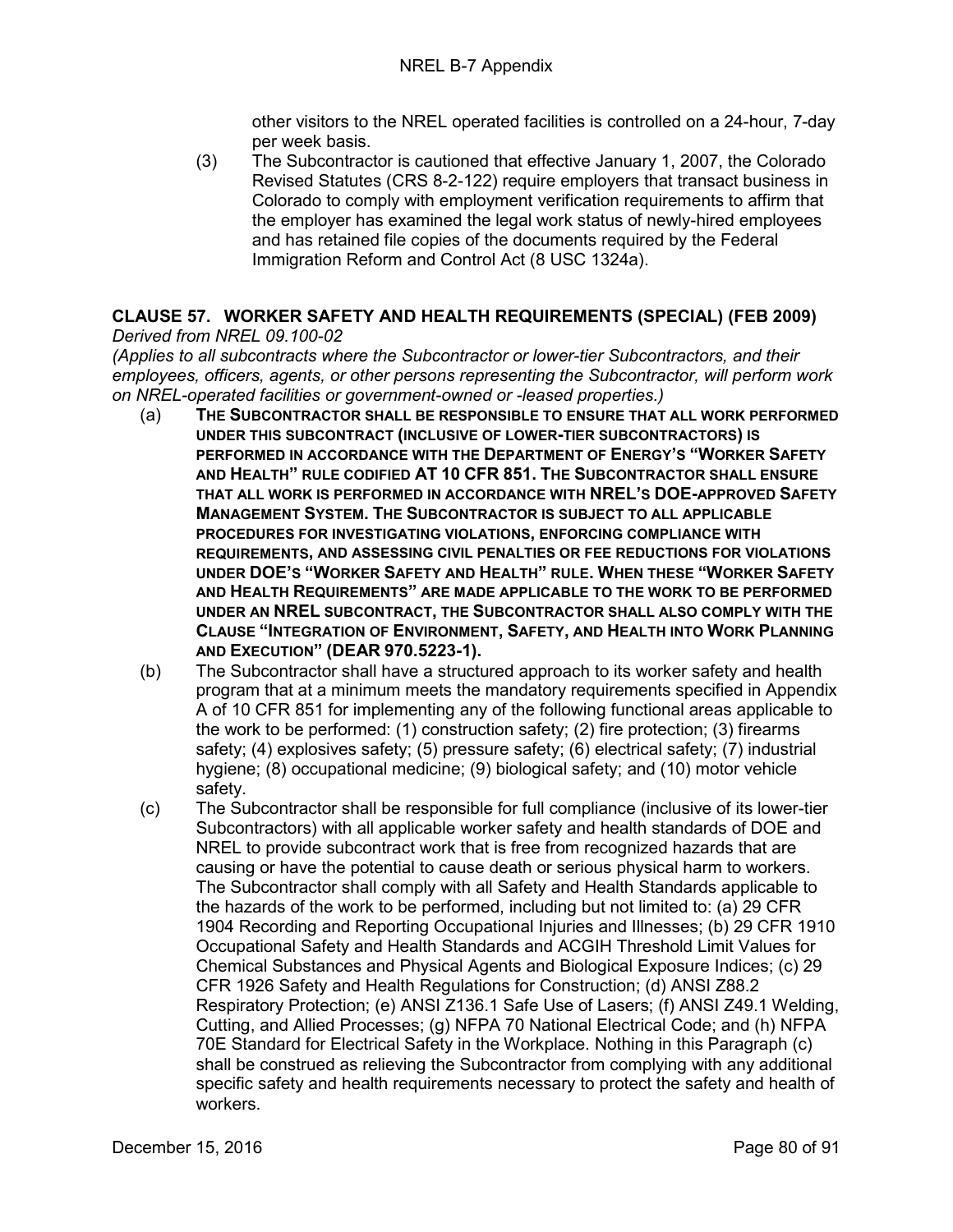- (d) In conforming to the worker safety and health requirements identified the Subcontractor shall provide at least worker safety and health supervision in the following areas: (1) management responsibilities; (2) worker rights and responsibilities; (3) hazard identification and assessment; (4) hazard prevention and abatement; (5) training and information; and (6) recordkeeping and reporting.
- (e) NREL may inspect the Subcontractor's operation as work proceeds, from time to time, for compliance with worker safety and health requirements contained in this subcontract. The NREL Subcontract Administrator shall direct the Subcontractor to make the necessary corrections commensurate with deficiencies found. The Subcontractor shall make these corrections at no additional expense to NREL. The Subcontractor shall participate in NREL's fact-finding investigations of accidents, injuries, occurrences, and near-misses. The Subcontractor shall participate in factfinding investigations at no additional expense to NREL. The Subcontractor shall remove from the work site any employee that NREL identifies in writing as unsafe, incompetent, careless, or otherwise objectionable. The Subcontractor shall replace the removed employee at no additional expense to NREL. Any NREL representatives, NREL Subcontractors, or DOE representatives, including but not limited to the NREL Technical Monitor or Project Manager, the DOE Federal Project Director, the NREL Subcontract Administrator and NREL and DOE EHSS&Q representatives have authority to stop work if unsafe conditions exist. The Subcontractor shall not be entitled to an extension of time or additional fee or damages by reason of or in connection with any unsafe conditions work stoppage. The Subcontractor's violation, refusal, or failure to abate violations, or applicable deficiencies may be justification for subcontract termination in accordance with the termination or default clauses of the subcontract terms and conditions.
- (f) The Subcontractor shall complete and post the Form DOE-F-5480.4 at the work site. The Subcontractor shall make available Form DOE-F-5480.4, "[Sub]Contractor Employee Occupational Safety or Health Complaint" to its employees. The Subcontractor shall maintain specific records and submit the information covering experience of both its direct employees and that of its lower-tier Subcontractors. The Subcontractor shall immediately provide to the NREL Technical Monitor or Project Manager and the NREL Subcontract Administrator notification of any injury or property damage incident and provide sufficient information necessary for NREL to complete DOE-F-5484.3 "The Individual Accident/Incident Report." Such information shall be submitted, as appropriate, for any period of time prior to final payment and closeout of this subcontract.

# **CLAUSE 58. DRUG-FREE WORKPLACE (MAY 2001)**

*Derived from FAR 52.223-6 (FD)*

*(Applies to all subcontracts where work is to be performed on NREL operated facilities, including Government-owned or - leased property.)*

- (a) Definitions, as used in this clause,
	- (1) "Controlled substance," means a controlled substance in subcontract schedules I through V of section 202 of the Controlled Substances Act (21 U.S.C. 812) and as further defined in regulation at 21 CFR 1308.11 - 1308.15.
	- (2) "Conviction," means a finding of guilt (including a plea of nolo contendere) or imposition of sentence, or both, by any judicial body charged with the responsibility to determine violations of the Federal or State criminal drug statutes.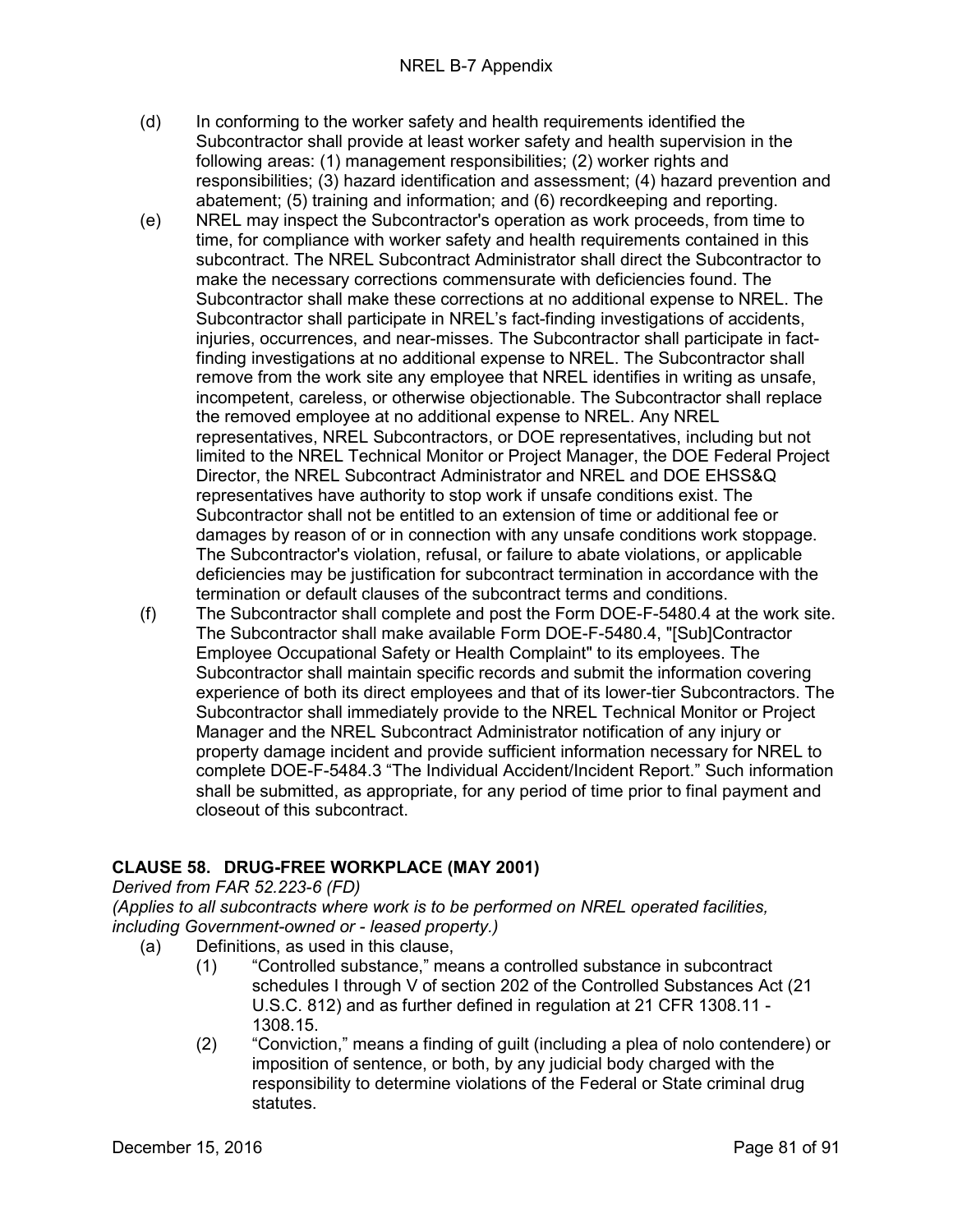- (3) "Criminal drug statute," means a Federal or non-Federal criminal statute involving the manufacture, distribution, dispensing, possession, or use of any controlled substance.
- (4) "Drug-free workplace," means the NREL-operated site(s) for the performance of work done by the Subcontractor in connection with a specific subcontract where employees of the Subcontractor are prohibited from engaging in the unlawful manufacture, distribution, dispensing, possession, or use of a controlled substance.
- (5) "Employee," means an employee of a Subcontractor directly engaged in the performance of work under a NREL subcontract. "Directly engaged" is defined to include all direct cost employees and any other Subcontractor employee who has other than a minimal impact or involvement in subcontract performance.
- (6) "Individual," means a Subcontractor that has no more than one employee including the Subcontractor.
- (b) The Subcontractor, if other than an individual, shall—within thirty (30) days after award (unless a longer period is agreed to in writing for subcontracts of thirty (30) days or more performance duration), or as soon as possible for subcontracts of less than thirty (30) days performance duration—
	- (1) Publish a statement notifying its employees that the unlawful manufacture, distribution, dispensing, possession, or use of a controlled substance is prohibited in the Subcontractor's workplace and specifying the actions that will be taken against employees for violations of such prohibition;
	- (2) Establish an ongoing drug-free awareness program to inform such employees about—
		- (i) The dangers of drug abuse in the workplace;
		- (ii) The Subcontractor's policy of maintaining a drug-free workplace;
		- (iii) Any available drug counseling, rehabilitation, and employee assistance programs; and
		- (iv) The penalties that may be imposed upon employees for drug abuse violations occurring in the workplace;
	- (3) Provide all employees engaged in performance of the Subcontract with a copy of the statement required by subparagraph (b)(1) of this clause;
	- (4) Notify such employees in writing in the statement required by subparagraph (b)(1) of this clause that, as a condition of continued employment on this Subcontract, the employee will—
		- (i) Abide by the terms of the statement; and
		- (ii) Notify the employer in writing of the employee's conviction under a criminal drug statute for a violation occurring in the workplace no later than five (5) days after such conviction;
	- (5) Notify the NREL Subcontract Administrator in writing within ten (10) days after receiving notice under subdivision (b) (4) (ii) of this clause, from an employee or otherwise receiving actual notice of such conviction. The notice shall include the position title of the employee;
	- (6) Within thirty (30) days after receiving notice under subdivision (b)(4)(ii) of this clause of a conviction, take one of the following actions with respect to any employee who is convicted of a drug abuse violation occurring in the workplace:
		- (i) Taking appropriate personnel action against such employee, up to and including termination; or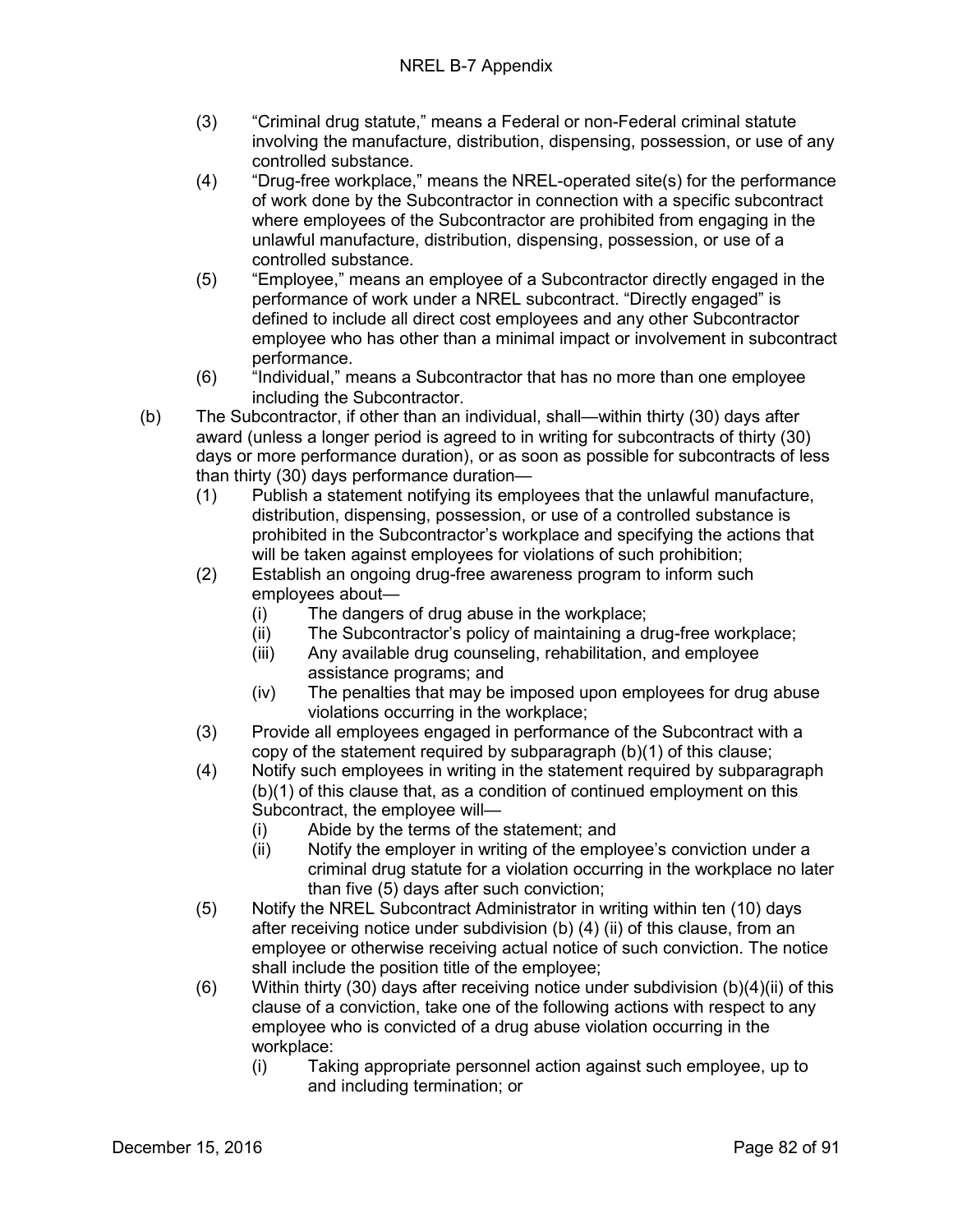- (ii) Require such employee to satisfactorily participate in a drug abuse assistance or rehabilitation program approved for such purposes by a Federal, state, or local health, law enforcement, or other appropriate agency; and
- (7) Make a good faith effort to maintain a drug-free workplace through implementation of subparagraphs (b)(1) though (b)(6) of this clause.
- (c) The Subcontractor, if an individual, agrees by award of the subcontract or acceptance of a purchase order, not to engage in the unlawful manufacture, distribution, dispensing, possession, or use of a controlled substance while performing this subcontract.
- (d) In addition to other remedies available to the NREL and the Government, the Subcontractor's failure to comply with the requirements of paragraph (b) or (c) of this clause may, pursuant to FAR 23.506, render the Subcontractor subject to suspension of subcontract payments, termination of the subcontract or default, and suspension or debarment."

### **CLAUSE 59. ENERGY EFFICIENCY IN ENERGY-CONSUMING PRODUCTS (SPECIAL) (OCT 2008)**

*Derived from FAR 52.223-15 (DEC 2007) (FD)*

*(Applies to all subcontracts where energy consuming products will be delivered, acquired, or furnished for use by the Subcontractor or for use on NREL-operated facilities or governmentowned or -leased properties.)*

- (a) Definition. As used in this clause—
	- (1) "Energy-efficient product"—
		- (i) Means a product that
			- meets DOE and Environmental Protection Agency criteria for use of the Energy Star® trademark label; or
			- $(i)$  Is in the upper twenty-five percent (25%) of efficiency for all similar products as designated by the Department of Energy's Federal Energy Management Program (FEMP).
	- (2) [Reserved.]
- (b) The Subcontractor shall ensure that energy-consuming products are energy efficient products (i.e., ENERGY STAR® products or FEMP-designated products) at the time of subcontract award, for products that are—
	- (1) Delivered;
	- (2) Acquired by the Subcontractor for use in performing services at a DOEowned or -leased facility;
		-
	- (3) Furnished by the Subcontractor for use by NREL/Government; or (4) Specified in the design of a building or work, or incorporated durin Specified in the design of a building or work, or incorporated during its construction, renovation, or maintenance.
- (c) The requirements of paragraph (b) apply to the Subcontractor (including any lowertier Subcontractor) unless—
	- (1) The energy-consuming product is not listed in the ENERGY STAR® Program or FEMP; or
	- (2) Otherwise approved in writing by the NREL Subcontract Administrator.
- (d) Information about these products is available for
	- (1) ENERGY STAR® at [http://www.energystar.gov/products;](http://www.energystar.gov/products) and (2) FEMP at
		- FFMP at

[http://www1.eere.energy.gov/femp/procurement/eep\\_requirements.html.](http://www1.eere.energy.gov/femp/procurement/eep_requirements.html)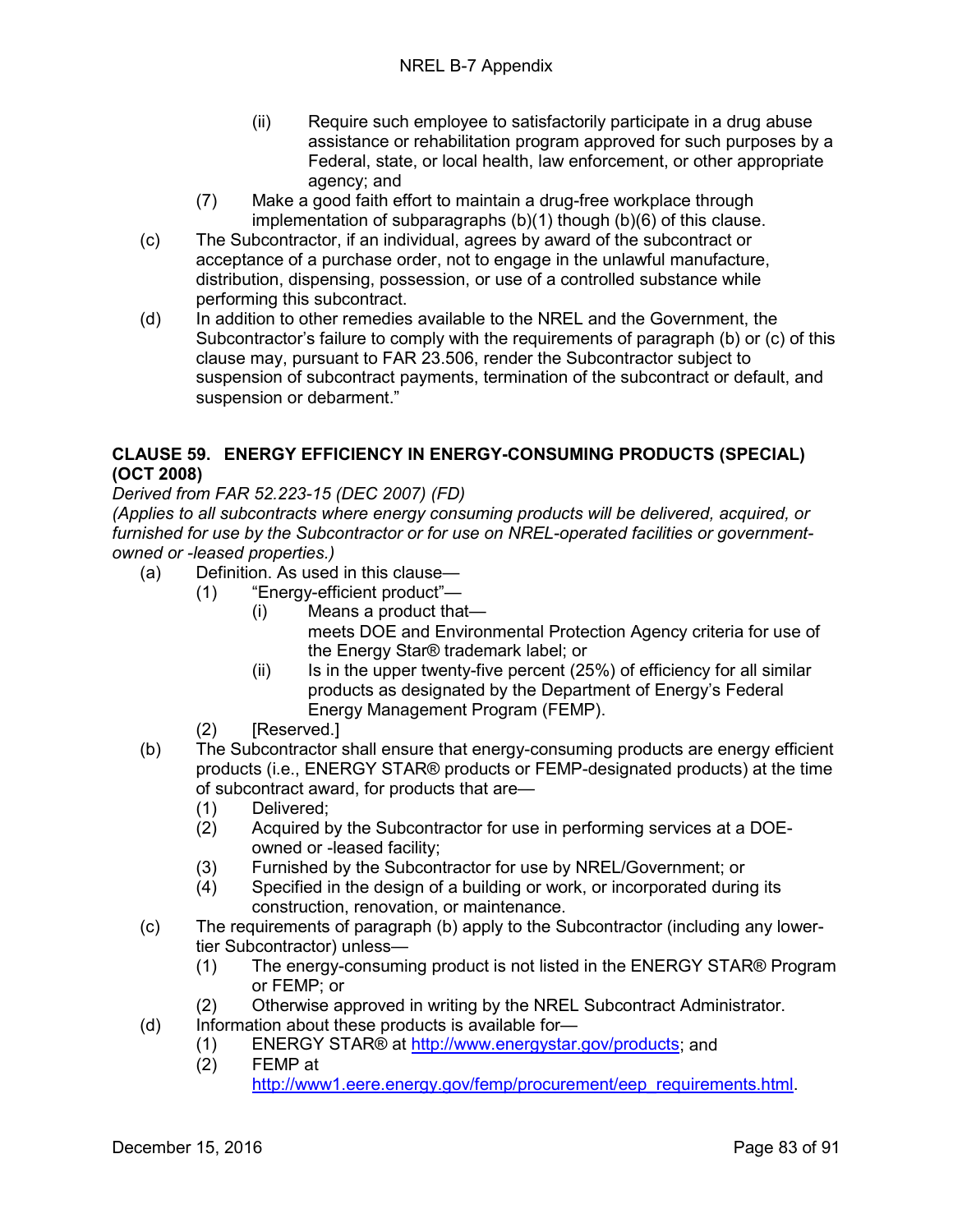# **CLAUSE 60. INSURANCE-WORK ON A GOVERNMENT INSTALLATION (SPECIAL) (JAN 2009) AND ALTERNATE I – ARCHITECT/ENGINEER SUBCONTRACTS (JAN 2009)**

*Derived from FAR 52.228-5 (JAN 1997)*

*(Applies to all subcontracts, except construction and design-build subcontracts, where the Subcontractor or lower-tier Subcontractors, and their employees, officers, agents, or other persons representing the Subcontractor, will perform work on NREL-operated facilities or Government-owned or -leased properties.*

*(Alternate I applies to Architect/Engineer subcontracts.)*

(a) The Subcontractor shall, at its own expense, maintain and keep in force during the entire performance period of this subcontract at least the kinds and minimum amounts of insurance required in this clause.

| <b>Insurance Type</b> | <b>Bodily Injury</b> |                        | <b>Property</b> |
|-----------------------|----------------------|------------------------|-----------------|
|                       | <b>Each Person</b>   | <b>Each Occurrence</b> | <b>Damage</b>   |
| Workers'              | As Required by       | As Required by         | N/A             |
| Compensation          | Law                  | Law                    |                 |
| Employer's            | \$1,000,000.00       | \$1,000,000.00         | N/A             |
| Liability             |                      |                        |                 |
| General               | \$1,000,000.00       | \$1,000,000.00         | \$1,000,000.00  |
| Liability             |                      |                        |                 |
| Automobile            | \$1,000,000.00       | \$1,000,000.00         | \$1,000,000.00  |
| Liability             |                      |                        |                 |

- (b) Before commencing work under this subcontract, the Subcontractor shall obtain the required insurance and shall maintain such required insurance for the entire period of performance of this subcontract. The Subcontractor shall immediately notify the NREL Subcontract Administrator in the event of any termination, cancellation, reduction, or other material change adversely affecting NREL's/Government's interest in the required insurance.
- (c) The Subcontractor shall insert the substance of this clause, including this Paragraph (c), in lower-tier subcontracts under this subcontract that require work on a NRELoperated facility, or Government-owned or -leased properties and shall require the lower-tier Subcontractors to provide and maintain the same kinds and minimum amounts of insurance required under this subcontract (exceptions to this requirement will require prior approval from the NREL Subcontract Administrator). The Subcontractor shall maintain a copy of all the lower-tier Subcontractors' proof of required insurance, and shall make copies available to the NREL Subcontract Administrator upon request.

### *ALTERNATE I*

#### *(When the subcontract includes architect/engineer services, replace paragraph (b) with the following paragraph (b) and add the following paragraph (d) to the clause.)*

- (a) Before commencing work under this subcontract, the Subcontractor shall provide the NREL Subcontract Administrator with written proof that the required insurance has been obtained. The policies evidencing required insurance shall contain an endorsement to the effect that any cancellation or any material change adversely affecting the Alliance for Sustainable Energy, LLC and the Government's interest shall not be effective—
	- (1) For such period as the laws of the state in which this subcontract is to be performed prescribe; or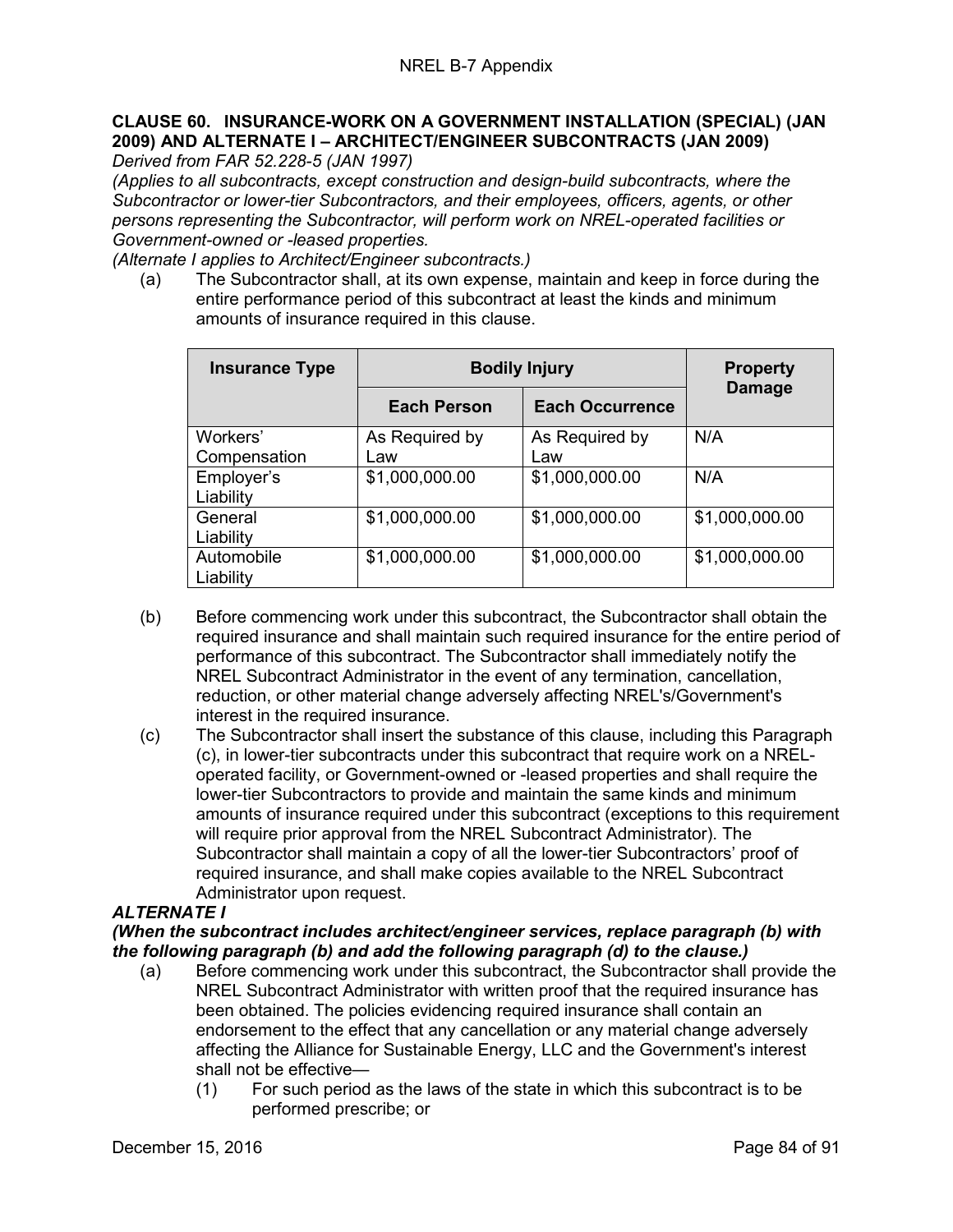- (2) Until thirty (30) days after the insurer or the Subcontractor gives written notice to the NREL Subcontract Administrator, whichever period is longer. The Subcontractor shall immediately notify the NREL Subcontract Administrator in the event of any termination, cancellation, reduction or other material change adversely affecting the Alliance for Sustainable Energy, LLC and the Government's interest in the required insurance.
- (b) The Subcontractor shall, at its own expense, provide and maintain at least the kinds and minimum amounts of Architect/Engineer Professional Liability and Errors and Omissions insurance required in this clause. Architect/Engineer Professional Liability and Errors and Omissions insurance shall be provided and maintained during the entire performance of the subcontract and for five (5) years after the completion of the work. The Subcontractor shall flow down this insurance requirement to its lowertier Subcontractors providing Architect/Engineer professional services. Such flow down to lower-tiers shall not be construed to relieve the Subcontractor from its obligations under this clause.

| <b>Insurance Type</b>                                                           |                  |                         |  |
|---------------------------------------------------------------------------------|------------------|-------------------------|--|
|                                                                                 | <b>Per Claim</b> | <b>Aggregate Claims</b> |  |
| Architect/Engineer<br>Professional Liability and<br><b>Errors and Omissions</b> | \$1,000,000.00   | \$1,000,000.00          |  |

## **CLAUSE 61. PROTECTION OF EXISTING VEGETATION, STRUCTURES, EQUIPMENT, UTILITIES, AND IMPROVEMENTS AND SET OFF FOR HAZARDOUS MATERIALS RESPONSE, CLEANUP, AND DISPOSAL (NOV 2008)**

*Derived from FAR 52.236-9 (APR 1984)*

*(Applies to all subcontracts and purchase orders where the Subcontractor or lower-tier Subcontractors, and their employees, officers, agents, or other persons representing the Subcontractor, will enter onto NREL-operated facilities or government-owned or -leased properties.)*

- (a) The Subcontractor shall preserve and protect all structures, equipment, and vegetation (such as trees, shrubs, and grass) on or adjacent to the work site, which are not to be removed and which do not unreasonably interfere with the work required under this subcontract. The Subcontractor shall only remove trees when specifically authorized to do so, and shall avoid damaging vegetation that will remain in place. If any limbs or branches of trees are broken during subcontract performance, or by the careless operation of equipment, or by workmen, the Subcontractor shall trim those limbs or branches with a clean cut and paint the cut with a tree-pruning compound as directed by the NREL Subcontract Administrator.
- (b) The Subcontractor shall protect from damage all existing improvements and utilities—<br>(1) A
	-
	- (1) At or near the work site, and<br>(2) On adjacent property of a thi (2) On adjacent property of a third party, the locations of which are made known to or should be known by the Subcontractor.
- (c) The Subcontractor shall repair any damage to those facilities, including those that are the property of a third party, resulting from failure to comply with the requirements of this subcontract or failure to exercise reasonable care in performing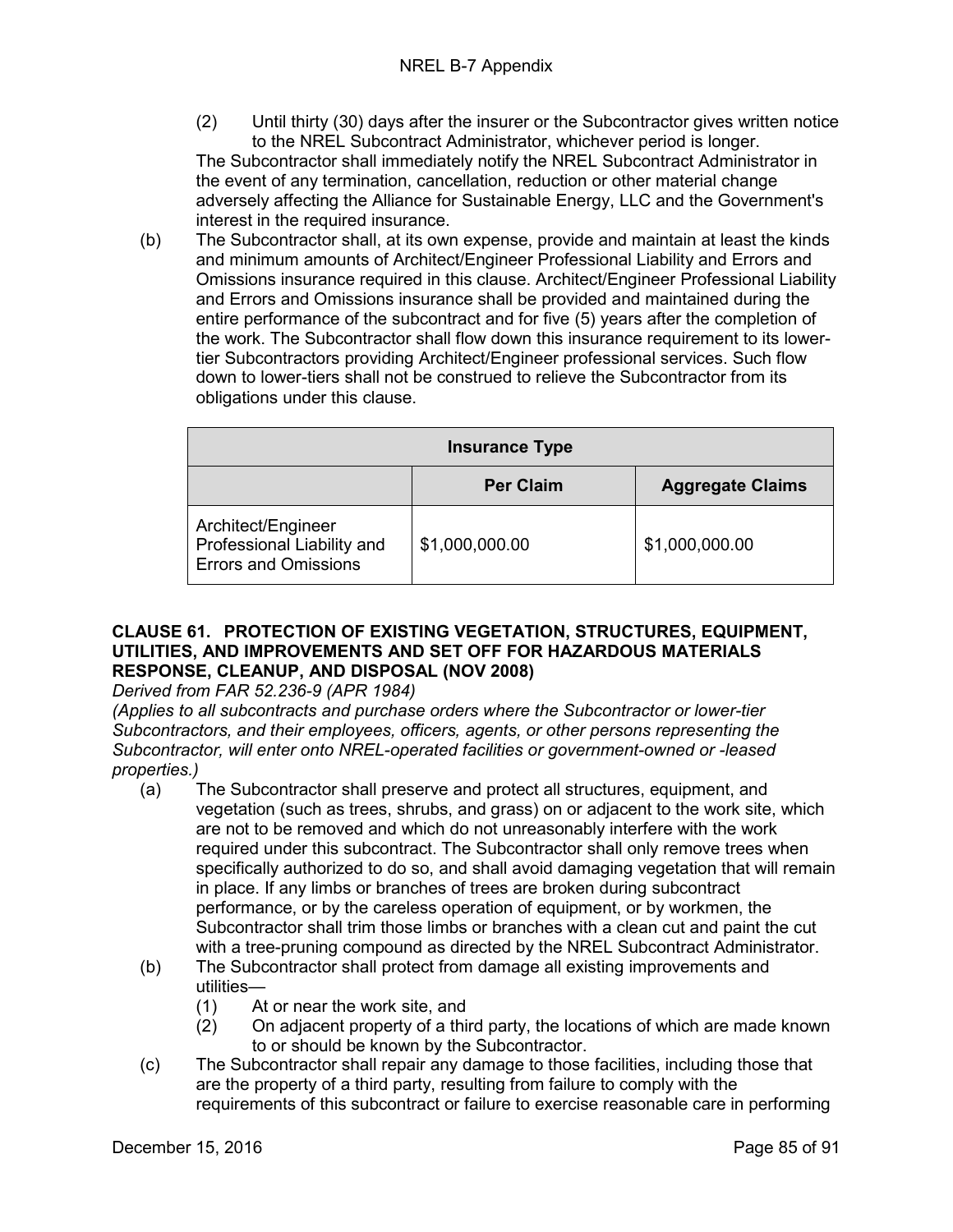the work. If the Subcontractor fails or refuses to repair the damage promptly, the NREL Subcontract Administrator may have the necessary work performed and charge the cost to the Subcontractor.

- (d) The Subcontractor shall be responsible for reasonable costs associated with NRELdirected emergency response, cleanup, and disposal of hazardous material, chemical, or petroleum spills caused by the Subcontractor or any of its lower-tier Subcontractors during performance of work required under this subcontract. Upon determination of reasonable costs to be back charged to the Subcontractor resulting from such hazardous material spills, the NREL Subcontract Administrator shall provide the Subcontractor with written notice of the work performed and the costs to be charged to the Subcontractor. The back charge shall be set off against the subcontract price and the subcontract shall be modified in writing. NREL has the right to set off such costs against any amount payable to the Subcontractor whether or not in connection with this subcontract.
- (e) The rights and remedies of NREL/Government in this clause are in addition to any other rights and remedies provided by law or under this subcontract.

# **CLAUSE 62. PROTECTION OF NREL/GOVERNMENT BUILDINGS, EQUIPMENT, AND VEGETATION (APR 1984)**

## *Derived from FAR 52.237-2*

*(Applies to service subcontracts not involving construction to be performed on Governmentowned or -leased facility.)*

The Subcontractor shall use reasonable care to avoid damaging existing buildings, equipment, and vegetation on NREL/Government installation. If the Subcontractor's failure to use reasonable care causes damage to any of this property, the Subcontractor shall replace or repair the damage at no expense to NREL/Government as the NREL Subcontract Administrator directs. If the Subcontractor fails or refuses to make such repair or replacement, the Subcontractor shall be liable for the cost, which may be deducted from the subcontract price.

## **CLAUSE 63. WHISTLEBLOWER PROTECTION FOR SUBCONTRACTOR EMPLOYEES (DEC 2000)**

### *Derived from DEAR 952.203-70(FD)*

*(Applies to subcontracts for work directly related to activities at NREL-operated facilities or Government-owned or -leased properties.)*

- (a) The Subcontractor shall comply with the requirements of "DOE Contractor Employee Protection Program" at 10 CFR Part 708 for work performed on behalf of NREL directly related to activities at DOE-owned or -leased sites.
- (b) The Subcontractor shall insert or have inserted the substance of this clause, including this paragraph (b) in subcontracts at all tiers, for subcontracts involving work performed on behalf of NREL directly related to activities at DOE-owned or leased sites.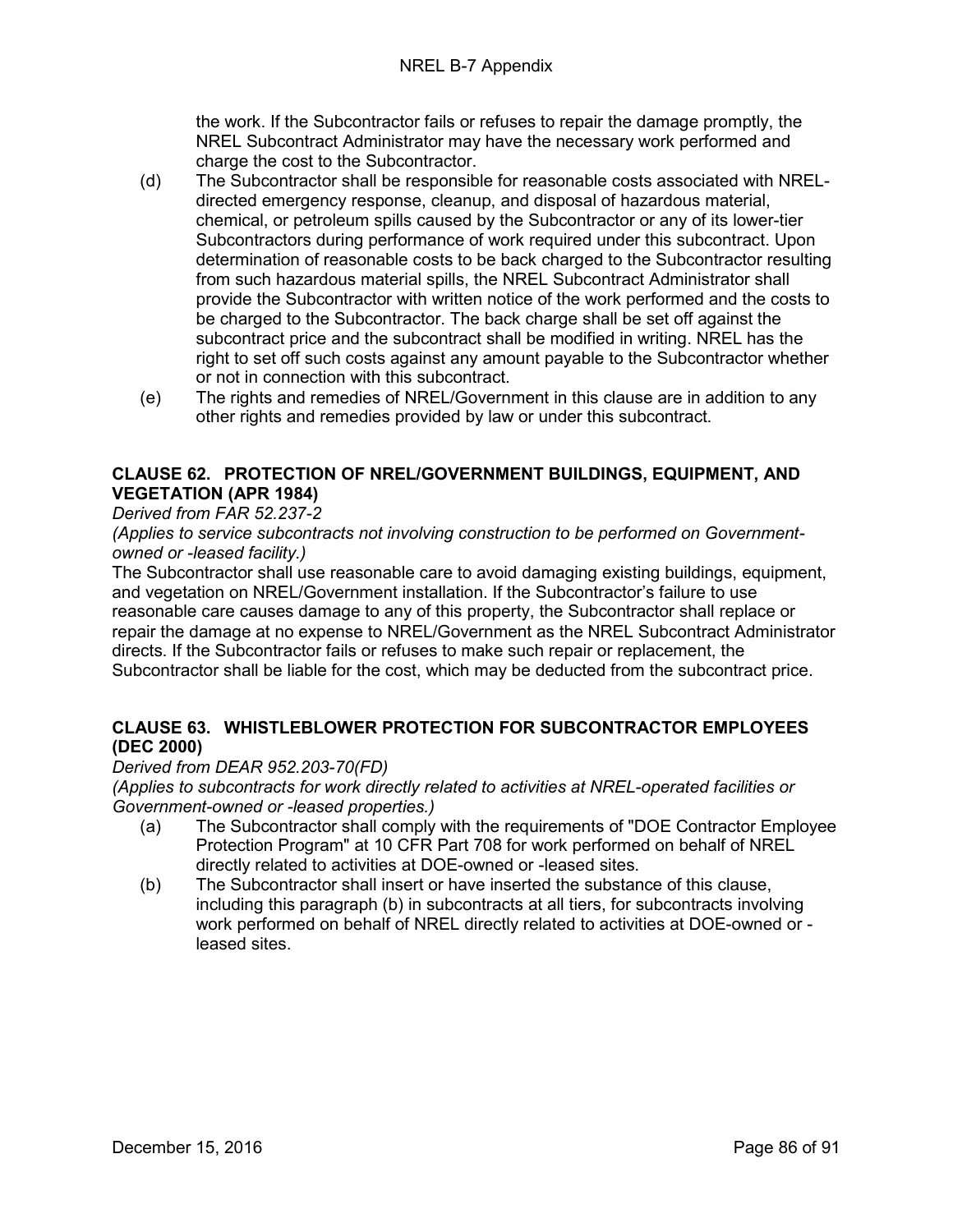### **CLAUSE 64. INTEGRATION OF ENVIRONMENT, SAFETY, AND HEALTH INTO WORK PLANNING AND EXECUTION (NOV 2016)**

*Derived from DEAR 970.5223-1(FD)(DEC 2000)*

*(Applies to all subcontracts where the Subcontractor or lower-tier Subcontractors and their employees, officers, agents, or other persons representing the Subcontractor will perform complex or hazardous work on NREL-operated facilities or Government-owned or –leased properties.)*

- (a) For the purposes of this clause:
	- (1) "Safety' encompasses environment, safety, and health, including pollution prevention and waste minimization; and
	- (2) 'Employees" include lower-tier Subcontractor employees.
- (b) In performing work under this subcontract, the Subcontractor shall perform work safely, in a manner that ensures adequate protection for employees, the public, and the environment, and shall be accountable for the safe performance of work. The Subcontractor shall exercise a degree of care commensurate with the work and the associated hazards. The Subcontractor shall ensure that management of environment, safety and health (ES&H) functions and activities becomes an integral but visible part of the Subcontractor's work planning and execution processes. The Subcontractor shall, in the performance of work, ensure that:
	- (1) Line management is responsible for the protection of employees, the public, and the environment. Line management includes those Subcontractor and lower-tier Subcontractor employees managing or supervising employees performing work.
	- (2) Clear and unambiguous lines of authority and responsibility for ensuring ES&H are established and maintained at all organizational levels.
	- (3) Personnel possess the experience, knowledge, skills, and abilities that are necessary to discharge their responsibilities.
	- (4) Resources are effectively allocated to address ES&H, programmatic, and operational considerations. Protecting employees, the public, and the environment is a priority whenever activities are planned and performed.
	- (5) Before work is performed, the associated hazards are evaluated and an agreed-upon set of ES&H standards and requirements are established which, if properly implemented, provide adequate assurance that employees, the public, and the environment are protected from adverse consequences.
	- (6) Upon discovery of potential cultural resources, the Subcontractor shall stop work immediately and report to the NREL Project Manager. The Subcontractor shall not handle, move, or otherwise disturb items that are potential cultural resources, either on the ground surface or buried/unearthed below the ground surface. Items discovered remain the property of DOE and may not be removed from the site. The Subcontractor shall not alter, damage, or deconstruct existing structures on the National Register of Historic Places as identified by the NREL Project Manager.
	- (7) Administrative and engineering controls to prevent and mitigate hazards are tailored to the work being performed and associated hazards. Emphasis should be on designing the work and/or controls to reduce or eliminate the hazards and to prevent accidents and unplanned releases and exposures.
	- (8) The conditions and requirements to be satisfied for operations to be initiated and conducted are established and agreed-upon by NREL/Government and the Subcontractor. These agreed-upon conditions and requirements are requirements of the subcontract and binding upon the Subcontractor. The extent of documentation and level of authority for agreement shall be tailored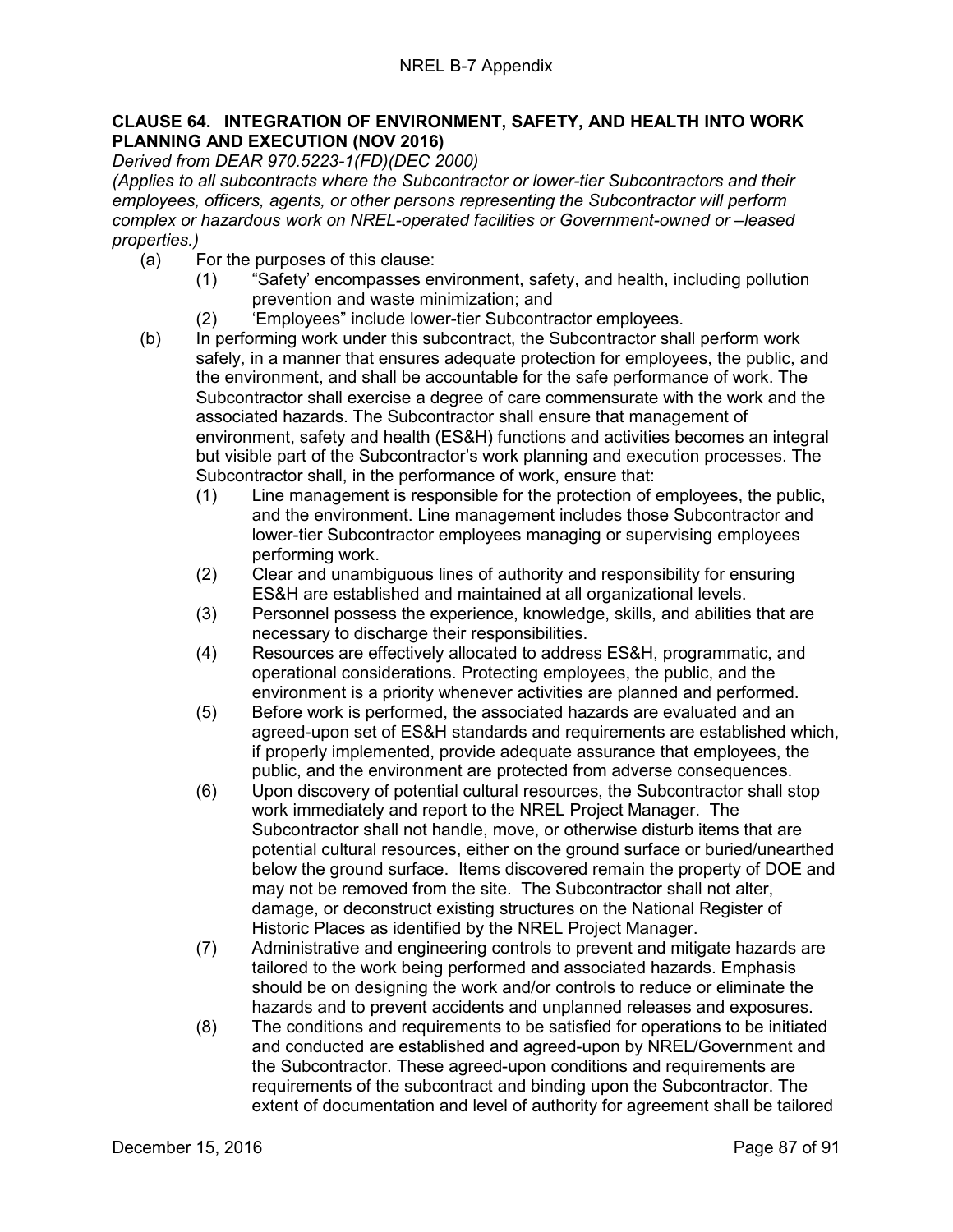to the complexity and hazards associated with the work and shall be established in a Safety Management System.

- (c) The Subcontractor shall manage and perform work in accordance with a documented Safety Management System (System) that fulfills all conditions in paragraph (b) of this clause at a minimum. Documentation of the System shall describe how the Subcontractor will:
	- (1) Define the scope of work;
	- (2) Identify and analyze hazards associated with the work;<br>(3) Develop and implement hazard controls;
	- (3) Develop and implement hazard controls;<br>(4) Perform work within controls; and
	- (4) Perform work within controls; and<br>(5) Provide feedback on adequacy of
	- Provide feedback on adequacy of controls and continue to improve safety management.
- (d) The System shall describe how the Subcontractor will establish, document, and implement safety performance objectives, performance measures, and commitments in response to NREL/DOE program and budget execution guidance while maintaining the integrity of the System. The System shall also describe how the Subcontractor will measure system effectiveness.
- (e) The Subcontractor shall submit to the NREL Subcontract Administrator documentation of its System for review and approval. Dates for submittal, discussions, and revisions to the System will be established by the NREL Subcontract Administrator. Guidance on the preparation, content, review, and approval of the System will be provided by the NREL Subcontract Administrator. On an annual basis, the Subcontractor shall review and update, for NREL's approval, its safety performance objectives, performance measures, and commitments consistent with and in response to NREL/DOE program and budget execution guidance and direction. Resources shall be identified and allocated to meet the safety objectives and performance commitments as well as maintain the integrity of the entire System. Accordingly, the System shall be integrated with the Subcontractor's business processes for work planning, budgeting, authorization, execution, and change control.
- (f) The Subcontractor shall comply with, and assist NREL/DOE in complying with, ES&H requirements of all applicable laws and regulations, and applicable directives identified in the clause of NREL's Prime Contract entitled "Laws, Regulations, and DOE Directives." The Subcontractor shall cooperate with Federal and non-Federal agencies having jurisdiction over ES&H matters under this subcontract.
- (g) The Subcontractor shall promptly evaluate and resolve any noncompliance with applicable ES&H requirements and the System. If the Subcontractor fails to provide resolution or, if at any time, the Subcontractor's acts or failure to act causes substantial harm or an imminent danger to the environment or health and safety of employees or the public, the NREL Subcontract Administrator may issue an order stopping work in whole or in part. Any stop work order issued by the NREL Subcontract Administrator under this clause (or issued by the Subcontractor to a lower–tier Subcontractor in accordance with paragraph (i) of this clause) shall be without prejudice to any other legal or contractual rights of NREL/Government. In the event that the NREL Subcontract Administrator issues a stop work order, an order authorizing the resumption of the work may be issued at the discretion of the NREL Subcontract Administrator. The Subcontractor shall not be entitled to an extension of time or additional fee or damages by reason of, or in connection with, any work stoppage ordered in accordance with this clause.
- (h) Regardless of the performer of the work, the Subcontractor is responsible for compliance with the ES&H requirements applicable to this subcontract. The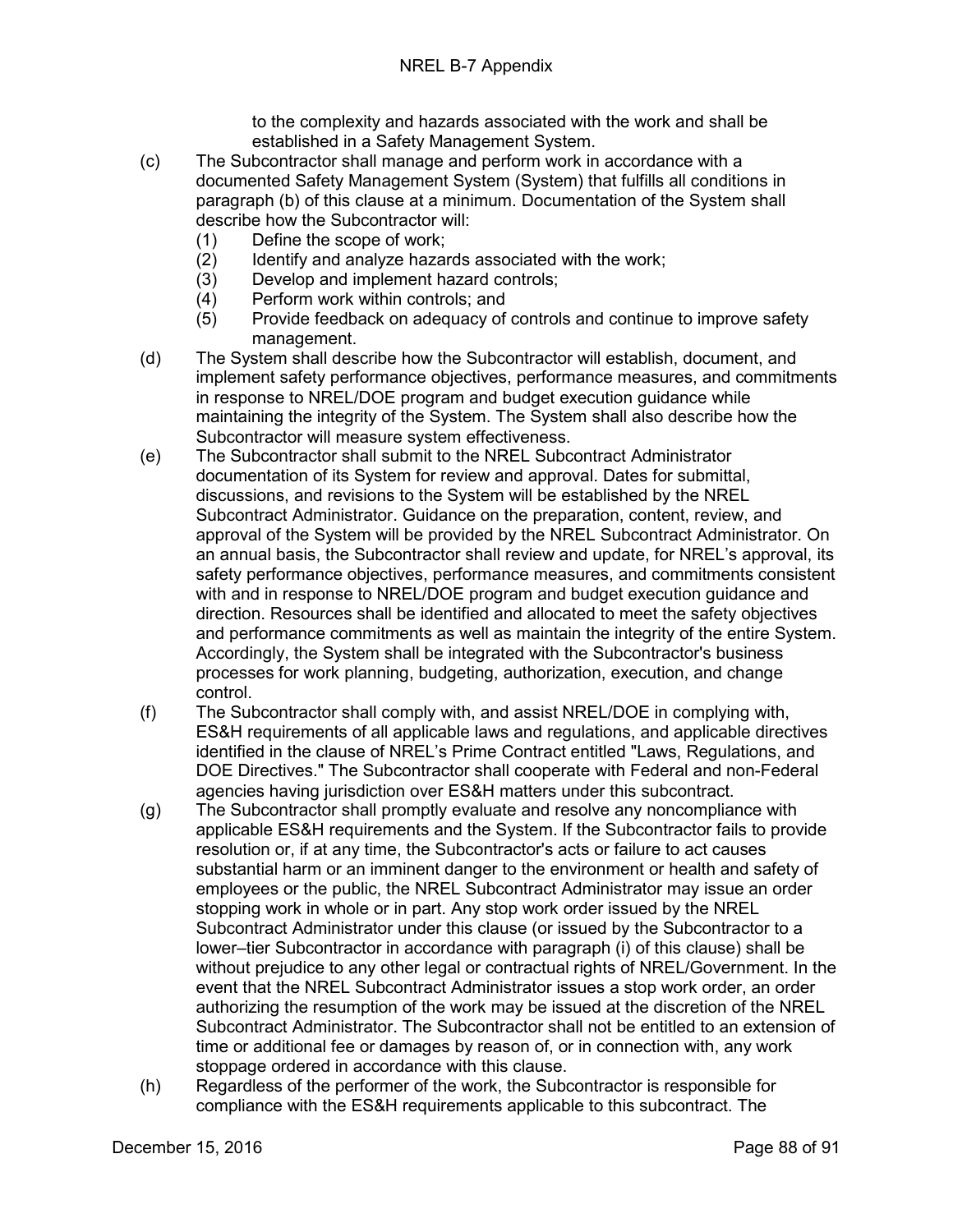Subcontractor is responsible for flowing down the ES&H requirements applicable to this subcontract to subcontracts at any tier to the extent necessary to ensure the Subcontractor's compliance with the requirements.

(i) The Subcontractor shall include a clause substantially the same as this clause in lower-tier subcontracts involving complex or hazardous work on site at an NREL operated facility or Government-owned or-leased properties. Such lower-tier subcontracts shall provide for the right to stop work under the conditions described in paragraph (g) of this clause. Depending on the complexity and hazards associated with the work, the Subcontractor may choose not to require the lower-tier Subcontractor to submit a Safety Management System for the Subcontractor's review and approval.

## **CLAUSE 65. SUSTAINABLE ACQUISITION PROGRAM (MAR 2011)**

*Derived from DEAR 970.5223-7 (OCT 2010)(FD)*

*(Applies to subcontracts or purchase orders for supplies or services that support operation of NREL, exceed \$150,000, and offer opportunities for the acquisition of energy efficient or environmentally sustainable supplies or services).*

- (a) Pursuant to Executive Order 13423, Strengthening Federal Environmental, Energy and Transportation Management, and Executive Order 13514, Federal Leadership in Environmental, Energy, and Economic Performance, NREL is committed to managing its facilities in an environmentally preferable and sustainable manner that will promote the nature environment and protect the health and well being of its employees and Subcontractors. In the performance of providing products or services under this subcontract or purchase order, the Subcontractor shall provide products or services in a manner that promotes the natural environment, reduces greenhouse gas emissions and protects the health and well being of NREL employees, Subcontractor and visitors.
- (b) Green purchasing or sustainable acquisition has several interacting initiatives. The Subcontractor must comply with initiatives that are current as of the subcontract or purchase order award date. NREL may require compliance with revised initiatives from time to time. The initiatives important to these Executive Orders are explained on the following Government or Industry Internet Sites:
	- (1) Recycled Content Products are described at<http://epa.gov/cpg>
	- (2) Biobased Products are described at<http://www.biopreferred.gov/>
	- (3) Energy efficient products are at<http://energystar.gov/products> for Energy Star products
	- (4) Energy efficient products are at<http://www.femp.energy.gov/procurement> for FEMP designated products
	- (5) Environmentally preferable and energy efficient electronics including desktop computers, laptops and monitors are at [http://www.epeat.net](http://www.epeat.net/) the Electronic Products Environmental Assessment Tool (EPEAT) the Green Electronics Council site
	- (6) Greenhouse gas emission inventories are required, including Scope 3 emissions which include contractor emissions. These are discussed at Section 13 of Executive Order 13514 which can be found at <http://www.archives.gov/federal-register/executive-orders/disposition.html>
	- (7) Non-Ozone Depleting Alternative Products are at <http://www.epa.gov/ozone/strathome.html>
	- (8) Water efficient plumbing products are at<http://epa.gov/watersense>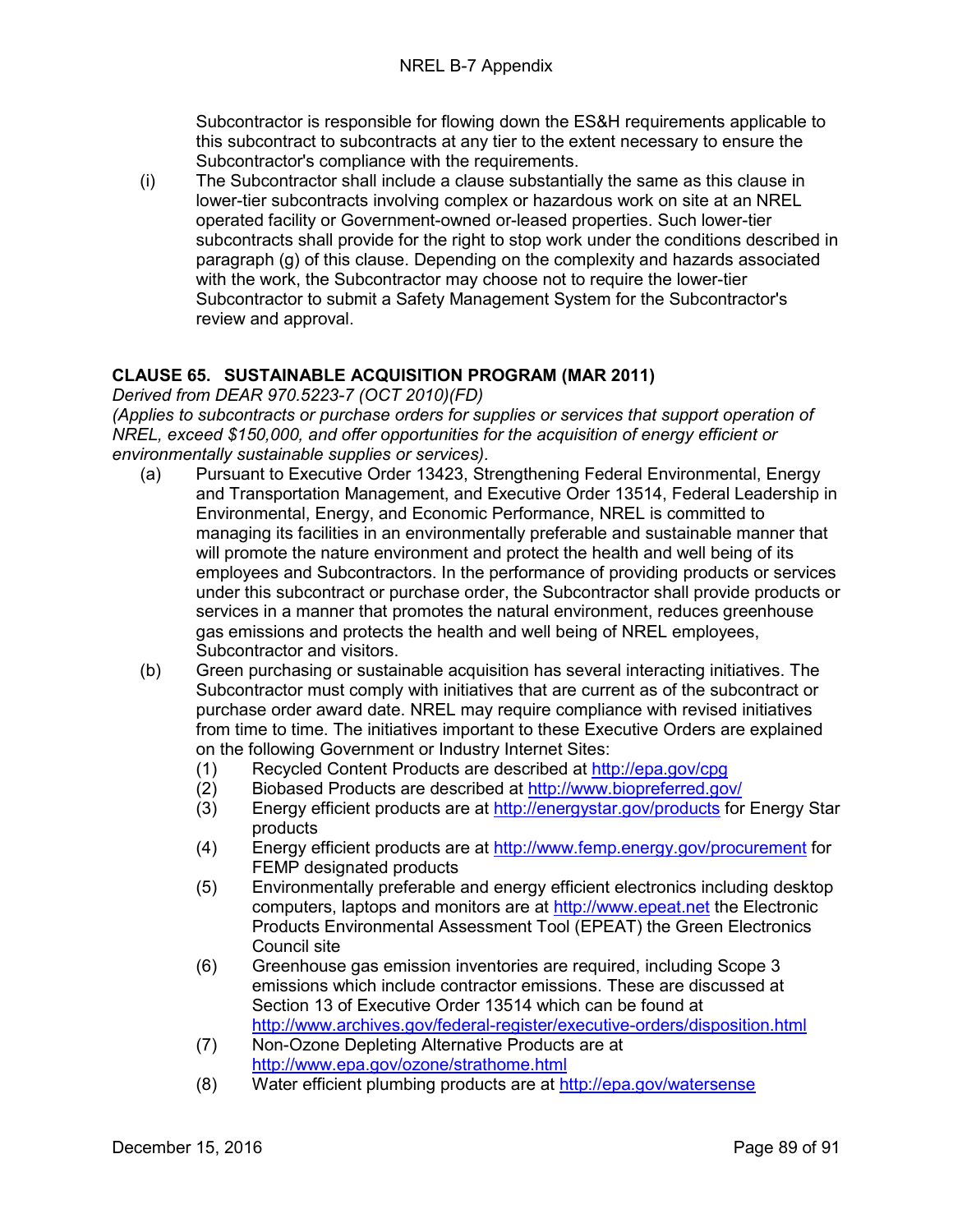The Subcontractor may request an equitable adjustment to the terms of its subcontract or purchase order using the procedures in the applicable Changes clause in the relevant Appendix B.

- (c) The clauses at FAR 52.223-2, Affirmative Procurement of Bio based Products under Service and Construction Contracts, 52.223-15, Energy Efficiency in Energy Consuming Products, and 52.223-17 Affirmative Procurement of EPA-Designated Items in Service and Construction Contracts, require the use of products that have bio based content, are energy efficient, or have recycled content. To the extent that the services provided by the Subcontractor require provision of any of the above types of products, the Subcontractor must provide the energy efficient and environmentally sustainable type of product unless that type of product—
	- (1) Is not available;
	- (2) Is not life cycle cost effective (or does not exceed 110% of the price of alternative items if life cycle cost data is unavailable), EPEAT is an example of lifecycle costs that have been analyzed by DOE and found to be acceptable at the silver and gold level;
	- (3) Does not meet performance needs; or,
	- (4) Cannot be delivered in time to meet a critical need.
- (d) In the performance of this subcontract, the Subcontractor shall comply with the requirements of Executive Order 13423, Strengthening Federal Environmental, Energy and Transportation Management,

[\(http://www.epa.gov/greeningepa/practices/eo13423.htm\)](http://www.epa.gov/greeningepa/practices/eo13423.htm) and Executive Order 13514, Federal Leadership in Environmental, Energy, and Economic Performance [\(http://www.archives.gov/federal-register/executive-orders/disposition.html\)](http://www.archives.gov/federal-register/executive-orders/disposition.html).

The Subcontractor shall also consider the best practices within the DOE Acquisition Guide, Chapter 23, Acquisition Considerations Regarding Federal Leadership in Environmental, Energy, and Economic Performance. This guide includes information concerning recycled content products, bio based products, energy efficient products, water efficient products, alternative fuels and vehicles, non-ozone depleting substances and other environmentally preferable products and services. This guide is available on the Internet at:

[http://management.energy.gov/documents/AcqGuide23pt0Rev1.pdf.](http://management.energy.gov/documents/AcqGuide23pt0Rev1.pdf)

- (e) Reserved.
- (f) In complying with the requirements of paragraph (c) of this clause, the Subcontractor, working through the NREL Subcontract Administrator, shall coordinate its activities with and submit required reports to the NREL Sustainability Administrator.
- (g) The Subcontractor shall prepare and submit performance reports, if required, using prescribed NREL formats made available to the Subcontractor from the NREL Sustainability Administrator, on September 30 of the year of performance, on matters related to the acquisition of environmentally preferable and sustainable products and services. This is a material delivery under the subcontract or purchase order. Failure to perform this requirement may be considered a failure that endangers performance of this subcontract and may result in termination for default.
- (h) The Subcontractor will comply with the procedures in paragraphs (c) through (f) regarding the collection of all data necessary to generate the reports required under paragraphs (c) through (f), and submit the reports directly to the NREL Sustainability Administrator.

The Subcontractor will advise the NREL Subcontract Administrator if it is unable to procure energy efficient and environmentally sustainable items and cite which of the reasons in paragraph (c) apply.